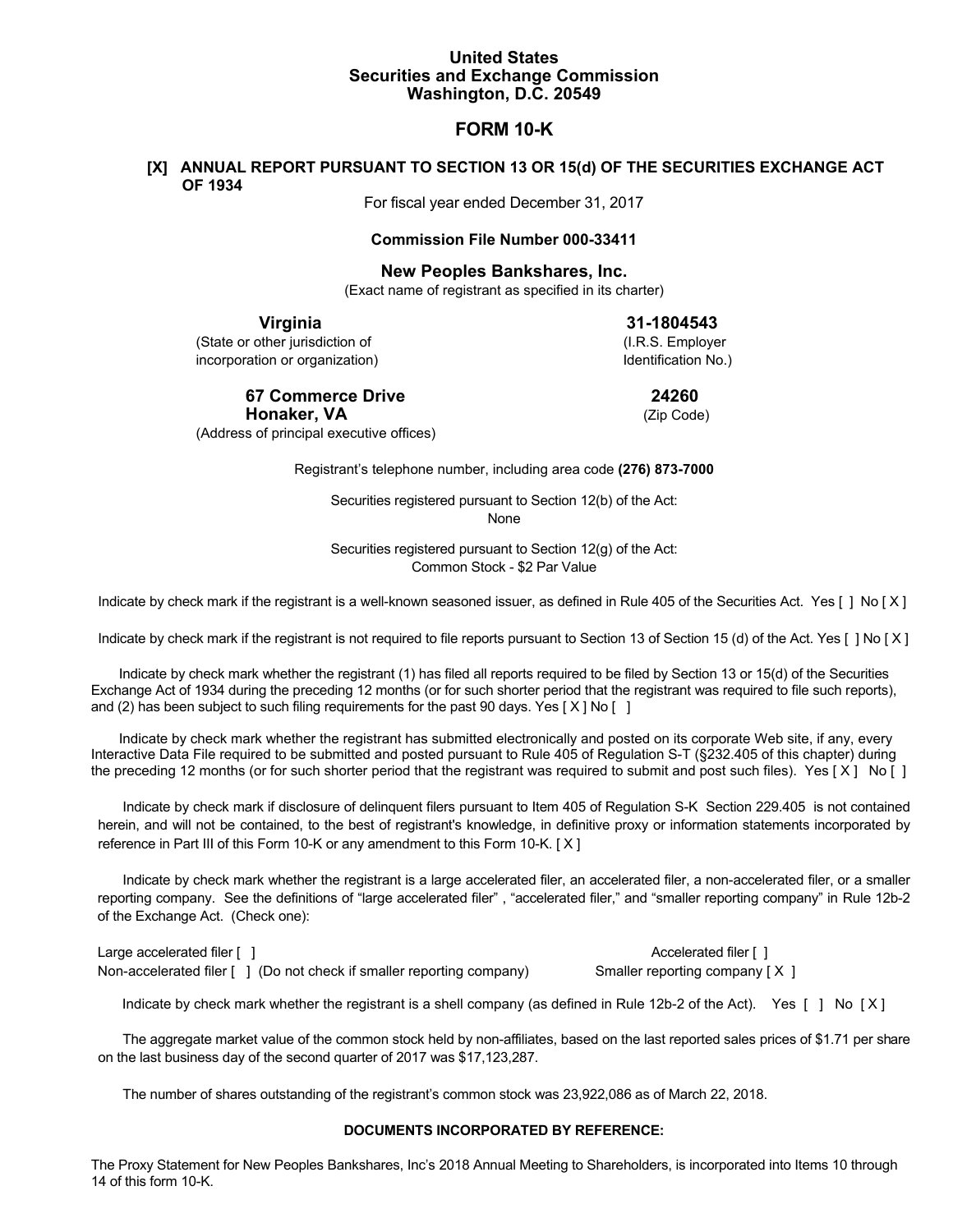### **TABLE OF CONTENTS**

### Page

| <b>PART I</b>               |                                                                                                                 |    |
|-----------------------------|-----------------------------------------------------------------------------------------------------------------|----|
| Item 1.                     | <b>Business</b>                                                                                                 | 3  |
| Item 1A.                    | <b>Risk Factors</b>                                                                                             | 12 |
| Item 1B.                    | <b>Unresolved Staff Comments</b>                                                                                | 12 |
| Item 2.                     | Properties                                                                                                      | 12 |
| Item 3.                     | <b>Legal Proceedings</b>                                                                                        | 13 |
| Item 4.                     | <b>Mine Safety Disclosures</b>                                                                                  | 14 |
| <b>PART II</b><br>Item 5.   | Market for Registrant's Common Equity, Related Stockholder Matters<br>and Issuer Purchases of Equity Securities | 14 |
| Item 6.                     | <b>Selected Financial Data</b>                                                                                  | 14 |
| Item 7.                     | Management's Discussion and Analysis of Financial Condition and<br><b>Results of Operations</b>                 | 15 |
| Item 7A.                    | <b>Quantitative and Qualitative Disclosures About Market Risk</b>                                               | 32 |
| Item 8.                     | <b>Financial Statements and Supplementary Data</b>                                                              | 33 |
| Item 9.                     | Changes in and Disagreements with Accountants on<br><b>Accounting and Financial Disclosure</b>                  | 70 |
| Item 9A.                    | <b>Controls and Procedures</b>                                                                                  | 70 |
| Item 9B.                    | Other Information                                                                                               | 70 |
| <b>PART III</b><br>Item 10. | Directors, Executive Officers and Corporate Governance                                                          | 71 |
| Item 11.                    | <b>Executive Compensation</b>                                                                                   | 71 |
| Item 12.                    | Security Ownership of Certain Beneficial Owners and Management and<br><b>Related Stockholder Matters</b>        | 71 |
| Item 13.                    | Certain Relationships, Related Transactions and Director Independence 71                                        |    |
| Item 14.                    | <b>Principal Accounting Fees and Services</b>                                                                   | 71 |
| <b>PART IV</b><br>Item 15.  | <b>Exhibits, Financial Statement Schedules</b>                                                                  | 72 |
| <b>SIGNATURES</b>           |                                                                                                                 | 73 |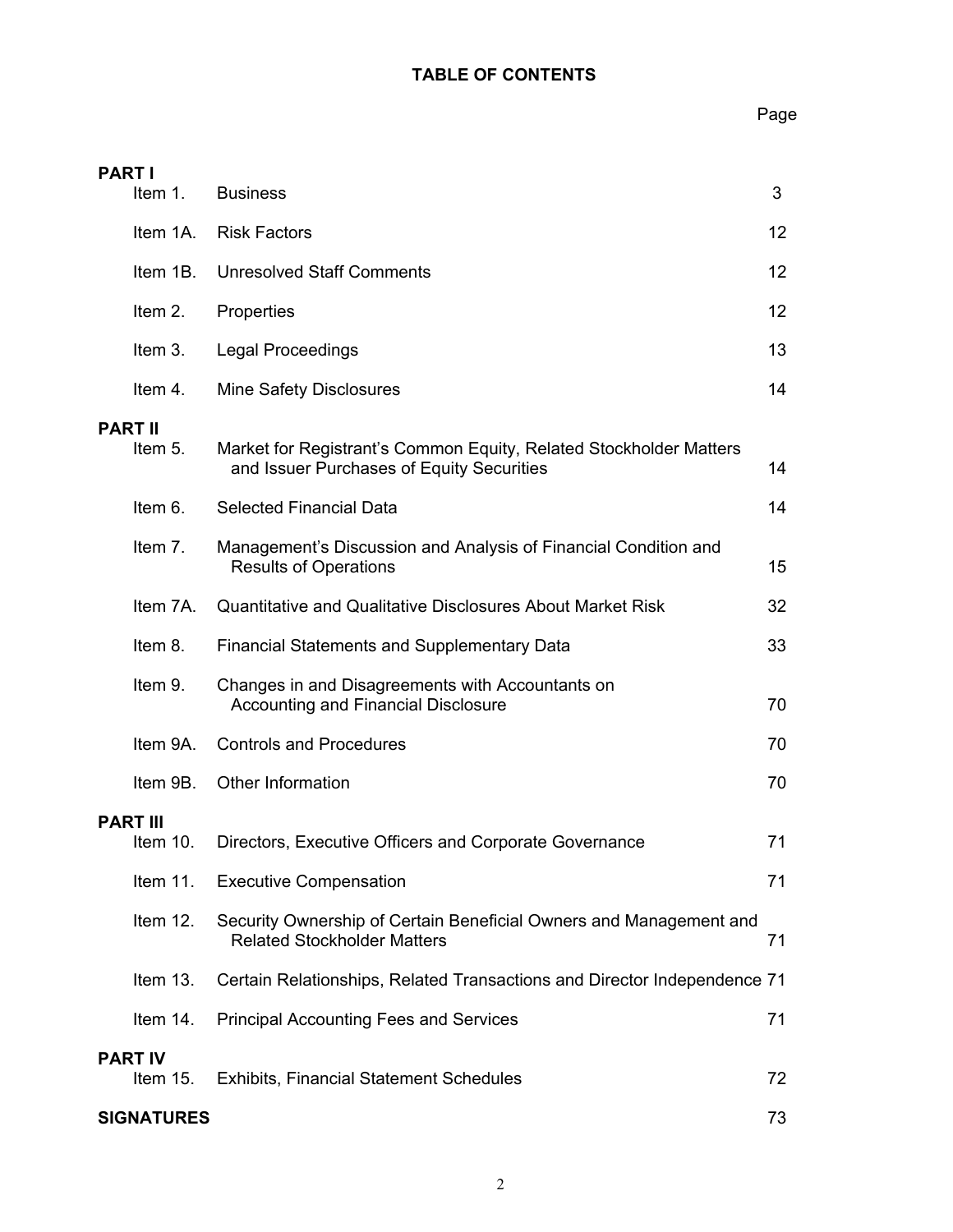### **PART I**

### **Item 1. Business**

### **General**

New Peoples Bankshares, Inc. (New Peoples or Company) is a Virginia financial holding company headquartered in Honaker, Virginia. From January 1, 2009 to March 3, 2016, New Peoples was a bank holding company. On March 4, 2016 the Federal Reserve Bank of Richmond approved New Peoples's election to become a financial holding company. Our business is conducted primarily through New Peoples Bank, Inc., a Virginia banking corporation (the Bank). The Bank has a division doing business as New Peoples Financial Services which offers investment services through its broker-dealer relationship with Infinex Investments, Inc. NPB Insurance Services, Inc. (NPB Insurance) is a subsidiary of the Bank and generates revenue through the referral of insurance services.

The Bank, headquartered in Honaker, Virginia, offers a range of banking and related financial services focused primarily on serving individuals, small to medium size businesses, and the professional community. We strive to serve the banking needs of our customers while developing personal, hometown relationships with them. Our board of directors believes that marketing customized banking services enables us to establish a niche in the financial services marketplace where we do business.

We provide professionals and small and medium size businesses in our market area with responsive and technologically enabled banking services. These services include loans that are priced on a deposit relationship basis, easy access to our decision makers, and quick and innovative action necessary to meet a customer's banking needs. Our capitalization and lending limit enable us to satisfy the credit needs of a large portion of the targeted market segment. When a customer needs a loan that exceeds our lending limit, we try to find other financial institutions to participate in the loan with us.

### **Our History**

The Bank was incorporated under the laws of the Commonwealth of Virginia on December 9, 1997 and began operations on October 28, 1998. On September 27, 2001, the shareholders of the Bank approved a plan of reorganization under which they exchanged their shares of Bank common stock for shares of New Peoples common stock. On November 30, 2001, the reorganization was completed and the Bank became New Peoples' whollyowned subsidiary.

In June 2003, New Peoples formed two new wholly-owned subsidiaries, NPB Financial Services, Inc. (renamed NPB Insurance Services, Inc. in June 2012) and NPB Web Services, Inc. (NPB Web), an inactive web design and hosting company.

The Bank, through its division New Peoples Financial services, offers fixed and variable annuities, fee based asset management and other investment products through a broker/dealer relationship with Infinex Investments, Inc.

In July 2004, NPB Capital Trust I was formed by New Peoples to issue \$11.3 million in trust preferred securities.

In September 2006, NPB Capital Trust 2 was formed by New Peoples to issue \$5.2 million in trust preferred securities.

In July 2016, the Bank and its wholly-owned subsidiary NPB Insurance Services, Inc. commenced a business relationship with The Hilb Group of Virginia dba CSE Insurance Services, a division of the Hilb Group, LLC ("CSE"), located in Abingdon, Virginia, to provide insurance services for the Bank's current and future customers. Effective July 1, 2016, NPB Insurance Services, Inc. sold its existing book of business to CSE. These customers are now serviced by CSE and the Bank refers future insurance needs of its bank customers to CSE.

On June 7, 2017, NPB Insurance Services, Inc. purchased a 39% membership interest in Lonesome Pine Title Agency, LLC, which provides title insurance. Another member of the agency is a related party to the Company.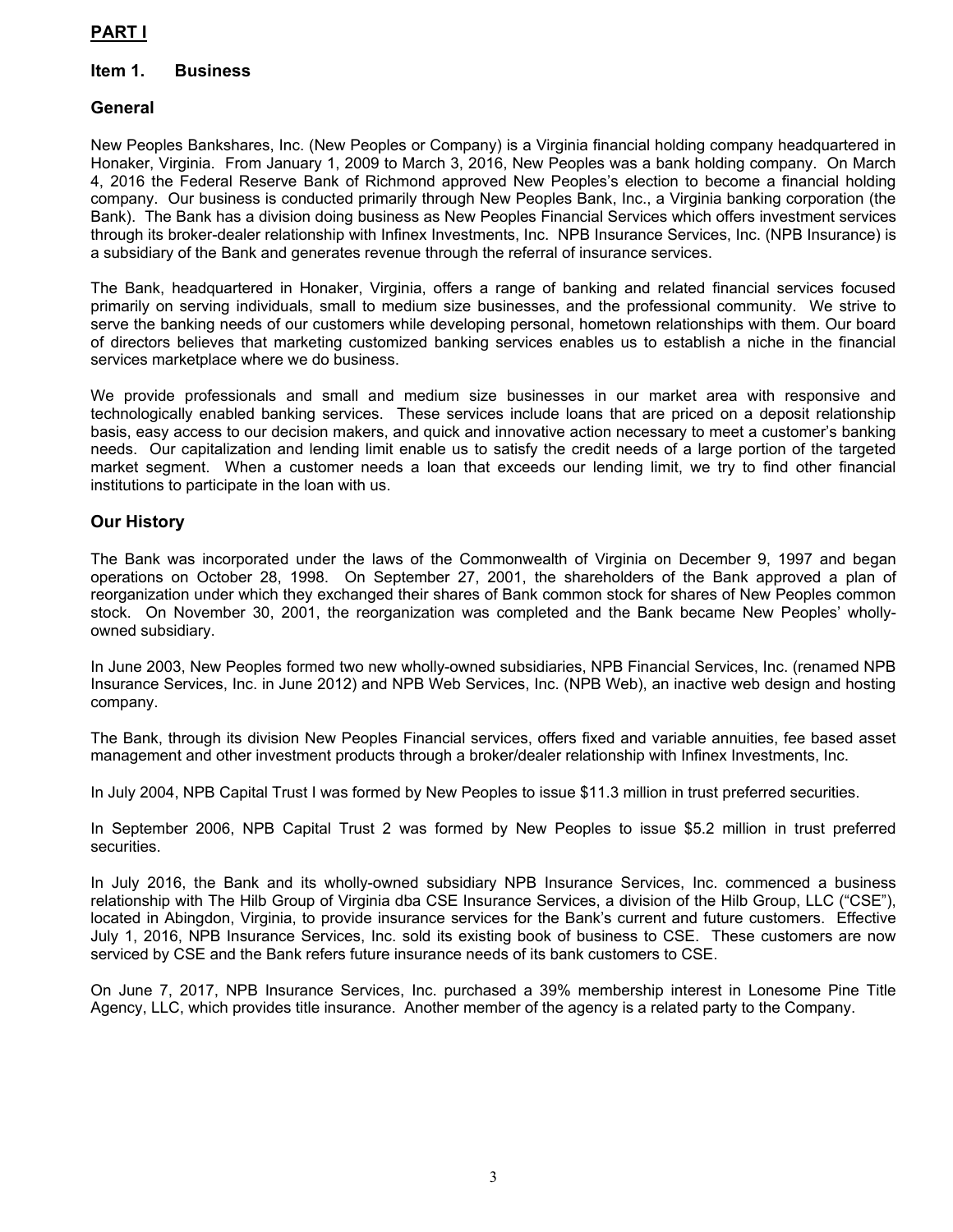### **Branch Locations**

After a period of significant branch expansion between 2000 and 2008, we have consolidated some of our branch operations to improve efficiency. Currently, in addition to our headquarters in Honaker, Virginia we have 17 full service branches located in Abingdon, Virginia; Big Stone Gap, Virginia; Bluefield, Virginia; Bristol, Virginia; Castlewood, Virginia; Chilhowie, Virginia; Clintwood, Virginia; Gate City, Virginia; Grundy, Virginia; Haysi, Virginia; Lebanon, Virginia; Pounding Mill, Virginia; Tazewell, Virginia; Weber City, Virginia; Wise, Virginia; Princeton, West Virginia; and Kingsport, Tennessee. We have 1 limited services branch in Pound, Virginia. In July 2016, a loan production office was opened in Jonesborough, Tennessee.

### **Our Market Areas**

Our primary market area consists of southwestern Virginia, southern West Virginia and northeastern Tennessee. Specifically, we operate in the southwestern Virginia counties of Russell, Scott, Washington, Tazewell, Buchanan, Dickenson, Wise, and Smyth; Mercer county in southern West Virginia and the northeastern Tennessee counties of Sullivan and Washington (collectively, the "Tri-State Area"). The close proximity and mobile nature of individuals and businesses in adjoining counties and nearby cities in Virginia, West Virginia and Tennessee place these markets within our Bank's targeted trade area, as well.

Accessibility to Interstates I-77, I-81, I-26, I-64 and I-75, as well as major state and U.S. highways including US 19, US 23, US 58, US 460 and US 421, make the area an ideal location for businesses to serve markets in the Mid-Atlantic, Southeast and Midwest. The area is strategically located midway between Atlanta-Pittsburgh, Charlotte-Cincinnati, and Richmond-Louisville, and is within a day's drive of more than half of the U.S. population. A regional airport located in Bristol, Tennessee serves the area with commercial flights to and from major cities in the United States. Commercial rail service providers include CSX Transportation and Norfolk Southern Railways.

The Tri-State Area has a diversified economy supported by natural resources, which include coal, natural gas, limestone, and timber; agriculture; healthcare; education; technology; manufacturing and services industries. Predominantly, the market is comprised of locally-owned and operated small businesses. Considerable investments in high-technology communications, high-speed broadband network and infrastructure have been made which has opened the area to large technology companies and future business development potential for new and existing businesses. Industries are taking advantage of the low cost of doing business, training opportunities, available workforce and an exceptional quality of life experience for employers and employees alike.

### **Internet Site**

We have our internet banking site at www.newpeoplesbank.com. The site includes a customer service area that contains branch and ITM locations, product descriptions and current interest rates offered on deposit accounts. Customers with internet access can apply for loans, open deposit accounts online, access account balances, make transfers between accounts, enter stop payment orders, order checks, and use an optional bill paying service.

### **Available Information**

We file annual, quarterly, and current reports, proxy statements and other information with the Securities and Exchange Commission (the SEC). Our SEC filings are filed electronically and are available to the public online at the SEC's web site at www.sec.gov. In addition, any document we file with the SEC can be read and copied at the SEC's public reference facilities at 100 F Street, N.E., Washington, D.C. 20549. Copies of documents can be obtained at prescribed rates by writing to the Public Reference Section of the SEC at 100 F Street, N.E., Washington, D.C. 20549. The public may obtain information on the operation of the Public Reference Room by calling the SEC at 1-800-SEC-0330. We also provide a link to our filings on the SEC website, free of charge, through our internet website www.npbankshares.com under "Investor Relations."

### **Banking Services**

*General*. We accept deposits, make consumer and commercial loans, issue drafts, and provide other services customarily offered by a commercial bank, such as business and personal checking and savings accounts, walk-up tellers, drive-in windows, and 24-hour interactive teller machines. The Bank is a member of the Federal Reserve System and its deposits are insured under the Federal Deposit Insurance Act (the FDIA) to the maximum limit.

*Loans.* Generally, we offer a full range of short-to-medium term commercial, 1-4 family residential mortgages and personal loans. Commercial loans include both secured and unsecured loans for working capital (including inventory and receivables), business expansion (including acquisition of real estate and improvements) and purchase of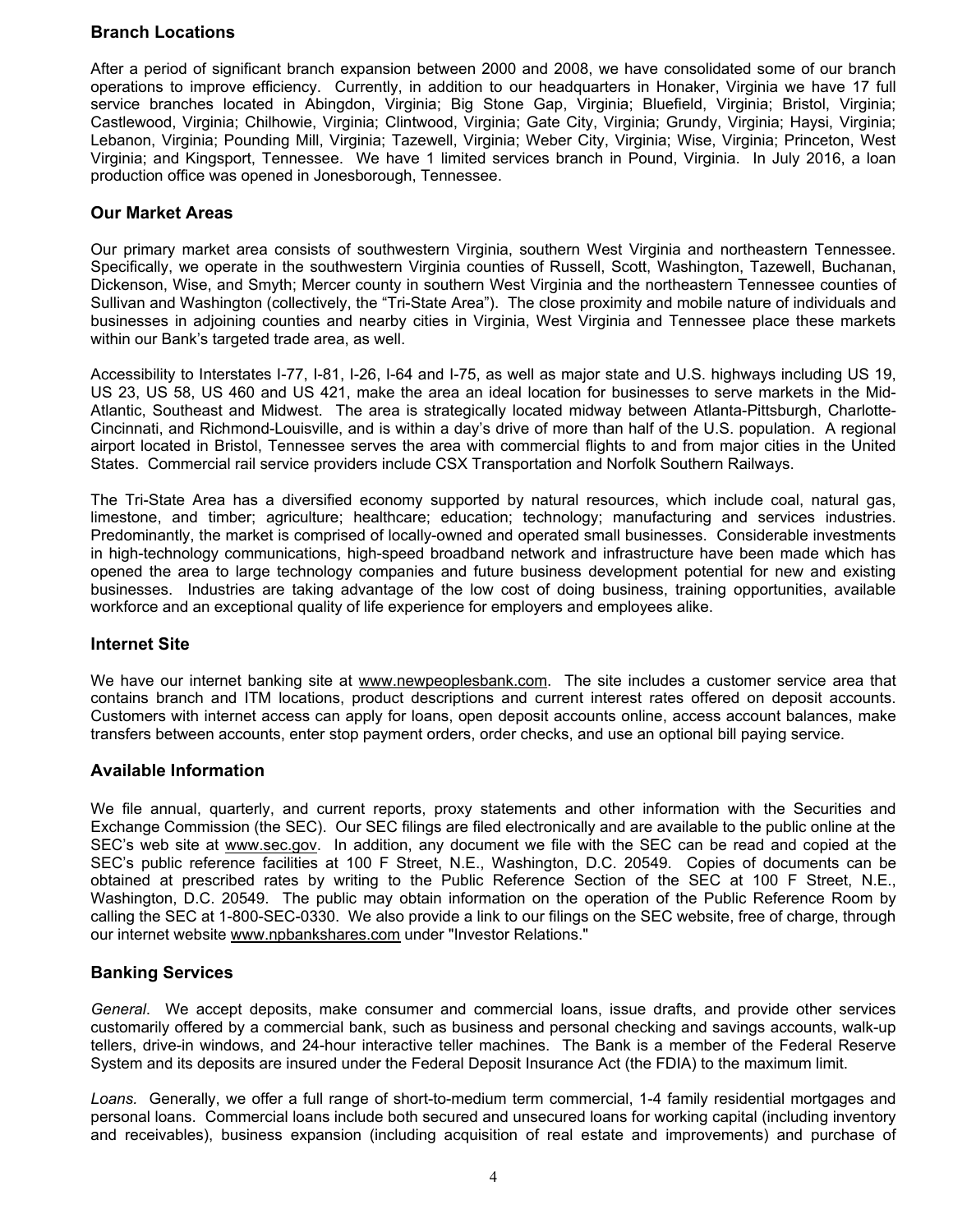equipment and machinery. Consumer loans may include secured and unsecured loans for financing automobiles, home improvements, education, personal investments and other purposes.

Our lending activities are subject to a variety of lending limits imposed by state law. While differing limits may apply in certain circumstances based on the type of loan or the nature of the borrower (including the borrower's relationship to the Bank), the Bank generally is subject to a loans-to-one-borrower limit of an amount equal to 15% of its capital and surplus plus the allowance for loan losses. The Bank voluntarily may choose to impose a policy limit on loans to a single borrower that is less than the legal lending limit.

We obtain short-to-medium term commercial and personal loans through direct solicitation of business owners and continued business from existing customers. Completed loan applications are reviewed by our loan officers. As part of the application process, information is obtained concerning the income, financial condition, employment and credit history of the applicant. If commercial real estate is involved, information is also obtained concerning cash flow after debt service. Loan quality is analyzed based on the Bank's experience and its credit underwriting guidelines.

|                                        | December 31, |         |          |         |         |  |  |  |  |  |  |
|----------------------------------------|--------------|---------|----------|---------|---------|--|--|--|--|--|--|
|                                        | 2017         | 2016    | 2015     | 2014    | 2013    |  |  |  |  |  |  |
| Commercial, financial and agricultural | 13.35%       | 11.75%  | 10.76%   | 10.99%  | 11.70%  |  |  |  |  |  |  |
| Real estate – construction             | 5.80%        | 5.50%   | $3.33\%$ | 3.37%   | 4.55%   |  |  |  |  |  |  |
| Real estate – commercial               | 24.89%       | 22.05%  | 22.34%   | 23.62%  | 25.59%  |  |  |  |  |  |  |
| Real estate – residential              | 51.59%       | 55.97%  | 58.00%   | 56.37%  | 52.87%  |  |  |  |  |  |  |
| Installment loans to individuals       | 4.37%        | 4.73%   | 5.57%    | 5.65%   | 5.29%   |  |  |  |  |  |  |
| Total                                  | 100.00%      | 100.00% | 100.00%  | 100.00% | 100.00% |  |  |  |  |  |  |

Loans by type as a percentage of total loans are as follows:

*Commercial Loans*. We make commercial loans to qualified businesses in our market area. Our commercial lending consists primarily of commercial and industrial loans to finance accounts receivable, inventory, property, plant and equipment. Commercial business loans generally have a higher degree of risk than residential mortgage loans, but have commensurately higher yields. Residential mortgage loans are generally made on the basis of the borrower's ability to make repayment from employment and other income and are secured by real estate whose value tends to be easily ascertainable. In contrast, commercial business loans typically are made on the basis of the borrower's ability to make repayment from cash flow from its business and are secured by business assets, such as commercial real estate, accounts receivable, equipment and inventory. As a result, the availability of funds for the repayment of commercial business loans may be substantially dependent on the success of the business itself.

Further, the collateral for commercial business loans may depreciate over time and cannot be appraised with as much precision as residential real estate. To manage these risks, our underwriting guidelines generally require us to secure commercial loans with both the assets of the borrowing business and other additional collateral and guarantees that may be available. In addition, we actively monitor certain measures of the borrower, including advance rate, cash flow, collateral value and other appropriate credit factors.

*Residential Mortgage Loans*. Our residential mortgage loans consist of residential first and second mortgage loans, residential construction loans, home equity lines of credit and term loans secured by first and second mortgages on the residences of borrowers for home improvements, education and other personal expenditures. We make mortgage loans with a variety of terms, including fixed and floating or variable rates and a variety of maturities.

Under our underwriting guidelines, residential mortgage loans are generally made on the basis of the borrower's ability to make repayment from employment and other income and are secured by real estate whose value tends to be easily ascertainable. These loans are made consistent with our appraisal policies and real estate lending policies, which detail maximum loan-to-value ratios and maturities.

*Construction Loans*. Construction lending entails significant additional risks, compared to residential mortgage lending. Construction loans often involve larger loan balances concentrated with single borrowers or groups of related borrowers. Construction loans also involve additional risks attributable to the fact that loan funds are advanced upon the security of property under construction, which is of uncertain value prior to the completion of construction. Thus, it is more difficult to evaluate the total loan funds required to complete a project and related loanto-value ratios accurately. To minimize the risks associated with construction lending, loan-to-value limitations for residential, multi-family and non-residential construction loans are in place. These are in addition to the usual credit analysis of borrowers. Management feels that the loan-to-value ratios help to minimize the risk of loss and to compensate for normal fluctuations in the real estate market. Maturities for construction loans generally range from 4 to 12 months for residential property and from 6 to 18 months for non-residential and multi-family properties.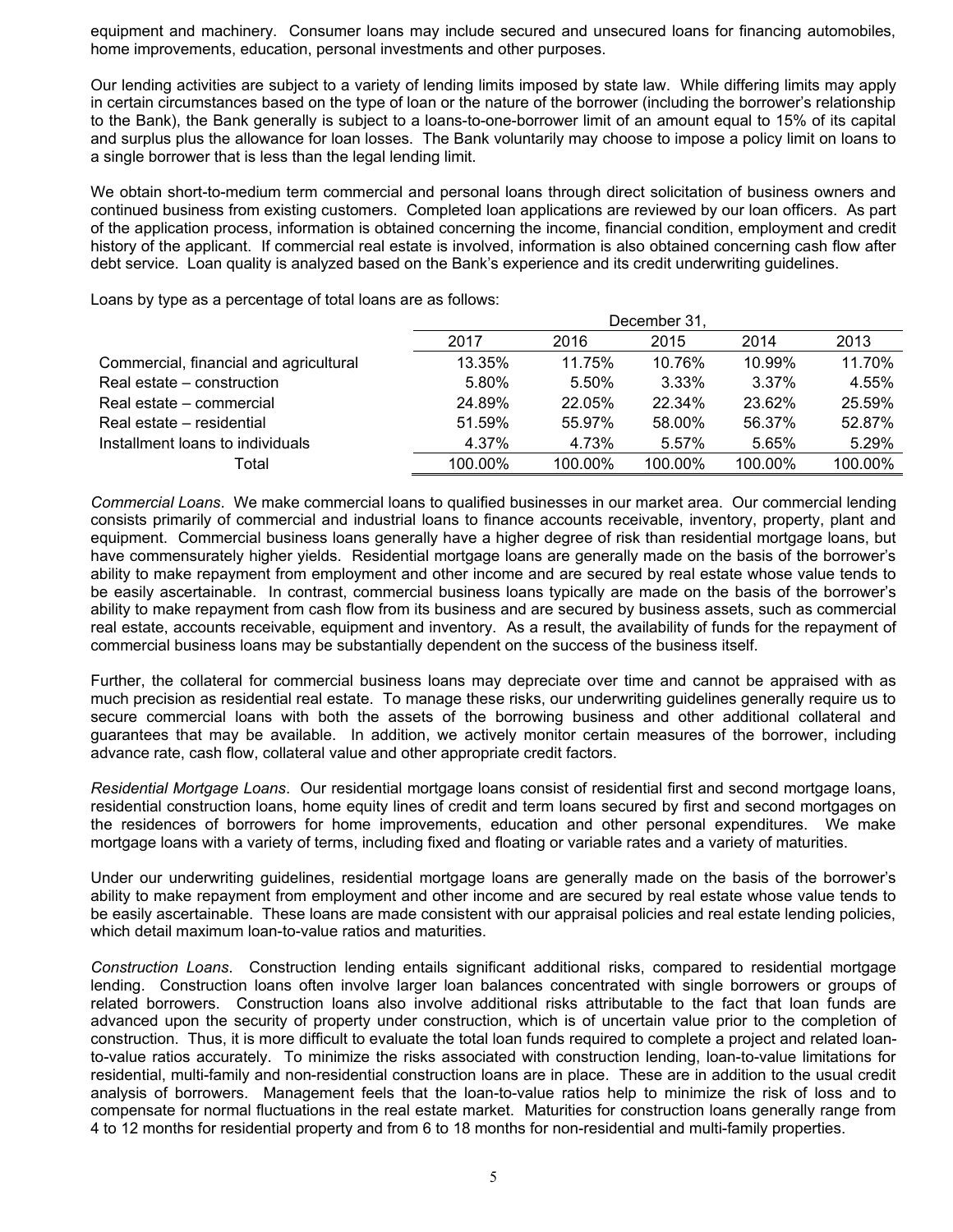*Consumer Loans*. Our consumer loans consist primarily of installment loans to individuals for personal, family and household purposes. The specific types of consumer loans that we make include home improvement loans, debt consolidation loans and general consumer lending. Consumer loans entail greater risk than residential mortgage loans do, particularly in the case of consumer loans that are unsecured, such as lines of credit, or secured by rapidly depreciating assets such as automobiles. In such cases, any repossessed collateral for a defaulted consumer loan may not provide an adequate source of repayment of the outstanding loan balance as a result of the greater likelihood of damage, loss or depreciation. The remaining deficiency often does not warrant further substantial collection efforts against the borrower. In addition, consumer loan collections are dependent on the borrower's continuing financial stability, and thus are more likely to be adversely affected by job loss, divorce, illness or personal bankruptcy. Furthermore, the application of various federal and state laws, including federal and state bankruptcy and insolvency laws, may limit the amount which can be recovered on such loans. A borrower may also be able to assert against the Bank as an assignee any claims and defenses that it has against the seller of the underlying collateral.

Our underwriting policy for consumer loans seeks to limit risk and minimize losses, primarily through a careful analysis of the borrower. In evaluating consumer loans, we require our lending officers to review the borrower's level and stability of income, past credit history and the impact of these factors on the ability of the borrower to repay the loan in a timely manner. In addition, we maintain an appropriate margin between the loan amount and collateral value.

*Deposits.* We offer a variety of deposit products for both individual and business customers. These include demand deposit, interest-bearing demand deposit, savings deposit, health savings, and money market deposit accounts. In addition, we offer certificates of deposit with terms ranging from 7 days to 60 months and individual retirement accounts with terms ranging from 12 months to 60 months.

*Investment Services.* We offer a variety of investment services for both individual and business customers. These services include fixed income products, variable annuities, mutual funds, indexed certificates of deposit, individual retirement accounts, long term care insurance, employee group benefit plans, college savings plans, financial planning, managed money accounts, and estate planning. We offer these services through our broker-dealer relationship with Infinex Investments, Inc.

*Other Bank Services*. Other bank services include safe deposit boxes, cashier's checks, certain cash management services, direct deposit of payroll and social security checks and automatic drafts for various accounts. We offer ATM card services that can be used by our customers throughout our service area and other regions. We also offer consumer and commercial VISA credit card services. Electronic banking services include debit cards, internet banking, telephone banking, mobile banking, remote deposit capture, and wire transfers.

We do not presently anticipate obtaining trust powers, but we are able to provide similar services through our affiliation with Infinex Investments, Inc..

### **Competition**

The banking business is highly competitive. We compete as a financial intermediary with other commercial banks, savings and loan associations, credit unions, mortgage banking firms, consumer finance companies, securities brokerage firms, insurance companies, money market mutual funds and other financial institutions operating in the southwestern Virginia, southern West Virginia, and eastern Tennessee market area and elsewhere. Our market area is a highly competitive, highly branched banking market.

Competition in the market area for loans to small businesses and professionals, the Bank's target market, is intense, and pricing is important. Many of our larger competitors have substantially greater resources and lending limits than we have. They offer certain services, such as extensive and established branch networks and trust services that we do not expect to provide or will not provide in the near future. Moreover, larger institutions operating in the market area have access to borrowed funds at lower costs than are available to us. Deposit competition among institutions in the market area also is strong. As a result, it is possible that we may have to pay above-market rates to attract or retain deposits.

While pricing is important, our principal method of competition is service. As a community banking organization, we strive to serve the banking needs of our customers while developing personal, hometown relationships with them. As a result, we provide a significant amount of service and a range of products without the fees that customers can expect from larger banking institutions.

According to a market share report prepared by the Federal Deposit Insurance Corporation (the FDIC), as of June 30, 2017, the most recent date for which market share information is available, the Bank's deposits as a percentage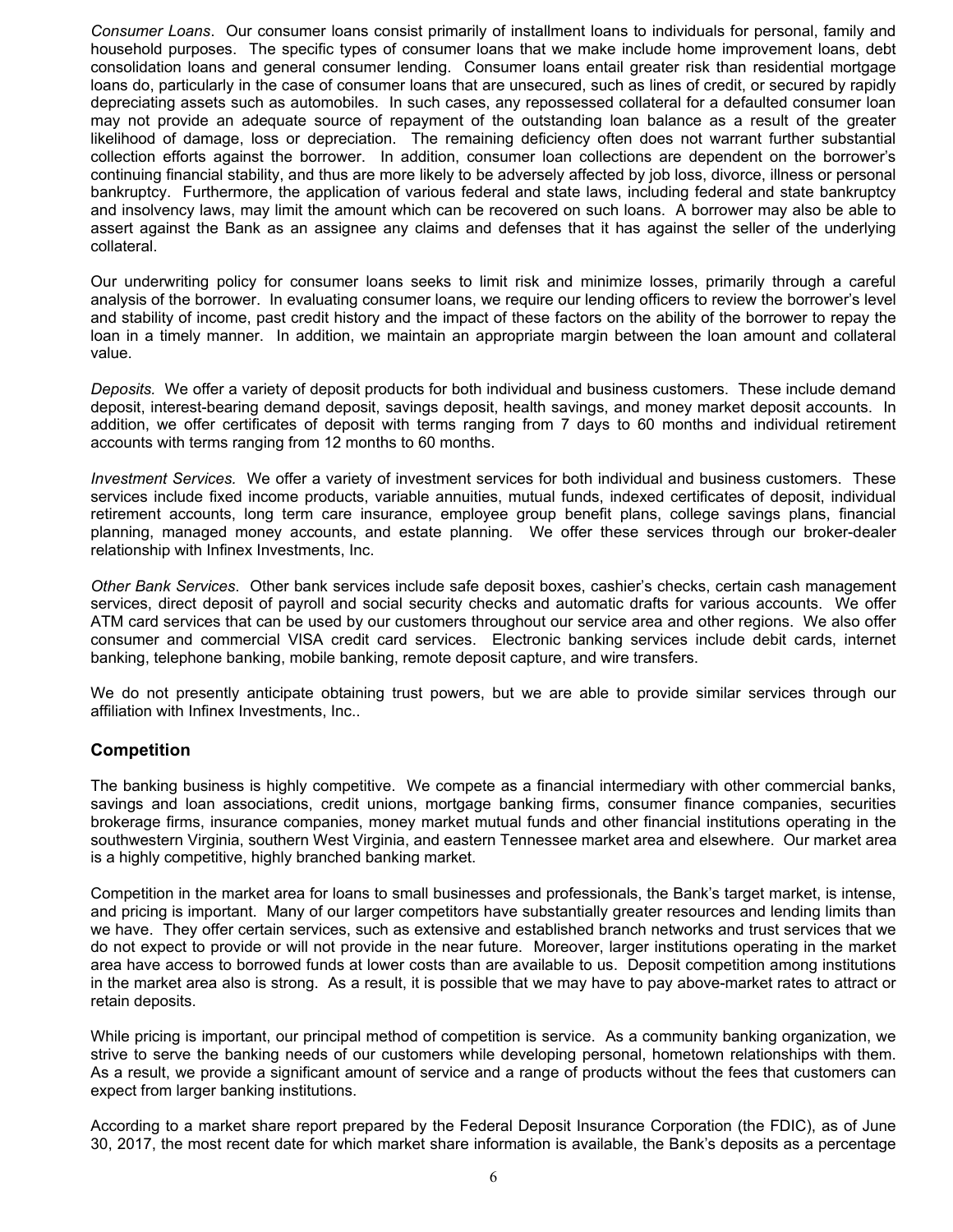of total deposits in its major market areas were as follows: Russell County, VA – 25.82%, Scott County, VA – 35.05%, Dickenson County, VA – 28.01%, Tazewell County, VA – 9.32%, Smyth County, VA – 3.72%, Buchanan County, VA – 9.33%, Wise County, VA – 11.31%, Washington County, VA – 2.76%, and the City of Bristol, VA – 1.76%, Mercer County, WV – 5.67%, and City of Kingsport, TN – 1.18%.

### **Employees**

As of December 31, 2017, we had 262 total employees, of which 248 were full-time employees. None of our employees are covered by a collective bargaining agreement, and we consider relations with employees to be excellent.

### **Supervision and Regulation**

*General.* As a financial holding company, we are subject to regulation under the Bank Holding Company Act of 1956, as amended ("BHCA"), and the examination and reporting requirements of the Board of Governors of the Federal Reserve System (the "Federal Reserve"). We are also subject to Chapter 13 of the Virginia Banking Act, as amended ("Virginia Act"). As a state-chartered commercial bank, the Bank is subject to regulation, supervision and examination by the Virginia State Corporation Commission's Bureau of Financial Institutions ("BFI"). As a member of the Federal Reserve system, the Bank is also subject to regulation, supervision and examination by the Federal Reserve. Other federal and state laws, including various consumer protection and compliance laws, govern the activities of the Bank, such as the investments that it makes and the aggregate amount of loans that it may grant to one borrower.

The following description summarizes the most significant federal and state laws applicable to New Peoples and its subsidiaries. To the extent that statutory or regulatory provisions are described, the description is qualified in its entirety by reference to that particular statutory or regulatory provision.

*The Bank Holding Company Act.* Under the BHCA, the Federal Reserve examines New Peoples periodically. New Peoples is also required to file periodic reports and provide any additional information that the Federal Reserve may require. Activities at the bank holding company level are generally limited to:

- banking, managing or controlling banks;
- furnishing services to or performing services for its subsidiaries; and
- engaging in other activities that the Federal Reserve has determined by regulation or order to be so closely related to banking as to be a proper incident to these activities.

Thus, the activities we can engage in are restricted as a matter of law.

With some limited exceptions, the BHCA requires every bank holding company to obtain the prior approval of the Federal Reserve before:

- acquiring substantially all the assets of any bank;
- acquiring direct or indirect ownership or control of any voting shares of any bank if after such acquisition it would own or control more than 5% of the voting shares of such bank (unless it already owns or controls the majority of such shares); or
- merging or consolidating with another bank holding company.

As a result, our ability to engage in certain strategic activities is conditioned on regulatory approval.

In addition, and subject to some exceptions, the BHCA and the Change in Bank Control Act require Federal Reserve approval prior to any person or company acquiring "control" of a bank holding company as defined in the statutes and regulations. These requirements make it more difficult for control of our company to change or for us to acquire substantial investments.

*Financial Holding Company.* As of March 4, 2016 the Company qualified as a financial holding company ("FHC"). The Gramm-Leach-Bliley Act created this category of bank holding companies. FHC's may directly or indirectly through subsidiaries engage in financial activities and activities "incidental" or "complementary" to financial activities.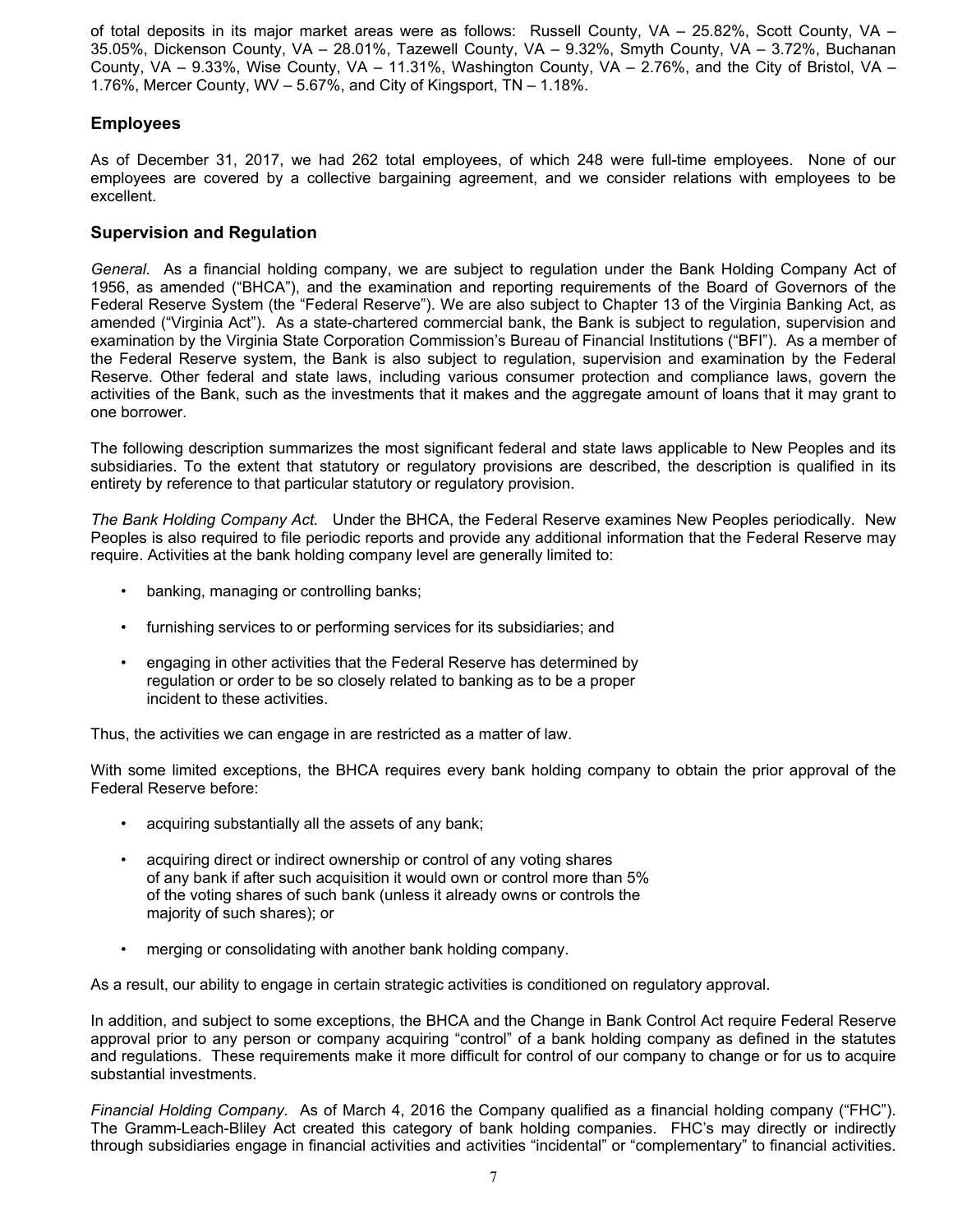Generally, a FHC need not give prior notice of acquisitions or activities, but must notify the Federal Reserve within 30 days after the event.

The BHCA provides a long list of "financial" activities such as underwriting, brokering or selling insurance; providing financial or investment advice; underwriting; dealing in or making a market in securities. There are other potential "financial" activites in which the Federal Reserve is permitted to designate as permitted financial or incidental to financial activities.

We do not currently undertake activities specifically permitted to us as a FHC.

*The Virginia Act.* As a bank holding company registered with the BFI, we must provide the BFI with information concerning our financial condition, operations and management, among other reports required by the BFI. New Peoples is also examined by the BFI in addition to its Federal Reserve examinations. Similar to the BHCA, the Virginia Act requires that the BFI approve the acquisition of direct or indirect ownership or control of more than 5% of the voting shares of any Virginia bank or bank holding company like us.

*Payment of Dividends.* New Peoples is a separate legal entity that derives the majority of its revenues from dividends paid to it by its subsidiaries. The Bank is subject to laws and regulations that limit the amount of dividends it can pay. In addition, both New Peoples and the Bank are subject to various regulatory restrictions relating to the payment of dividends, including requirements to maintain capital at or above regulatory minimums. Banking regulators have indicated that banking organizations should generally pay dividends only if the organization's net income available to common shareholders over the past year has been sufficient to fully fund the dividends and the prospective rate of earnings retention appears consistent with the organization's capital needs, asset quality and overall financial condition. The FDIC has the general authority to limit the dividends paid by FDIC insured banks if the FDIC deems the payment to be an unsafe and unsound practice. The FDIC has indicated that paying dividends that deplete a bank's capital base to an inadequate level would be an unsound and unsafe banking practice.

*Capital Adequacy.* The final rule adopted by the federal banking regulators in 2013 implementing the Basel III regulatory capital reforms established new prompt corrective action requirements for all banks and includes a new Common Equity Tier 1 ("CET1") risk-based capital measure. Because the Company is considered a "small bank holding company" by the Federal Reserve, the new regulatory capital requirements apply only to the Bank. The riskbased capital and leverage capital requirements under the final rule are set forth in the following table:

|                                    | <b>Total Risk</b>                          | Tier 1 Risk          | <b>CET1 Risk</b>     |            |
|------------------------------------|--------------------------------------------|----------------------|----------------------|------------|
|                                    | <b>Based Capital</b>                       | <b>Based Capital</b> | <b>Based Capital</b> | Leverage   |
|                                    | Ratio                                      | Ratio                | Ratio                | Ratio      |
| Well Capitalized                   | $\geq 10\%$                                | $\geq 8\%$           | $\geq 6.5\%$         | $\geq 5\%$ |
| Adequately Capitalized             | $\geq 8\%$                                 | $\geq 6\%$           | $\geq 4.5\%$         | $\geq 4\%$ |
| Undercapitalized                   | $\geq 8\%$                                 | $\geq 6\%$           | $\geq 4.5\%$         | $\geq 4\%$ |
| Significantly Undercapitalized     | $\geq 6\%$                                 | $\geq 4\%$           | $\geq 3\%$           | $\geq 3\%$ |
| <b>Critically Undercapitalized</b> | Tangible equity to total assets $\leq 2\%$ |                      |                      |            |

The final rule also sets forth a capital ratio phase-in schedule. The phase-in provisions for banks with \$250 billion or less in total assets are set forth in the following table:

|                                                                             | Effective as of January 1 |          |          |          |  |  |
|-----------------------------------------------------------------------------|---------------------------|----------|----------|----------|--|--|
|                                                                             | 2016                      | 2017     | 2018     | 2019     |  |  |
| Minimum Leverage Ratio                                                      | 4.00%                     | 4.00%    | 4.00%    | 4.00%    |  |  |
| Minimum CET1 Risk Based Capital Ratio                                       | 4.50%                     | 4.50%    | 4.50%    | 4.50%    |  |  |
| Capital Conservation Buffer <sup>(1)</sup>                                  | 0.625%                    | 1.25%    | 1.875%   | 2.50%    |  |  |
| Minimum Tier CET1 Risk Based Capital Ratio with Capital Conservation Buffer | 5.125%                    | 5.75%    | 6.375%   | 7.00%    |  |  |
| Minimum Tier 1 Risk Based Capital Ratio                                     | $6.00\%$                  | $6.00\%$ | $6.00\%$ | $6.00\%$ |  |  |
| Minimum Tier 1 Risk Based Capital Ratio with Capital Conservation Buffer    | 6.625%                    | 7.25%    | 7.875%   | 8.50%    |  |  |
| Minimum Total Risk Based Capital Ratio                                      | $8.00\%$                  | 8.00%    | $8.00\%$ | 8.00%    |  |  |
| Minimum Total Risk Based Capital Ratio with Capital Conservation Buffer     | 8.625%                    | 9.25%    | 9.875%   | 10.50%   |  |  |

 $(1)$  The capital conservation buffer must be maintained in order for a banking organization to avoid being subject to limitations on capital distributions, including dividend payments, and discretionary bonus payments to executive officers.

The final rule includes comprehensive guidance with respect to the measurement of risk-weighted assets. For residential mortgages, Basel III retains the risk-weights contained in the current capital rules which assign a riskweight of 50% to most first-lien exposures and 100% to other residential mortgage exposures. The final rule increases the risk-weights associated with certain on-balance sheet assets, such as high volatility commercial real estate loans, and loans that are more than 90 days past due or in nonaccrual status. Capital requirements also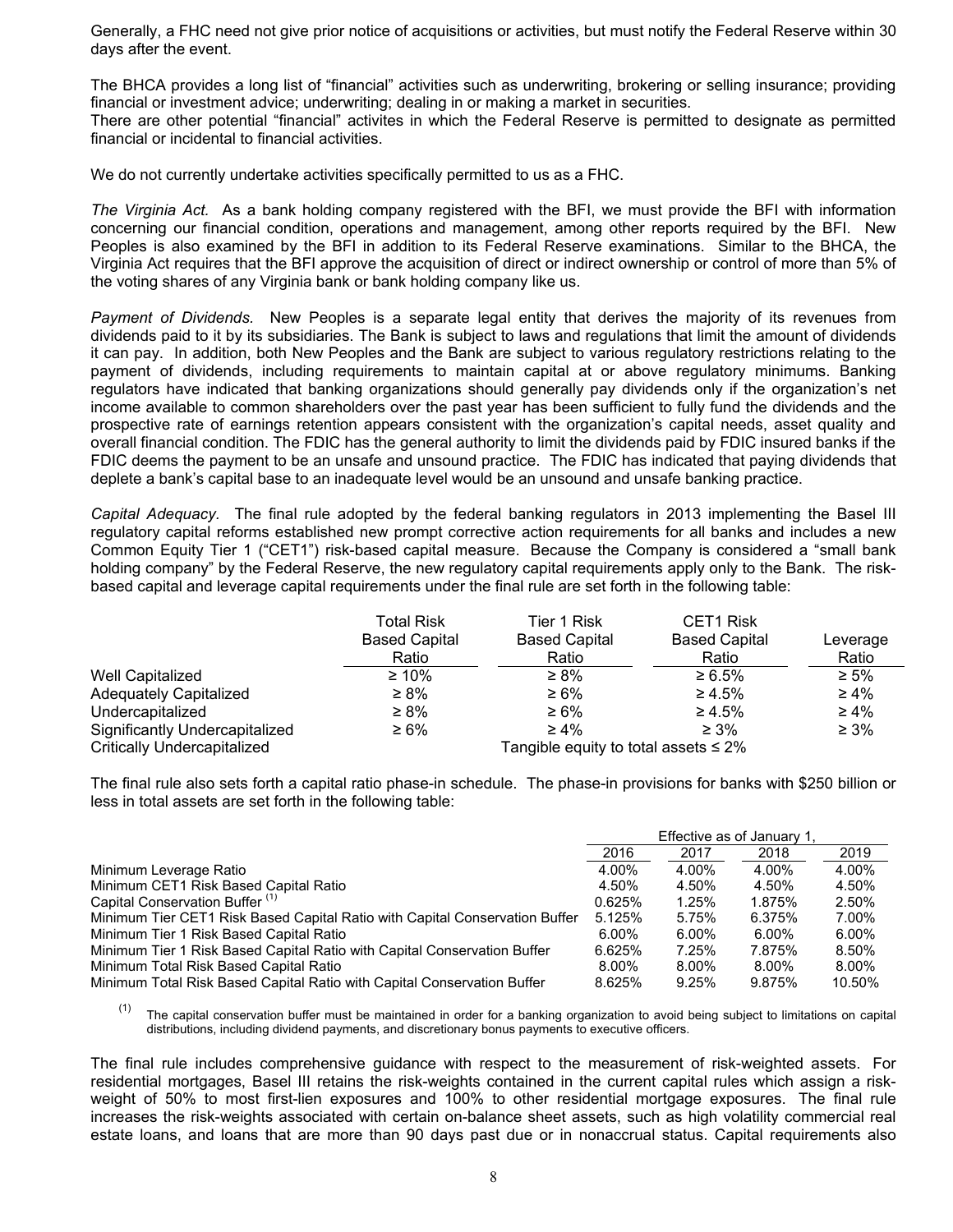increase for certain off-balance sheet exposures including, for example, loan commitments with an original maturity of one year or less.

Under the final rule, certain banking organizations, including the Company and the Bank, are permitted to make a one-time election to continue the current treatment of excluding from regulatory capital most accumulated other comprehensive income ("AOCI") components, including amounts relating to unrealized gains and losses on available-for-sale debt securities and amounts attributable to defined benefit post-retirement plans. Institutions that elect to exclude most AOCI components from regulatory capital under Basel III will be able to avoid volatility that would otherwise be caused by things such as the impact of fluctuations in interest rates on the fair value of availablefor-sale debt securities. The Company and the Bank elected to exclude AOCI components from regulatory capital under Basel III.

Failure to meet capital guidelines could subject a bank to a variety of enforcement remedies, including issuance of a capital directive, the termination of deposit insurance by the FDIC, a prohibition on taking brokered deposits and certain other restrictions on its business. As described below, the FDIC can impose substantial additional restrictions upon FDIC-insured depository institutions that fail to meet applicable capital requirements as set forth above.

The FDIA requires the federal regulatory agencies to take "prompt corrective action" if a depository institution does not meet minimum capital requirements as set forth above. Generally, a receiver or conservator for a bank that is "critically undercapitalized" must be appointed within specific time frames. The regulations also provide that a capital restoration plan must be filed within 45 days of the date a bank is deemed to have received notice that it is "undercapitalized," "significantly undercapitalized" or "critically undercapitalized." Any holding company for a bank required to submit a capital restoration plan must guarantee the lesser of (i) an amount equal to 5% of the bank's assets at the time it was notified or deemed to be undercapitalized by a regulator, or (ii) the amount necessary to restore the bank to adequately capitalized status. This guarantee remains in place until the bank is notified that it has maintained adequately capitalized status for specified time periods. Additional measures with respect to undercapitalized institutions include a prohibition on capital distributions, growth limits and restrictions on activities.

For further detail on capital and capital ratios see discussion under "Management's Discussion and Analysis of Financial Condition and Results of Operations," sections, "Capital Resources" and "Liquidity," contained in Item 7, and in Note 22, "Capital," to the accompanying Consolidated Financial Statements contained in Item 8.

*Other Safety and Soundness Regulations*. There are a number of obligations and restrictions imposed on bank holding companies and their bank subsidiaries by federal law and regulatory policy that are designed to reduce potential loss exposure to the depositors of such depository institutions and to the FDIC insurance funds in the event that the depository institution is insolvent or is in danger of becoming insolvent. For example, the Federal Reserve requires a bank holding company to serve as a source of financial strength to its subsidiary depository institutions and to commit resources to support such institutions in circumstances where it might not do so otherwise. These requirements can restrict the ability of bank holding companies to deploy their capital as they otherwise might.

*Interstate Banking and Branching.* Banks in Virginia may branch without geographic restriction. Current federal law authorizes interstate acquisitions of banks and bank holding companies without geographic limitation. Bank holding companies may acquire banks in any state without regard to state law except for state laws requiring a minimum time a bank must be in existence to be acquired. The Virginia Act generally permits out of state bank holding companies or banks to acquire Virginia banks or bank holding companies subject to regulatory approval. These laws have the effect of increasing competition in banking markets.

*Monetary Policy.* The commercial banking business is affected not only by general economic conditions but also by the monetary policies of the Federal Reserve. The Federal Reserve's monetary policies have had a significant effect on the operating results of commercial banks in the past and are expected to continue to do so in the future. In view of unsettled conditions in the national and international political environment, economy and money markets, as well as governmental fiscal and monetary policies their impact on interest rates, deposit levels, loan demand or the business and earnings of the Bank is unpredictable.

*Federal Reserve System.* Depository institutions that maintain transaction accounts or nonpersonal time deposits are subject to reserve requirements. These reserve requirements are subject to adjustment by the Federal Reserve. Because required reserves must be maintained in the form of vault cash or in a non-interest-bearing account at, or on behalf of, a Federal Reserve Bank, the effect of the reserve requirement is to reduce the amount of the institution's interest-earning assets.

*Transactions with Affiliates.* Transactions between banks and their affiliates are governed by Sections 23A and 23B of the Federal Reserve Act. These provisions restrict the amount and provide conditions with respect to loans, investments, transfers of assets and other transactions between New Peoples and the Bank.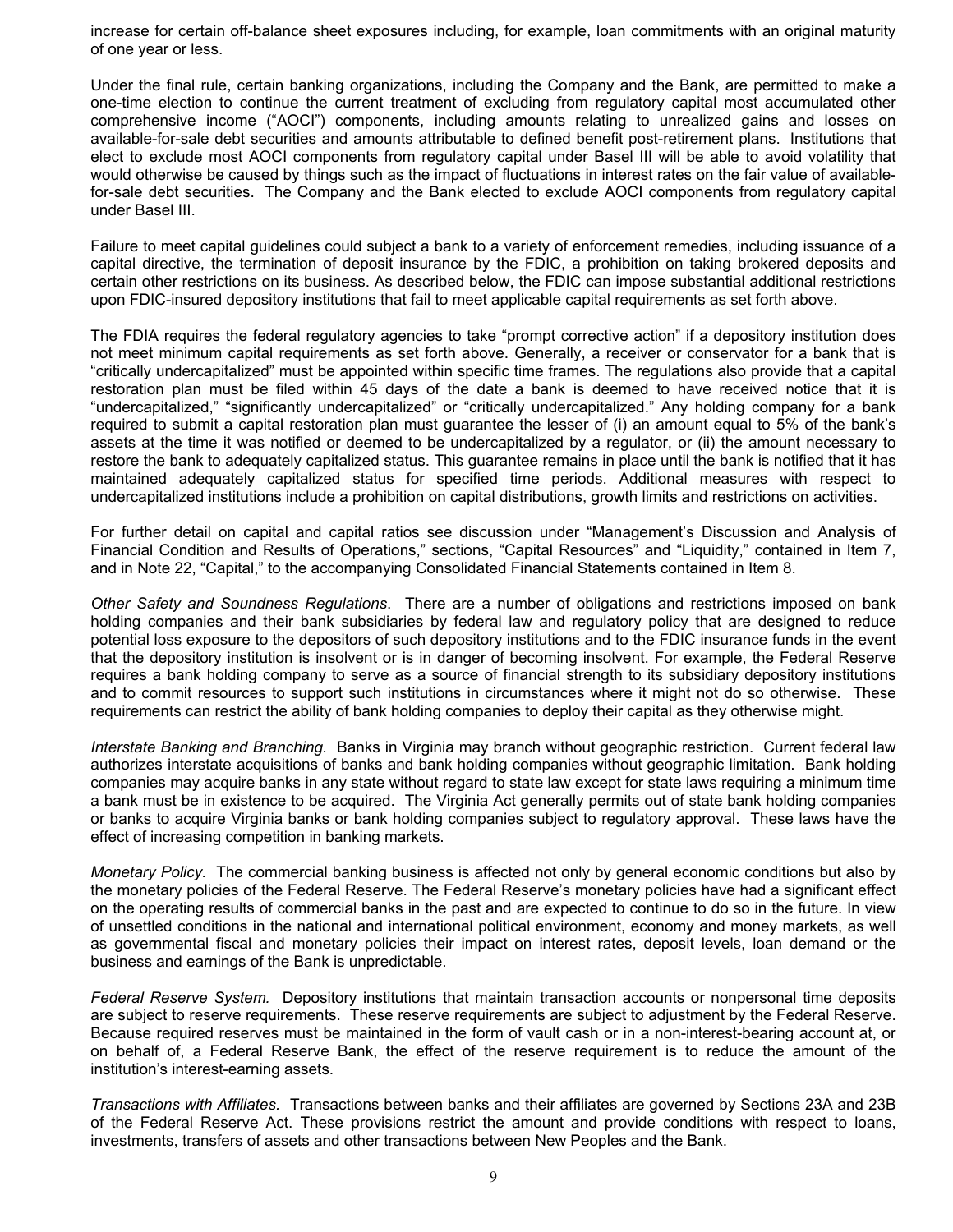*Loans to Insiders.* The Bank is subject to rules on the amount, terms and risks associated with loans to executive officers, directors, principal shareholders and their related interests.

*Community Reinvestment Act.* Under the Community Reinvestment Act, depository institutions have an affirmative obligation to assist in meeting the credit needs of their market areas, including low and moderate-income areas, consistent with safe and sound banking practice. The Community Reinvestment Act emphasizes the delivery of bank products and services through branch locations in its market areas and requires banks to keep data reflecting their efforts to assist in its community's credit needs. Depository institutions are periodically examined for compliance with the Community Reinvestment Act and are periodically assigned ratings in this regard. Banking regulators consider a depository institution's Community Reinvestment Act rating when reviewing applications to establish new branches, undertake new lines of business, and/or acquire part or all of another depository institution. An unsatisfactory rating can significantly delay or even prohibit regulatory approval of a proposed transaction by a bank holding company or its depository institution subsidiaries. A bank holding company will not be permitted to become a financial holding company and no new activities authorized under the GLBA (see below) may be commenced by a holding company or by a bank financial subsidiary if any of its bank subsidiaries received less than a "satisfactory" rating in its latest Community Reinvestment Act examination. The Bank received a rating of "Satisfactory" at its last Community Reinvestment Act performance evaluation, as of June 13, 2016.

*Other Laws.* Banks and other depository institutions also are subject to numerous consumer-oriented laws and regulations. These laws, which include the Truth in Lending Act, the Truth in Savings Act, the Real Estate Settlement Procedures Act, the Electronic Funds Transfer Act, the Equal Credit Opportunity Act, the Fair and Accurate Credit Transactions Act of 2003 and the Fair Housing Act, require compliance by depository institutions with various disclosure and consumer information handling requirements. These and other similar laws result in significant costs to financial institutions and create potential liability for financial institutions, including the imposition of regulatory penalties for inadequate compliance.

*Gramm-Leach-Bliley Act of 1999.* The Gramm-Leach-Bliley Act of 1999 ("GLBA") covers a broad range of issues, including a repeal of most of the restrictions on affiliations among depository institutions, securities firms and insurance companies.

For example, the GLBA permits unrestricted affiliations between banks and securities firms. It also permits bank holding companies to elect to become financial holding companies, which can engage in a broad range of financial services including securities activities such as underwriting, dealing, investment, merchant banking, insurance underwriting, sales and brokerage activities. In order to become a financial holding company, a bank holding company and all of its affiliated depository institutions must be well-capitalized, well-managed and have at least a satisfactory Community Reinvestment Act rating. On March 4, 2016 the Federal Reserve Bank of Richmond approved New Peoples's election to convert to a financial holding company.

Essentially as discussed above, GLBA removed many of the limitations on affiliations between commercial banks and their holding companies and other financially related business that had been in place since the Depression. Recently, this effect of GLBA has been the subject of controversy and cited as one of the causes of the financial services crisis. As a result, The Dodd-Frank Act (as discussed later) addressed some of the criticized aspects of GLBA.

The GLBA also provides that the states continue to have the authority to regulate insurance activities, but prohibits the states in most instances from preventing or significantly interfering with the ability of a bank, directly or through an affiliate, to engage in insurance sales, solicitations or cross-marketing activities.

*USA Patriot Act.* The USA Patriot Act provides for the facilitation of information sharing among governmental entities and financial institutions for the purpose of combating terrorism and money laundering. Regulatory authorities must consider the effectiveness of a financial institution's anti-money laundering activities, for example, its procedures for effective customer identification, when reviewing bank mergers and acquisitions. Various other laws and regulations require the Bank to cooperate with governmental authorities in respect to counter-terrorism activities. Although it does create a reporting obligation and cost of compliance for the Bank, the USA Patriot Act has not materially affected New Peoples' products, services or other business activities.

*Privacy and Fair Credit Reporting.* Financial institutions, such as the Bank, are required to disclose their privacy policies to customers and consumers and require that such customers or consumers be given a choice (through an opt-out notice) to forbid the sharing of nonpublic personal information about them with nonaffiliated third persons. The Bank also requires business partners with whom it shares such information to assure the Bank that they have adequate security safeguards and to abide by the redisclosure and reuse provisions of applicable law. In addition to adopting federal requirements regarding privacy, individual states are authorized to enact more stringent laws relating to the use of customer information. To date, Virginia has not done so. These privacy laws create compliance obligations and potential liability for the Bank.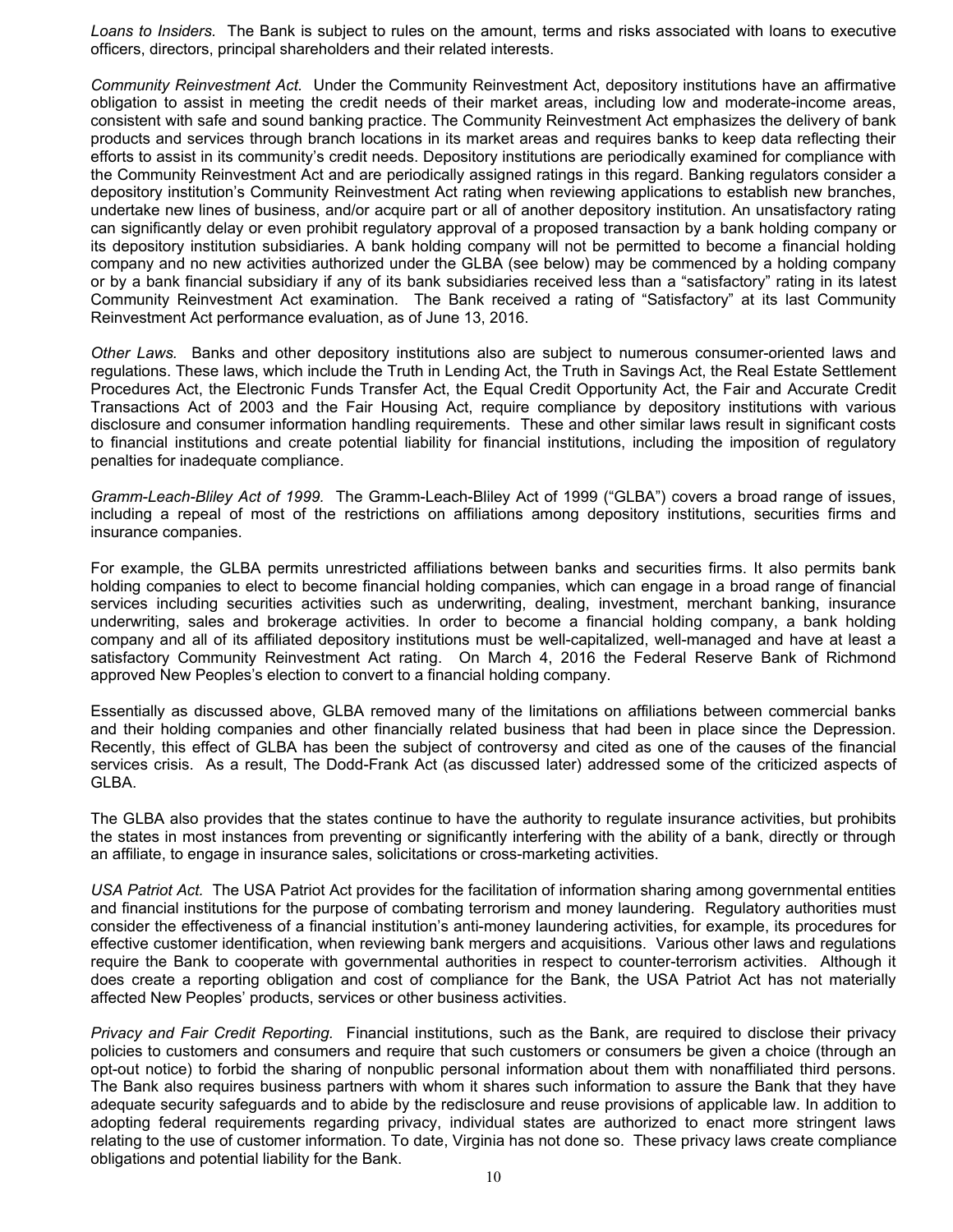*Sarbanes-Oxley Act.* The Sarbanes-Oxley Act of 2002 (the "Sarbanes-Oxley Act") is intended to increase corporate responsibility, provide enhanced penalties for accounting and auditing improprieties by publicly traded companies and to protect investors by improving the accuracy and reliability of corporate disclosures made pursuant to the securities law. The changes required by the Sarbanes-Oxley Act and its implementing regulations are intended to allow shareholders to monitor the performance of companies and their directors more easily and effectively.

The Sarbanes-Oxley Act generally applies to all domestic companies, such as New Peoples, that file periodic reports with the Securities and Exchange Commission ("SEC") under the Securities Exchange Act of 1934, as amended. The Sarbanes-Oxley Act includes significant additional disclosure requirements and expanded corporate governance rules and the SEC has adopted extensive additional disclosures, corporate governance provisions and other related rules pursuant to it. New Peoples has expended, and will continue to expend, considerable time and money in complying with the Sarbanes-Oxley Act.

*Federal Deposit Insurance Corporation.* The Bank's deposits are insured by the Deposit insurance Fund, as administered by the FDIC, to the maximum amount permitted by law, now \$250,000 per depositor.

*Dodd-Frank Wall Street Reform and Consumer Protection Act.* The Dodd-Frank Act was signed into law on July 21, 2010. Its wide ranging provisions affect all federal financial regulatory agencies and nearly every aspect of the American financial services industry. Among the provisions of the Dodd-Frank Act that directly impact the Company is the creation of an independent Consumer Financial Protection Bureau (CFPB), which has the ability to write rules for consumer protections governing all financial institutions. All consumer protection responsibility formerly handled by other banking regulators is consolidated in the CFPB. It also oversees the enforcement of all federal laws intended to ensure fair access to credit. For smaller financial institutions such as the Company and the Bank, the CFPB will coordinate its examination activities through their primary regulators.

The Dodd-Frank Act contains provisions designed to reform mortgage lending, which includes the requirement of additional disclosures for consumer mortgages. The CFPB has implemented mortgage lending regulations to carry out its mandate. In addition, the Federal Reserve has issued new rules, effective October 1, 2011, which had the effect of limiting the fees charged to merchants by credit card companies for debit card transactions. The result of these rules is to limit the amount of interchange fee income available explicitly to larger banks and indirectly to us. The Dodd-Frank Act also contains provisions that affect corporate governance and executive compensation. The Dodd-Frank Act provisions themselves are extensive; however, there is much uncertainty concerning the ultimate impact of this legislation.

*Future Regulatory Uncertainty.* Because federal and state regulation of financial institutions changes regularly and is the subject of constant legislative debate, New Peoples cannot forecast how regulation of financial institutions may change in the future and impact its operations. New Peoples fully expects that the financial institution industry will remain heavily regulated notwithstanding any regulatory relief that is adopted.

### **Subsequent Events**

We have considered subsequent events through the date of the financial statements in this Form 10-K.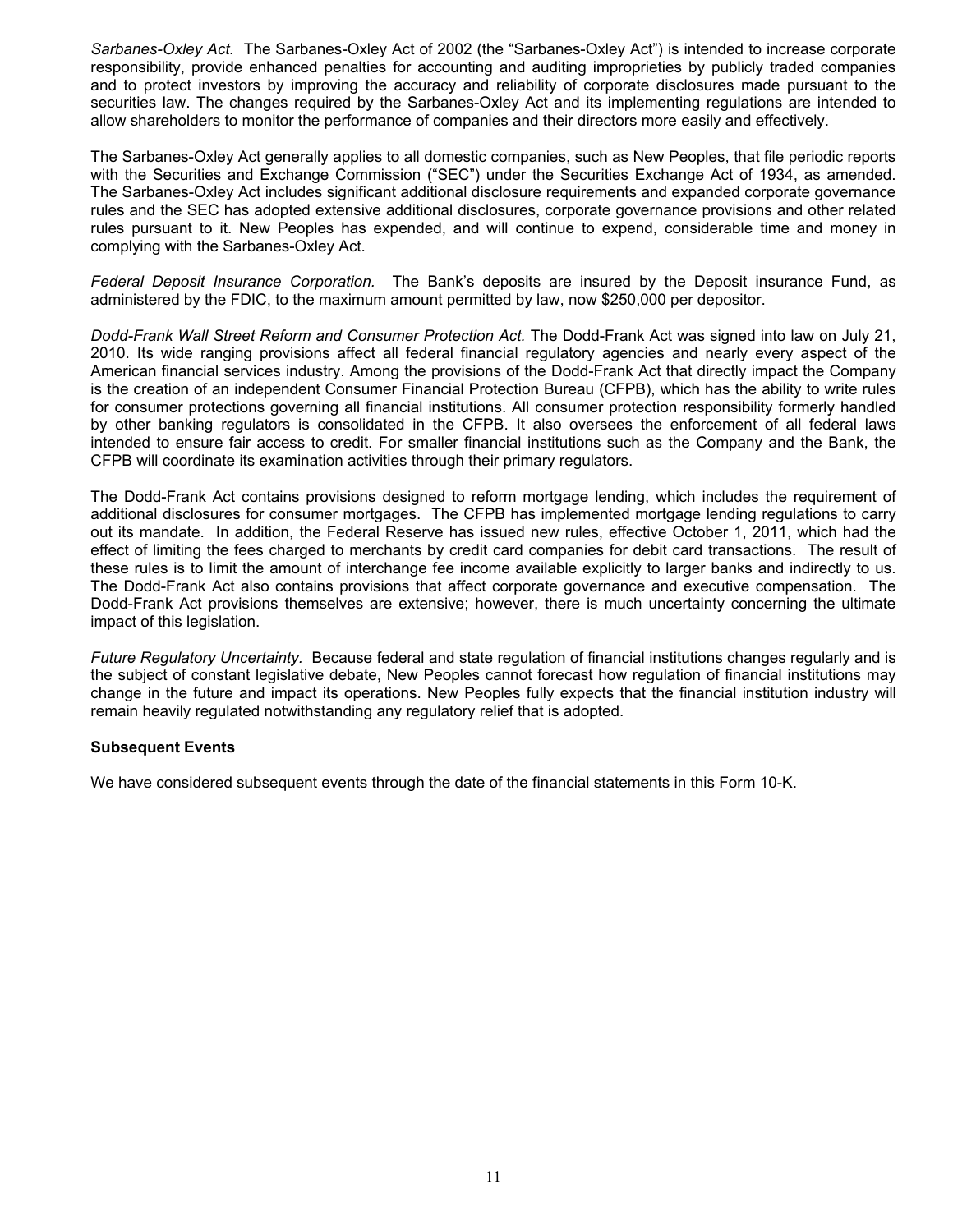### **Item 1A. Risk Factors**

Not applicable.

### **Item 1B. Unresolved Staff Comments**

Not applicable.

### **Item 2. Properties**

At December 31, 2017, the Company's net investment in premises and equipment in service was \$26.1 million. Our main office and operations center is located in Honaker, Virginia. This location contains a full service branch, and our administration and operations center.

The Bank owns 14 of its full service branches, including its headquarter office, and its 1 limited service branch, as well as its loan production office in Tennessee. The locations of these branches are described in Item 1. On May 31, 2017, the Bank sold its Abingdon, Bristol, Gate City and Castlewood, Virginia properties and as a result recognized a gain of \$2.6 million. In connection with the sale of the four properties, the Bank on May 31, 2017 entered into commercial lease agreements for the properties (the "Leases"), which allowed the Bank to continue to service customers from these locations. The Leases, which commenced on June 1, 2017, provide the Bank with use of the properties for an initial term of fifteen (15) years. Base rent payments for years 1 through 5 of the Leases are approximately \$417 thousand a year. For additional discussion of these leases see Note Note 17, Leasing Activities, in Notes to the Consolidated Financial Statements.

The Bank owns a location in Dungannon, Virginia that is now currently being leased, but was formerly used as a branch until its closure during 2010. The Bank owns additional property in Princeton, West Virginia that currently serves as an administration office. In December 2017, approval was obtained to open this location as a full service branch location. It is anticipated that the location will open as a full service branch during the  $1<sup>st</sup>$  quarter of 2018.

The Bank entered into a commercial lease for office space in Kingsport, TN for use as a loan production office, which is expected to open during the 1<sup>st</sup> Quarter of 2018. For additional discussion of this lease see Note 17, Leasing Activities, in Notes to the Consolidated Financial Statements.

The Norton office formerly a bank branch now serves as an administrative office. In November 2015, we purchased a building in Bristol, Virginia which began use as an operations office for our Interactive Teller Machine network starting in April 2016. In July 2016, the Jonesborough office, another closed bank branch, was reopened as a loan production office of the Bank. Four other closed branches (Bland, Bluewell, Bristol, and Jonesville) are vacant and may be used for future banking offices again.

We believe that all of our properties are maintained in good operating condition and are suitable and adequate for our operational needs.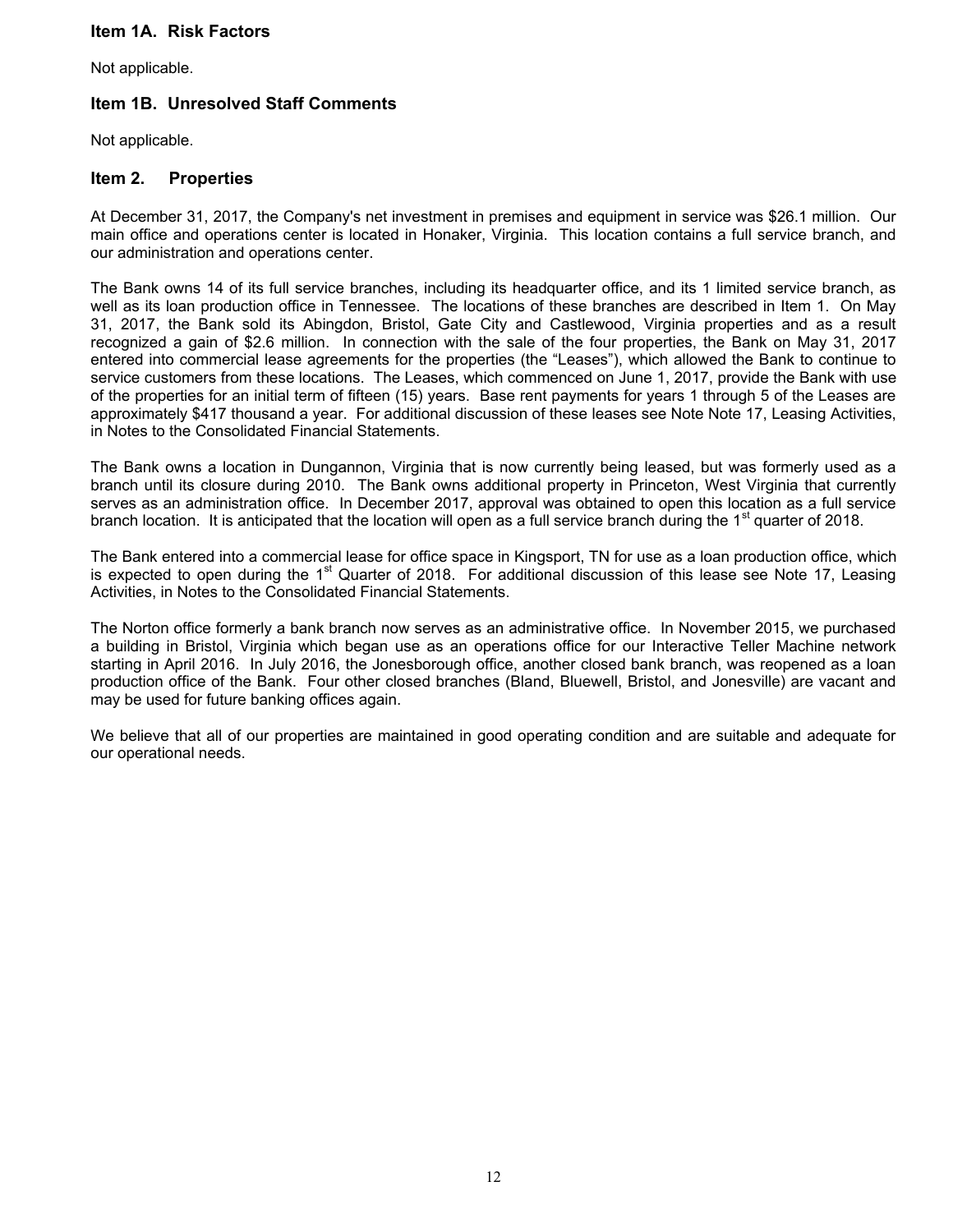### **Item 3. Legal Proceedings**

In the course of operations, we may become a party to legal proceedings. There are no pending or threatened legal proceedings to which the Company or any of its subsidiaries is a party or to which the property of the Company or any of its subsidiaries is subject that, in the opinion of management, may materially impact the financial condition of the Company, except for the following:

On June 24, 2015 New Peoples Bank filed an Amended Complaint in the Circuit Court of Russell County Virginia against Arthur Wayne Bostic, Michael W. Bostic, Sr. and Jeffrey C. Bostic to enforce guarantees of loans made to Bostic Ford Sales, Inc. and seeking judgment against the guarantors for \$1,427,709.76 with interest and legal fees. On July 24, 2015 Arthur Bostic filed a counterclaim against New Peoples Bank asserting lender liability theories of recovery. On March 8, 2016 Michael Bostic, Sr. and Jeffrey Bostic filed similar counterclaims against New Peoples Bank. In January 2018, the parties reached a settlement in the matter resolving all claims asserted by New Peoples against the guarantors and all claims asserted against New Peoples by the guarantors. An order dismissing all claims with prejudice was entered on February 7, 2018. This settlement had no material financial impact on our financial condition or results of operations.

In 2015, New Peoples Bank filed suit in the Circuit Court for Washington County, Virginia, seeking payment from Ms. Sandra Campbell due to breach of a promissory note executed in 2013. Ms. Campbell asserted a Counterclaim alleging that the Bank's requirement that she provide her personal guaranty on a loan sought by her husband's company was a violation of the Equal Credit Opportunity Act. The counterclaim seeks damages in the amount of \$825,000. The Bank filed a motion for summary judgment in its favor on its Complaint and as to Defendant's Counterclaim in May 2016. A hearing has not yet been held on this motion. If the matter is not dismissed, the Bank plans a vigorous defense and does not believe that Ms. Campbell's claims will be successful.

In conjunction with the departure of Mr. Kenneth Hart, New Peoples' former Chief Executive Officer, New Peoples entered into a separation agreement with him. Mr. Hart originally filed suit alleging various breaches by the Company and the Bank related to this and earlier agreements between the parties, which action was dismissed in April 2016 for failure to serve. He then refiled the suit on October 7, 2016, providing him another 12 months to have the Company and the Bank served. On October 3, 2017, the Company and Bank were served with the current complaint for breach of contract which is substantially the same as his original suit. Mr. Hart is asking the Court for an award of \$1.5 million plus interest alleging a breach by the Company and the Bank of these various agreements with Mr. Hart. New Peoples filed a "demurrer" to the complaint, asking that the suit be dismissed, on October 23, 2017. New Peoples believes there is no merit to this suit or these claims which are based on conduct that occurred in 2010, and that the suit is a reaction to a judgment of over a million dollars awarded in favor of the Bank and against Mr. Hart in a separate matter. The Court has not yet ruled on this motion to dismiss. Should this suit not be dismissed, New Peoples intends to defend the matter vigorously to its conclusion and does not believe Mr. Hart's claims will be successful.

Jonathan Mullins, is a former President and Chief Executive Officer of New Peoples who departed in December 2014. In 2017 he filed a Complaint in the Circuit Court of Russell County, Virginia against New Peoples Bank. This is his second lawsuit against the Bank (the first was dismissed), and he seeks payment of deferred compensation pursuant to a 2009 agreement made with the Board of Directors, in which he alleges it agreed to payments of \$50,000/year for 15 years beginning at age 65. At the time Mullins' severance agreement was negotiated, the Bank determined that the accrued value of the deferred compensation at that time was \$144,445. Mullins seeks either the \$50,000 annual payments when he reaches age 65 or a lump sum payment of \$144,445 with prejudgment interest from December 2014, along with \$20,000 in severance pay and accrued leave. New Peoples filed its "demurrer" to this lawsuit in January 2018, requesting dismissal. The demurrer argues that the Bank cannot make these payments to Plaintiff in compliance with federal law, and therefore, Mullins' case must be dismissed. A hearing has not been set on this motion. If the matter is not dismissed, New Peoples intends to defend the matter vigorously to its conclusion and does not believe that Mr. Mullin's claims will be successful.

In November 2017, Keith Carroll filed a complaint against New Peoples Bank in the United States District Court for the Western District of Virginia alleging violations of the Americans with Disabilities Act (the "ADA"). He has filed essentially the same lawsuit in multiple Virginia federal court divisions, alleging violations of the ADA against various banks and credit unions. Mr. Carroll is a blind individual and asserts that he attempted to do business with the Bank through its website, which he claims was inaccessible to him due to his disability. Mr. Carroll seeks injunctive relief and unspecified monetary damages, to include costs and attorneys' fees. The Bank filed a Motion to Dismiss these claims. One of Mr. Carroll's cases filed in the Eastern District of Virginia was recently dismissed on numerous grounds, including the ground that websites are not "places of public accommodation under the ADA," and that even if they were, no regulations currently exist to govern them as such. The Bank has requested dismissal of this case for the same reason, among others. A hearing on the Bank's motion is set for March 21, 2018. If the matter is not resolved on motions, New Peoples intends to defend the matter vigorously to its conclusion.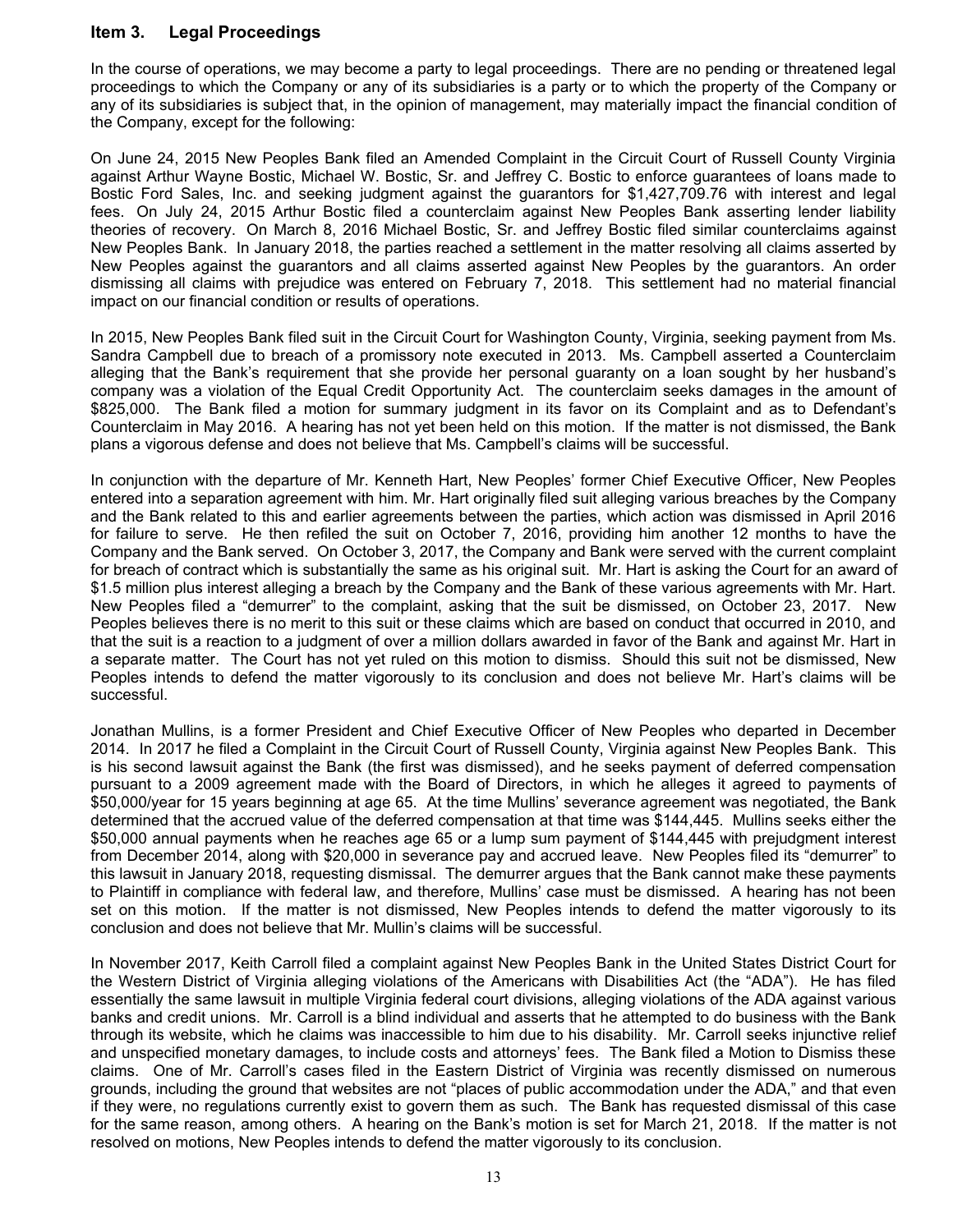### **Item 4. Mine Safety Disclosures**

Not applicable.

### **PART II**

### **Item 5. Market for Registrant's Common Equity, Related Stockholder Matters and Issuer Purchases of Equity Securities**

### (a) Market Information

Computershare Investor Services is the stock transfer agent for New Peoples Bankshares, Inc. The common stock of New Peoples is quoted on the Over The Counter Bulletin Board (OTCBB) under the symbol "NWPP". The volume of trading of shares of common stock is very limited. Trades in our common stock occur sporadically on a local basis and typically small volumes of stock are traded.

The high and low prices at which our common stock has traded known to us for each quarter in the past two years are set forth in the table below. These prices are obtained through our listing on the OTCBB. Other transactions may have occurred at prices about which we are not aware.

|                      | 2017      |           | 2016      |      |
|----------------------|-----------|-----------|-----------|------|
|                      | High      | Low       | High      | Low  |
| ⊿ st<br>quarter      | 1.79<br>Ψ | 1.64<br>S | 1.55<br>ง | 1.36 |
| $\sim$ nd<br>quarter | 1.74      | 1.60      | 1.60      | 1.41 |
| $3^{rd}$<br>quarter  | 1.80      | 1.70      | 1.55      | 1.45 |
| ⊿th<br>quarter       | 2.40      |           | 1.75      | 1.55 |

The most recent sales price of which management is aware was \$2.00 per share on March 22, 2018.

(b) Holders

On March 21, 2018, there were approximately 4,429 shareholders of record.

(c) Dividends

In order to preserve capital we have not paid cash dividends to our shareholders. Any declaration of dividends in the future will depend on our earnings, capital requirements, growth strategies, and compliance with regulatory mandates principally at the Bank level since the Company's primary source of income is dividends which it would receive from the Bank. We are subject to certain dividend restrictions and capital requirements imposed by the Federal Reserve Bank as well as Virginia banking statutes and regulations. We do not anticipate paying a dividend on our common stock in the forseeable future as the Company continues to have a retained deficit. Earnings will continue to be retained to build capital and position the Company to pay a dividend to its shareholders as soon as practicable. See Note 16 and Note 22 of the Notes to the Consolidated Financial Statements for further discussion of dividend limitations and capital requirements.

### **Item 6. Selected Financial Data**

Not applicable.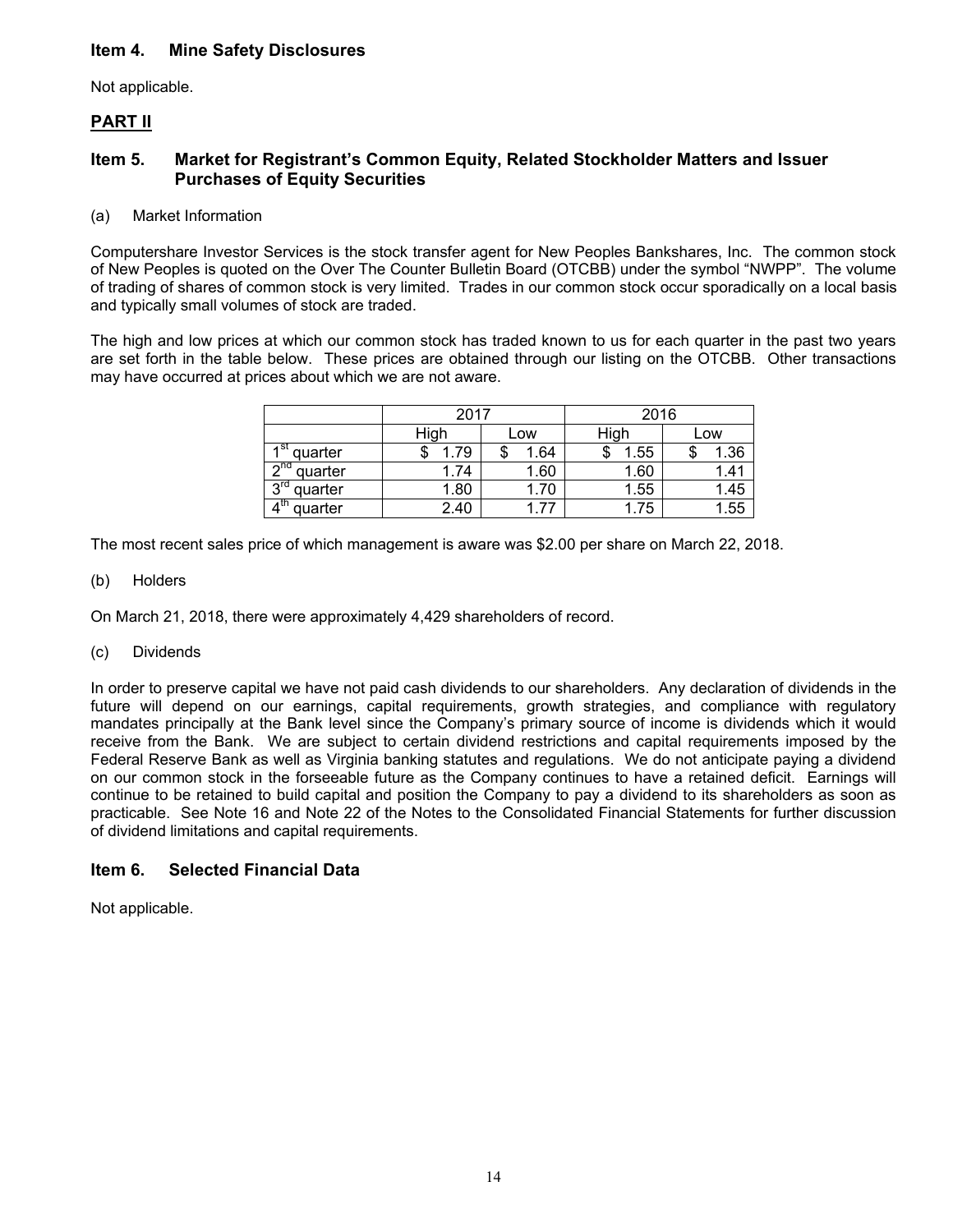### **Item 7. Management's Discussion and Analysis of Financial Condition and Results of Operations**

### **Caution About Forward Looking Statements**

We make forward looking statements in this annual report that are subject to risks and uncertainties. These forward looking statements include statements regarding our profitability, liquidity, allowance for loan losses, interest rate sensitivity, market risk, growth strategy, and financial and other goals. The words "believes," "expects," "may," "will," "should," "projects," "contemplates," "anticipates," "forecasts," "intends," or other similar words or terms are intended to identify forward looking statements. The forward-looking information is based on various factors and was derived using numerous assumptions. Important factors that may cause actual results to differ from projections include:

- the success or failure of our efforts to implement our business plan:
- any required increase in our regulatory capital ratios;
- satisfying other regulatory reguirements that may arise from examinations, changes in the law and other similar factors;
- $\bullet$  deterioration of asset quality;
- fluctuations of real estate values in our markets;
- our ability to attract and retain talent;
- demographical changes in our markets which negatively impact the local economy;
- the uncertain outcome of enacted legislation to stabilize the U.S. financial system such as Dodd-Frank;
- the successful management of interest rate risk;
- $\bullet$  the successful management of liquidity;
- changes in general economic and business conditions in our market area;
- credit risks inherent in making loans such as borrower ability to repay;
- competition with other banks and financial institutions, and companies outside of the banking industry, including online lenders and those companies that have substantially greater access to capital and other resources;
- demand, development and acceptance of new products and services we have offered or may offer;
- $\bullet$  technology utilized by us;
- our ability to successfully manage cyber security;
- our reliance on third-party vendors and correspondent banks;
- changes in general accepted accounting principles;
- changes in governmental regulations, tax rates and similar matters; and,
- other risks which may be described in our future filings with the SEC.

Because of these uncertainties, our actual future results may be materially different from the results indicated by these forward looking statements. In addition, our past results of operations do not necessarily indicate our future results. We expressly disclaim any obligation to update or revise any forward-looking statements, whether as a result of new information, future events or otherwise, except as required by law.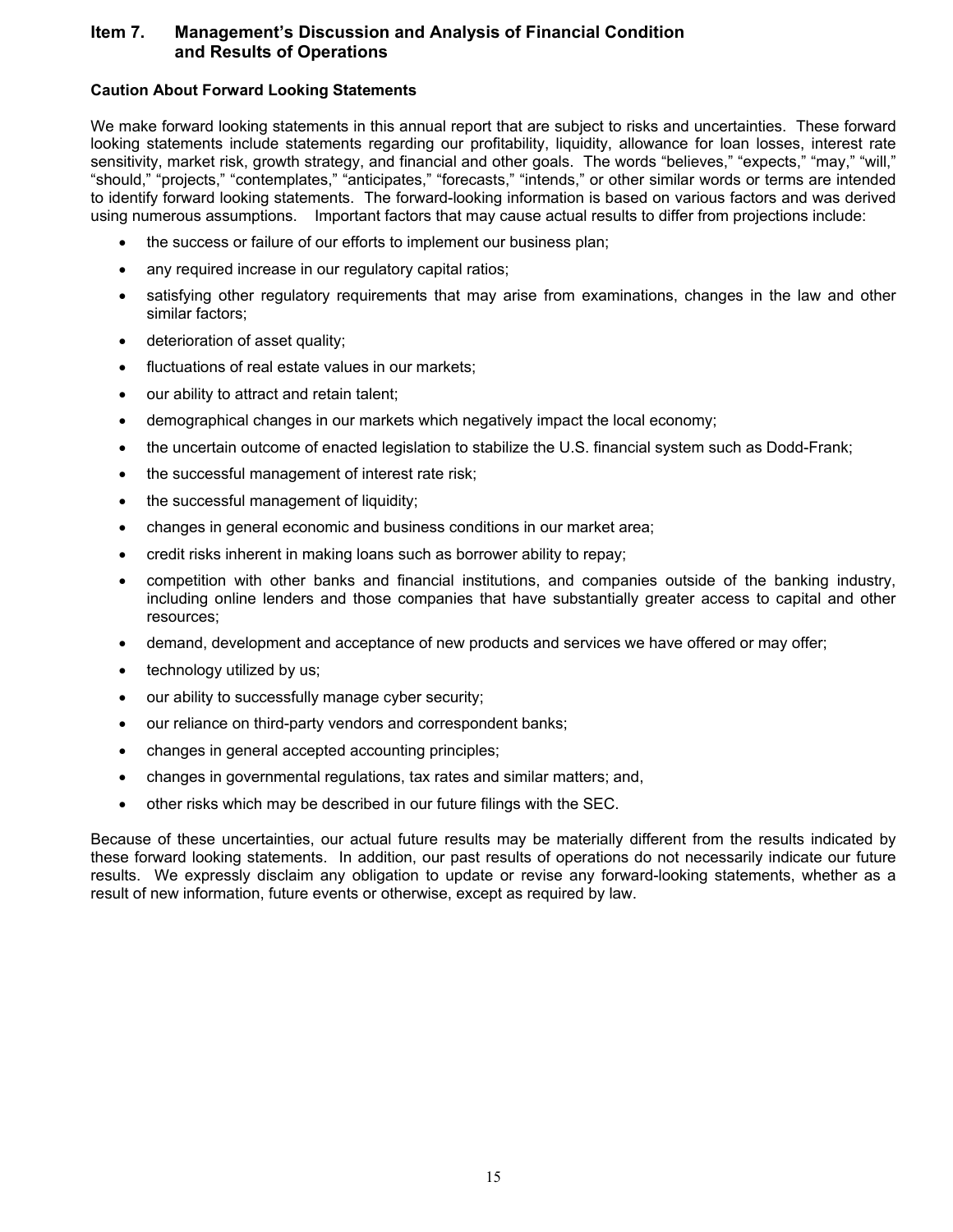### **General**

The following commentary discusses major components of our business and presents an overview of our consolidated financial position at December 31, 2017 and 2016 as well as results of operations for the years ended December 31, 2017 and 2016. This discussion should be reviewed in conjunction with the consolidated financial statements and accompanying notes and other statistical information presented elsewhere in this Form 10-K.

New Peoples generates a significant amount of its income from the net interest income earned by the Bank. Net interest income is the difference between interest income and interest expense. Interest income depends on the volume of interest-earning assets outstanding during the period and the interest rates earned thereon. The Bank's interest expense is a function of the average amount of interest-bearing deposits and borrowed money outstanding during the period and the interest rates paid thereon. The quality of the assets further influences the amount of interest income lost on nonaccrual loans and the amount of additions to the allowance for loan losses. The Bank also generates noninterest income from service charges on deposit accounts and commissions on insurance and investment products sold.

### **Critical Accounting Policies**

Certain critical accounting policies affect the more significant judgments and estimates used in the preparation of our financial statements. Our most critical accounting policies relate to our provision for loan losses and the calculation of our deferred tax asset and valuation allowance.

The provision for loan losses reflects the estimated losses resulting from the inability of our customers to make required payments. If the financial condition of our borrowers were to further deteriorate, resulting in an impairment of their ability to make payments, our estimates would be updated, and additional provisions could be required. For further discussion of the estimates used in determining the allowance for loan losses, we refer you to the section on "Provision for Loan Losses" in this discussion.

Deferred tax assets or liabilities are computed based upon the difference between financial statement and income tax bases of assets and liabilities using the enacted marginal tax rate. The Company has provided a valuation allowance on its net deferred tax assets where it is more likely than not such assets will not be realized. At December 31, 2017, the Company had no valuation allowance on its net deferred tax assets.

The Company recognizes the tax benefit from an uncertain tax position only if it is more likely than not the tax postion will be sustained on examination by the taxing authorities, based on the technical merits of the position. The tax benefits recognized in the financial statements from such positions are then measured based on the largest benefit that has a greater than 50% likelihood of being realized upon settlement. For further discussion of the deferred tax asset and valuation allowance, we refer you to the section on "Deferred Tax Assets and Income Taxes" in this discussion.

The Company early adopted ASU No. 2016-02 Leases (Topic 842). This ASU revised certain aspects of recognition, measurement, presentation, and disclosure of leasing transactions.

For further discussion of our other critical accounting policies, see Note 2, Summary of Significant Accounting Policies, to our Consolidated Financial Statements, found in Item 8 to this annual report on Form 10-K.

### **Cyber Security**

The Company, primarily through the Bank, depends on its ability to continuously process, record and monitor a large number of customer transactions and customer, public and regulatory expectations regarding operational and information security have increased over time. Accordingly, its and its subsidiaries' operational systems and infrastructure must continue to be safeguarded and monitored for potential failures, disruptions and breakdowns. Although the Company has business continuity plans and other safeguards in place, disruptions or failures in the physical infrastructure or operating systems that support its businesses and customers, or cyber attacks or security breaches of the networks, systems or devices on which customers' personal information is stored and that customers use to access the Company's and its subsidiaries products and services could result in customer attrition, regulatory fines, penalties or intervention, reputational damage, reimbursement or other compensation costs, and/or additional compliance costs, any of which could materially adversely affect the Company's results of operations or financial condition.

Although to date the Company has not experienced any material losses relating to cyber attacks or other information security breaches, there can be no assurance that it or its subsidiaries will not suffer such losses in the future. The Company's risk and exposure to these matters remains heightened because of, among other things, the evolving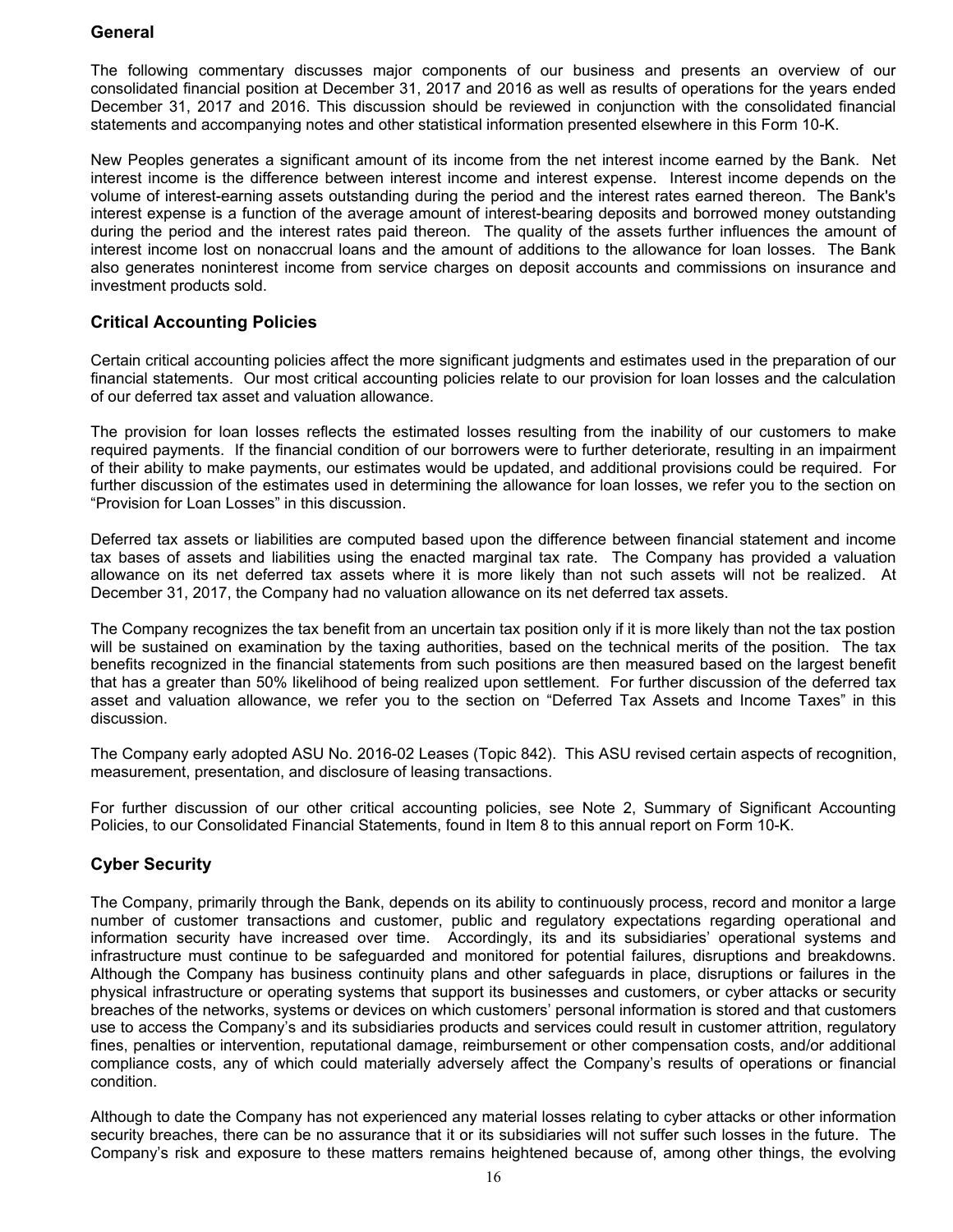nature of these threats, our plans to continue to implement our Internet banking and mobile banking channel strategies and develop additional remote connectivity solutions to serve our customers when and how they want to be served. As a result, cybersecurity and the continued development and enhancement of the Company's controls, processes and practices designed to protect its and its subsidiaries systems, computers, software, data and networks from attack, damage or unauthorized access remain a priority for the Company. As cyber threats continue to evolve, the Company may be required to expend significant additional resources to continue to modify or enhance its protective measures or to investigate and remediate any information security vulnerabilities.

In late February 2018, the SEC issued guidelines governing the manner in which public companies report cybersecurity breaches to investors. The federal bank regulatory agencies and state laws govern the manner in which banks report cybersecurity breaches to affected customers.

### **Overview**

At December 31, 2017, total assets were \$666.7 million, total loans were \$513.0 million, and total deposits were \$582.5 million. The Company's consolidated net income for the year ended December 31, 2017 was \$3.1 million, or basic income per share of \$0.13 as compared to a net income of \$958 thousand, or basic income per share of \$0.04, for the year ended December 31, 2016. This is an increase of \$2.1 million, or \$0.09 per share. This increase was mainly driven by an increase in net interest income of \$1.1 million and a non-recurring gain of \$2.6 million recognized on sale and lease back transactions. We also had a provision for loan losses of \$450 thousand for 2017 as compared to a negative provision for loan losses of \$500 thousand for 2016. Net interest income, increased \$1.1 million, or 4.85%, from 2016 to 2017. This increase in net interest income is due primarily to the \$1.5 million increase in interest and fees on loans, due to increased loan volume during 2017. Noninterest expenses showed a slight increase of \$360 thousand to \$28.9 million in 2017. The Company's key performance indicators are as follows:

|                                        | December 31 |       |  |  |  |
|----------------------------------------|-------------|-------|--|--|--|
|                                        | 2017        | 2016  |  |  |  |
| Return on average assets               | 0.47%       | 0.15% |  |  |  |
| Return on average equity               | 6.30%       | 2.00% |  |  |  |
| Average equity to average assets ratio | 7.52%       | 7.59% |  |  |  |

Highlights from the year 2017 include:

- Loans increased \$44.4 million, or 9.48%;
- Provision for loan losses of \$450,000 for 2017 as compared to a negative provision for loan losses of \$500 thousand for 2016;
- Gain of \$2.6 million recognized on sale and leaseback transactions;
- Net income tax expense of \$144 thousand was recorded, consisting of \$5.5 million in federal tax expense, which included \$4.0 million due to changes in deferred tax assets resulting from the enactment of the Tax Cuts and Jobs Act in December, and a \$318 thousand dollar tax penalty related to the surrender of several bank owned life insurance policies. This expense was largely offset by the reversal of a previously recorded valuation allowance of \$5.3 million against the deferred tax asset due to improved earnings;
- Decrease in nonperforming assets of \$9.7 million, or 40.05%;
- Deposits increased \$28.1 million, or 5.07%;
- Net interest margin of 3.94%;
- Stock Warrants on 636,364 common shares were exercised in 2017, resulting in additional capital of \$1.1 million; and,
- Book value per share of \$2.13 as of December 31, 2017.

Total assets increased \$32.4 million in 2017, or 5.10%, from \$634.3 million at December 31, 2016. Loans showed an increase of \$44.4 million, or 9.48%, as a result of our efforts to grow the loan portfolio. Going forward, we anticipate total assets increasing due to our plan to conservatively and prudently grow the loan portfolio, as we were able to accomplish in 2017. OREO decreased \$3.8 million, or 35.63%, in 2017 to \$6.9 million at December 31, 2017 from \$10.7 million at December 31, 2016. Bank owned life insurance decreased \$7.8 million due largely to the surrender of several low yielding policies during the fourth quarter of 2017.

On the liability side of the balance sheet, total deposits increased \$28.1 million, or 5.07%, to \$582.5 million. We anticipate total deposits to increase as we focus on growth in the future. Time deposits increased \$24.5 million, or 9.89%, to \$272.3 million at December 31, 2017. FHLB advances decreased \$6.2 million to \$7.6 million while trust preferred securities remained unchanged at \$16.5 million.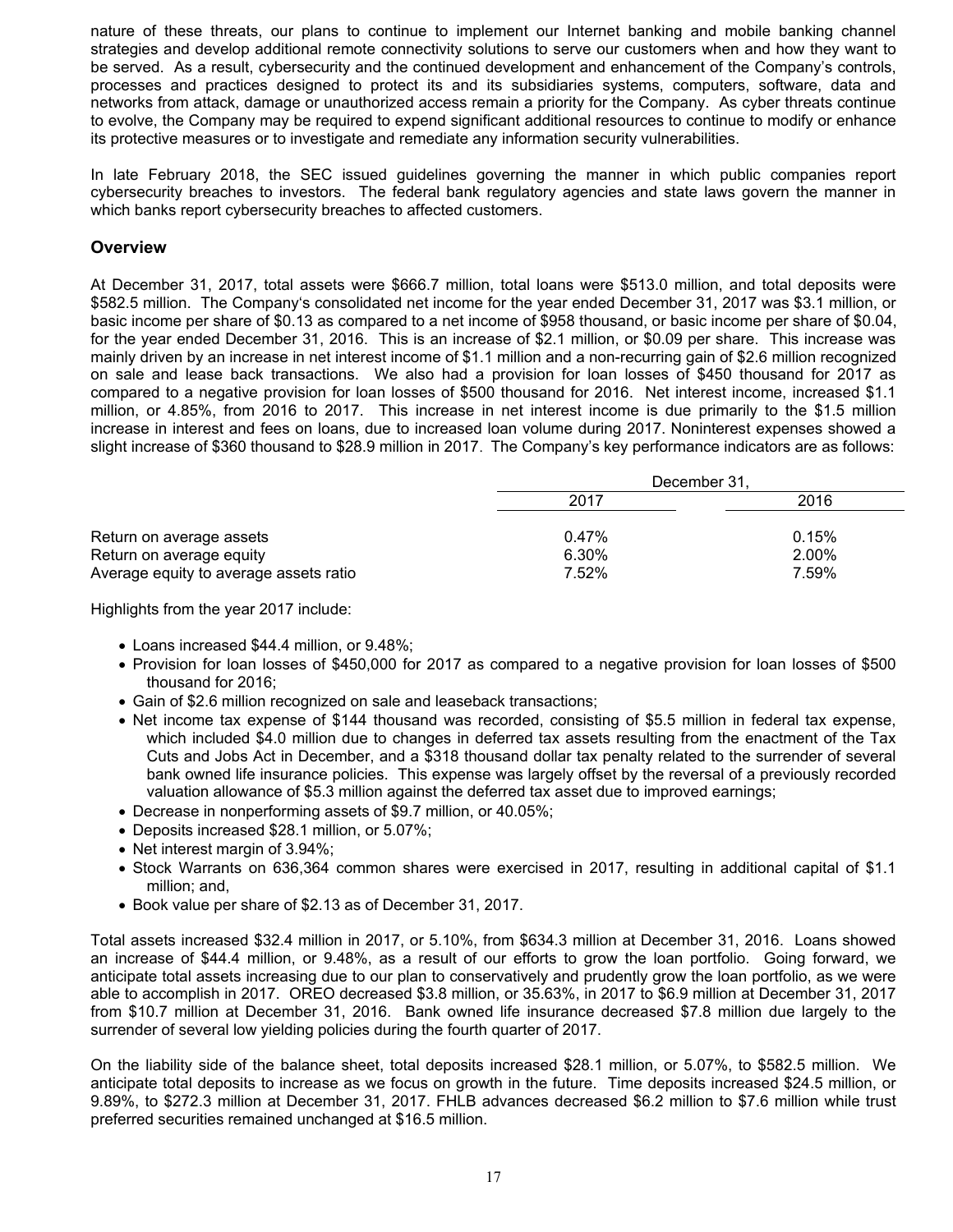As a result of the discussed sale and leaseback transactions, the Company recognized right-to-use assets – operating leases of approximately \$5.3 million, along with corresponding lease liabilities of approximately \$5.3 million effectively offsetting the balance sheet affect of these transactions. This accounting treatment resulted from the early adoption of ASU No. 2016-02 Leases (Topic 842). This ASU revised certain aspects of recognition, measurement, presentation, and disclosure of leasing transactions.

Total equity was \$51.0 million at December 31, 2017, an increase of \$4.1 million, or 8.65%. The Bank's capital ratios at December 31, 2017 as compared to December 31, 2016, respectively were as follows: Tier 1 leverage ratio of 9.56% versus 9.93%; Tier 1 risk based capital ratio of 14.05% versus 15.39%; total risk based capital ratio of 15.30% versus 16.64%; and common equity Tier 1 capital ratio of 14.05% versus 15.39%. The Bank is considered wellcapitalized under regulatory guidelines.

Expenses related to other real estate owned properties were \$1.4 million in 2017 compared to \$2.2 million in 2016. During 2017 we recorded writedowns on other real estate owned properties in the amount of \$758 thousand to \$1.4 million in 2016. During 2017 we had a net loss on the sale of other real estate owned of \$64 thousand compared to a net gain of \$221 thousand in 2016.

Total loans increased \$44.4 million in 2017, or 9.47%, to \$513.0 million at December 31, 2017 as compared to \$468.6 million at December 31, 2016. The main driver in this increase in total loans is our strategy is to grow the loan portfolio. To assist in these efforts, we added several commercial lenders, during 2016 and 2017, mostly focused in the Tri-Cities market of Bristol, VA and TN, Kingsport, TN, and Johnson City, TN. We expect the trend in total loan growth we have experienced in 2017 to continue at least in the near term, subject to economic conditions, customer demand, and competition in our markets.

Asset quality continued to improve during 2017, as OREO and nonaccrual loans both decreased in 2017. Nonperforming assets, which include nonaccrual loans, loans past due 90 days or greater still accruing interest, and other real estate owned, decreased \$9.7 million, or 40.05%, from \$24.1 million to \$14.4 million during 2017. \$3.9 million of this decrease was the result of 65 nonperforming loans which were sold to further reduce the high level of nonaccrual loans with proceeds of \$3.6 million received. Total nonperforming assets represented 2.16% and 3.79% of total assets at December 31, 2017 and December 31, 2016, respectively. There were no loans past due 90 days or greater and still accruing interest at December 31, 2017 or 2016. The makeup of these assets are primarily loans secured by commercial real estate, residential mortgages, and farmland as well as other real estate owned properties. We continue undertaking extensive and more aggressive measures to work out problem credits and liquidate foreclosed properties in an effort to accelerate a reduction of nonperforming assets. Our goal is to reduce the nonperforming assets being mindful of the impact to earnings and capital; however, we may recognize some losses and reductions in the allowance for loan loss as we expedite the resolution of these problem assets.

Our allowance for loan losses at December 31, 2017 was \$6.2 million, or 1.21% of total loans, as compared to \$6.1 million, or 1.30% of total loans at December 31, 2016. Impaired loans decreased \$1.8 million, or 12.3%, to \$12.6 million with an estimated allowance of \$1.2 million for potential losses at December 31, 2017 as compared to \$14.4 million in impaired loans with an estimated allowance of \$552 thousand at the end of 2016. A provision for loan losses of \$450 thousand was recorded in 2017, while a negative provision of \$500 thousand was recorded in 2016. Net loans charged off decreased in 2017 as they were \$326 thousand, or 0.07% of average loans, compared to \$921 thousand, or 0.20% of average loans, in 2016. The allowance for loan losses is being maintained at a level that management deems appropriate to absorb any potential future losses and known impairments within the loan portfolio whether or not the losses are actually ever realized. We continue to adjust the allowance for loan loss model to best reflect the risks in the portfolio and the improvements made in our internal policies and procedures; however, future provisions may be deemed necessary.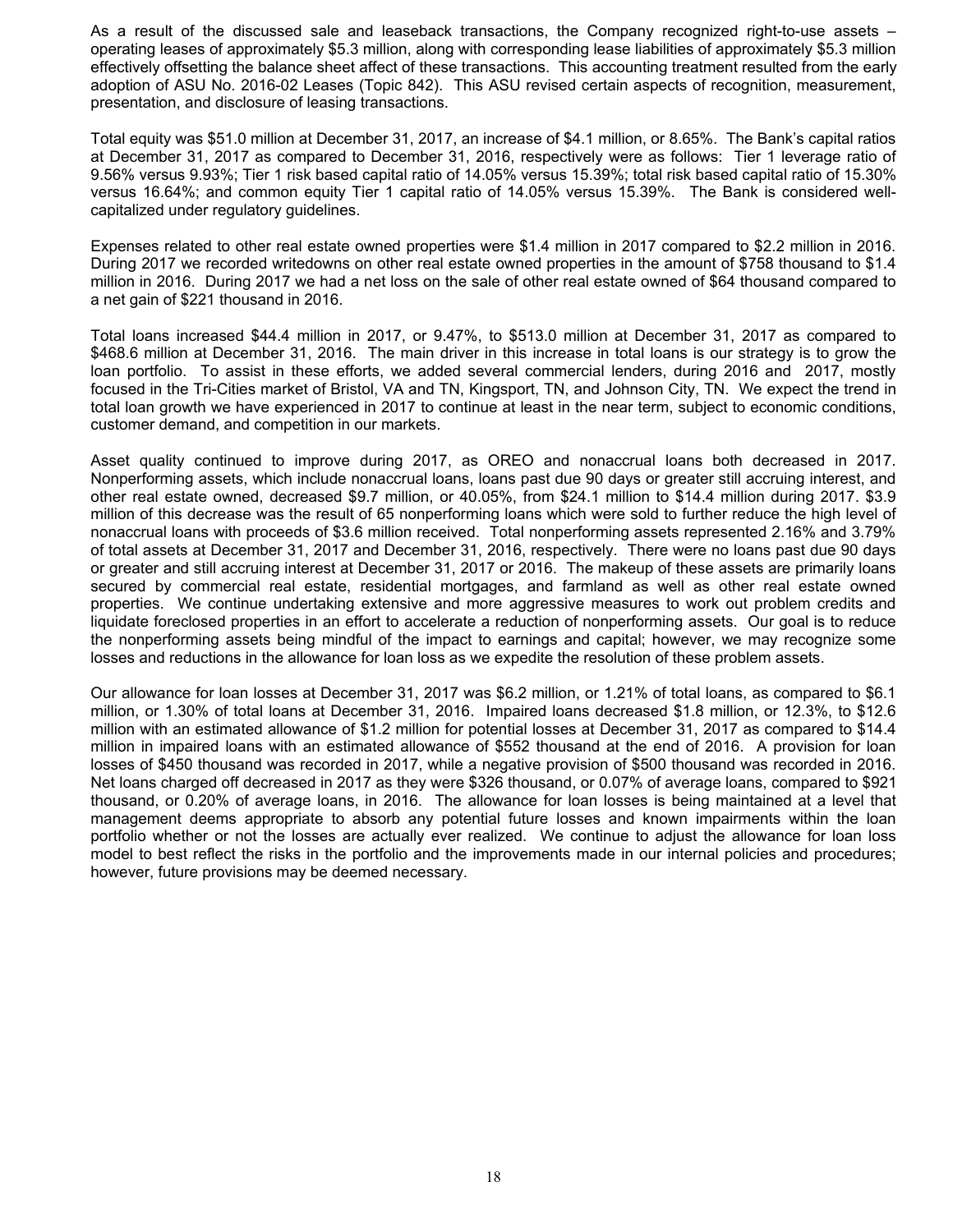### **Net Interest Income and Net Interest Margin**

The Company's primary source of income, net interest income, increased \$1.1 million, or 4.85% from 2017 to 2016. The increase in net interest income is due primarily to the \$1.6 million increase in interest income on loans during 2017, due to increased loan volume during 2017. While we have been successful in our strategy to grow the loan portfolio, renewed loans are repricing at lower interest rates and new loans are being booked at lower interest rates due to competitive pressures. With new commercial lenders added during 2017, we believe, going forward, new increased volume will outpace the monthly loan paydowns and maturities. Investment interest income remained comparable at \$1.5 million in 2017 and 2016. The increase in interest income was offset by a \$593 thousand increase in interest expense on time deposits, as a result of our time deposits re-pricing at higher interest rates at maturity, and an increase in the volume of higher cost time deposits.

Nonaccrual loans were \$7.6 million at December 31, 2017 compared to \$13.4 million at December 31, 2016. This represents a decrease of \$5.8 million, or 43.57%. In 2017, 65 nonperforming loans totaling \$3.9 million were sold to further reduce the high level of nonaccrual loans with proceeds of \$3.6 million received. Charge offs of \$256 thousand associated with the sold nonperforming loans were realized and fully absorbed by the allowance for loan losses during 2017. Although nonaccrual loans decreased during 2017, the continued high volume of nonaccrual loans negatively affects interest income as these loans are nonearning assets. Interest income and cash receipts on impaired loans are handled differently depending on whether or not the loan is on nonaccrual status. If the impaired loan is not on nonaccrual status, the interest income on the loan is computed using the effective interest method. When doubt about the collectability of a loan exists, it is the Bank's policy to stop accruing interest on that loan under the following circumstances: (a) whenever we are advised by the borrower that scheduled payment or interest payments cannot be met, (b) when conditions indicate that payment of principal and interest can no longer be expected, or (c) when any such loan becomes delinquent for 90 days and is not both well secured and in the process of collection. All interest accrued but not collected on loans that are placed on nonaccrual or charged off are reversed against interest income in the current period except in the case of a nonaccrual loan that is well secured and in the process of collection, in which case, the interest accrued but not collected is not reversed. The interest on these loans is accounted for on the cash basis or cost-recovery method until qualifying for return to accrual. Generally, loans are returned to accrual status when all the principal and interest amounts contractually due are brought current, six consecutive timely payments are made, and prospects for future contractual payments are reasonably assured.

Our net interest margin increased two basis points to 3.94% for the year ended December 31, 2017 compared to 3.92% for the same period in 2016. Unless we are able to increase the volume of our interest-earning assets going forward, we may experience compression on the net interest margin as new and renewed loans are often being repriced at lower interest rates while we anticipate a slight increase on interest rates paid on deposits, particularly time deposits.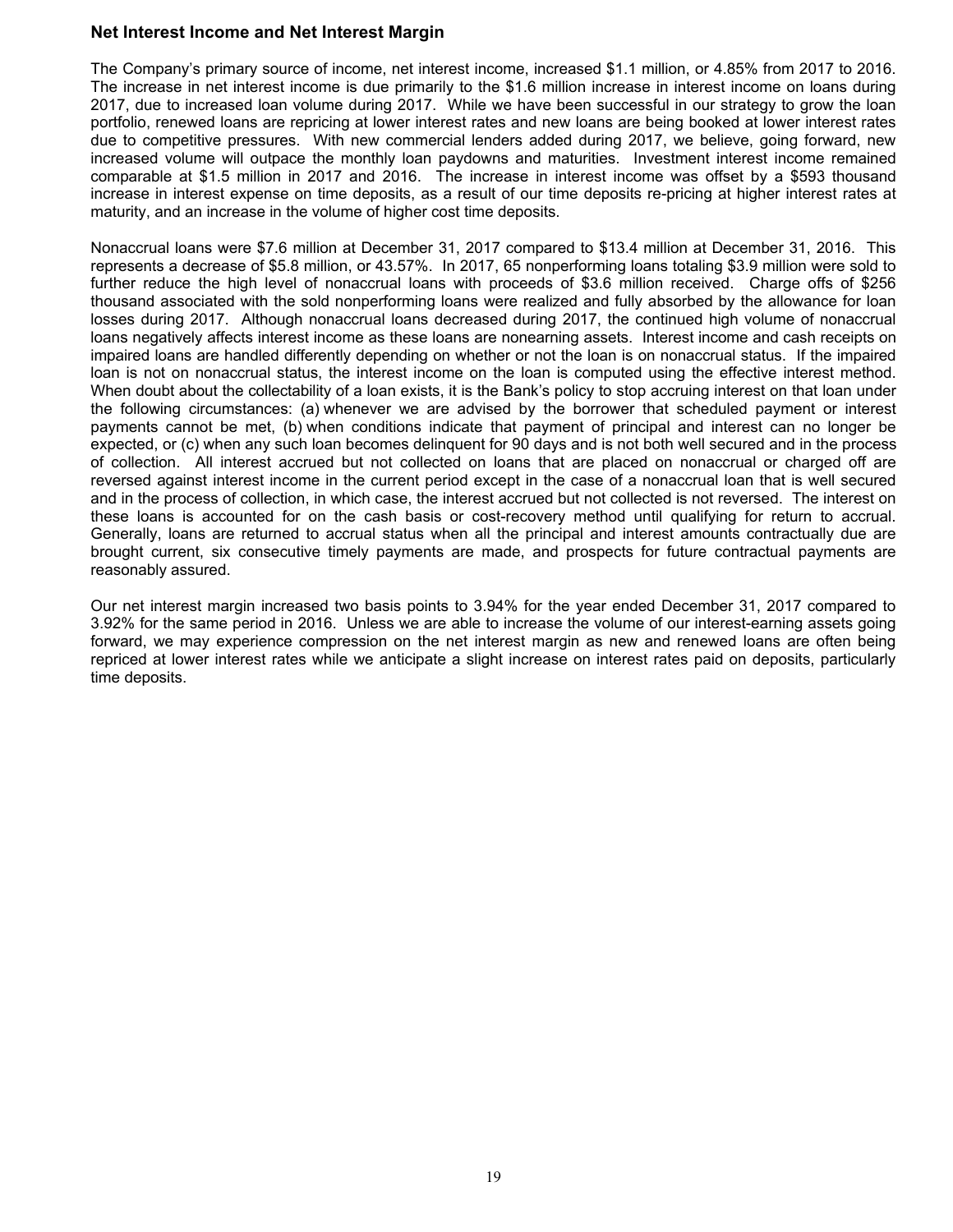The following table shows the rates paid on earning assets and deposit liabilities for the periods indicated.

### **Net Interest Margin Analysis Average Balances, Income and Expense, and Yields and Rates**

|                                      |    |            |                    |             | (Dollars in thousands) |                    |             |                   |                    |         |  |  |
|--------------------------------------|----|------------|--------------------|-------------|------------------------|--------------------|-------------|-------------------|--------------------|---------|--|--|
|                                      |    |            | For the Year Ended |             |                        | For the Year Ended |             |                   | For the Year Ended |         |  |  |
|                                      |    |            | December 31, 2017  |             |                        | December 31, 2016  |             | December 31, 2015 |                    |         |  |  |
|                                      |    | Average    | Income/            | Yields/     | Average                | Income/            | Yields/     | Average           | Income/            | Yields/ |  |  |
|                                      |    | Balance    | Expense            | Rates       | Balance                | Expense            | Rates       | Balance           | Expense            | Rates   |  |  |
| <b>ASSETS</b>                        |    |            |                    |             |                        |                    |             |                   |                    |         |  |  |
| Loans (1), (2), (3)                  | \$ | 488,425 \$ | 24,163             | 4.95%\$     | 457,266 \$             | 22,644             | 4.95% \$    | 445,839 \$        | 23,671             | 5.31%   |  |  |
| Federal funds sold                   |    | 75         | 1                  | 1.33%       | 14                     |                    | $0.00\%$    | 777               | $\overline{2}$     | 0.26%   |  |  |
| Interest bearing deposits            |    | 15,735     | 192                | 1.22%       | 12,835                 | 84                 | 0.65%       | 23,258            | 91                 | 0.39%   |  |  |
| Other investments (3)                |    | 75,069     | 1,637              | 2.18%       | 84,080                 | 1,618              | 1.92%       | 104,727           | 1,891              | 1.81%   |  |  |
| <b>Total Earning Assets</b>          |    | 579,304    | 25,993             | 4.49%       | 554,195                | 24,346             | 4.39%       | 574,601           | 25,655             | 4.46%   |  |  |
| Less: Allowance for loans<br>losses  |    | (6, 136)   |                    |             | (6, 849)               |                    |             | (9,063)           |                    |         |  |  |
| Non-earning assets                   |    | 79,107     |                    |             | 83,030                 |                    |             | 80,609            |                    |         |  |  |
| <b>Total Assets</b>                  | S  | 652,275    |                    | \$          | 630,376                |                    |             | 646,147           |                    |         |  |  |
|                                      |    |            |                    |             |                        |                    |             |                   |                    |         |  |  |
| LIABILITIES AND STOCKHOLDERS' EQUITY |    |            |                    |             |                        |                    |             |                   |                    |         |  |  |
| Deposits                             |    |            |                    |             |                        |                    |             |                   |                    |         |  |  |
| Demand - Interest bearing            | \$ | 35.235 \$  | 48                 | $0.14\%$ \$ | 39.834 \$              | 50                 | $0.13\%$ \$ | 31.334 \$         | 37                 | 0.12%   |  |  |
| Savings                              |    | 119,849    | 180                | 0.15%       | 115,213                | 166                | 0.14%       | 119,606           | 173                | 0.14%   |  |  |
| Time deposits                        |    | 260.963    | 2,241              | 0.86%       | 250.296                | 1,742              | 0.70%       | 277.747           | 2,259              | 0.81%   |  |  |
| <b>Other Borrowings</b>              |    | 9,830      | 151                | 1.54%       | 8,508                  | 154                | 1.81%       | 3,577             | 145                | 4.05%   |  |  |
| <b>Trust Preferred Securities</b>    |    | 16,496     | 593                | 3.59%       | 16,496                 | 508                | 3.08%       | 16,496            | 440                | 2.67%   |  |  |
| Total interest bearing               |    |            |                    |             |                        |                    |             |                   |                    |         |  |  |
| liabilities                          |    | 442,373    | 3,213              | 0.73%       | 430,347                | 2,620              | 0.61%       | 448,760           | 3,054              | 0.68%   |  |  |
| Non-interest bearing                 |    |            |                    |             |                        |                    |             |                   |                    |         |  |  |

| deposits                                             | 154.356 | 149.350 | 150.061 |        |
|------------------------------------------------------|---------|---------|---------|--------|
| Other liabilities                                    | 6,468   | 2,849   | 2,574   |        |
| <b>Total Liabilities</b>                             | 603.197 | 582.546 | 601,395 |        |
| Stockholders' Equity<br><b>Total Liabilities and</b> | 49,078  | 47,830  | 44,752  |        |
| Stockholders' Equity                                 | 652.275 | 630,376 | 646,147 |        |
| Net Interest Income                                  | 22,780  | 21,726  |         | 22,601 |
| Net Interest Margin                                  |         | 3.94%   | 3.92%   | 3.93%  |

Net Interest Spread 3.78% 3.78% 3.78%

(1) Non-accrual loans have been included in the average balance of loans outstanding.

(2) Loan fees have been included in interest income on loans.

(3) Tax exempt income is not significant and has been treated as fully taxable.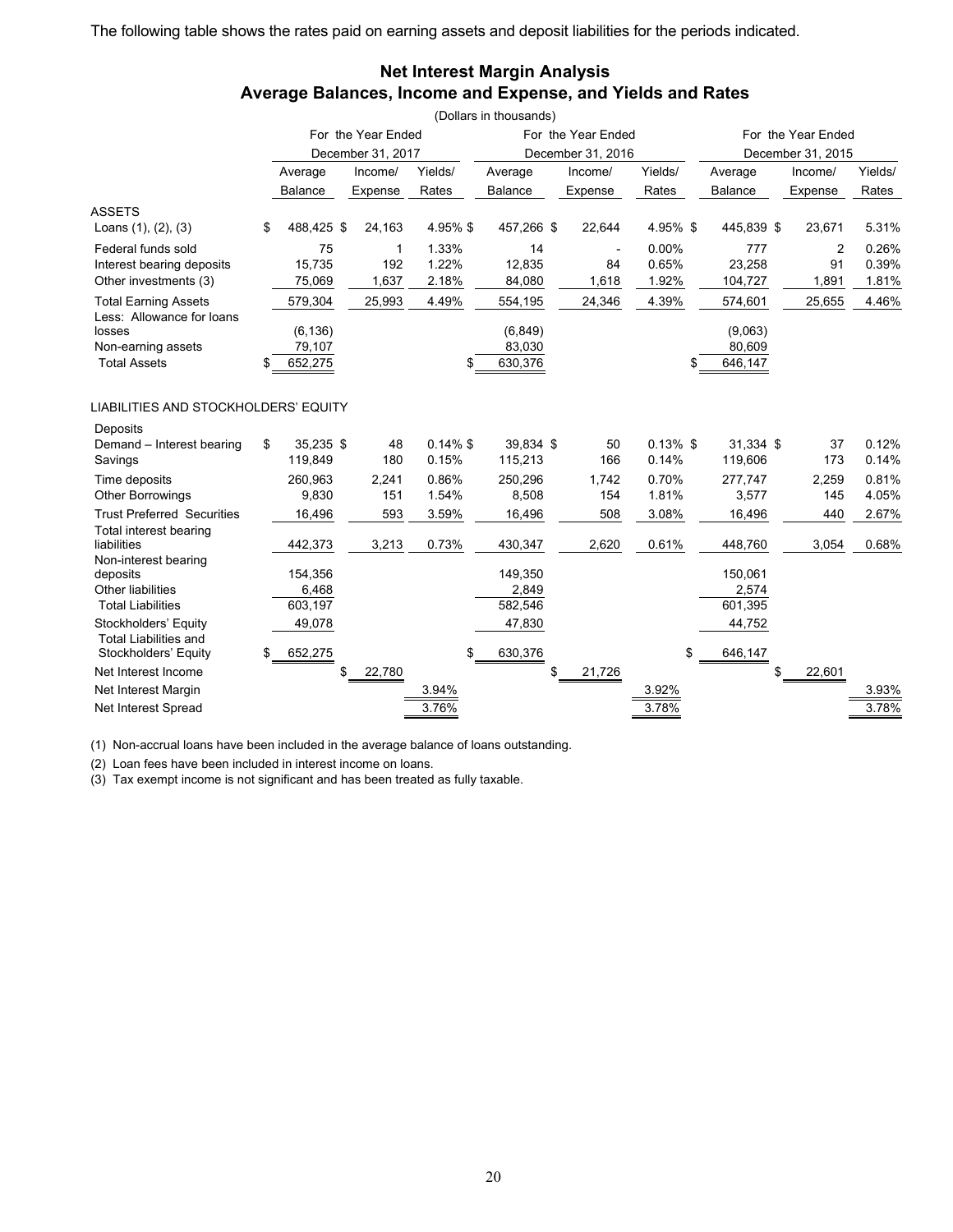Net interest income is affected by changes in both average interest rates and average volumes of interest-earning assets and interest-bearing liabilities. The following table sets forth the amounts of the total changes in interest income and expense which can be attributed to rate (change in rate multiplied by old volume) and volume (change in volume multiplied by old rate) for the periods indicated.

### **Volume and Rate Analysis**

|                                           |             |                       | (Dollars in thousands)              |                       |    |                     |    |                                     |  |
|-------------------------------------------|-------------|-----------------------|-------------------------------------|-----------------------|----|---------------------|----|-------------------------------------|--|
|                                           |             | 2017 Compared to 2016 |                                     | 2016 Compared to 2015 |    |                     |    |                                     |  |
|                                           |             | Increase (Decrease)   |                                     |                       |    | Increase (Decrease) |    |                                     |  |
|                                           | Volume      | Rate                  | Change<br>in<br>Interest<br>Income/ | Volume                |    | Rate                |    | Change<br>in<br>Interest<br>Income/ |  |
|                                           | Effect      | Effect                | Expense                             | Effect                |    | Effect              |    | Expense                             |  |
| Interest Income:<br>Loans                 | \$<br>1,543 | \$<br>(24)            | \$<br>1,519                         | \$<br>607             | \$ | (1,634)             | \$ | (1,027)                             |  |
| Federal funds sold                        |             |                       |                                     | (2)                   |    |                     |    | (2)                                 |  |
| Interest bearing deposits                 | 19          | 89                    | 108                                 | (41)                  |    | 34                  |    | (7)                                 |  |
| Other investments                         | (173)       | 192                   | 19                                  | (373)                 |    | 100                 |    | (273)                               |  |
| <b>Total Earning Assets</b>               | 1,389       | 258                   | 1,647                               | 191                   |    | (1,500)             |    | (1,309)                             |  |
| Interest Bearing Liabilities:             |             |                       |                                     |                       |    |                     |    |                                     |  |
| Demand                                    | (6)         | 4                     | (2)                                 | 10                    |    | 3                   |    | 13                                  |  |
| Savings                                   | 7           | 7                     | 14                                  | (6)                   |    | (1)                 |    | (7)                                 |  |
| All other time deposits                   | 74          | 425                   | 499                                 | (223)                 |    | (294)               |    | (517)                               |  |
| Other borrowings                          | 24          | (27)                  | (3)                                 | 200                   |    | (191)               |    | 9                                   |  |
| <b>Trust Preferred Securities</b>         |             | 85                    | 85                                  |                       |    | 68                  |    | 68                                  |  |
| <b>Total Interest Bearing Liabilities</b> | 99          | 494                   | 593                                 | (19)                  |    | (415)               |    | (434)                               |  |
| Change in Net Interest Income             | \$<br>1,290 | \$<br>(236)           | \$<br>1,054                         | \$<br>210             | S  | (1,085)             | \$ | (875)                               |  |

### **Loans**

Our primary source of income comes from interest earned on loans. Total loans increased \$44.4 million in 2017, or 9.47%, to \$513.0 million at December 31, 2017 as compared to \$468.6 million at December 31, 2016. Loans rated substandard decreased \$6.4 million, or 35.09%, to \$11.9 million at December 31, 2017 from \$18.3 million at December 31, 2016. The main driver in this increase in total loans is our strategy to grow the loan portfolio. We expect the trend in total loan growth we have experienced in 2017 to continue at least in the near term, subject to economic conditions, customer demand, and competition in our markets.

Loans receivable outstanding are summarized as follows:

|                                        | Loan Portfolio<br>December 31, |   |         |    |         |   |         |      |         |  |  |
|----------------------------------------|--------------------------------|---|---------|----|---------|---|---------|------|---------|--|--|
| (Dollars in thousands)                 | 2017                           |   | 2016    |    | 2015    |   | 2014    |      | 2013    |  |  |
| Commercial, financial and agricultural | \$<br>68.506                   | S | 55.073  | S  | 47.490  | S | 50.273  | - \$ | 57.704  |  |  |
| Real estate – construction             | 29.763                         |   | 25.755  |    | 14,672  |   | 15.439  |      | 22.421  |  |  |
| Real estate – commercial               | 127.688                        |   | 103.331 |    | 98,569  |   | 108,062 |      | 126.174 |  |  |
| Real estate – residential              | 264.640                        |   | 262.282 |    | 255,870 |   | 257.947 |      | 260,669 |  |  |
| Installment loans to individuals       | 22.411                         |   | 22,188  |    | 24,568  |   | 25,828  |      | 26,055  |  |  |
| Total                                  | 513.008                        |   | 468.629 | S. | 441.169 | S | 457.549 | \$   | 493.023 |  |  |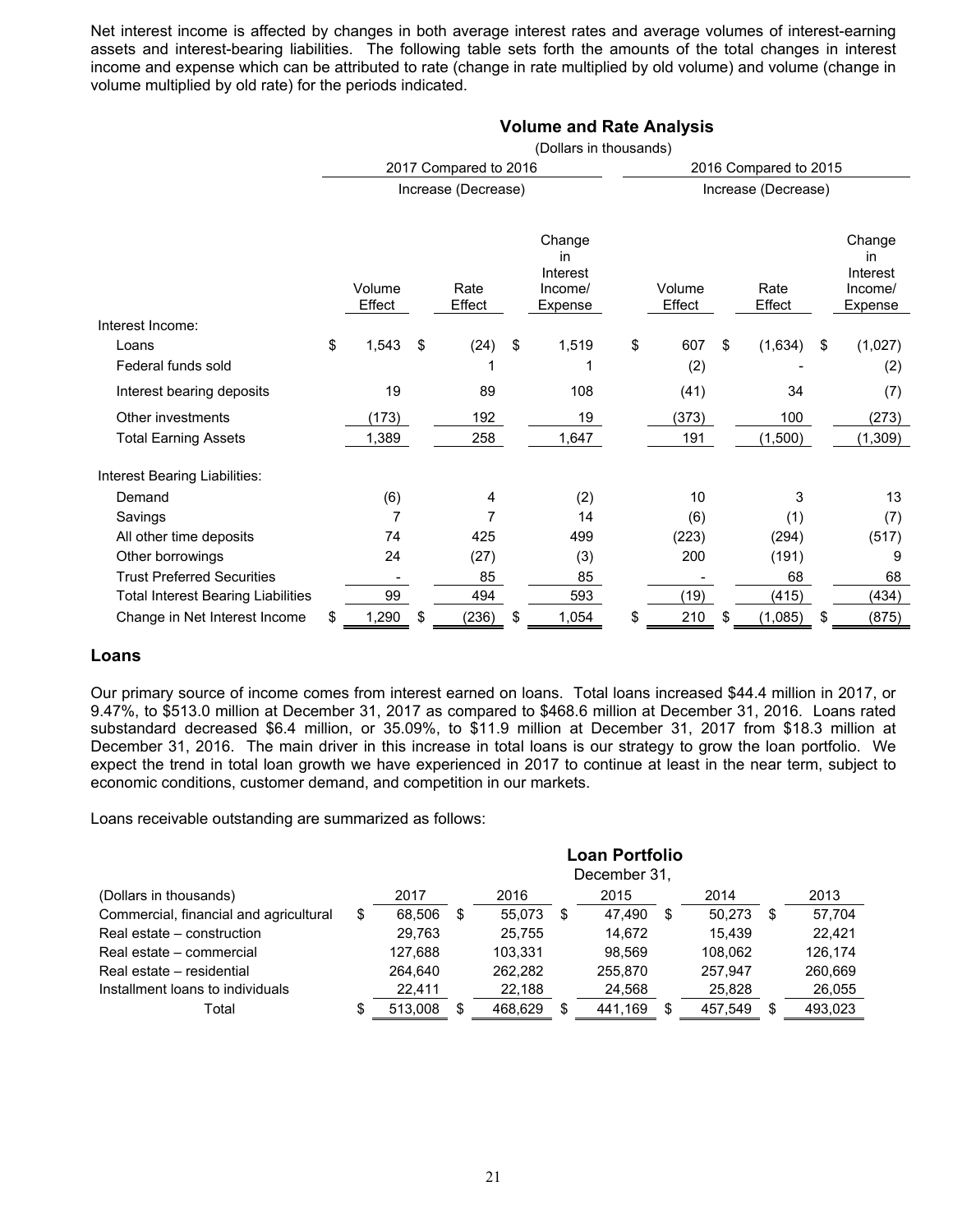Our loan maturities as of December 31, 2017 are shown in the following table:

|                                        | <b>Maturities of Loans</b> |    |                      |     |                     |    |         |  |  |  |  |  |
|----------------------------------------|----------------------------|----|----------------------|-----|---------------------|----|---------|--|--|--|--|--|
| (Dollars in thousands)                 | Less than<br>One Year      |    | One to Five<br>Years |     | After Five<br>Years |    | Total   |  |  |  |  |  |
| Commercial, financial and agricultural | \$<br>18.331               | \$ | 31.671               | \$  | 18.504              | S  | 68,506  |  |  |  |  |  |
| Real estate – construction             | 3.968                      |    | 8.079                |     | 17.716              |    | 29.763  |  |  |  |  |  |
| Real estate – commercial               | 12.966                     |    | 56,178               |     | 58.544              |    | 127,688 |  |  |  |  |  |
| Real estate – residential              | 14,162                     |    | 40,288               |     | 210,190             |    | 264,640 |  |  |  |  |  |
| Installment loans to individuals       | 4,479                      |    | 16,488               |     | 1,444               |    | 22,411  |  |  |  |  |  |
| Total                                  | \$<br>53,906               | \$ | 152,704              | \$. | 306,398             | S. | 513,008 |  |  |  |  |  |
|                                        |                            |    |                      |     |                     |    |         |  |  |  |  |  |
| Loans with fixed rates                 | \$<br>26.225               | \$ | 135,528              | \$  | 129.139             | \$ | 290,892 |  |  |  |  |  |
| Loans with variable rates              | 27.681                     |    | 17,176               |     | 177,259             |    | 222,116 |  |  |  |  |  |
| Total                                  | \$<br>53.906               | S  | 152,704              | S   | 306.398             | S  | 513.008 |  |  |  |  |  |

### **Provision for Loan Losses**

The methodology we use to calculate the allowance for loan losses is considered a critical accounting policy. The adequacy of the allowance for loan losses is based upon management's judgment and analysis. The following factors are included in our evaluation of determining the adequacy of the allowance: risk characteristics of the loan portfolio, current and historical loss experience, concentrations and internal and external factors such as general economic conditions.

The allowance for loan losses increased to \$6.2 million at December 31, 2017 as compared to \$6.1 million at December 31, 2016. The allowance for loan losses at the end of 2017 was approximately 1.21% of total loans as compared to 1.30% at the end of 2016. Provisions for loan losses of \$450 thousand were recorded during 2017, while a negative provision of \$500 thousand was recorded in 2016. Loans charged off, net of recoveries, decreased during 2017 as they were \$326 thousand, or 0.07% of average loans, compared to \$921 thousand, or 0.20% of average loans, in 2016. The allowance for loan losses is being maintained at a level that management deems appropriate to absorb any potential future losses and known impairments within the loan portfolio whether or not the losses are actually ever realized. We continue to adjust the allowance for loan loss model to best reflect the risks in the portfolio and the improvements made in our internal policies and procedures; however, future provisions may be deemed necessary.

Loans in non-accrual status present higher risks of default. We have experienced a decrease in nonaccrual loans in 2017. At December 31, 2017, there were 97 loans in non-accrual status totaling \$7.6 million, or 1.47% of total loans. At December 31, 2016, there were 184 loans in non-accrual status totaling \$13.4 million, or 2.86% of total loans. The amounts of interest that would have been recognized on these loans were \$591 thousand and \$639 thousand in the years 2017 and 2016, respectively. In 2017, 65 nonperforming loans totaling \$3.9 million were sold to further reduce the high level of nonaccrual loans with proceeds of \$3.6 million received. Charge offs of \$256 thousand associated with the sold nonperforming loans were realized and fully absorbed by the allowance for loan losses during 2017. There were no loans past due 90 days or greater and still accruing interest at December 31, 2017 and 2016, respectively. We do not have any commitments to lend additional funds to non-performing debtors.

A majority of our loans are collateralized by real estate located in our market area. It is our policy to sufficiently collateralize loans to help minimize loss exposures in case of default. However, during the last economic downturn, the real estate values in the Bank's market materially declined which negatively impacted the Bank. Since that economic downturn, real estate values have stabilized. Our market area is somewhat diverse, but certain areas are more reliant upon agriculture, coal mining and natural gas. As a result, increased risk of loan impairments is possible as the coal mining and natural gas industry have been negatively affected in the past couple of years due to the increase in natural gas supplies from "fracking", layoffs and environmental legislation. We do not foresee a major impact upon the Bank unless an additional severe downturn occurs which we believe is not highly likely. We are monitoring these industries. We consider these factors to be the primary higher risk characteristics of the loan portfolio.

Commercial and commercial real estate loans are initially risk rated by the originating loan officer. If deterioration in the financial condition of the borrower and/or his or her capacity to repay the debt occur, the loan may be downgraded by the loan officer. Guidance for the risk rate grading is established by the regulatory authorities who periodically review the Bank's loan portfolio for compliance. Classifications used by the Bank are Pass, Special Mention, Substandard, Doubtful and Loss.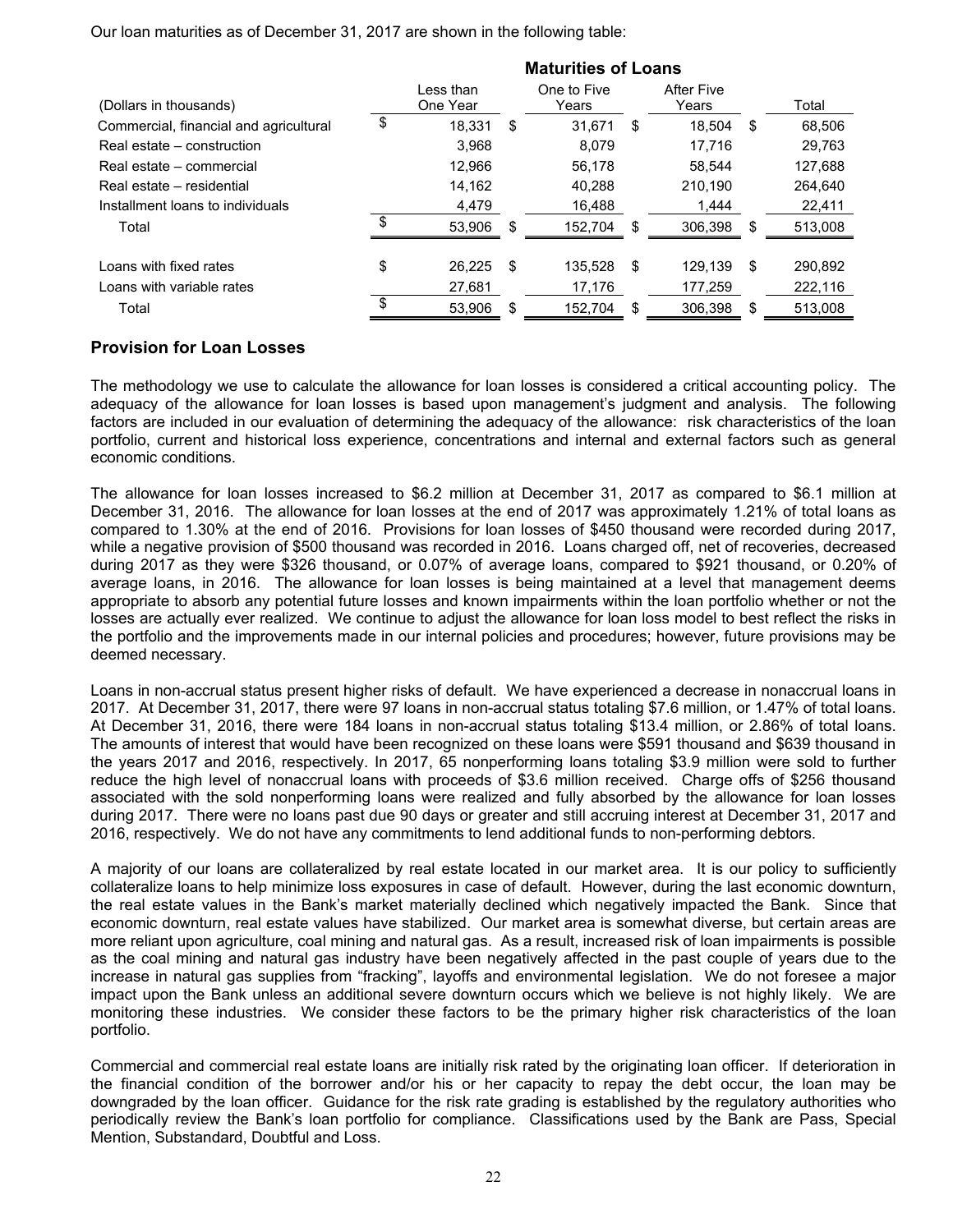In regard to our consumer and consumer real estate loan portfolio, the Company uses the guidance found in the Uniform Retail Credit Classification and Account Management Policy which affects our estimate of the allowance for loan losses. Under this approach, a consumer or consumer real estate loan must initially have a credit risk grade of Pass or better. Subsequently, if the loan becomes contractually 90 days past due or the borrower files for bankruptcy protection, the loan is downgraded to Substandard and placed in nonaccrual status. If the loan is unsecured upon being deemed Substandard, the entire loan amount is charged-off.

For non 1-4 family residential loans that are 90 days past due or greater or in bankruptcy, the collateral value less estimated liquidation costs is compared to the loan balance to calculate any potential deficiency. If the collateral is sufficient, then no charge-off is necessary. If a deficiency exists, then upon the loan becoming contractually 120 days past due, the deficiency is charged-off against the allowance for loan loss. In the case of 1-4 family residential or home equity loans, upon the loan becoming 120 days past due, a current value is obtained and after application of an estimated liquidation discount, a comparison is made to the loan balance to calculate any deficiency. Subsequently, any noted deficiency is then charged-off against the allowance for loan loss when the loan becomes contractually 180 days past due. If the customer has filed bankruptcy, then within 60 days of the bankruptcy notice, any calculated deficiency is charged-off against the allowance for loan loss. Collection efforts continue by means of repossessions or foreclosures, and upon bank ownership, liquidation ensues.

All loans classified as substandard, doubtful or loss are individually reviewed for impairment in accordance with ASC 310-10-35. In evaluating impairment, a current appraisal is generally used to determine if the collateral is sufficient. Appraisals are typically less than a year old and have to be independently reviewed to be relied upon. If the appraisal is not current, we perform a useful life review of the appraisal to determine if it is reasonable. If this review determines that the appraisal is not reasonable, then a new appraisal is ordered. Impaired loans decreased to \$12.6 million with \$3.8 million requiring a valuation allowance of \$1.2 million at December 31, 2017 as compared to \$14.4 million with \$5.6 million requiring a valuation allowance of \$552 thousand at December 31, 2016. Management is aggressively working to reduce the impaired credits at minimal loss.

In determining the component of our allowance in accordance with the Contingencies topic of the Accounting Standards Codification ("ASC 450"), we do not directly consider the potential for outdated appraisals since that portion of our allowance is based on the analysis of the performance of loans with similar characteristics, external and internal risk factors. We consider the overall quality of our underwriting process in our internal risk factors, but the need to update appraisals is associated with loans identified as impaired under the Receivables topic of the Accounting Standards Codification ("ASC 310"). If an appraisal is older than one year, a new external certified appraisal may be obtained and used to determine impairment. If an exposure exists, a specific allowance is directly made for the amount of the potential loss in addition to estimated liquidation and disposal costs. The evaluation is inherently subjective as it requires estimates that are susceptible to significant revision as more information becomes available.

Following is a summary of non-accrual, past due loans greater than 90 days still accruing interest, and restructured loans:

|                                                   |              | (Dollars in thousands) |   |        |   |        |   |        |   |        |
|---------------------------------------------------|--------------|------------------------|---|--------|---|--------|---|--------|---|--------|
|                                                   | December 31. |                        |   |        |   |        |   |        |   |        |
|                                                   |              | 2017                   |   | 2016   |   | 2015   |   | 2014   |   | 2013   |
| Non-accruing loans                                |              |                        |   |        |   |        |   |        |   |        |
| Commercial, financial and agricultural            | \$           | 1,868                  | S | 1.086  | S | 1.244  | S | 6.554  | S | 6.307  |
| Real estate – construction                        |              | 470                    |   | 319    |   | 436    |   | 332    |   | 775    |
| Real estate – commercial                          |              | 2.035                  |   | 3.403  |   | 4,358  |   | 6,222  |   | 16,098 |
| Real estate – residential                         |              | 3.143                  |   | 8.521  |   | 8.768  |   | 8.707  |   | 5,023  |
| Installment loans to individuals                  |              | 48                     |   | 76     |   | 41     |   | 46     |   | 104    |
| Total Non-accruing loans                          |              | 7,564                  |   | 13.405 |   | 14.847 |   | 21,861 |   | 28,307 |
| Loans past due 90 days or more and still accruing |              |                        |   |        |   |        |   |        |   |        |
| Troubled debt restructurings (accruing)           |              | 4,932                  |   | 7,310  |   | 7,198  |   | 4,249  |   | 5,563  |
| Total                                             |              | 12,496                 |   | 20,715 |   | 22,045 |   | 26,110 |   | 33,871 |
| Percent of total loans                            |              | 2.44%                  |   | 4.42%  |   | 5.00%  |   | 5.71%  |   | 6.87%  |

**Non-Accrual, Past Due, and Restructured Loans** 

The above table includes \$1.9 million and \$2.3 million in nonaccrual loans as of December 31, 2017 and 2016, respectively, that have been classified as troubled debt restructurings. No troubled debt restructurings were past due 90 days or more and still accruing as of December 31, 2017 and 2016. There were \$6.9 million in loans classified as troubled debt restructurings as of December 31, 2017, as compared to \$9.6 million in loans classified as troubled debt restructurings as of December 31, 2016.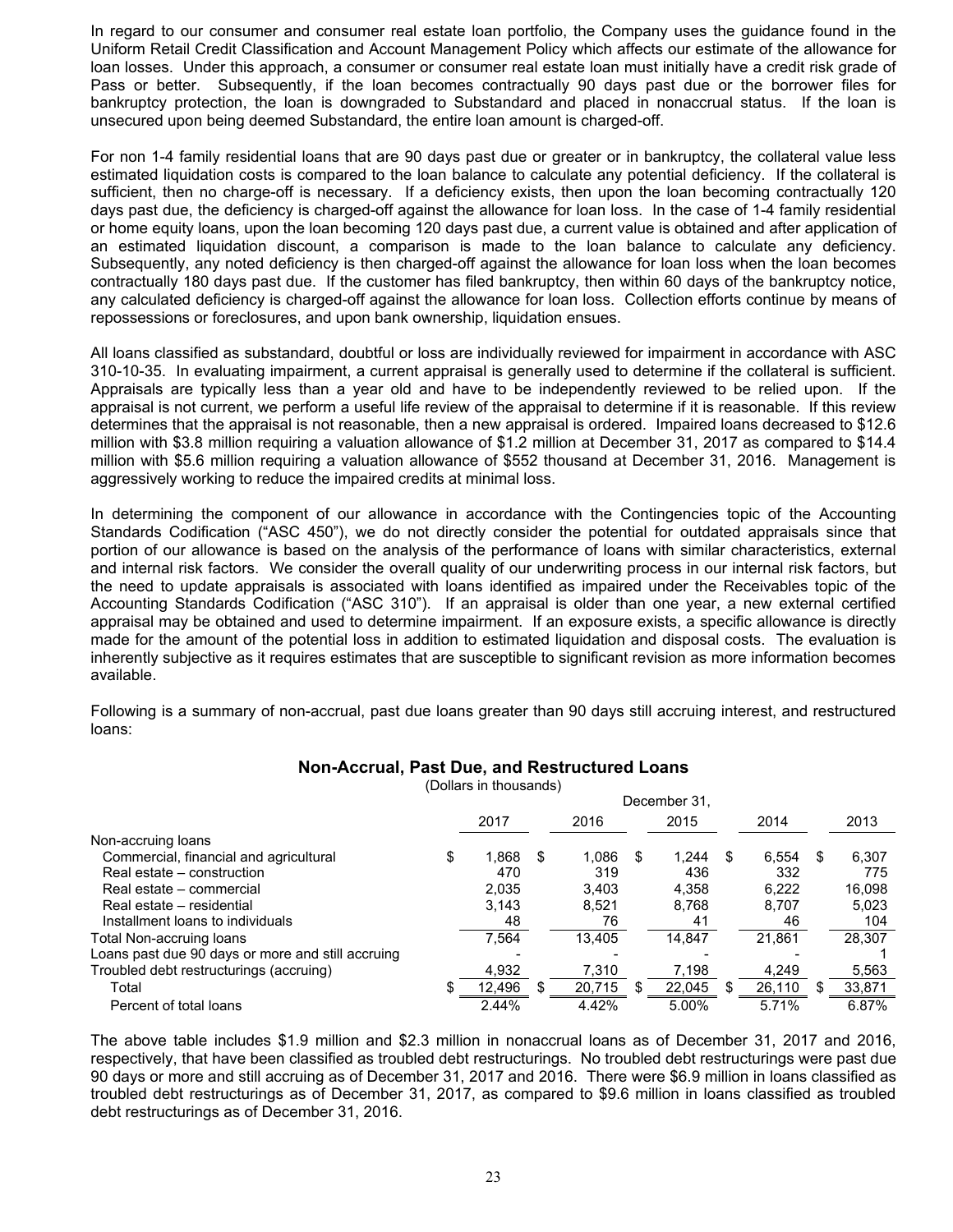In addition to impaired loans, the remaining loan portfolio is evaluated based on net charge-off history, economic conditions, and internal processes. To calculate the net charge-off history factor, we perform a 12-quarter look-back and use the average net charge offs as a percentage of the loan balances. To calculate the ecomomic conditions factor, we use current economic data which includes national and local regional unemployment information, local housing price changes, gross domestic product growth, and interest rates. Lastly, we also evaluate our internal processes of underwriting and consider the inherent risks present in the portfolio due to past and present lending practices. As economic conditions, performance of our loans, and internal processes change, it is possible that future increases or decreases may be needed to the allowance for loan losses. The following table provides a summary of the activity in the allowance for loan losses.

### **Analysis of the Allowance for Loan Losses**

(Dollars in thousands)

|                                         | For the Years Ended December 31. |          |    |          |    |          |     |          |     |          |
|-----------------------------------------|----------------------------------|----------|----|----------|----|----------|-----|----------|-----|----------|
| Activity                                |                                  | 2017     |    | 2016     |    | 2015     |     | 2014     |     | 2013     |
| <b>Beginning Balance</b>                |                                  | 6,072    | \$ | 7,493    | \$ | 9,922    | \$. | 13,080   | \$. | 16,810   |
| Provision charged to expense            |                                  | 450      |    | (500)    |    | (2, 200) |     |          |     | 550      |
| Advances made on loans with             |                                  |          |    |          |    |          |     |          |     |          |
| off balance sheet provision             |                                  |          |    |          |    |          |     |          |     |          |
| Loan Losses:                            |                                  |          |    |          |    |          |     |          |     |          |
| Commercial, financial and agricultural  |                                  | (64)     |    | (67)     |    | (182)    |     | (894)    |     | (1,625)  |
| Real estate – construction              |                                  | (1)      |    | (5)      |    | (226)    |     | (292)    |     | (312)    |
| Real estate - commercial                |                                  | (179)    |    | (557)    |    | (724)    |     | (2, 190) |     | (2,811)  |
| Real estate - residential               |                                  | (714)    |    | (738)    |    | (1, 127) |     | (1, 104) |     | (1, 143) |
| Installment loans to individuals        |                                  | (147)    |    | (83)     |    | (101)    |     | (79)     |     | (153)    |
| Total loan losses                       |                                  | (1, 105) |    | (1, 450) |    | (2,360)  |     | (4, 559) |     | (6,044)  |
| Recoveries:                             |                                  |          |    |          |    |          |     |          |     |          |
| Commercial, financial and agricultural  |                                  | 519      |    | 172      |    | 1,629    |     | 550      |     | 169      |
| Real estate – construction              |                                  |          |    | 26       |    | 215      |     | 236      |     | 452      |
| Real estate - commercial                |                                  | 193      |    | 220      |    | 147      |     | 427      |     | 439      |
| Real estate - residential               |                                  | 48       |    | 87       |    | 99       |     | 148      |     | 576      |
| Installment loans to individuals        |                                  | 19       |    | 24       |    | 41       |     | 40       |     | 128      |
| Total recoveries                        |                                  | 779      |    | 529      |    | 2,131    |     | 1,401    |     | 1,764    |
| Net charge offs                         |                                  | (326)    |    | (921     |    | (229)    |     | (3, 158) |     | (4,280)  |
| Balance at End of Period                | S                                | 6,196    | \$ | 6,072    | £. | 7,493    | \$. | 9,922    |     | 13,080   |
| Net charge offs as a % of average loans |                                  | 0.07%    |    | 0.20%    |    | 0.05%    |     | 0.67%    |     | 0.84%    |

We have allocated the allowance according to the amount deemed to be reasonably necessary to provide for the possibility of losses being incurred within each of the categories of loans. The allocation of the allowance as shown in the following table should not be interpreted as an indication that loan losses in future years will occur in the same proportions or that the allocation indicates future loan loss trends. Furthermore, the portion allocated to each loan category is not the total amount available for future losses that might occur within such categories since the total allowance is a general allowance applicable to the entire portfolio.

The allocation of the allowance for loan losses is based on our judgment of the relative risk associated with each type of loan. We have allocated 32% of the allowance to commercial real estate loans, which constituted 24.89% of our loan portfolio at December 31, 2017. This allocation increased when compared to the 27% in 2016 due to the \$24.4 million increase in commercial real estate loans during the year. We have allocated 41% of the allowance to residential real estate loans, which constituted 51.59% of our loan portfolio at December 31, 2017. This allocation is comparable to the 43% allocation in 2016.

Both residential and commercial real estate loans are secured by real estate whose value tends to be easily ascertainable. These loans are made consistent with appraisal policies and real estate lending policies, which detail maximum loan-to-value ratios and maturities.

We have allocated 3% of the allowance to real estate construction loans, which constituted 5.80% of our loan portfolio at December 31, 2017. Construction loans are secured by real estate with values that are dependent upon market and economic conditions. Values may not always be easily ascertainable as evidenced by the current market conditions. These loans are made consistent with appraisal policies and real estate lending policies which detail maximum loan-to-value ratios and maturities.

We have allocated 18% of the allowance to commercial loans, which constituted 13.35% of our loan portfolio at December 31, 2017. Our allocation increased as a percentage of the allowance for loan losses due to the \$13.4 million increase in commercial loans during 2017.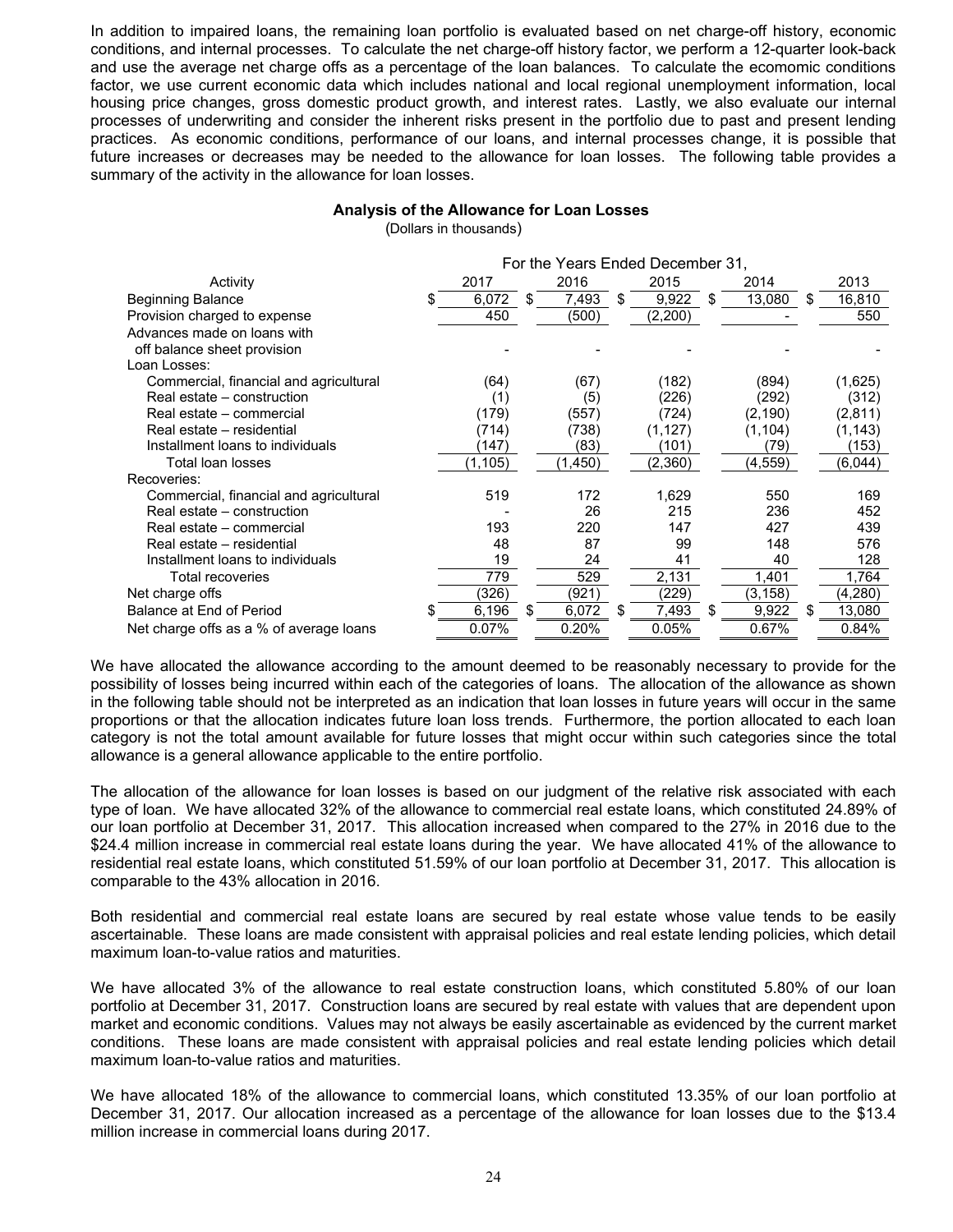We have allocated 2% of the allowance to consumer installment loans, which constituted 4.37% of our loan portfolio at December 31, 2017, which was comparable to the 2% allocation we had in 2016.

The following table shows the balance and percentage of our allowance for loan losses (or "ALLL") allocated to each major category of loans.

|             |    |        |                   |         | (Dollars in thousands) |                   | December 31, 2013 through December 31, 2017 |             |                   |         |
|-------------|----|--------|-------------------|---------|------------------------|-------------------|---------------------------------------------|-------------|-------------------|---------|
|             |    |        | December 31, 2017 |         |                        | December 31, 2016 |                                             |             | December 31, 2015 |         |
|             |    |        | $%$ of            | %of     |                        | $%$ of            | %of                                         |             | $%$ of            | $%$ of  |
|             |    | Amount | ALLL              | Loans   | Amount                 | ALLL              | Loans                                       | Amount      | ALLL              | Loans   |
| Commercial  | \$ | 1,098  | 18%               | 13.35%  | \$<br>622              | 10%               | 11.75%                                      | \$<br>1,066 | 14%               | 10.76%  |
| R/E-const.  |    | 191    | 3%                | 5.80%   | 346                    | 6%                | 5.50%                                       | 332         | 4%                | 3.33%   |
| R/E-comm.   |    | 1,989  | 32%               | 24.89%  | 1,625                  | 27%               | 22.05%                                      | 2,384       | 36%               | 22.34%  |
| R/E-resid.  |    | 2,506  | 41%               | 51.59%  | 2,617                  | 43%               | 55.97%                                      | 2,669       | 32%               | 58.00%  |
| Installment |    | 156    | 2%                | 4.37%   | 123                    | 2%                | 4.73%                                       | 128         | 2%                | 5.57%   |
| Unallocated |    | 256    | 4%                |         | 739                    | 12%               |                                             | 914         | 12%               |         |
| Total       | S  | 6,196  | 100%              | 100.00% | \$<br>6,072            | 100%              | 100.00%                                     | 7,493       | 100%              | 100.00% |
|             |    |        | December 31, 2014 |         |                        | December 31, 2013 |                                             |             |                   |         |
|             |    |        | $%$ of            | $%$ of  |                        | $%$ of            | $%$ of                                      |             |                   |         |
|             |    | Amount | ALLL              | Loans   | Amount                 | ALLL              | Loans                                       |             |                   |         |
| Commercial  | \$ | 1,496  | 15%               | 10.99%  | \$<br>2,710            | 21%               | 11.70%                                      |             |                   |         |
| R/E-const.  |    | 199    | 2%                | 3.37%   | 1,184                  | 9%                | 4.55%                                       |             |                   |         |
| R/E-comm.   |    | 4,418  | 45%               | 23.62%  | 5,203                  | 40%               | 25.59%                                      |             |                   |         |
| R/E-resid.  |    | 2,726  | 27%               | 56.37%  | 3,449                  | 26%               | 52.87%                                      |             |                   |         |
| Installment |    | 171    | 2%                | 5.65%   | 153                    | 1%                | 5.29%                                       |             |                   |         |
| Unallocated |    | 912    | 9%                |         | 381                    | 3%                |                                             |             |                   |         |
| Total       | \$ | 9,922  | 100%              | 100.00% | \$<br>13,080           | 100%              | 100.00%                                     |             |                   |         |

# **Allocation of the Allowance for Loan Losses**

### **Other Real Estate Owned**

Other real estate owned ("OREO") decreased \$3.8 million or 35.63%, to \$6.9 million at December 31, 2017 from \$10.7 million at December 31, 2016. All properties are available for sale by commercial and residential realtors under the direction of our Special Assets division. Our aim is to reduce the level of OREO in order to reduce the level of nonperforming assets at the Bank, while keeping in mind the impact to earnings and capital. In both 2017 and 2016, pricing adjustments were made to make certain properties more marketable, which, in some cases, reduced the price below the fair value of the property (which is based on an appraisal less estimated disposition costs) or were the result of auctions on several of our older properties. During 2017, we recorded OREO writedowns of \$758 thousand as compared to \$1.4 million in 2016. Of the \$758 thousand in OREO writedowns during 2017, \$116 thousand of the writedowns were due to auctions we held on some of our OREO properties during the first half of 2017. Of the \$1.4 million in OREO writedowns during 2016, \$625 thousand of the writedowns were due to auctions we held on some of our OREO properties during the second half of 2016.

During 2017 we added \$3.1 million in OREO properties as a result of settlement of foreclosed loans, offset by sales of \$6.2 million with net losses totaling \$64 thousand. During 2016, we added \$4.5 million in OREO properties as a result of settlement of foreclosed loans, which was offset by sales of \$5.0 million with net gains totaling \$221 thousand. As previously discussed we have taken an aggressive approach toward liquidating properties to reduce our level of foreclosed properties by making pricing adjustments and holding auctions on some of our older properties. We expect to continue these efforts in 2018, which could result in additional losses, while reducing future carrying costs.

Although the properties remain for sale and are actively marketed, we do have lease agreements on certain other real estate owned properties which are generating rental income at market rates. Rental income on OREO properties was \$232 thousand in 2017, a decrease of \$15 thousand, or 6.07%, when compared to the \$247 thousand recognized in 2016.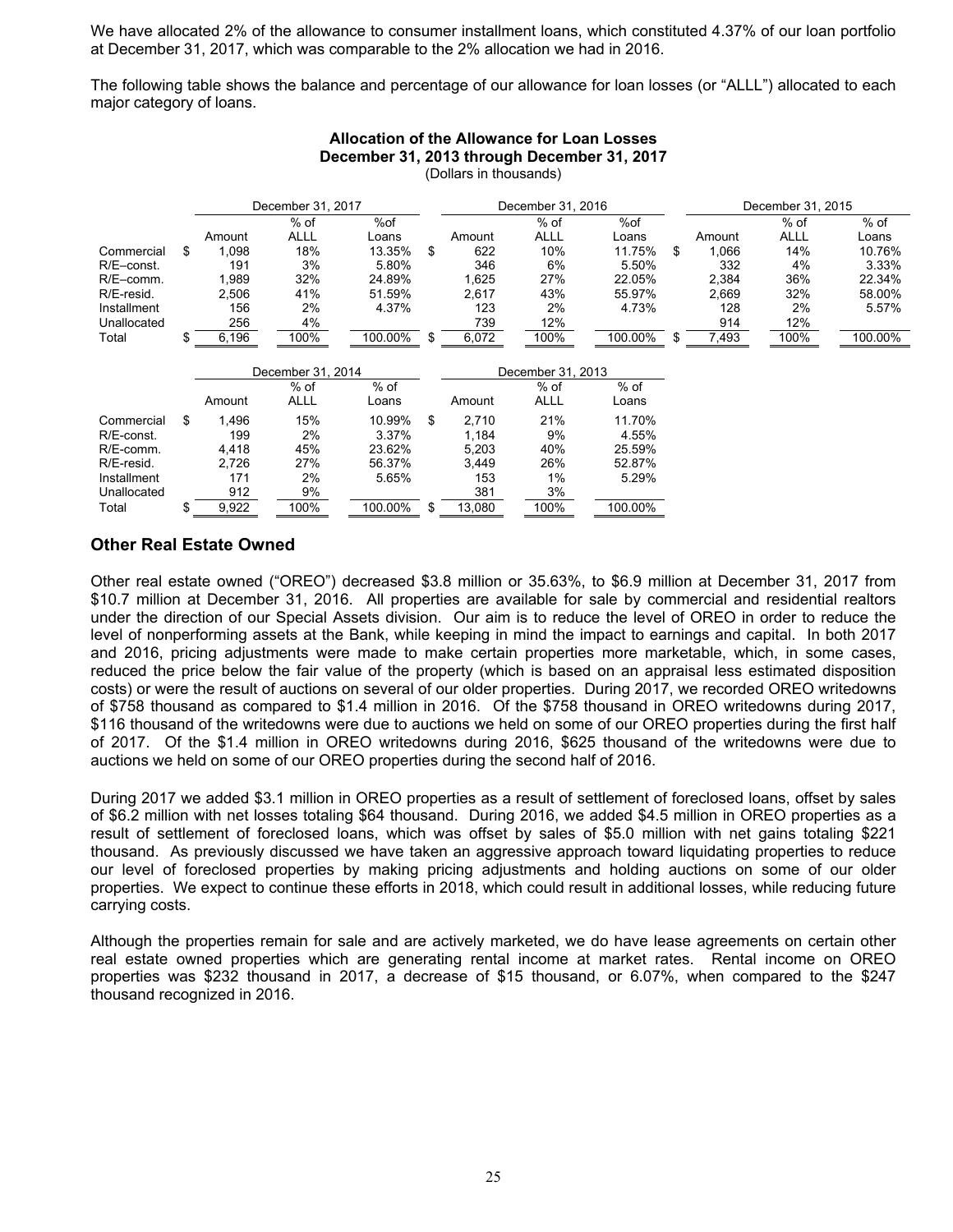### **Investment Securities**

Total investment securities increased \$1.1 million, or 1.54%, to \$71.1 million at December 31, 2017 from \$70.0 million at December 31, 2016. All securities are classified as available-for-sale for liquidity purposes. We sold \$3.2 million in investments securities during 2017 resulting in no net realized gains. In 2016 we sold \$29.5 million in investment securities resulting in net realized gains of \$303 thousand. These sales were executed to provide liquidity to fund our loan growth during 2016 and to take advantage of gains in the investment portfolio as deemed appropriate. Investment securities with a carrying value of \$11.0 million and \$11.3 million at December 31, 2017 and 2016, were pledged to secure public deposits and for other purposes required by law.

Our strategy is to invest excess funds in investment securities to increase interest income while providing for liquidity instead of other short term investment options, such as federal funds sold and overnight deposits with the Federal Reserve Bank. We anticipate maintaining or slightly increasing the size of the portfolio during 2018. The portfolio is comprised of short to mid-term investments. The carrying values of investment securities and the different types of investments are shown in the following table:

|                             | , Pullais III (HuusaHus) |      |        |      |           |    |        |
|-----------------------------|--------------------------|------|--------|------|-----------|----|--------|
| December 31.                |                          | 2017 |        | 2016 |           |    |        |
|                             | Amortized                |      | Fair   |      | Amortized |    | Fair   |
| Available for Sale          | Cost                     |      | Value  |      | Cost      |    | Value  |
| U.S. Government Agencies    | \$<br>23,986             | \$   | 23.844 | \$   | 24,821    | \$ | 24,632 |
| Taxable municipals          | 4,466                    |      | 4,397  |      | 2,340     |    | 2,292  |
| Corporate bonds             | 5.437                    |      | 5,579  |      | 3,600     |    | 3,749  |
| Mortgage backed securities  | 37,950                   |      | 37,268 |      | 39,941    |    | 39,338 |
| <b>Total Securities AFS</b> | \$<br>71.839             | \$   | 71,088 | \$   | 70.702    | \$ | 70,011 |
|                             |                          |      |        |      |           |    |        |

#### **Investment Securities Portfolio**  (Dollars in thousands)

The fair value of our investment portfolio is substantially affected by changes in interest rates, which could result in realized losses if we have to sell the securities and recognize the loss in a rising interest rate environment due to Federal Reserve actions, U.S. fiscal policies or other factors affecting market interest rates. At December 31, 2017 we had an unrealized loss in our investment portfolio totaling \$751 thousand as compared to a \$691 thousand unrealized loss at December 31, 2016. The \$60 thousand decrease in fair value is mainly due to changes in interest rates during 2017. We have reviewed our investment portfolio and no investment security is deemed to have an other than temporary impairment. We monitor our portfolio regularly and use it to maintain liquidity, manage interest rate risk and enhance earnings.

The amortized cost, fair value and weighted average yield of investment securities at December 31, 2017 are shown by contractual maturity and do not reflect principal paydowns for amortizing securities, in the following schedule. Expected maturities will differ from contractual maturities because issuers may have the right to call or prepay obligations with or without call or prepayment penalties.

### **Maturities of Securities**

| (Dollars are in thousands)<br><b>Securities Available for Sale</b> |   | Amortized<br>Cost |     | Fair<br>Value | Weighted<br>Average<br>Yield |
|--------------------------------------------------------------------|---|-------------------|-----|---------------|------------------------------|
| Due in one year or less                                            |   |                   | \$. |               | 1.49%                        |
| Due after one year through five years                              |   | 3.316             |     | 3.267         | 1.97%                        |
| Due after five years through ten years                             |   | 15.822            |     | 15.847        | 3.10%                        |
| Due after ten years                                                |   | 52.694            |     | 51.967        | 2.24%                        |
| Total                                                              | S | 71.839            |     | 71.088        | 2.42%                        |

### **Bank Owned Life Insurance**

At December 31, 2017 and 2016, we had an aggregate total cash surrender value of \$4.5 million and \$12.3 million, respectively, on life insurance policies covering current and former key officers. In December 2017 several policies were surrended, due to their lagging financial performance. This transaction resulted in net proceeds of \$7.6 million after the effect of a tax penalty of \$318 thousand.

Total income for the policies during 2017 and 2016 was \$115 thousand and \$169 thousand, respectively.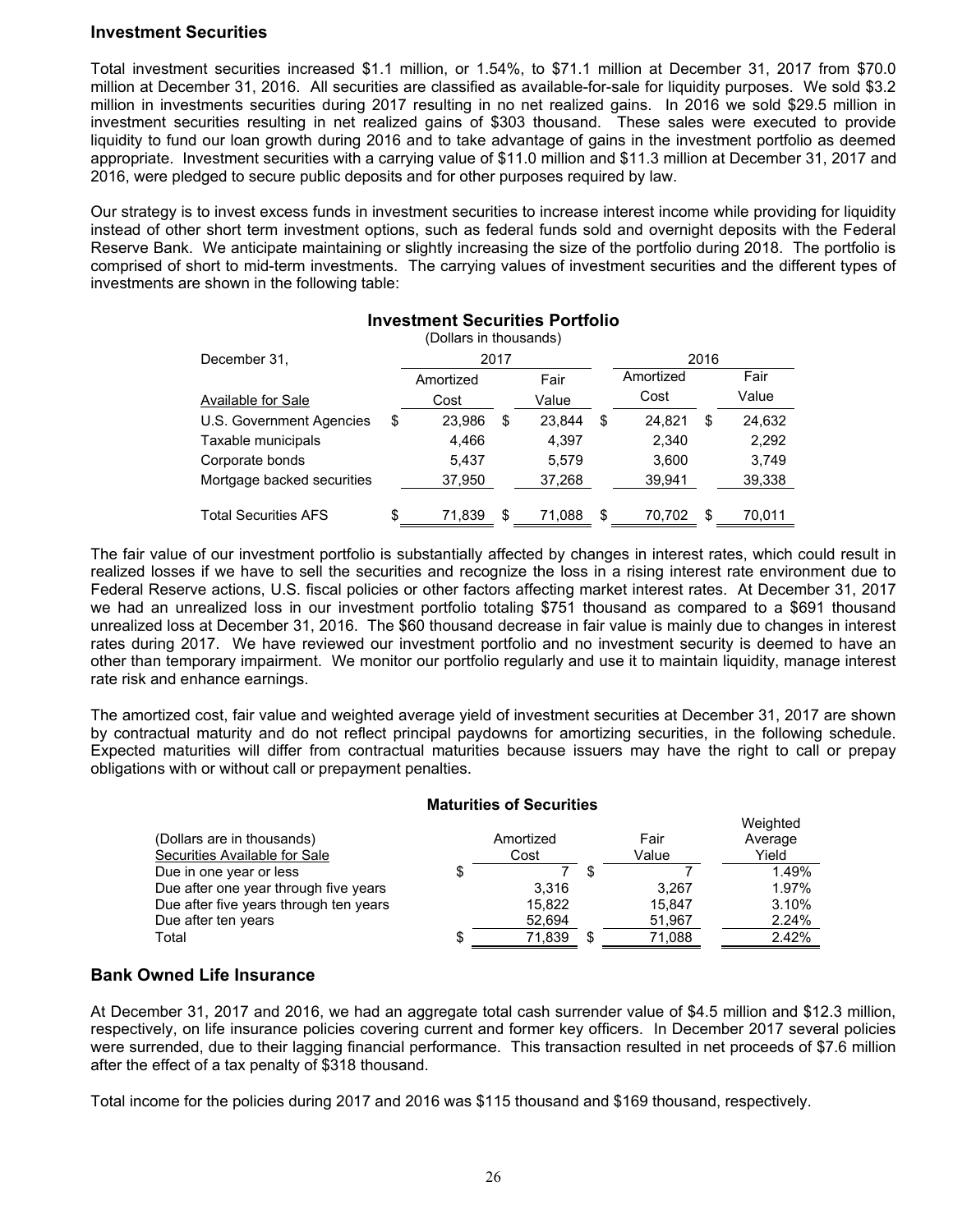### **Deposits**

Total deposits were \$582.5 million at December 31, 2017, an increase of \$28.1 million, or 5.07%, from \$554.4 million at December 31, 2016. Most of the increase has been in time deposits which are our highest cost deposit funding source. During 2017, we experienced an increase in time deposits of \$24.5 million, while our lower-costing non-time deposits increased \$3.6 million. Part of the increase in time deposits was due to an additional \$11.7 million of certificate of deposits funding with one relationship that we obtained during 2017. Due to competitive pressures, rising interest rates, and our need for funding, we expect to see an uptick on the interest we pay on deposits in 2018.

Core deposits, which are mainly transaction accounts, commercial relationships and savings products, increased as noninterest bearing deposits grew 1.79%, or \$2.7 million, from \$151.9 million at December 31, 2016 to \$154.6 million at December 31, 2017. We experienced a decrease of \$5.6 million, or 14.00%, in interest-bearing demand deposits during 2017. The main reason for the decrease was due to one relationship that moved its funding from an interestbearing demand deposit product into certificate of deposit time deposits. Savings deposits increased \$6.5 million, or 5.68%, to \$121.0 million at December 31, 2017 as compared to \$114.5 million at December 31, 2016. Overall, we continue to maintain core deposits through attractive consumer and commercial deposit products and strong ties with our customer base and communities.

Time deposits of \$100,000 or more equaled approximately 21.16% of deposits at the end of 2017 and 17.20% of deposits at the end of 2016.

We have brokered deposits totaling \$2.7 million that mature in 2019. These deposits were used to fund a particular 10 year balloon mortgage product. Internet accounts are limited to customers located in the surrounding geographical area. The average balance of and the average rate paid on deposits is shown in the net interest margin analysis table in the "Net Interest Income and Net Interest Margin" section above. Total Certificate of Deposit Registry Service ("CDARS") time deposits were \$21.2 million and \$10.2 million in 2017 and 2016, respectively.

Maturities of time deposits of \$100,000 or more outstanding are summarized as follows:

### **Maturities of Time Deposits of \$100 Thousand and More**

(Dollars in thousands) December 31, 2017

| Three months or less                  | S   | 20.793  |
|---------------------------------------|-----|---------|
| Over three months through six months  |     | 35.266  |
| Over six months through twelve months |     | 22.422  |
| Over one year                         |     | 44.798  |
| Total                                 | \$. | 123.279 |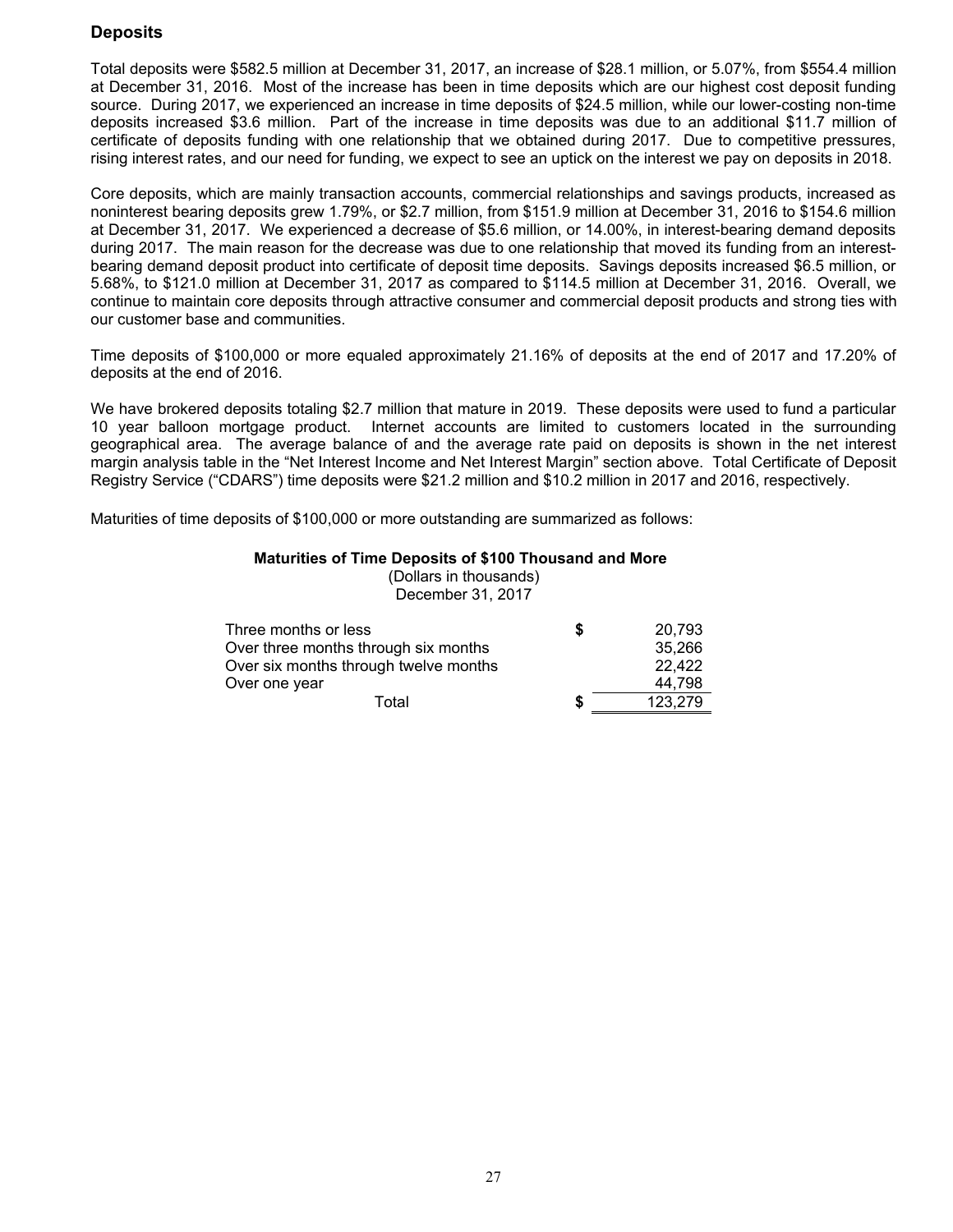### **Noninterest Income**

For 2017, noninterest income increased to \$9.8 million from \$7.3 million for the same period in 2016, an increase of \$2.5 million, or 34.91%. This increase was primarily due to the \$2.6 million gain recognized on the sale and leaseback transactions completed during the second quarter of 2017. Additionally, 2016 includes gains on sales of investment securities that were not replicated in 2017. Services charges increased \$748 thousand during 2017, primarily due to the \$759 thousand increase in our nonsufficient funds / overdraft fee income as a result of the optional overdraft protection services we offer. The ratio of noninterest income as a percentage of average assets increased to 1.51% in 2017 as compared to 1.16% in 2016.

### **Noninterest Expense**

Noninterest expenses showed a slight increase of \$360 thousand to \$28.9 million in 2017. Salaries and employee benefits increased from \$13.1 million in 2016 to \$13.5 million in 2017, an increase of \$389 thousand, or 2.96%. This increase was primarily due to annual pay increases and strategic hires made throughout the year, along with a profit sharing accrual for 2017. Total full time equivalent employees have increased to 255 at December 31, 2017 from 249 at December 31, 2016, an increase of 6, or 2.41%.

Occupancy and equipment expenses increased \$326 thousand to \$4.5 million during 2017. We incurred lease expense of \$265 thousand during 2017 as a result of the sale lease back transactions. The increase in occupancy and equipment expenses was mainly due to the rollout of the ITMs during 2016 in our 19 offices and 4 other locations. The ITMs, a new, state-of-the-art technology which replaced the Bank's ATMs, help provide additional convenience by providing teller services from 7 AM to 7 PM Monday through Saturday. We anticipate the addition of the ITMs will create efficiencies going forward as usage continues to increase. In addition, we have been transitioning our bank branches to the universal banker model. This model utilizes staff in multiple job functions versus staffing specialized in one area. To help accommodate this model, investments in video conferencing, cash recyclers, and other technological tools have been implemented. Although costs have increased, as we continue to grow, these costs should remain relatively constant and staffing costs in this area should decline in the future.

Expenses related to other real estate owned and repossessed assets showed a decline of \$749 thousand, or 34.15%, from \$2.2 million in 2016 to \$1.4 million in 2017. OREO decreased in 2017 to \$6.9 million at December 31, 2017 from \$10.7 million at December 31, 2016. During 2017 we recorded net OREO writedowns of \$758 thousand compared to \$1.4 million in 2016. These writedowns were primarily the result of price reductions and auctions that helped us in being successful in reducing our other real estate owned by \$3.8 million during the year. During 2017, we had net losses on the sale of OREO of \$64 thousand compared to net gains of \$221 thousand in 2016.

Our efficiency ratio, a non-GAAP measure, which is defined as noninterest expense divided by the sum of net interest income plus noninterest income, was 88.69% in 2017 as compared to 98.45% in 2016. We continue to seek opportunities to operate more efficiently through the use of technology, improving processes, reducing nonperforming assets and increasing productivity.

### **Deferred Tax Assets and Income Taxes**

Net income tax expense of \$144 thosand was recorded, consisting of \$5.5 million in federal tax expense , which included \$4.0 million due to changes in deferred tax assets resulting from the enactment of the Tax Cuts and Jobs Act ("TCJA") in December, and a \$318 thousand dollar tax penalty related to the surrender of several bank owned life insurance policies. These expenses were largely offset by the reversal of a previously recorded valuation allowance of \$5.3 million against the deferred tax asset due to improved earnings. The TCJA was signed into law by the President on December 22, 2017. The TCJA includes the reduction in the corporate tax rate from a top rate of 35% to a flat rate of 21%, changes in business deductions, and many international provisions. The reduction in the corporate tax rate resulted in the \$4.0 million adjustment to our deferred tax assets.

Deferred tax assets represent the future tax benefit of future deductible differences and, if it is more likely than not that a tax asset will not be realized, a valuation allowance is required to reduce the recorded deferred tax assets to net realizable value. The Company has evaluated positive and negative evidence to assess the realizability of its deferred taxes. Based on the evidence, including taxable income projections, the Company believes it is more likely than not that its deferred tax assets will be realizable. As a result the Company reversed the valuation allowance of \$5.3 million that existed as of December 31, 2016 during 2017. Accordingly, the Company has not included a valuation allowance against its deferred tax assets as of December 31, 2017.

Tax positions are evaluated in a two-step process. The Company first determines whether it is more likely than not that a position will be sustained upon examination. If a tax position meets the more-likely-than-not recognition threshold, it is then measured to determine the amount of benefit to recognize in the financial statements. The tax position is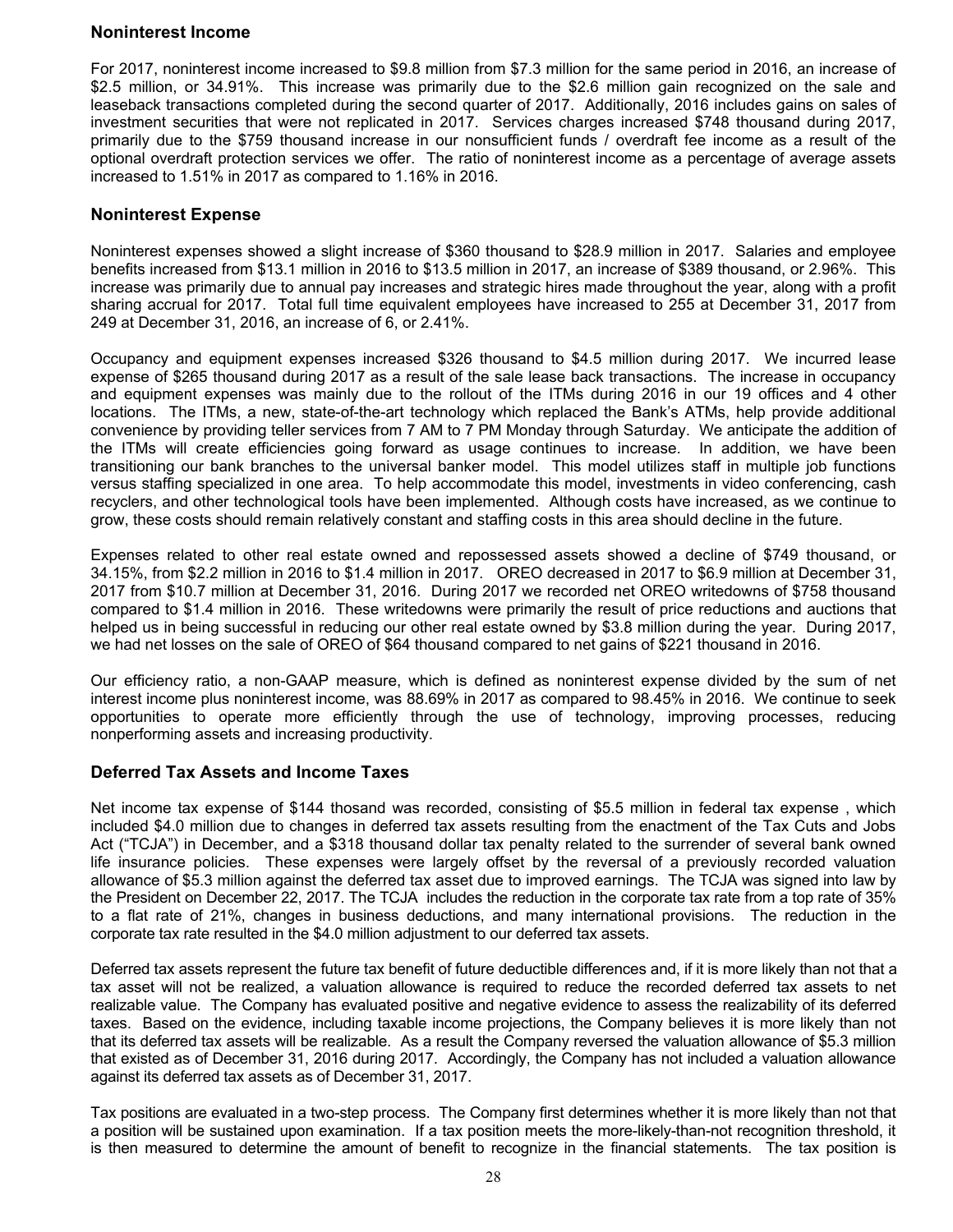measured as the largest amount of benefit that is greater than 50% likely of being recognized. The Company classifies interest and penalties as a component of income tax expense.

As of December 31, 2017, the Company had Federal and state net operating loss carryforward amounts of approximately \$15.9 million and \$2.2 million, respectively. These amounts are not limited pursuant to IRC Section 382. The Company is subject to examination in the United States and multiple state jurisdictions. Open tax years for examination are 2014 – 2017.

### **Capital Resources**

Our total capital at the end of 2017 was \$51.0 million compared to \$46.9 million in 2016. The increase was \$4.1 million, or 8.65%. \$1.1 million of this increase was due to the exercise of 636,364 Common Stock Warrants during 2017 at a price of \$1.75 per share. The book value per common share was \$2.13 at December 31, 2017 compared to \$2.01 at December 31, 2016.

The Company meets eligibility criteria of a small bank holding company in accordance with the Federal Reserve Board's Small Bank Holding Company Policy Statement issued in February 2015, and does not report consolidated regulatory capital. The Bank continues to be subject to various capital requirements administered by banking agencies.

The Bank's capital levels are characterized as "well-capitalized" under the Basel III Capital Rules. The capital adequacy ratios for the Bank are set forth below:

### December 31, Well-Capitalized **Regulatory**  Threshold 2017 2016 Tier 1 leverage 5.00% 9.56% 9.93% Common equity tier 1 6.50% 14.05% 15.39% Tier 1 risk-based capital 8.00% 14.05% 15.39% Total risk-based capital 10.00% 15.30% 16.64%

### **Capital Adequacy Ratios**

The ratios mentioned above for the Bank comply with the Federal Reserve rules to align with the Basel III Capital requirements effective January 1, 2015. As a result of these new rules the Bank is now subject to a Common Equity Tier 1 ratio set out above.

Under Basel III Capital requirements, beginning January 1, 2016, a capital conservation buffer of 0.625% became effective. The capital conservation buffer is 1.25% as of December 31, 2017 and the Bank met that requirement with a buffer of 7.30%. The capital conservation buffer will be gradually increased through January 1, 2019 to 2.5%. Banks will be required to maintain levels that meet the required minimum plus the capital conservation buffer in order to make distributions, such as dividends, or discretionary bonus payments.

Total assets increased in 2017 and we anticipate asset levels to increase in the future due to an emphasis on growing the loan portfolio and the core deposit base of the Bank. Under current economic conditions, we believe it is prudent to continue to increase capital to support planned asset growth while being able to absorb potential losses that may occur if asset quality deteriorates further. Based upon projections, we believe our earnings will be sufficient to support the Bank's planned asset growth.

No cash dividends have been paid historically and and we do not anticipate paying a cash dividend in the foreseeable future as the Company continues to have a retained deficit. Earnings will continue to be retained to build capital and position the Company to pay a dividend to its shareholders as soon as practicable.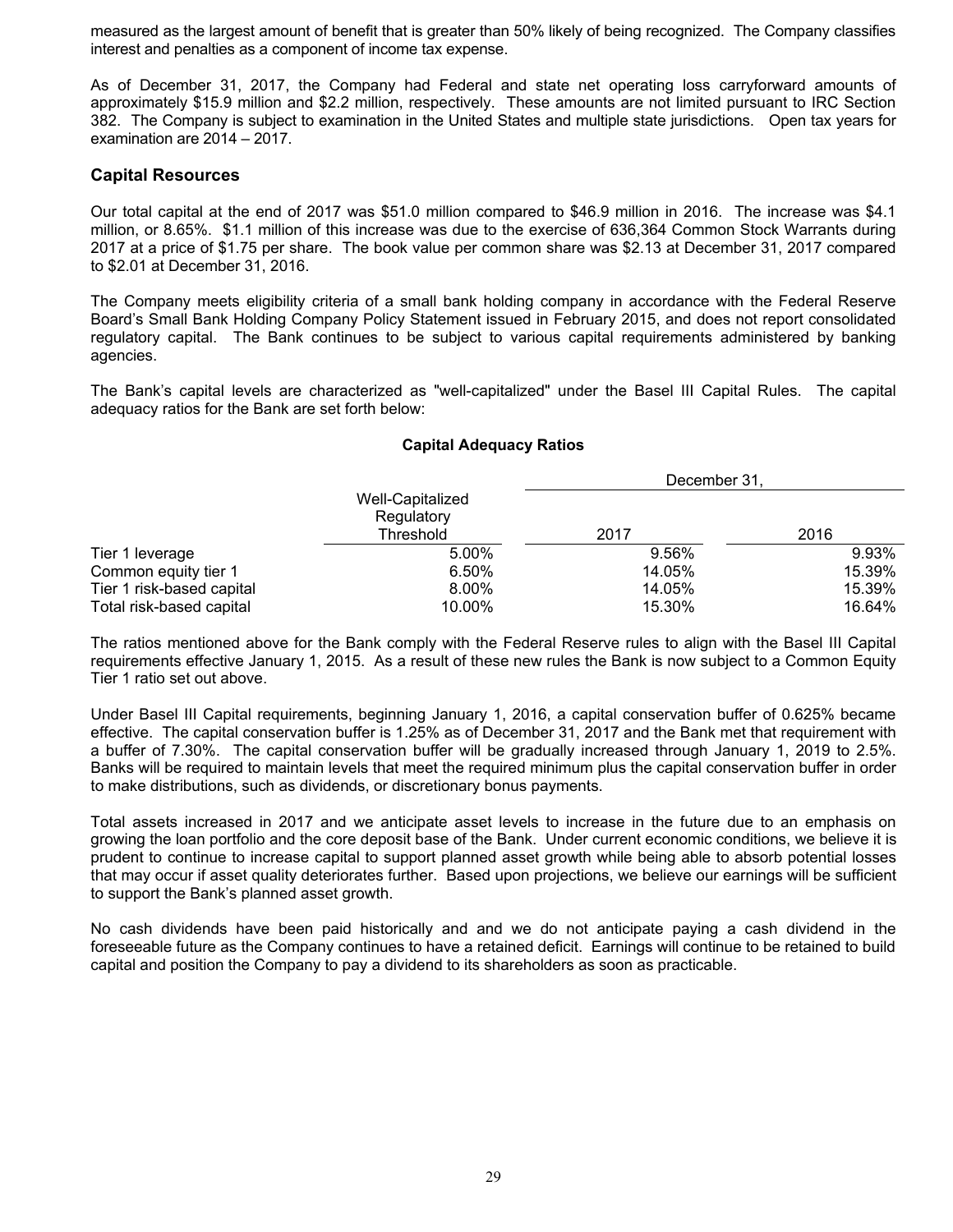### **Liquidity**

We closely monitor our liquidity and our liquid assets in the form of cash, due from banks, federal funds sold, and unpledged available-for-sale investments. Collectively, those balances were \$92.8 million at December 31, 2017, down from \$94.2 million at December 31, 2016. A surplus of short-term assets are maintained at levels management deems adequate to meet potential liquidity needs during 2018.

At December 31, 2017, all of our investments are classified as available-for-sale, providing an additional source of liquidity in the amount of \$60.1 million, which is net of the \$11.0 million of securities pledged as collateral. This will serve as a source of liquidity while yielding a higher return when compared to other short term investment options, such as federal funds sold and overnight deposits with the Federal Reserve Bank. Total investment securities increased \$1.1 million, or 1.54%, to \$71.1 million at December 31, 2017 from \$70.0 million at December 31, 2016.

A \$60 thousand decrease in fair market value resulted in a net unrealized loss of \$751 thousand at December 31, 2017 compared to the net unrealized loss at December 31, 2016, which was \$691 thousand. This unrealized loss of \$751 thousand could negatively impact earnings if the investment portfolio had to be quickly liquidated.

Our loan to deposit ratio was 88.06% at December 31, 2017 and 84.52% at year end 2016.

Available third party sources of liquidity remain intact at December 31, 2017 which includes the following: our line of credit with the Federal Home Loan Bank of Atlanta ("FHLB") totaling \$147.1 million, the brokered certificates of deposit markets, internet certificates of deposit, and the discount window at the Federal Reserve Bank of Richmond. We have \$10.0 million in unsecured federal funds as of December 31, 2017, which gives us an additional source of liquidity.

We have used our line of credit with FHLB to issue letters of credit totaling \$17.0 million to the Treasury Board of Virginia for collateral on public funds. No draws on the letters of credit have been issued. The letters of credit are considered draws on our Federal Home Loan Bank line of credit. An additional \$122.5 million was available on December 31, 2017 on the \$147.1 million line of credit, which is secured by a blanket lien on our residential real estate loans.

We have access to the brokered deposits market. Currently we have \$2.7 million in 10 year term time deposits comprised of \$3 thousand incremental deposits which yield an interest rate of 4.10%. With the exception of CDARS time deposits, we have no other brokered deposits. In February 2016, our ability to participate in CDARS one way buys was reinstated. As of December 31, 2017 we had \$5.0 million in CDARS one way buys outstanding compared to \$3.9 million at December 31, 2016.

We are a member of an internet certificate of deposit network whereby we may obtain funds from other financial institutions at auction. We may invest funds through this network as well. Currently, we only intend to use this source of liquidity in a liquidity crisis event.

The Bank has access to additional liquidity through the Federal Reserve Bank's Discount Window for overnight funding needs. We may collateralize this line with investment securities and loans at our discretion; however, we do not anticipate using this funding source except as a last resort.

With the on-balance sheet liquidity and other external sources of funding, we believe the Bank has adequate liquidity and capital resources to meet our requirements and needs for the foreseeable future. However, liquidity can be further affected by a number of factors such as counterparty willingness or ability to extend credit, regulatory actions and customer preferences, etc., some of which are beyond our control.

During the capital raise in 2012, common stock warrants were issued to investors. The warrants were immediately exercisable through December 2017 at a price of \$1.75 per share. During 2016, 375 warrants were exercised, and in 2017 636,364 warrants were exercised which resulted in additional liquidity to the Company of \$1.1 million. The remaining 245,614 of unexercised common stock warrants expired on December 20, 2017. The funds resulting from the exercise of the warrants will be used to pay operating expenses and trust preferred interest payments. The Company is making quarterly interest payments on the trust preferred securities.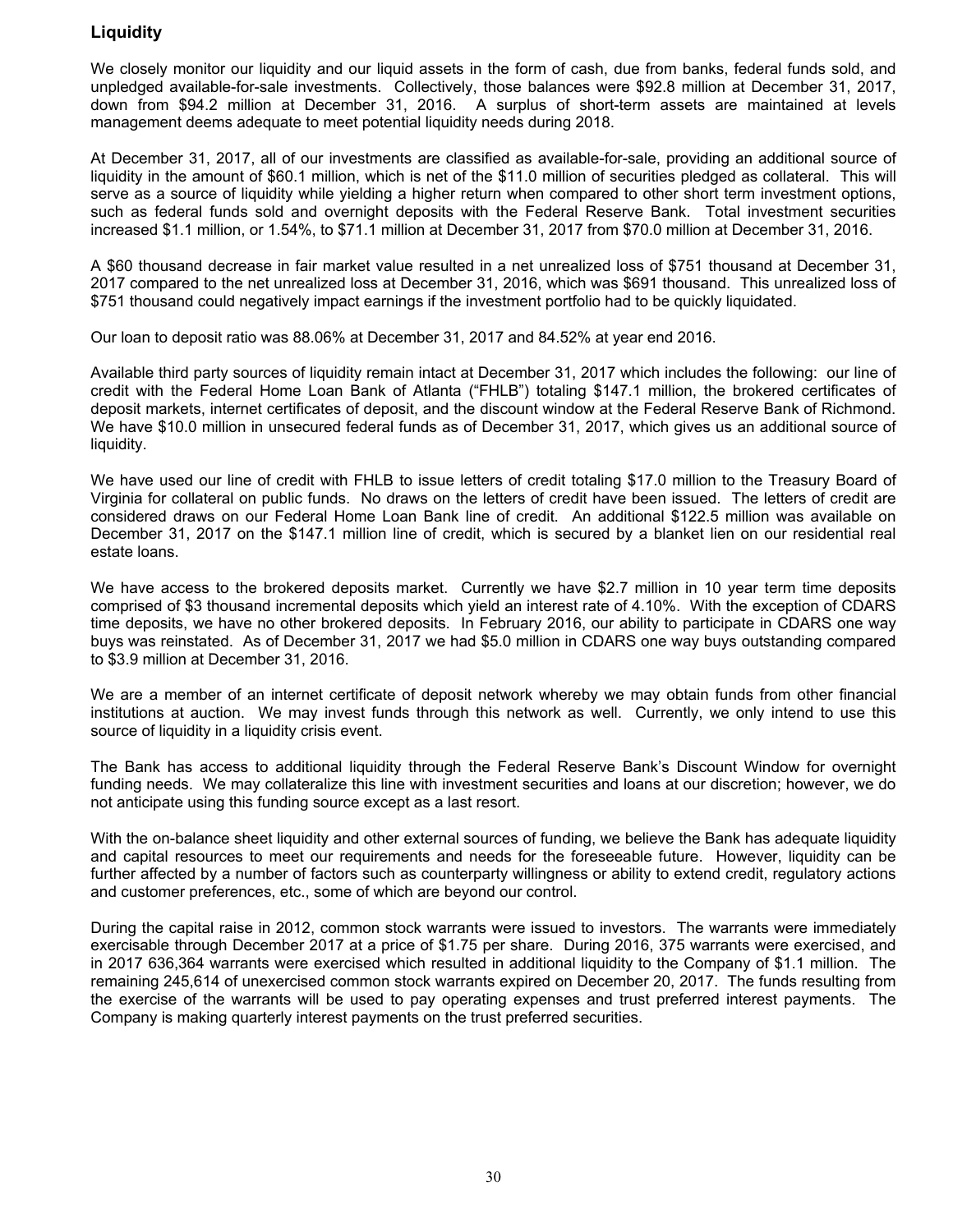### **Financial Instruments with Off-Balance-Sheet Risk**

The Bank is a party to financial instruments with off-balance-sheet risk in the normal course of business to meet the financing needs of its customers. These financial instruments include commitments to extend credit and standby letters of credit. Those instruments involve, to varying degrees, elements of credit and interest rate risk in excess of the amount recognized in the balance sheet. The contract or notional amounts of those instruments reflect the extent of involvement the Bank has in particular classes of financial instruments.

The Bank's exposure to credit loss in the event of nonperformance by the other party to the financial instrument for commitments to extend credit and standby letters of credit is represented by the contractual amount of those instruments. The Bank uses the same credit policies in making commitments and conditional obligations as it does for on-balance-sheet instruments.

A summary of the contract amount of the Bank's exposure to off-balance-sheet risk as of December 31, 2017 and 2016 is as follows:

| (Dollars in thousands)                                              | 2017      | 2016   |
|---------------------------------------------------------------------|-----------|--------|
| Financial instruments whose contract amounts represent credit risk: |           |        |
| Commitments to extend credit                                        | 38.540 \$ | 34.770 |
| Standby letters of credit                                           | 2.519     | 2.019  |

Commitments to extend credit are agreements to lend to a customer as long as there is no violation of any condition established in the contract. Commitments generally have fixed expiration dates or other termination clauses and may require payment of a fee. Since many of the commitments are expected to expire without being drawn upon, the total commitment amounts do not necessarily represent future cash requirements. The Bank evaluates each customer's credit worthiness on a case-by-case basis. The amount of collateral obtained, if deemed necessary by the Bank upon extension of credit, is based on management's credit evaluation of the counterparty. Collateral held varies but may include accounts receivable, inventory, property and equipment, and income-producing commercial properties.

Unfunded commitments under lines of credit are commitments for possible future extensions of credit to existing customers. Those lines of credit may not actually be drawn upon to the total extent to which the Bank is committed.

Standby letters of credit are conditional commitments issued by the Bank to guarantee the performance of a customer to a third party. Those guarantees are primarily issued to support public and private borrowing arrangements, including commercial paper, bond financing, and similar transactions. The credit risk involved in issuing letters of credit is essentially the same as that involved in extending loan facilities to customers. The Bank holds certificates of deposit, deposit accounts, and real estate as collateral supporting those commitments for which collateral is deemed necessary.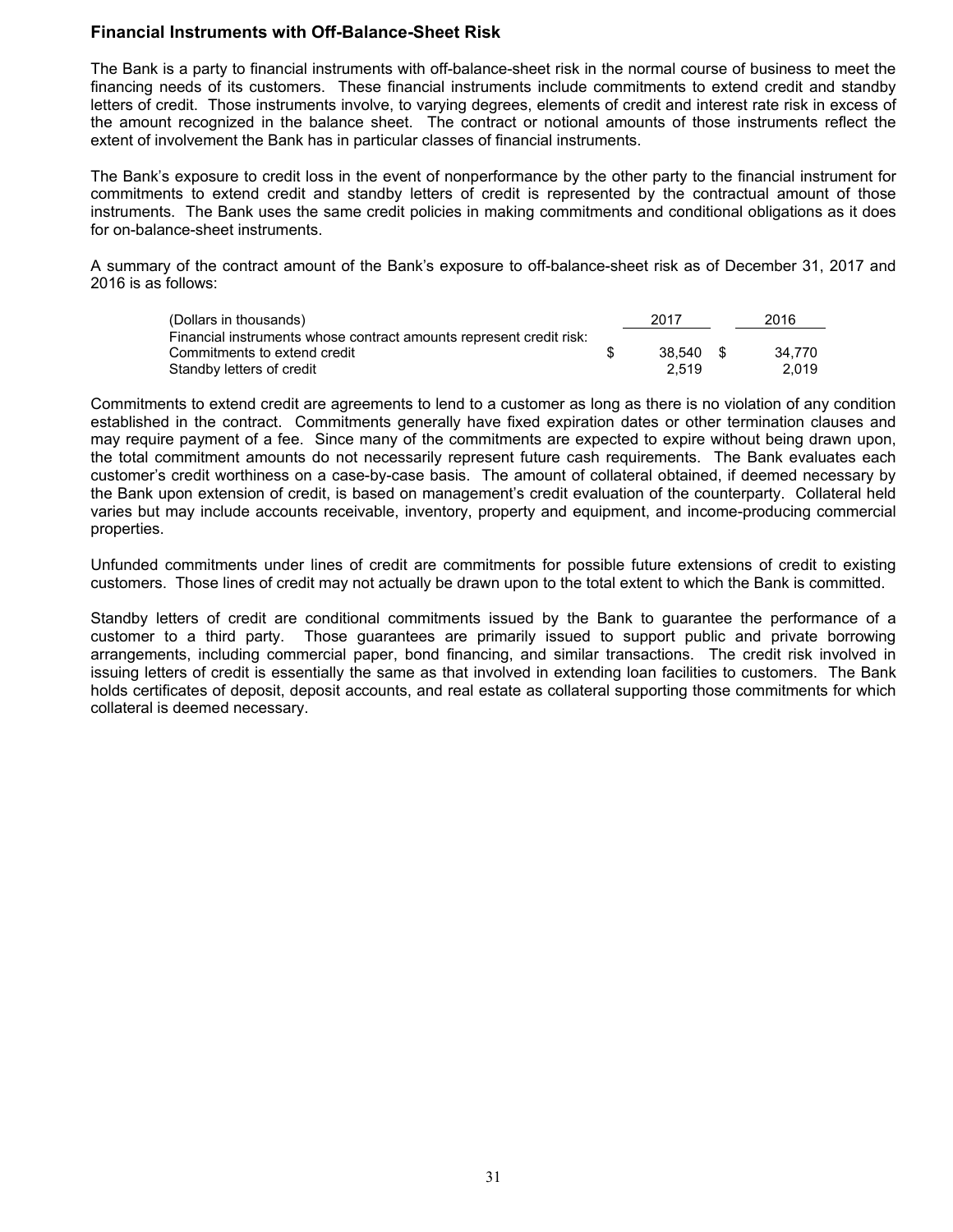### **Interest Sensitivity**

At December 31, 2017, we had a negative cumulative gap rate sensitivity ratio of 35.69% for the one year re-pricing period, compared to 35.19% at December 31, 2016. A negative cumulative gap generally indicates that net interest income would improve in a declining interest rate environment as liabilities re-price more quickly than assets. Conversely, net interest income would likely decrease in periods during which interest rates are increasing. The below table is based on contractual maturities and does not take into consideration prepayment speeds of investment securities and loans nor does it factor decay rates for non maturity deposits. When considering these prepayment speed and decay rate assumptions, along with our ability to control the repricing of a significant portion of the deposit portfolio, we are in a position to increase interest income in a rising interest rate environment. Management reviews our interest rate risk profile quarterly and believes that the current position presents acceptable risk.

## **Interest Sensitivity Analysis**

**December 31, 2017** 

|  | (Dollars in thousands) |
|--|------------------------|
|--|------------------------|

|                                                |     | $1 - 90$<br><b>Days</b> | 91-365<br>Days  | $1 - 3$<br>Years |     | $4 - 5$<br>Years | $6 - 15$<br>Years | Over 15<br>Years |    | Total   |
|------------------------------------------------|-----|-------------------------|-----------------|------------------|-----|------------------|-------------------|------------------|----|---------|
| Uses of funds:                                 |     |                         |                 |                  |     |                  |                   |                  |    |         |
| Loans                                          | \$  | 60,295                  | \$<br>36,813    | \$<br>103,565    | \$  | 129,662          | \$<br>117,585     | \$<br>65,088     | \$ | 513,008 |
| Federal funds sold                             |     | 4                       |                 |                  |     |                  |                   |                  |    | 4       |
| Deposits with banks                            |     | 14,452                  |                 |                  |     |                  |                   |                  |    | 14,452  |
| Investments                                    |     | 11,046                  | 1,405           | 2,257            |     | 5,381            | 24,780            | 26,219           |    | 71,088  |
| Bank owned life insurance                      |     | 4,456                   |                 |                  |     |                  |                   |                  |    | 4,456   |
| Total earning assets                           | \$  | 90,253                  | 38,218          | \$<br>105,822    |     | 135,043          | 142,365           | 91,307           | S  | 603,008 |
| Sources of funds:                              |     |                         |                 |                  |     |                  |                   |                  |    |         |
| <b>Interest Bearing DDA</b>                    | \$  | 34,583                  | \$              |                  | \$  |                  | \$                | \$               |    | 34,583  |
| Savings & MMDA                                 |     | 121,000                 |                 |                  |     |                  |                   |                  |    | 121,000 |
| <b>Time Deposits</b>                           |     | 54,119                  | 116,954         | 55,436           |     | 45,821           |                   |                  |    | 272,330 |
| Trust preferred securities                     |     | 16,496                  |                 |                  |     |                  |                   |                  |    | 16,496  |
| Other borrowings                               |     |                         | 558             | 2,000            |     | 5,000            |                   |                  |    | 7,558   |
| Total interest bearing<br>liabilities          | \$. | 226,198                 | \$<br>117,512   | \$<br>57,436     | \$. | 50,821           |                   |                  | \$ | 451,967 |
| Discrete Gap                                   | \$  | (135,945)               | \$<br>(79, 294) | \$<br>48,836     |     | 84,222           | 142,365           | \$<br>91,307     | \$ | 151,041 |
| Cumulative Gap                                 | \$  | (135, 945)              | (215, 239)      | (166, 853)       |     | (82, 631)        | 59,734            | 151,041          |    |         |
| Cumulative Gap as % of<br>Total Earning Assets |     | (22.54%)                | (35.69%)        | (27.67%)         |     | $(13.70\%)$      | 9.91%             | 25.05%           |    |         |

### **Item 7A. Quantitative and Qualitative Disclosures About Market Risk**

Not applicable.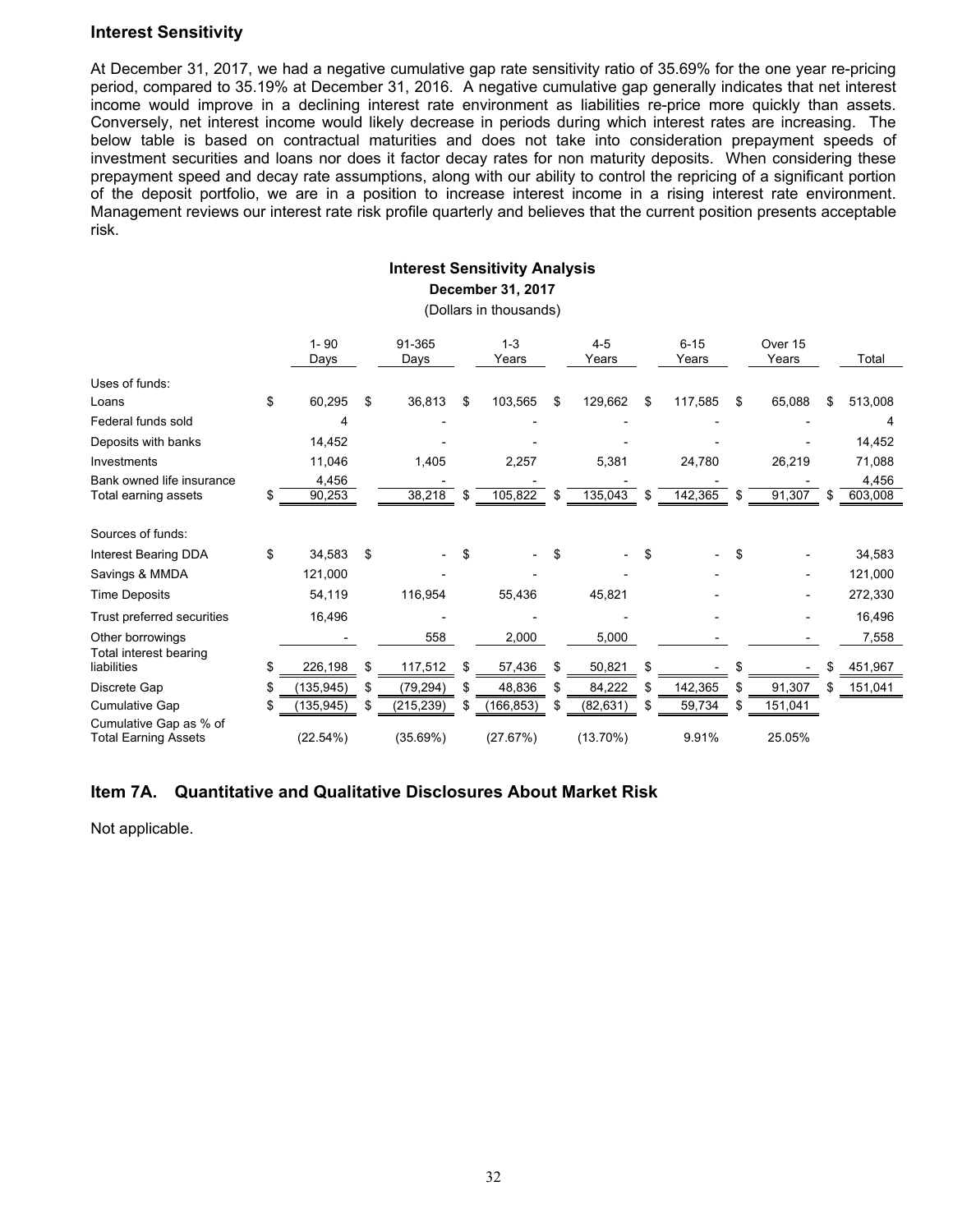### **Item 8. Financial Statements and Supplementary Data**

### **FINANCIAL STATEMENTS**

### **CONTENTS**

|                                                                                             | Page |
|---------------------------------------------------------------------------------------------|------|
| Report of the Independent Registered Public Accounting Firm                                 | 34   |
| <b>Consolidated Balance Sheets</b><br>December 31, 2017 and 2016                            | 35   |
| Consolidated Statements of Income - Years Ended<br>December 31, 2017 and 2016               | 36   |
| Consolidated Statements of Comprehensive Income – Years Ended<br>December 31, 2017 and 2016 | 37   |
| Consolidated Statements of Stockholders' Equity - Years Ended<br>December 31, 2017 and 2016 | 38   |
| Consolidated Statements of Cash Flows - Years Ended<br>December 31, 2017 and 2016           | 39   |
| Notes to Consolidated Financial Statements                                                  | 40   |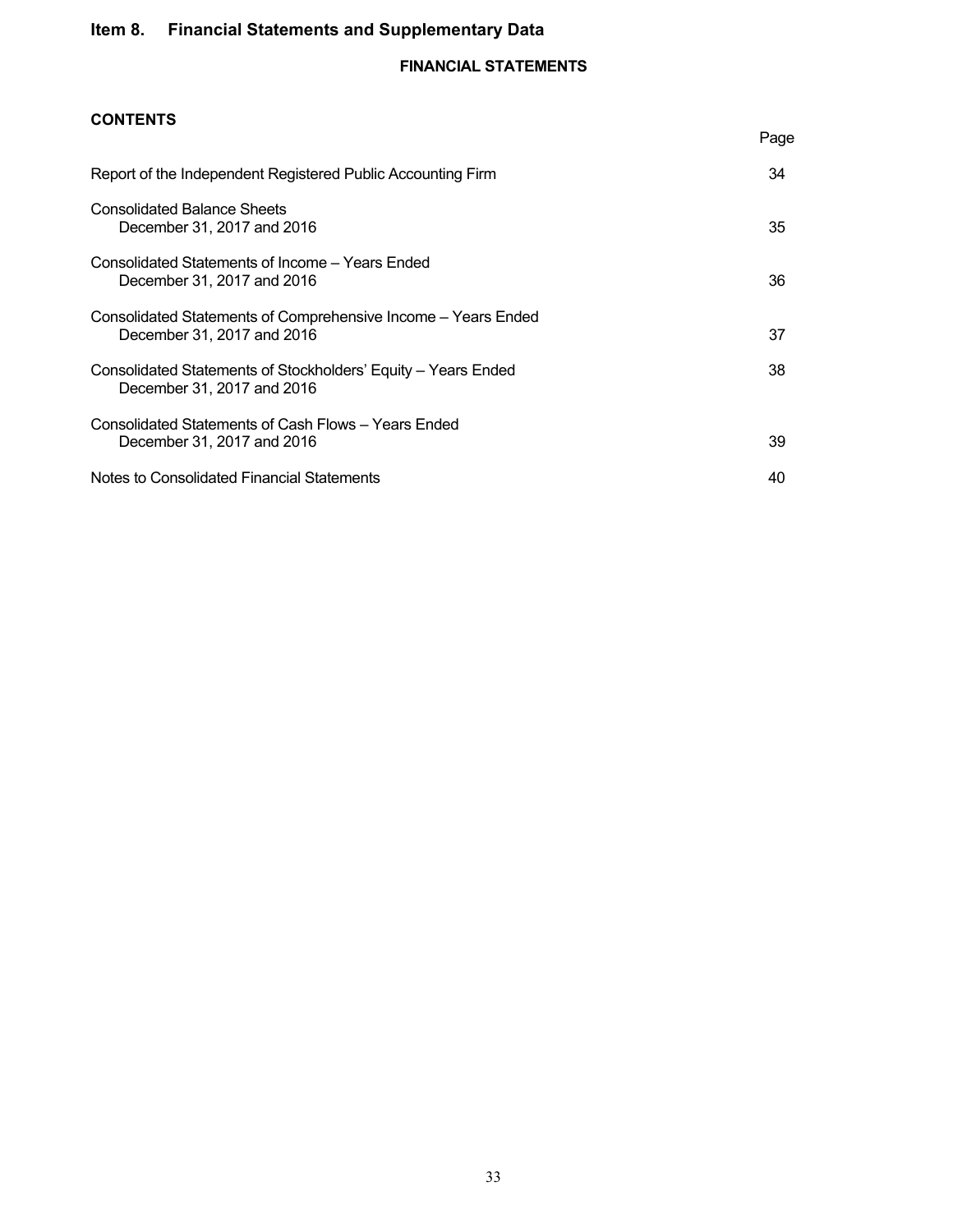

### **Report of Independent Registered Public Accounting Firm**

### **To the Stockholders and the Board of Directors of New Peoples Bankshares, Inc.**

### **Opinion on the Financial Statements**

We have audited the accompanying consolidated balance sheets of New Peoples Bankshares, Inc. and its subsidiaries (the Company) as of December 31, 2017 and 2016, the related consolidated statements of income, comprehensive income, stockholders' equity and cash flows for the years then ended, and the related notes to the consolidated financial statements (collectively, the consolidated financial statements). In our opinion, the consolidated financial statements present fairly, in all material respects, the financial position of the Company as of December 31, 2017 and 2016, and the results of its operations and its cash flows for the years then ended, in conformity with accounting principles generally accepted in the United States of America.

### **Basis for Opinion**

These consolidated financial statements are the responsibility of the Company's management. Our responsibility is to express an opinion on the Company's consolidated financial statements based on our audits.We are a public accounting firm registered with the Public Company Accounting Oversight Board (United States) (PCAOB) and are required to be independent with respect to the Company in accordance with U.S. federal securities laws and the applicable rules and regulations of the Securities and Exchange Commission and the PCAOB.

We conducted our audits in accordance with the standards of the PCAOB. Those standards require that we plan and perform the audit to obtain reasonable assurance about whether the consolidated financial statements are free of material misstatement, whether due to error or fraud. The Company is not required to have, nor were we engaged to perform, an audit of its internal control over financial reporting. As part of our audits we are required to obtain an understanding of internal control over financial reporting but not for the purpose of expressing an opinion on the effectiveness of the Company's internal control over financial reporting. Accordingly, we express no such opinion.

Our audits included performing procedures to assess the risks of material misstatement of the consolidated financial statements, whether due to error or fraud, and performing procedures that respond to those risks. Such procedures included examining, on a test basis, evidence regarding the amounts and disclosures in the consolidated financial statements. Our audits also included evaluating the accounting principles used and significant estimates made by management, as well as evaluating the overall presentation of the consolidated financial statements. We believe that our audits provide a reasonable basis for our opinion.

/s/ Elliott Davis, LLC

We have served as the Company's auditor since 2011.

Greenville, South Carolina March 23, 2018

Elliott Davis LLC | www.elliottdavis.com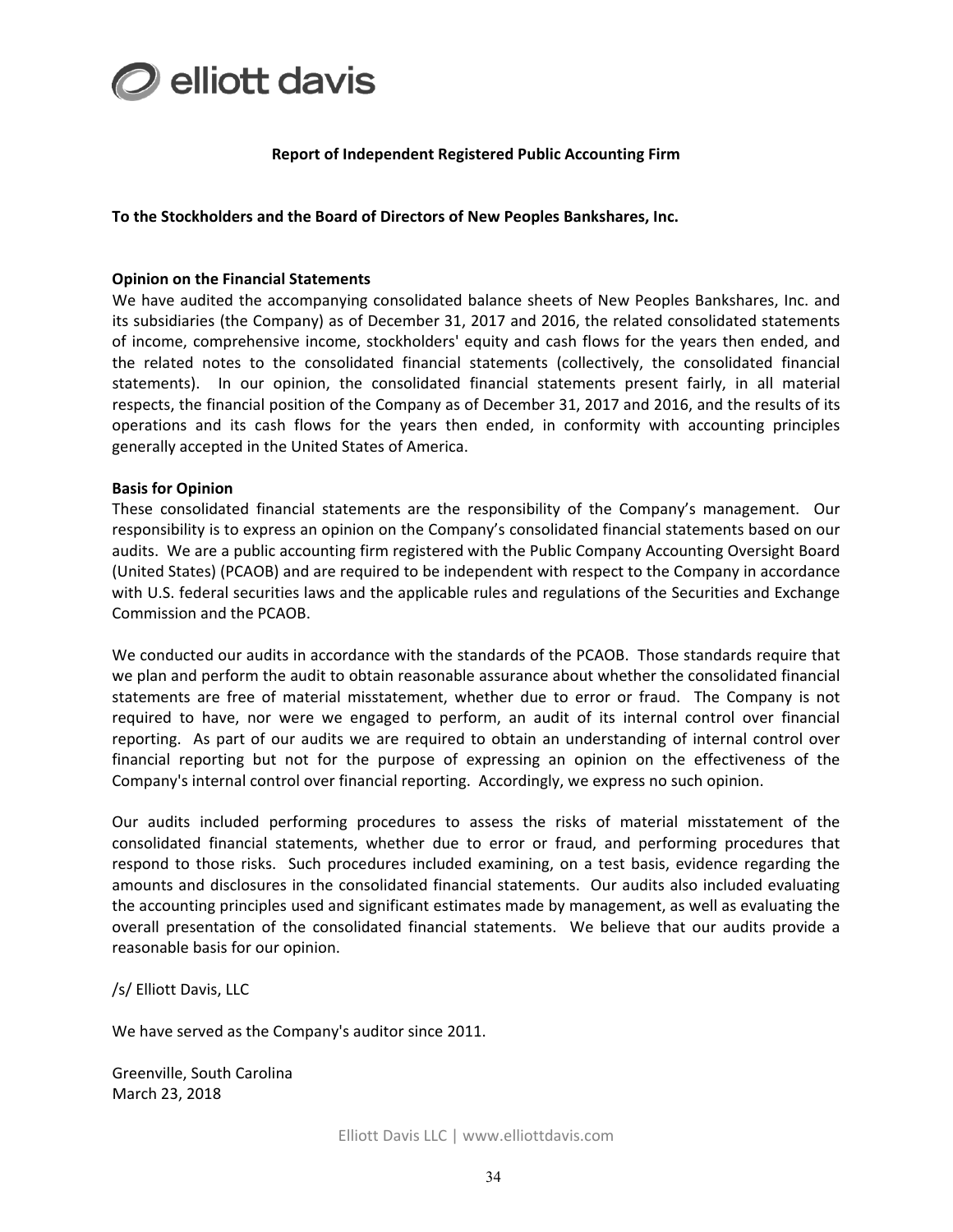### **NEW PEOPLES BANKSHARES, INC. CONSOLIDATED BALANCE SHEETS DECEMBER 31, 2017 AND 2016**  (IN THOUSANDS EXCEPT SHARE DATA)

| <b>ASSETS</b>                                                  | 2017             |      | 2016     |
|----------------------------------------------------------------|------------------|------|----------|
| Cash and due from banks                                        | \$<br>18,249     | - \$ | 18,500   |
| Interest-bearing deposits with banks                           | 14,452           |      | 16,816   |
| Federal funds sold                                             | 4                |      | 132      |
| <b>Total Cash and Cash Equivalents</b>                         | 32,705           |      | 35,448   |
| Investment securities available-for-sale                       | 71,088           |      | 70,011   |
| Loans receivable                                               | 513,008          |      | 468,629  |
| Allowance for loan losses                                      | (6, 196)         |      | (6,072)  |
| <b>Net Loans</b>                                               | 506,812          |      | 462,557  |
| Bank premises and equipment, net                               | 26,115           |      | 29,985   |
| Equity securities (restricted)                                 | 2,570            |      | 2,802    |
| Other real estate owned                                        | 6,859            |      | 10,655   |
| Accrued interest receivable                                    | 2,036            |      | 1,848    |
| Bank owned life insurance                                      | 4,456            |      | 12,274   |
| Deferred taxes, net                                            | 5,499            |      | 5,285    |
| Right-of-use assets – operating leases                         | 5,253            |      |          |
| Other assets                                                   | 3,307            |      | 3,470    |
| <b>Total Assets</b>                                            | \$<br>666,700    | \$   | 634,335  |
| <b>LIABILITIES</b>                                             |                  |      |          |
| Deposits                                                       |                  |      |          |
| Demand deposits                                                |                  |      |          |
| Noninterest bearing                                            | \$<br>154,631    | \$   | 151,914  |
| Interest-bearing                                               | 34,583           |      | 40,213   |
| Savings deposits                                               | 121,000          |      | 114,492  |
| Time deposits                                                  | 272,330          |      | 247,819  |
| <b>Total Deposits</b>                                          | 582,544          |      | 554,438  |
| <b>FHLB</b> advances                                           | 7,558            |      | 13,758   |
| Lease liabilities - operating leases                           | 5,253            |      |          |
| Accrued interest payable                                       | 426              |      | 331      |
| Accrued expenses and other liabilities                         | 3,450            |      | 2,395    |
| Trust preferred securities                                     | 16,496           |      | 16,496   |
| <b>Total Liabilities</b>                                       | 615,727          |      | 587,418  |
| <b>STOCKHOLDERS' EQUITY</b>                                    |                  |      |          |
| Common stock - \$2.00 par value; 50,000,000 shares authorized; |                  |      |          |
| 23,922,086 and 23,354,457 shares issued and outstanding at     |                  |      |          |
| December 31, 2017 and 2016, respectively                       | 47,844           |      | 46,709   |
| Common stock warrants                                          |                  |      | 764      |
| Additional paid-in capital                                     | 14,570           |      | 13,965   |
| Retained deficit                                               | (10, 847)        |      | (14,065) |
| Accumulated other comprehensive loss                           | (594)            |      | (456)    |
| <b>Total Stockholders' Equity</b>                              | 50,973           |      | 46,917   |
| Total Liabilities and Stockholders' Equity                     | \$<br>666,700 \$ |      | 634,335  |

The accompanying notes are an integral part of these financial statements.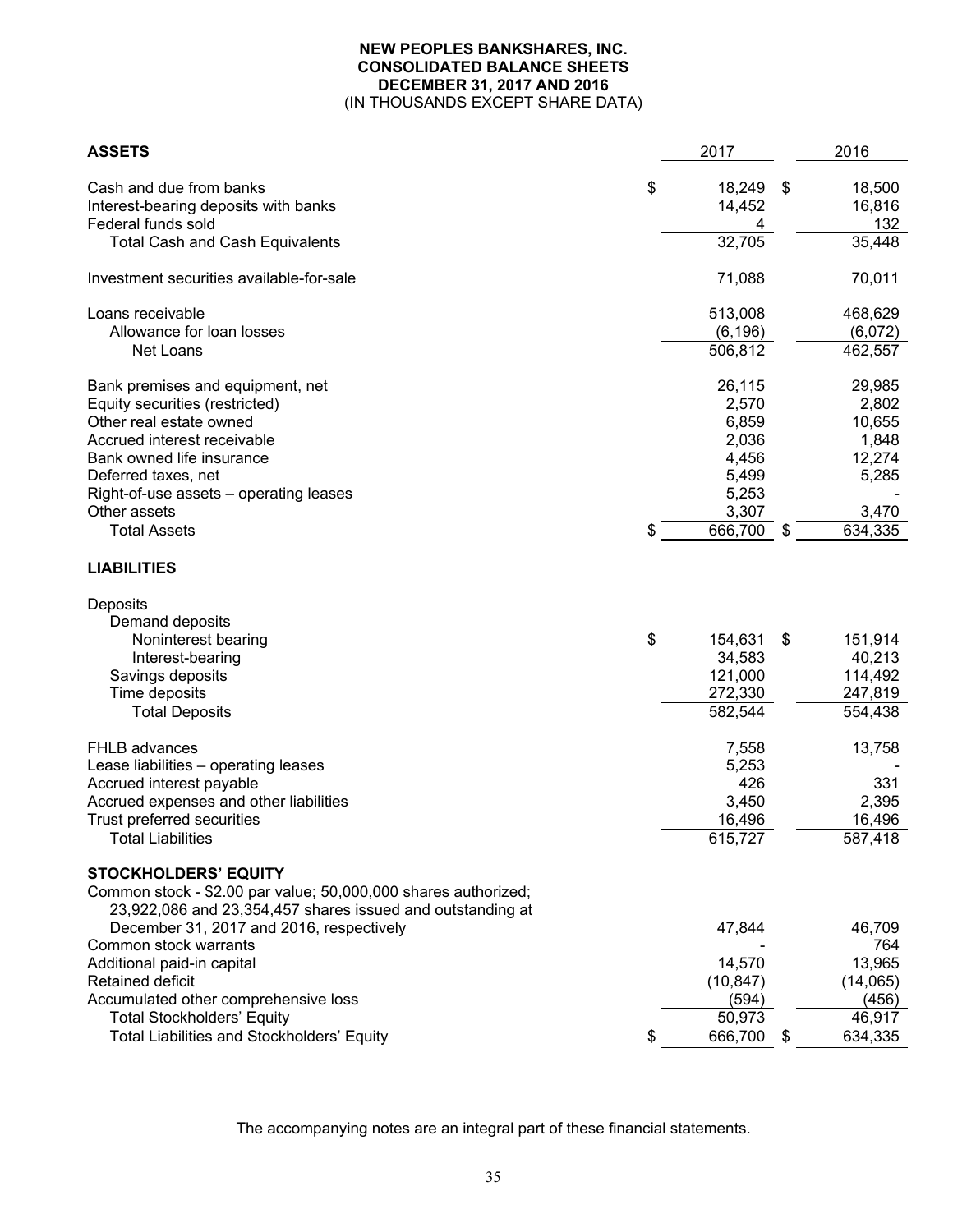### **NEW PEOPLES BANKSHARES, INC. CONSOLIDATED STATEMENTS OF INCOME FOR THE YEARS ENDED DECEMBER 31, 2017 AND 2016**  (IN THOUSANDS EXCEPT SHARE AND PER SHARE DATA)

| <b>INTEREST AND DIVIDEND INCOME</b>                                 |               | 2017                    | 2016                  |
|---------------------------------------------------------------------|---------------|-------------------------|-----------------------|
| Loans including fees                                                | \$            | 24,163                  | \$<br>22,644          |
| Federal funds sold                                                  |               |                         |                       |
| Interest-earning deposits with banks                                |               | 192                     | 84                    |
| Investments<br>Dividends on equity securities (restricted)          |               | 1,496<br>141            | 1,480<br>138          |
| <b>Total Interest and Dividend Income</b>                           |               | 25,993                  | $\overline{2}$ 4,346  |
|                                                                     |               |                         |                       |
| <b>INTEREST EXPENSE</b>                                             |               |                         |                       |
| Deposits                                                            |               |                         |                       |
| Demand                                                              |               | 48                      | 50                    |
| Savings                                                             |               | 180                     | 166                   |
| Time deposits below \$100,000                                       |               | 1,356                   | 1,087                 |
| Time deposits above \$100,000                                       |               | 885                     | 655                   |
| FHLB advances                                                       |               | 146                     | 152<br>$\overline{2}$ |
| Federal funds purchased<br>Trust preferred securities               |               | 5<br>593                | 508                   |
| <b>Total Interest Expense</b>                                       |               | 3,213                   | 2,620                 |
|                                                                     |               |                         |                       |
| <b>NET INTEREST INCOME</b>                                          |               | 22,780                  | 21,726                |
| <b>PROVISION FOR (RECOVERY OF) LOAN LOSSES</b>                      |               | 450                     | (500)                 |
|                                                                     |               |                         |                       |
| NET INTEREST INCOME AFTER PROVISION FOR LOAN LOSSES                 |               | 22,330                  | 22,226                |
| <b>NONINTEREST INCOME</b>                                           |               |                         |                       |
| Gain on sale and leaseback transactions                             |               | 2,619                   |                       |
| Service charges                                                     |               | 3,598                   | 2,850                 |
| Fees, commission and other income                                   |               | 3,292                   | 3,507                 |
| Insurance and investment fees                                       |               | 212                     | 462                   |
| Net realized gains on sale of investment securities                 |               |                         | 303                   |
| Bank owned life insurance income<br><b>Total Noninterest Income</b> |               | 115<br>9,836            | 169<br>7,291          |
|                                                                     |               |                         |                       |
| <b>NONINTEREST EXPENSES</b>                                         |               |                         |                       |
| Salaries and employee benefits                                      |               | 13,515                  | 13,126                |
| Occupancy and equipment expenses                                    |               | 4,483                   | 4,157                 |
| Lease expense - operating leases                                    |               | 265                     |                       |
| Advertising and public relations                                    |               | 351                     | 449                   |
| Data processing and telecommunications                              |               | 2,506                   | 2,403                 |
| FDIC insurance premiums                                             |               | 398                     | 470                   |
| Other real estate owned and repossessed assets, net                 |               | 1,444                   | 2,193                 |
| Other operating expenses                                            |               | 5,966                   | 5,770                 |
| <b>Total Noninterest Expenses</b>                                   |               | 28,928                  | 28,568                |
| <b>INCOME BEFORE INCOME TAXES</b>                                   |               | 3,238                   | 949                   |
| <b>INCOME TAX EXPENSE (BENEFIT)</b>                                 |               | 144                     | (9)                   |
| <b>NET INCOME</b>                                                   | $\frac{1}{2}$ | $3,094$ \$              | 958                   |
|                                                                     |               |                         |                       |
| <b>Income Per Share</b>                                             |               |                         |                       |
| <b>Basic and Diluted</b>                                            |               | $\frac{12}{10}$ 0.13 \$ | 0.04                  |
| <b>Average Weighted Shares of Common Stock</b>                      |               |                         |                       |
| <b>Basic and Diluted</b>                                            |               | 23,472,012              | 23,354,155            |

The accompanying notes are an integral part of these financial statements.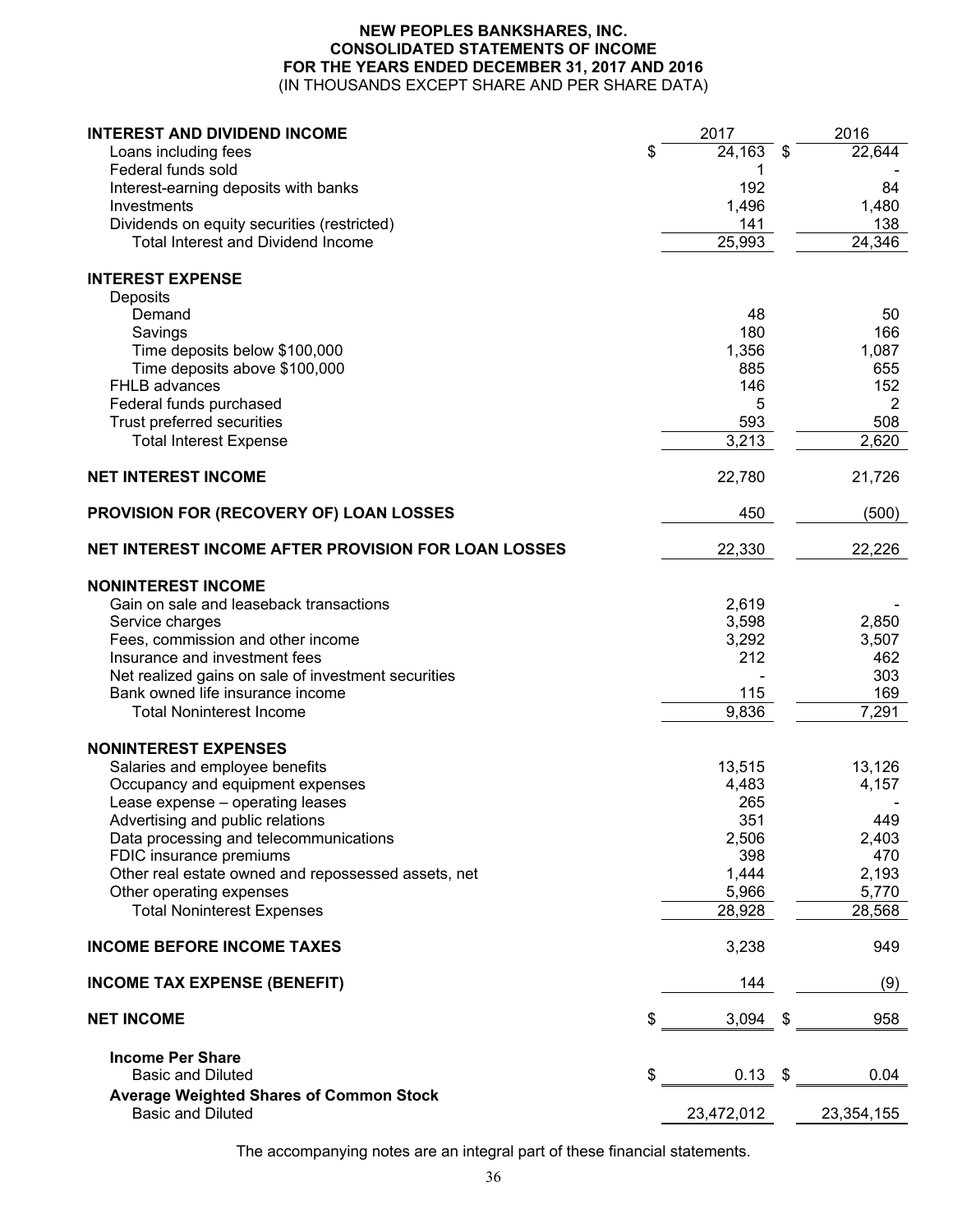#### **NEW PEOPLES BANKSHARES, INC. CONSOLIDATED STATEMENTS OF COMPREHENSIVE INCOME FOR THE YEARS ENDED DECEMBER 31, 2017 AND 2016**  (IN THOUSANDS)

|                                                                                      | 2017        |      | 2016  |  |
|--------------------------------------------------------------------------------------|-------------|------|-------|--|
| <b>NET INCOME</b>                                                                    | \$<br>3,094 | - \$ | 958   |  |
| <b>Other comprehensive loss:</b>                                                     |             |      |       |  |
| Investment securities activity:<br>Unrealized gains (losses) arising during the year | (60)        |      | 108   |  |
| Tax related to unrealized gains (losses)                                             | 20          |      | (37)  |  |
| Reclassification of realized gains during the year                                   |             |      | (303) |  |
| Tax related to realized gains                                                        |             |      | 103   |  |
| <b>TOTAL OTHER COMPREHENSIVE LOSS</b>                                                | (40)        |      | (129) |  |
| <b>TOTAL COMPREHENSIVE INCOME</b>                                                    | \$<br>3,054 | \$.  | 829   |  |

The accompanying notes are an integral part of these financial statements.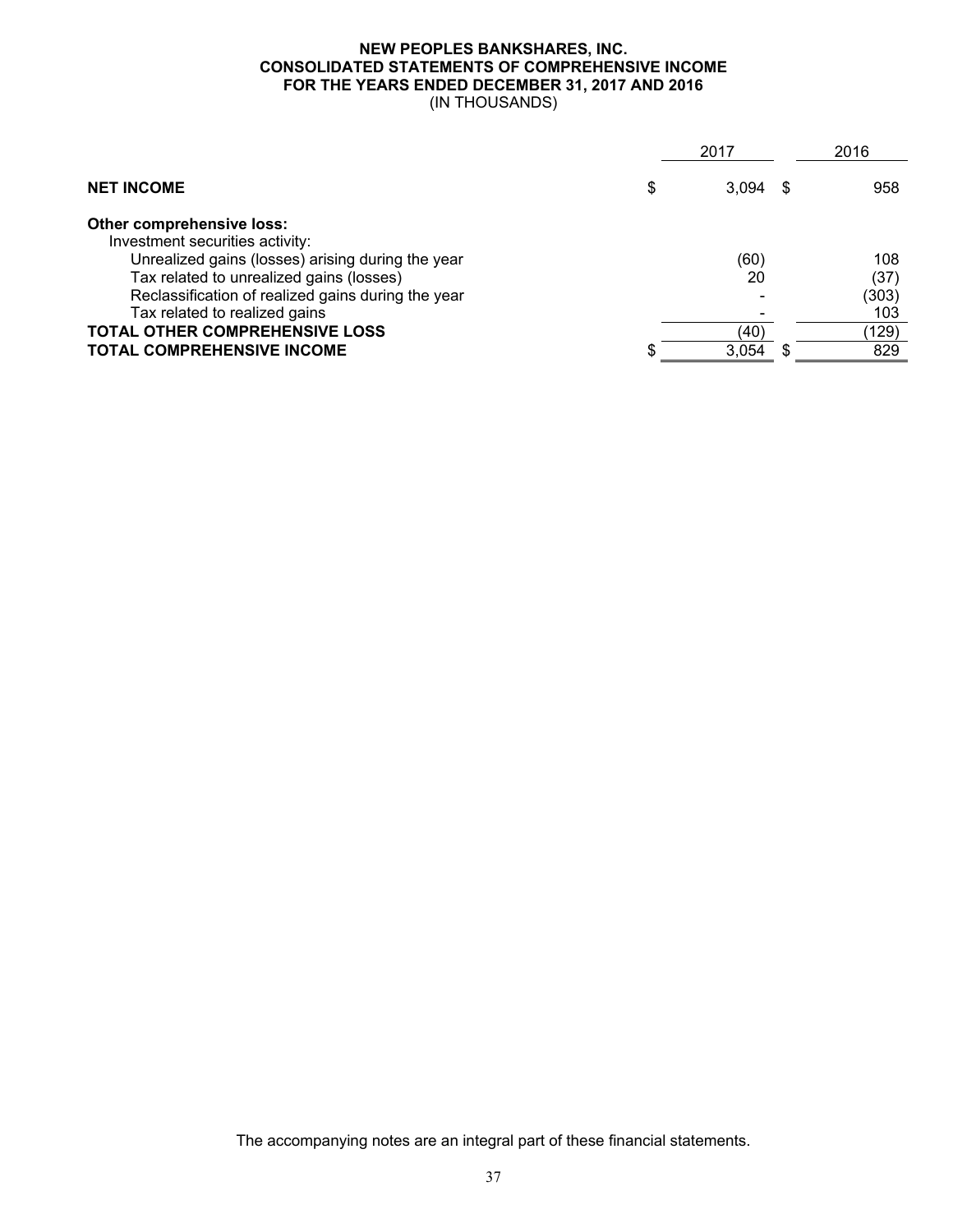#### **NEW PEOPLES BANKSHARES, INC. CONSOLIDATED STATEMENTS OF STOCKHOLDERS' EQUITY FOR THE YEARS ENDED DECEMBER 31, 2017 AND 2016**  (IN THOUANDS INCLUDING SHARE DATA)

|                                                                                             | Shares of<br>Common<br>Stock | Common<br>Stock | Common<br>Stock<br>Warrants | Additional<br>Paid in<br>Capital | Retained<br>Deficit | Accumu-<br>lated<br>Other<br>Compre-<br>hensive<br>Income<br>(Loss) | Total<br>Stockholders'<br>Equity |
|---------------------------------------------------------------------------------------------|------------------------------|-----------------|-----------------------------|----------------------------------|---------------------|---------------------------------------------------------------------|----------------------------------|
| Balance,<br>December 31, 2015                                                               | 23,354                       | \$<br>46,708    | \$<br>764<br>\$             | 13,965                           | \$<br>(15, 023)     | \$<br>(327)                                                         | \$<br>46,087                     |
| Net income                                                                                  |                              |                 |                             |                                  | 958                 |                                                                     | 958                              |
| Exercise of common<br>stock warrants*                                                       |                              | 1               |                             |                                  |                     |                                                                     | 1                                |
| Other<br>comprehensive<br>loss, net of tax                                                  |                              |                 |                             |                                  |                     | (129)                                                               | (129)                            |
| Balance,<br>December 31, 2016                                                               | 23,354                       | 46,709          | 764                         | 13,965                           | (14,065)            | (456)                                                               | 46,917                           |
| Net income                                                                                  | Ĭ.                           |                 |                             |                                  | 3,094               |                                                                     | 3,094                            |
| Exercise of common<br>stock warrants                                                        | 637                          | 1,272           | (551)                       | 392                              |                     |                                                                     | 1,113                            |
| Expiration of<br>common stock<br>warrants                                                   |                              |                 | (213)                       | 213                              |                     |                                                                     |                                  |
| Retirement of<br>common stock                                                               | (69)                         | (137)           |                             |                                  | 26                  |                                                                     | (111)                            |
| Other<br>comprehensive<br>loss, net of tax                                                  |                              |                 |                             |                                  |                     | (40)                                                                | (40)                             |
| Reclassification of<br>accumulated other<br>comprehensive loss<br>due to tax rate<br>change |                              |                 |                             |                                  | 98                  | (98)                                                                |                                  |
| Balance,<br>December 31, 2017                                                               | 23,922                       | \$<br>47,844    | \$                          | \$<br>14,570                     | \$<br>(10, 847)     | \$<br>(594)                                                         | \$<br>50,973                     |

\*During 2016, 375 shares of common stock were issued in connection with common stock warrants being exercised.

The accompanying notes are an integral part of these financial statements.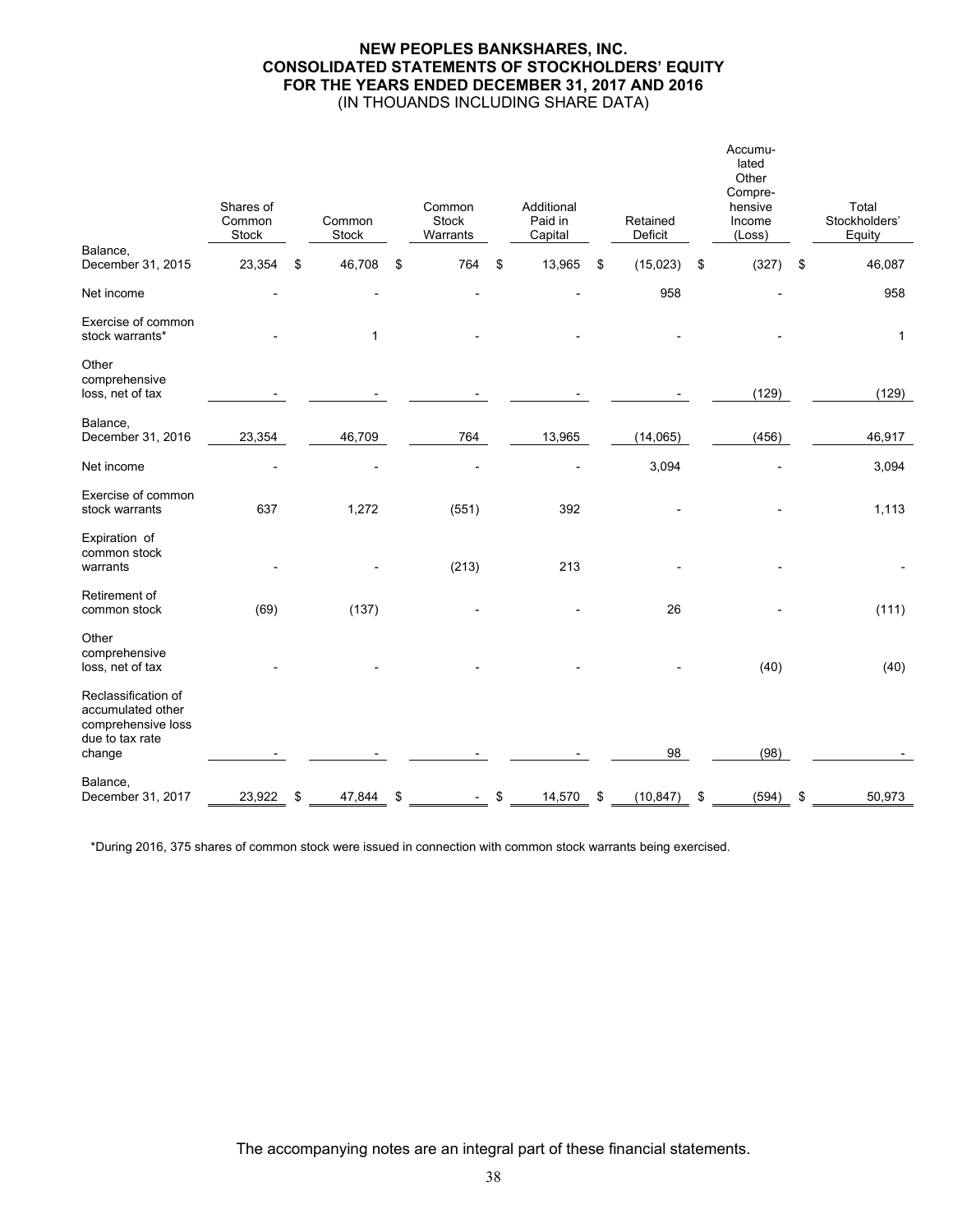# **NEW PEOPLES BANKSHARES, INC. CONSOLIDATED STATEMENTS OF CASH FLOWS FOR THE YEARS ENDED DECEMBER 31, 2017 AND 2016**

(IN THOUSANDS)

|                                                                                |            | 2017      |     | 2016      |
|--------------------------------------------------------------------------------|------------|-----------|-----|-----------|
| <b>CASH FLOWS FROM OPERATING ACTIVITIES</b>                                    |            |           |     |           |
| Net income<br>Adjustments to reconcile net income to net cash provided by      | \$         | 3,094     | -\$ | 958       |
| operating activities:                                                          |            |           |     |           |
| Depreciation                                                                   |            | 2,547     |     | 2,398     |
| Provision for (recovery of) loan losses                                        |            | 450       |     | (500)     |
| Income on bank owned life insurance                                            |            | (115)     |     | (169)     |
| Gain on sale of securities available-for-sale                                  |            |           |     | (303)     |
| Gain on sale and leaseback transactions                                        |            | (2,619)   |     |           |
| Gain on sale of premises and equipment                                         |            | (5)       |     | (63)      |
| Gain (loss) on sale of foreclosed real estate                                  |            | 64        |     | (221)     |
| Adjustment of carrying value of foreclosed real estate                         |            | 758       |     | 1,414     |
| Accretion of bond premiums/discounts                                           |            | 785       |     | 931       |
| Deferred tax benefit                                                           |            | (193)     |     | (97)      |
| Net change in:                                                                 |            |           |     |           |
| Interest receivable                                                            |            | (188)     |     | (32)      |
| Other assets                                                                   |            | 70        |     | (1, 257)  |
| Accrued interest payable                                                       |            | 95        |     | 43        |
| Accrued expenses and other liabilities                                         |            | 991       |     | 345       |
| Net Cash Provided by Operating Activities                                      |            | 5,734     |     | 3,447     |
| <b>CASH FLOWS FROM INVESTING ACTIVITIES</b>                                    |            |           |     |           |
| Net increase in loans                                                          |            | (45,031)  |     | (32, 140) |
| Proceeds from the sale of loans                                                |            | 3,651     |     |           |
| Purchase of securities available-for-sale                                      |            | (19, 843) |     | (14,990)  |
| Proceeds from sale and maturities of securities available-for-sale             |            | 17,921    |     | 45,797    |
| Net sale (purchase) of equity securities (restricted)                          |            | 232       |     | (361)     |
| Payments for the purchase of premises and equipment                            |            | (2, 164)  |     | (4,790)   |
| Payments for the purchase of/improvements to other real estate owned           |            |           |     | (48)      |
| Proceeds from bank owned life insurance                                        |            | 7,933     |     |           |
| Proceeds from sale and leaseback transactions                                  |            | 1,042     |     |           |
| Proceeds from sale of premises and equipment                                   |            | 9         |     | 743       |
| Proceeds from insurance claims on other real estate owned                      |            | 12        |     |           |
| Proceeds from sales of other real estate owned                                 |            | 4,742     |     | 4,232     |
| Net Cash Used in Investing Activities                                          |            | (31, 496) |     | (1, 557)  |
|                                                                                |            |           |     |           |
| <b>CASH FLOWS FROM FINANCING ACTIVIES</b><br>Exercise of common stock warrants |            | 1,113     |     |           |
| Net increase (decrease) in Federal Home Loan Bank advances                     |            | (6,200)   |     | 10,800    |
| Net change in:                                                                 |            |           |     |           |
| Demand deposits                                                                |            | (2,913)   |     | 12,162    |
| Savings deposits                                                               |            | 6,508     |     | (6, 584)  |
| I ime deposits                                                                 |            | 24,511    |     | (9,159)   |
| Net Cash Provided by Financing Activities                                      |            | 23,019    |     | 7,220     |
| Net increase (decrease) in cash and cash equivalents                           |            | (2,743)   |     | 9,110     |
| Cash and Cash Equivalents, Beginning of the Year                               |            | 35,448    |     | 26,338    |
| Cash and Cash Equivalents, End of the Year                                     | \$         | 32,705    | \$  | 35,448    |
|                                                                                |            |           |     |           |
| Supplemental Disclosure of Cash Paid During the Year for:                      |            |           |     |           |
| Interest                                                                       | \$         | 3,118     | \$  | 2,577     |
| Taxes                                                                          | \$         |           | \$  | 95        |
| Supplemental Disclosure of Non Cash Transactions:                              |            |           |     |           |
| Right-of-use assets obtained in exchange for new operating lease liabilities   | \$         | 5,253     | \$  |           |
| Loan made to finance sale of premises and equipment                            |            | 4,935     | \$  |           |
| Other real estate acquired in settlement of foreclosed loans                   | \$\$\$\$\$ | 3,087     | \$  | 4,577     |
| Loans made to finance sale of foreclosed real estate                           |            | 1,477     | \$  | 818       |
| Transfer of premises and equipment to other real estate                        |            | 125       | \$  |           |
| Transfer of other real estate to premises and equipment                        |            |           | \$  | 125       |
| Retirement of common stock                                                     | \$         | (111)     | \$  |           |
| Change in unrealized gains (losses) on securities available-for-sale           | \$         | (60)      | \$  | 195       |

The accompanying notes are an integral part of these financial statements.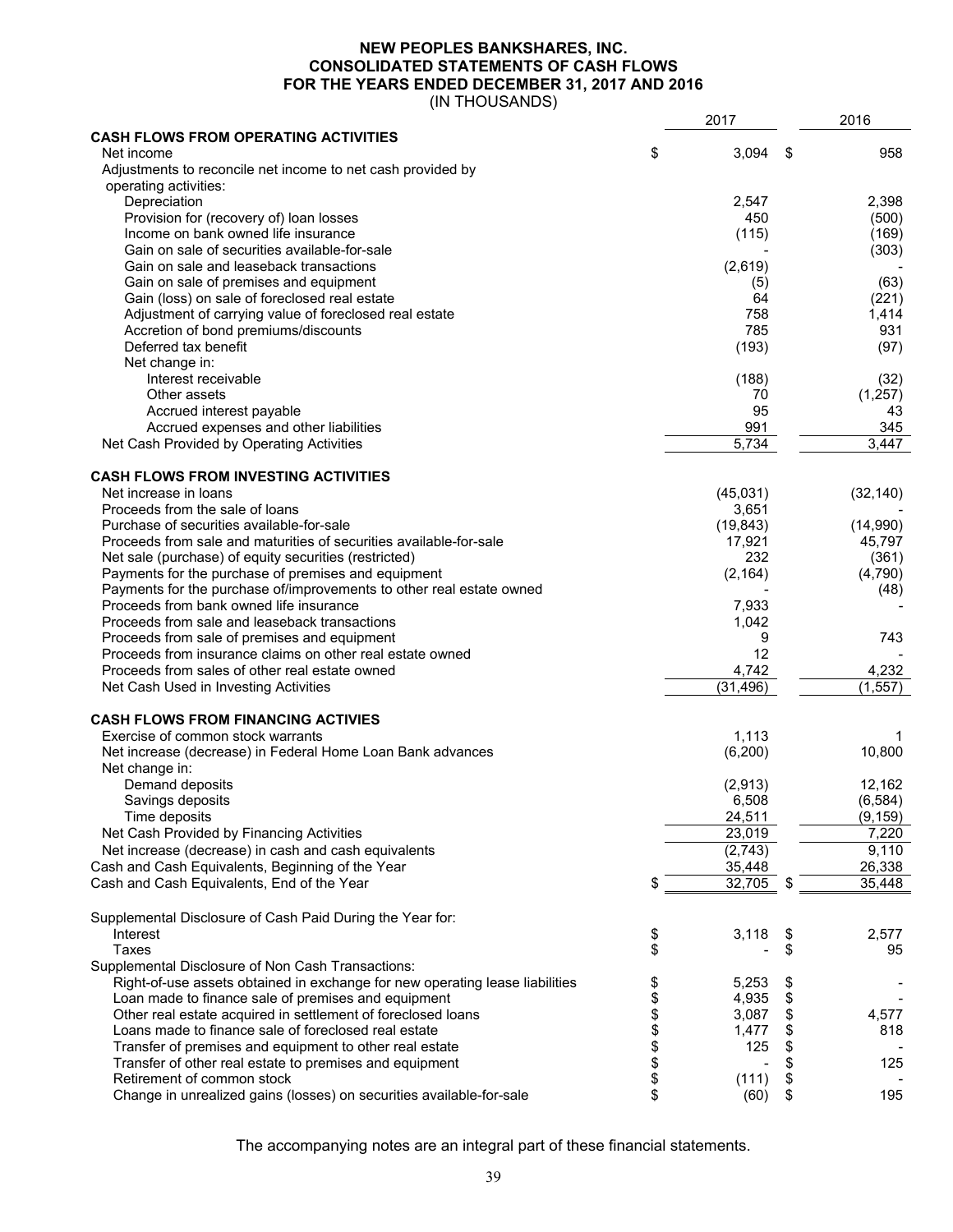#### **NEW PEOPLES BANKSHARES, INC. NOTES TO CONSOLIDATED FINANCIAL STATEMENTS**

# **NOTE 1 NATURE OF OPERATIONS**

**Nature of Operations –** New Peoples Bankshares, Inc. ("New Peoples") is a financial holding company whose principal activity is the ownership and management of a community bank, New Peoples Bank, Inc. (the "Bank"). The Bank is organized and incorporated under the laws of the Commonwealth of Virginia. As a state chartered member bank, the Bank is subject to regulation by the Virginia Bureau of Financial Institutions, the Federal Deposit Insurance Corporation and the Federal Reserve Bank. The Bank provides general banking services to individuals, small and medium size businesses and the professional community of southwest Virginia, southern West Virginia, and northeastern Tennessee. These services include commercial and consumer loans along with traditional deposit products such as checking and savings accounts.

### **NOTE 2 SUMMARY OF SIGNIFICANT ACCOUNTING POLICIES**

**Basis of Presentation and Consolidation** - The consolidated financial statements include the Company, the Bank, NPB Insurance Services, Inc., and NPB Web Services, Inc. (Hereinafter, collectively referred to as "The Company.") All significant intercompany balances and transactions have been eliminated. In accordance with Accounting Standards Codification ("ASC") 942, Financial Services – Depository and Lending, NPB Capital Trust I and 2 are not included in the consolidated financial statements.

**Use of Estimates -** The preparation of financial statements in conformity with generally accepted accounting principles requires management to make estimates and assumptions that affect the reported amounts of assets and liabilities, disclosure of contingent assets and liabilities at the date of the financial statements and the reported amounts of revenues and expenses during the reporting period. Actual results could differ from those estimates. The determination of the adequacy of the allowance for loan losses and the determination of the deferred tax asset and related valuation allowance are based on estimates that are particularly susceptible to significant changes in the economic environment and market conditions.

**Cash and Cash Equivalents** – Cash and cash equivalents as used in the cash flow statements include cash and due from banks, interest-bearing deposits with banks, and federal funds sold.

**Investment Securities** – Management determines the appropriate classification of securities at the time of purchase. If management has the intent and the Company has the ability at the time of purchase to hold securities until maturity, they are classified as held to maturity and carried at amortized historical cost. Securities not intended to be held to maturity are classified as available for sale and carried at fair value. Securities available for sale are intended to be used as part of the Company's asset and liability management strategy and may be sold in response to changes in interest rates, prepayment risk or other similar factors.

The amortization of premiums and accretion of discounts are recognized in interest income using the effective interest method over the period to maturity. Realized gains and losses on dispositions are based on the net proceeds and the adjusted book value of the securities sold, using the specific identification method. Realized gains (losses) on securities available-for-sale are included in noninterest income and, when applicable, are reported as a reclassification adjustment, net of tax, in other comprehensive income. Unrealized gains and losses on investment securities available for sale are based on the difference between book value and fair value of each security. These gains and losses are credited or charged to other comprehensive income, net of tax, whereas realized gains and losses flow through the statements of income.

**Loans –** Loans are carried on the balance sheet at unpaid principal balance, net of any unearned interest and the allowance for loan losses. Interest income on loans is computed using the effective interest method, except where serious doubt exists as to the collectibility of the loan, in which case accrual of the income is discontinued.

It is the Company's policy to stop accruing interest on a loan, and classify that loan as non-accrual under the following circumstances: (a) whenever we are advised by the borrower that scheduled payment or interest payments cannot be met, (b) when our best judgment indicates that payment in full of principal and interest can no longer be expected, or (c) when any such loan or obligation becomes delinquent for 90 days unless it is both well secured and in the process of collection. All interest accrued but not collected for loans that are place on nonaccrual or charged off is reversed against interest income, except in the case of a nonaccrual loan that is well secured and in the process of collection, in which case, the interest accrued but not collected is not reversed. The interest on these loans is accounted for on the cash basis or cost-recovery method, until qualifying for return to accrual. Generally, loans are returned to accrual status when all the principal and interest amounts contractually due are brought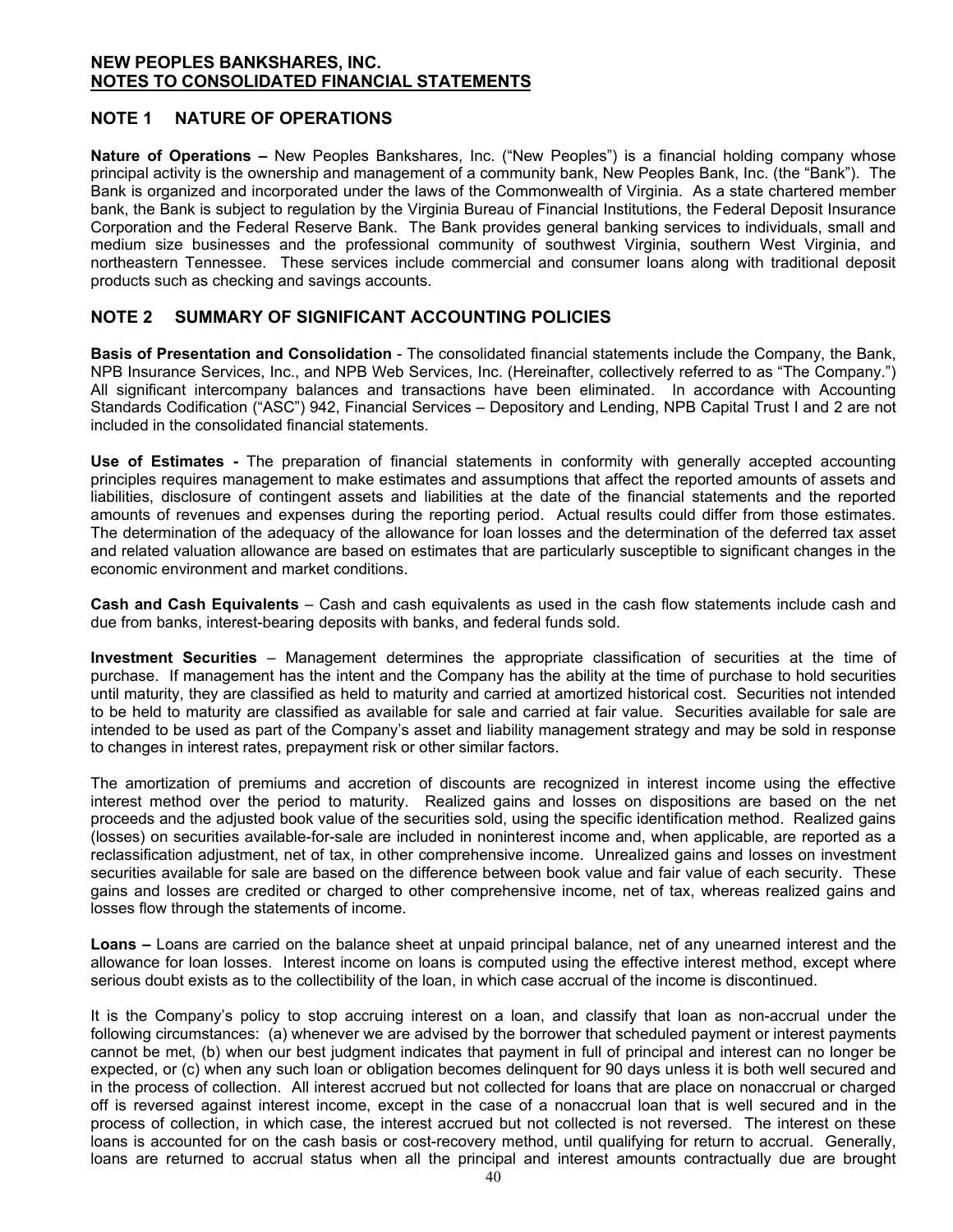current, six consecutive timely payments are made, and prospects for future contractual payments are reasonably assured.

A loan is considered impaired when, based on current information and events, it is probable that the Company will be unable to collect the scheduled payments of principal or interest when due according to the contractual terms of the loan agreement. Factors considered by management in determining impairment include payment status, collateral value, and the probability of collecting scheduled principal and interest payments when due. Loans that experience insignificant payment delays and payment shortfalls generally are not classified as impaired. Management determines the significance of payment delays and payment shortfalls on a case-by-case basis, taking into consideration all of the circumstances surrounding the loan and the borrower, including the length of the delay, the reasons for the delay, the borrower's prior payment record, and the amount of the shortfall in relation to the principal and interest owed. Impairment is measured on a loan by loan basis for commercial and construction loans by either the present value of expected future cash flows discounted at the loan's effective interest rate, the loan's obtainable market price, or the fair value of the collateral if the loan is collateral dependent.

**Significant Group Concentrations of Credit Risk –** The Company identifies a concentration as any obligation, direct or indirect, of the same or affiliated interests which represent 25% or more of the Company's capital structure, or \$12.7 million as of December 31, 2017. Most of the Company's activities are with customers located within the southwest Virginia, southern West Virginia, and northeastern Tennessee region. Certain concentrations may pose credit risk. The Company does not have any significant concentrations to any one industry or customer.

**Allowance for Loan Losses –** The allowance for loan losses is maintained at a level that, in management's judgment, is adequate to absorb credit losses inherent in the loan portfolio. The loan portfolio is analyzed periodically and loans are assigned a risk rating. Allowances for impaired loans are generally determined based on collateral values or the present value of expected cash flows. A general allowance is made for all other loans not considered impaired as deemed appropriate by management. In determining the adequacy of the allowance, management considers the following factors: the nature of the portfolio, credit concentrations, trends in historical loss experience, specific impaired loans, the estimated value of any underlying collateral, prevailing environmental factors and economic conditions, and other inherent risks. While management uses available information to recognize losses on loans, further reductions in the carrying amounts of loans may be necessary based on changes in collateral values and changes in estimates of cash flows on impaired loans. This evaluation is inherently subjective as it requires estimates that are susceptible to significant revision as more information becomes available.

The allowance is increased by a provision for loan losses, which is charged to expense and reduced by charge-offs, net of recoveries. Loans are charged against the allowance for loan losses when management believes that collectability of all or part of the principal is unlikely. Past due status is determined based on contractual terms.

In regard to our consumer and consumer real estate loan portfolio, the Company uses the guidance found in the Uniform Retail Credit Classification and Account Management Policy which affects our estimate of the allowance for loan losses. Under this approach, a consumer or consumer real estate loan must initially have a credit risk grade of Pass or better. Subsequently, if the loan becomes contractually 90 days past due or the borrower files for bankruptcy protection, the loan is downgraded to Substandard and placed in nonaccrual status. If the loan is unsecured, upon being deemed Substandard, the entire loan amount is charged off. For non 1-4 family residential loans that are 90 days past due or greater, or in bankruptcy, the collateral value less estimated liquidation costs is compared to the loan balance to calculate any potential deficiency. If the collateral is sufficient then no charge-off is necessary. If a deficiency exists, then upon the loan becoming contractually 120 days past due, the deficiency is charged-off against the allowance for loan loss. In the case of 1-4 family residential or home equity loans, upon the loan becoming 120 days past due, a current value is obtained and after application of an estimated liquidation discount, a comparison is made to the loan balance to calculate any deficiency. Subsequently, any noted deficiency is then charged-off against the allowance for loan loss when the loan becomes contractually 180 days past due. If the customer has filed bankruptcy, then within 60 days of the bankruptcy notice, any calculated deficiency is charged-off against the allowance for loan loss. Collection efforts continue by means of repossessions or foreclosures, and upon bank ownership, liquidation ensues.

**Other Real Estate Owned** – Other real estate owned represents properties acquired through foreclosure or deed taken in lieu of foreclosure. At the time of acquisition, these properties are recorded at fair value less estimated costs to sell. Expenses incurred in connection with operating these properties and subsequent write-downs, if any, are charged to operations. Subsequent to foreclosure, management periodically considers the adequacy of the reserve for losses on the property. Gains and losses on the sales of these properties are credited or charged to income in the year of the sale.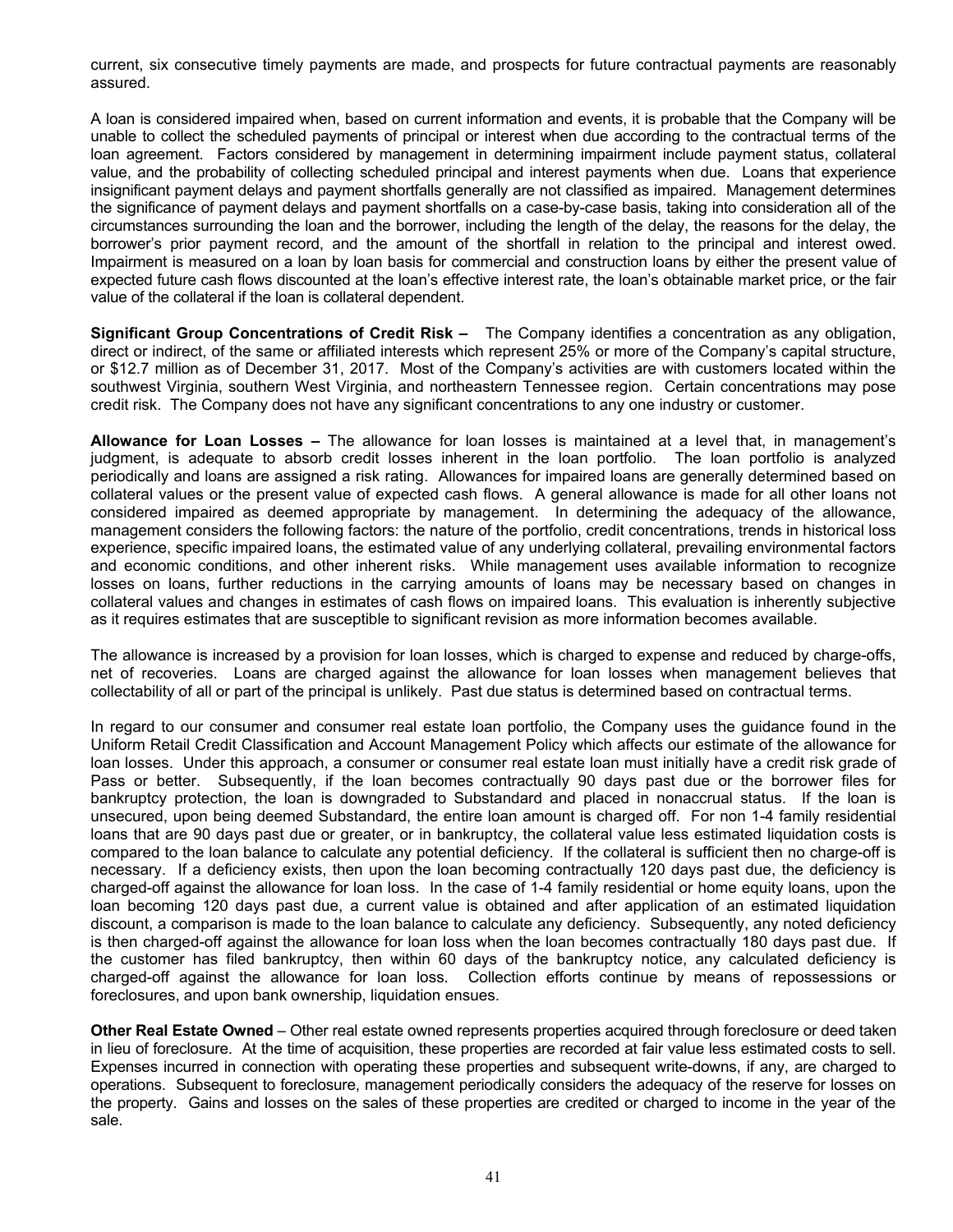**Bank Premises and Equipment** – Land, buildings and equipment are recorded at cost less accumulated depreciation. Depreciation is computed using the straight-line method over the following estimated useful lives:

| Type                            | Estimated useful life |
|---------------------------------|-----------------------|
| <b>Buildings</b>                | 39 years              |
| Paving and landscaping          | 15 years              |
| Computer equipment and software | 3 to 5 years          |
| <b>Vehicles</b>                 | 5 years               |
| Furniture and other equipment   | 5 to 10 years         |

Leashold improvements are amortized over the terms of the respective leases or the estimated useful lives of the improvements, whichever is shorter. Repairs and maintenance costs are recorded as a component of noninterest expense as incurred.

**Common Stock Warrants** - The company issued common stock warrants as a result of the completion of its common stock offering in 2012. For additional discussion concerning these transactions including the terms and value of the warrants, see Note 22, "Capital."

**Income Taxes** – Deferred tax assets or liabilities are computed based upon the difference between financial statement and income tax bases of assets and liabilities using the enacted marginal tax rate. The company has provided a valuation allowance on its net deferred tax assets where it is more likely than not such assets will not be realized. At December 31, 2017, the Company had no valuation allowance on its net deferred tax assets.

The Company recognizes the tax benefit from an uncertain tax position only if it is more likely than not the tax postion will be sustained on examination by the taxing authorities, based on the technical merits of the position. The tax benefits recognized in the financial statements from such positions are then measured based on the largest benefit that has a greater than 50% likelihood of being realized upon settlement. See Note 10, Income Taxes, for additional information. The Company records any penalties and interest attributed to uncertain tax positions as a component of income tax expenses.

The Company has adopted ASU 2018-02, "Reclassification of Certain Tax Effects from Accumulated Other Comprehensive Income" which is considered a change in accounting principle. Because the required adjustment of deferred taxes is required to be included in income from continuing operations, the tax effects of items within accumulated other comprehensive income (commonly referred to as "stranded" tax effects) would not reflect the appropriate tax rate. Adoption of this ASU eliminates the "stranded" tax effects associated with the change in the federal corporate income tax rate in the Tax Cuts and Jobs Act of 2017. The Company has reclassified "stranded" tax effects totaling \$98 thousand from accumulated other comprehensive income (loss) to retained earnings and these reclassified amounts are reflected in the accompanying Consolidated Balance Sheets, Consolidated Statements of Comprehensive Income, and Consolidated Statements of Stockholders' Equity.

**Income Per Share** – Basic income per share computations are based on the weighted average number of shares outstanding during each year. Dilutive earnings per share reflects the additional common shares that would have been outstanding if dilutive potential common shares had been issued. Potential common shares that may be issued relate to outstanding common stock warrants and are determined by the Treasury Method.

**Financial Instruments – Off-balance-sheet instruments** - In the ordinary course of business, the Company has entered into commitments to extend credit. Such financial instruments are recorded in the financial statements when they are funded.

**Comprehensive Income (Loss)** – Generally accepted accounting principles require that recognized revenue, expenses, gains and losses be included in net income. Although certain changes in assets and liabilities, such as unrealized gains and losses on available-for-sale securities, are reported as a separate component of the equity section of the balance sheet, such items, along with net income, are components of comprehensive income. The change in unrealized gains and losses on available-for-sale securities is our only component of other comprehensive income.

**Advertising Cost** – Advertising costs are expensed in the period incurred.

**Reclassification** – Certain reclassifications have been made to the prior years' financial statements to place them on a comparable basis with the current year. Net income and stockholders' equity previously reported were not affected by these reclassifications.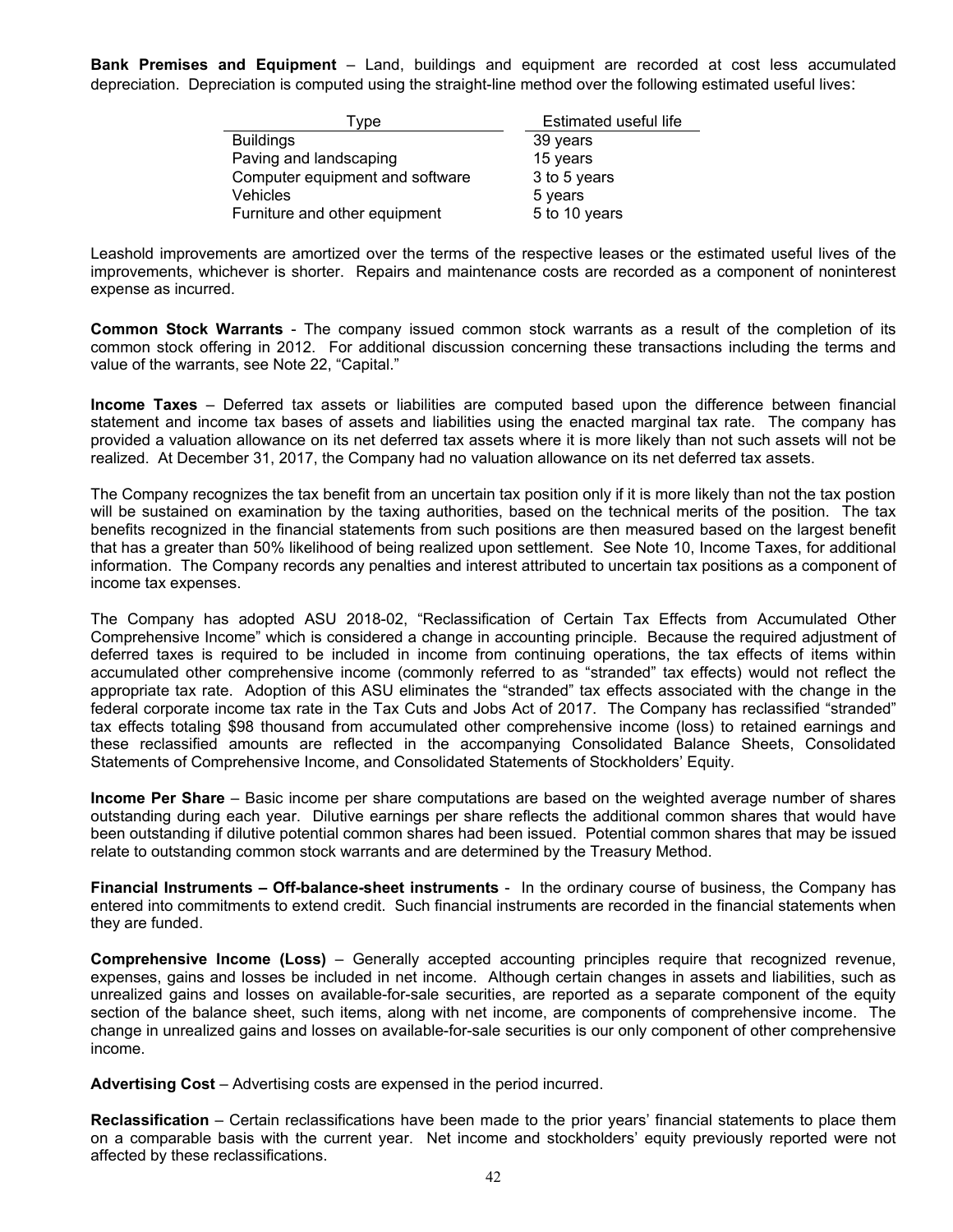**Subsequent Events** – The Company has evaluated subsequent events for potential recognition and/or disclosure through the date these consolidated financial statements were issued.

# **NOTE 3 INCOME PER SHARE**

Basic income per share computations are based on the weighted average number of shares outstanding during each year. Dilutive earnings per share reflects the additional common shares that would have been outstanding if dilutive potential common shares had been issued. Potential common shares that may be issued relate to outstanding common stock warrants and are determined by the Treasury Method. For the year ended December 31, 2017 there were no potential common shares. For the year ended December 31, 2016 potential common shares of 881,978, were anti-dilutive and were not included in the calculation. Basic and diluted net income per common share calculations follows:

| (Amounts in Thousands, Except                |   | For the years ended |    |            |  |  |  |
|----------------------------------------------|---|---------------------|----|------------|--|--|--|
| Share and Per Share Data)                    |   | December 31,        |    |            |  |  |  |
|                                              |   | 2017                |    | 2016       |  |  |  |
| Net income                                   | S | 3.094               | -S | 958        |  |  |  |
| Weighted average shares outstanding          |   | 23,472,012          |    | 23,354,155 |  |  |  |
| Weighted average dilutive shares outstanding |   | 23,472,012          |    | 23,354,155 |  |  |  |
| Basic and diluted income per share           | S | 0.13                |    | 0.04       |  |  |  |

### **NOTE 4 DEPOSITS IN AND FEDERAL FUNDS SOLD TO BANKS**

The Bank had federal funds sold and cash on deposit with other commercial banks amounting to \$14.5 million and \$16.9 million at December 31, 2017 and 2016, respectively. Deposit amounts at other commercial banks may, at times, exceed federally insured limits.

The Bank is required to maintain average reserve balances, computed by applying prescribed percentages to its various types of deposits, either at the Bank or on deposit with the Federal Reserve Bank. At December 31, 2017 and 2016, all required reserves were met by the Bank's vault cash.

The Bank has a \$5.0 million unsecured fed funds line of credit facility with a correspondent bank that was available at December 31, 2017 and 2016. A condition of this unsecured fed funds line of credit is that the Bank agreed to maintain a minimum deposit balance with the correspondent bank of \$200 thousand. As of December 31, 2017 and 2016, the Bank was in compliance with this requirement.

### **NOTE 5 INVESTMENT SECURITIES**

The amortized cost and estimated fair value of securities (all available-for-sale) are as follows:

| (Dollars are in thousands)<br>December 31, 2017 | Amortized<br>Cost |    | Gross<br>Unrealized<br>Gains | Gross<br>Unrealized<br>Losses |     | Approximate<br>Fair<br>Value |
|-------------------------------------------------|-------------------|----|------------------------------|-------------------------------|-----|------------------------------|
| U.S. Government Agencies                        | \$<br>23.986      | \$ | 79                           | \$<br>221                     | \$  | 23,844                       |
| Taxable municipals                              | 4.466             |    | 9                            | 78                            |     | 4.397                        |
| Corporate bonds                                 | 5,437             |    | 168                          | 26                            |     | 5,579                        |
| Mortgage backed securities                      | 37,950            |    | 3                            | 685                           |     | 37,268                       |
| <b>Total Securities AFS</b>                     | \$<br>71,839      | -S | 259                          | \$<br>1,010                   | \$. | 71,088                       |
| <b>December 31, 2016</b>                        |                   |    |                              |                               |     |                              |
| U.S. Government Agencies                        | \$<br>24.821      | \$ | 80                           | \$<br>269                     | \$  | 24,632                       |
| Taxable municipals                              | 2.340             |    | $\overline{2}$               | 50                            |     | 2,292                        |
| Corporate bonds                                 | 3.600             |    | 149                          |                               |     | 3.749                        |
| Mortgage backed securities                      | 39,941            |    | 25                           | 628                           |     | 39,338                       |
| <b>Total Securities AFS</b>                     | \$<br>70,702      |    | 256                          | 947                           |     | 70,011                       |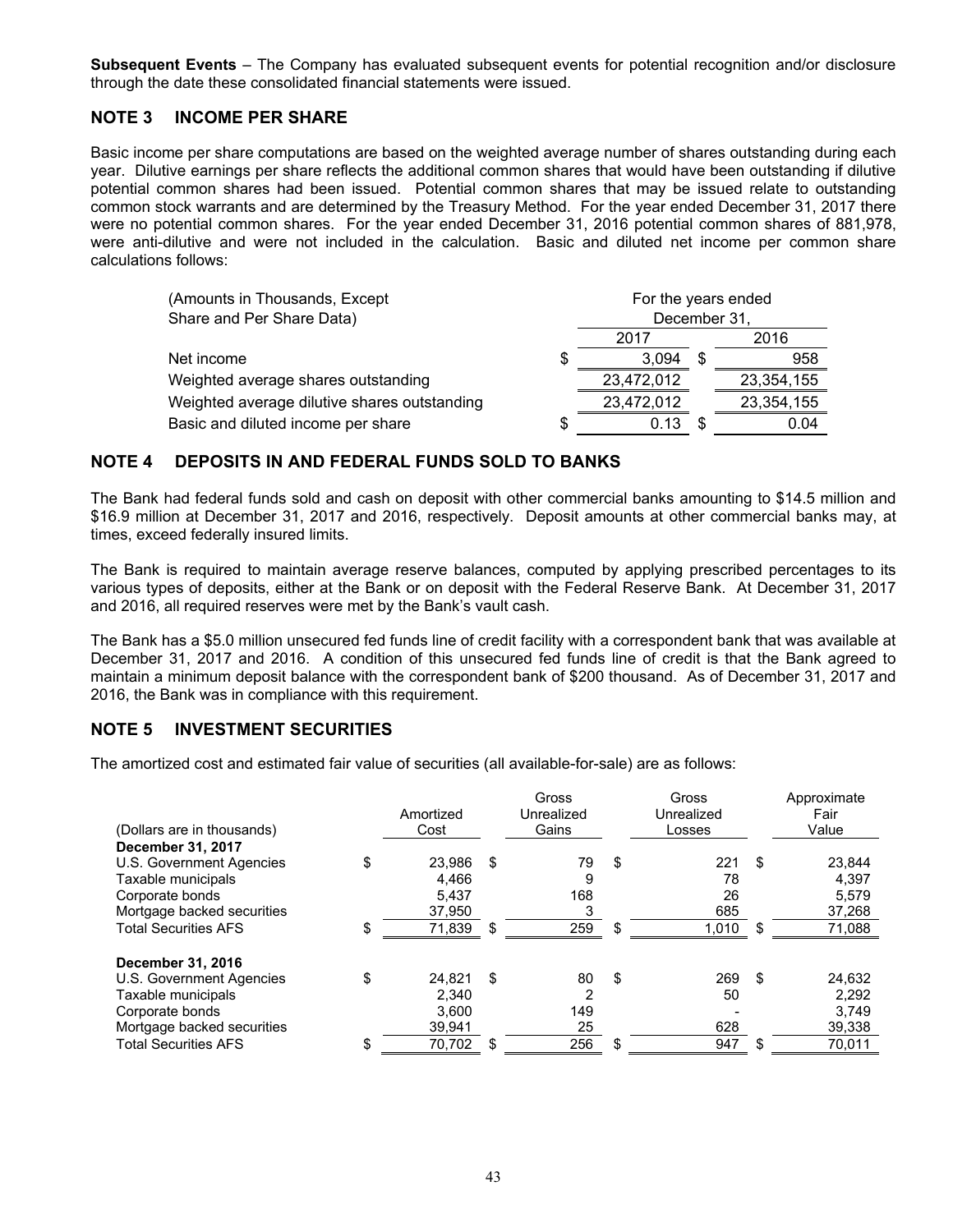The following table details unrealized losses and related fair values in the available-for-sale portfolio. This information is aggregated by the length of time that individual securities have been in a continuous unrealized loss position as of December 31, 2017 and December 31, 2016.

|                             |    |        |     | ess than 12 Months | 12 Months or More |        |    |            |     | Total  |   |            |  |
|-----------------------------|----|--------|-----|--------------------|-------------------|--------|----|------------|-----|--------|---|------------|--|
|                             |    | Fair   |     | Unrealized         |                   | Fair   |    | Unrealized |     | Fair   |   | Unrealized |  |
| (Dollars are in thousands)  |    | Value  |     | Losses             |                   | Value  |    | Losses     |     | Value  |   | Losses     |  |
| December 31, 2017           |    |        |     |                    |                   |        |    |            |     |        |   |            |  |
| U.S. Government Agencies    | \$ | 7,840  | \$. | 69                 | \$                | 7,189  | \$ | 152        | \$. | 15.029 | S | 221        |  |
| Taxable municipals          |    | 2.403  |     | 44                 |                   | 767    |    | 34         |     | 3.170  |   | 78         |  |
| Corporate bonds             |    | 1,507  |     | 26                 |                   |        |    |            |     | 1,507  |   | 26         |  |
| Mtg. backed securities      |    | 14,720 |     | 145                |                   | 21,500 |    | 540        |     | 36,220 |   | 685        |  |
| <b>Total Securities AFS</b> | S  | 26,470 | æ.  | 284                | S                 | 29,456 | \$ | 726        | -SS | 55,926 | S | 1,010      |  |
| December 31, 2016           |    |        |     |                    |                   |        |    |            |     |        |   |            |  |
| U.S. Government Agencies    | \$ | 12.081 | \$  | 250                | \$                | 2.449  | \$ | 19         | \$  | 14.530 | S | 269        |  |
| Taxable municipals          |    | 1.561  |     | 50                 |                   |        |    |            |     | 1.561  |   | 50         |  |
| Corporate bonds             |    | 500    |     |                    |                   |        |    |            |     | 500    |   |            |  |
| Mtg. backed securities      |    | 28,680 |     | 543                |                   | 4,655  |    | 85         |     | 33,335 |   | 628        |  |
| <b>Total Securities AFS</b> | \$ | 42,822 | \$. | 843                | S                 | 7,104  | \$ | 104        |     | 49,926 | S | 947        |  |

At December 31, 2017, the available-for-sale portfolio included 127 investments for which the fair market value was less than amortized cost. At December 31, 2016, the available-for-sale portfolio included 107 investments for which the fair market value was less than amortized cost. Management evaluates securities for other than temporary impairment at least on a quarterly basis, and more frequently when economic or market concerns warrant such evaluation. Consideration is given to (1) the length of time and the extent to which the fair value has been less than cost, (2) the financial conditions and near-term prospects of the issuer, and (3) the intent and ability of the Company to retain its investment in the issuer for a period of time sufficient to allow for any anticipated recovery in fair value. Based on the Company's analysis, the Company concluded that no securities had an other-than-temporary impairment at December 31, 2017 or December 31, 2016.

Investment securities with a carrying value of \$11.0 million and \$11.3 million at December 31, 2017 and 2016, respectively, were pledged to secure public deposits and for other purposes required by law.

Gross proceeds on the sale of investment securities were \$3.2 million and \$29.5 million, respectively, as of December 31, 2017 and 2016. Gross realized gains and losses pertaining to the sale of investment securities available for sale are detailed as follows: For the years ended

|                            | For the years ended<br>December 31, |  |      |  |  |  |  |  |
|----------------------------|-------------------------------------|--|------|--|--|--|--|--|
| (Dollars are in thousands) | 2017                                |  | 2016 |  |  |  |  |  |
| Gross gains realized       | 30                                  |  | 366  |  |  |  |  |  |
| Gross losses realized      | (30)                                |  | (63) |  |  |  |  |  |
| Net realized gains         |                                     |  | 303  |  |  |  |  |  |

The amortized cost and fair value of investment securities at December 31, 2017, by contractual maturity, are shown in the following schedule. Expected maturities will differ from contractual maturities because borrowers may have the right to call or prepay obligations with or without call or prepayment penalties. Also, actual maturities may differ from scheduled maturities on amortizing securities, such as mortgage-back securities and collateralized mortgage obligations, because the underlying collateral on these type of securities may be repaid prior to the scheduled maturity date.

Weighted

| Amortized<br>Cost | Fair<br>Value | <i>vveignted</i><br>Average<br>Yield |
|-------------------|---------------|--------------------------------------|
|                   |               | 1.49%                                |
| 3.316             | 3.267         | 1.97%                                |
| 15.822            | 15.847        | 3.10%                                |
| 52.694            | 51.967        | 2.24%                                |
| 71.839            | 71.088        | 2.42%                                |
|                   |               |                                      |

The Bank, as a member of the Federal Reserve Bank and the Federal Home Loan Bank, is required to hold stock in each. The Bank also owns stock in CBB Financial Corp., which is a correspondent of the Bank. These equity securities are restricted from trading and are recorded at a cost of \$2.6 million and \$2.8 million as of December 31, 2017 and 2016, respectively. The stock has no quoted market value and no ready market exists.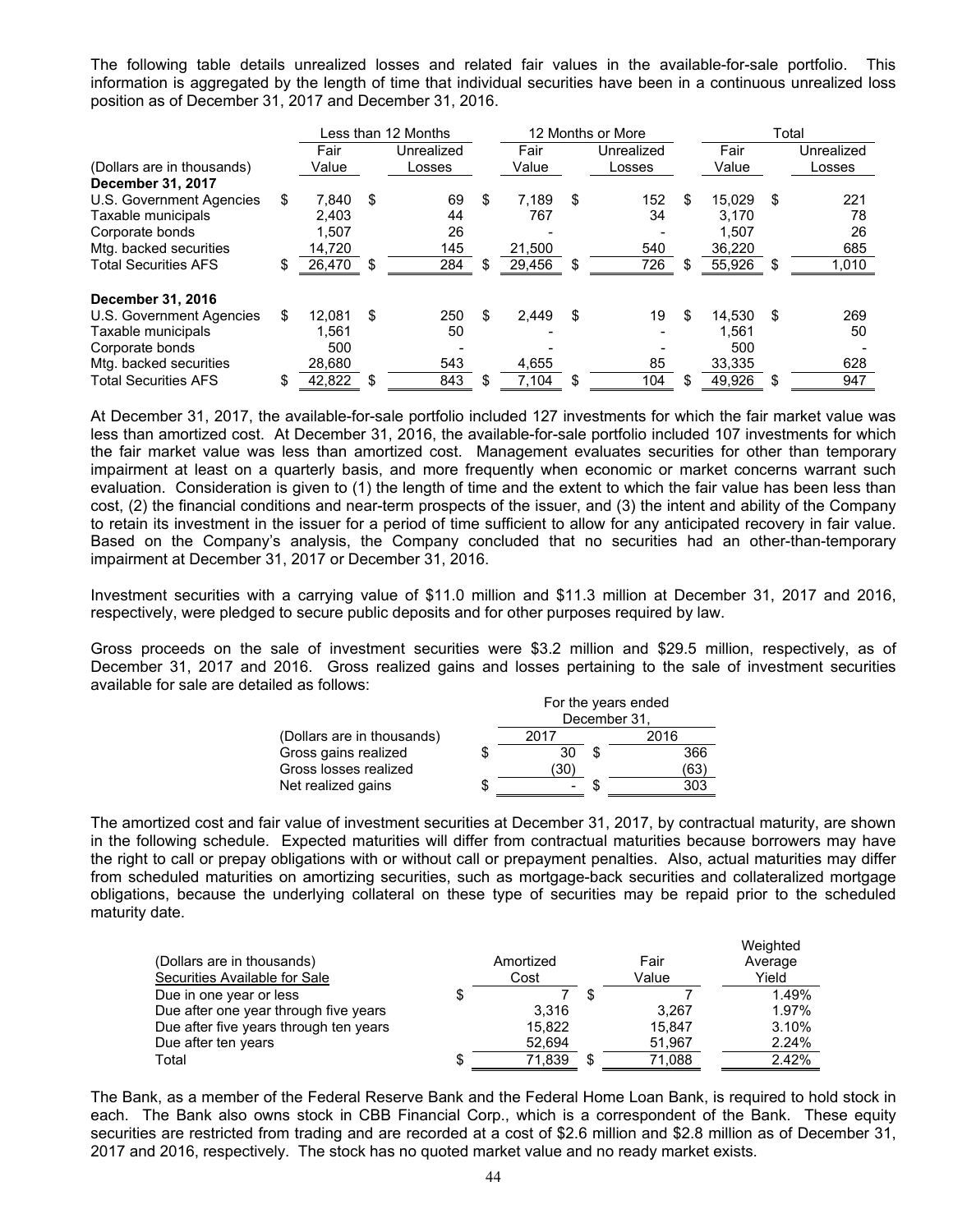# **NOTE 6 LOANS**

Loans receivable outstanding at December 31, are summarized as follows:

| (Dollars are in thousands)        |    |         | 2016 |         |
|-----------------------------------|----|---------|------|---------|
| Real estate secured:              |    |         |      |         |
| Commercial                        | \$ | 127,688 | - \$ | 103,331 |
| Construction and land development |    | 29,763  |      | 25,755  |
| Residential 1-4 family            |    | 249,159 |      | 249.700 |
| Multifamily                       |    | 15.481  |      | 12,582  |
| Farmland                          |    | 22,998  |      | 24,948  |
| Total real estate loans           |    | 445.089 |      | 416,316 |
| Commercial                        |    | 41,345  |      | 26,955  |
| Agriculture                       |    | 3.494   |      | 3.164   |
| Consumer installment loans        |    | 22.411  |      | 22.188  |
| All other loans                   |    | 669     |      | 6       |
| Total loans                       |    | 513,008 | S    | 468,629 |

Loans receivable on nonaccrual status at December 31, are summarized as follows:

| (Dollars are in thousands)                  |    | 2017  |      | 2016   |  |  |
|---------------------------------------------|----|-------|------|--------|--|--|
| Real estate secured:                        |    |       |      |        |  |  |
| Commercial                                  | \$ | 2,035 | - \$ | 3,403  |  |  |
| Construction and land development           |    | 470   |      | 319    |  |  |
| Residential 1-4 family                      |    | 2,991 |      | 8,355  |  |  |
| Multifamily                                 |    | 152   |      | 166    |  |  |
| Farmland                                    |    | 800   |      | 1,003  |  |  |
| Total real estate loans                     |    | 6,448 |      | 13,246 |  |  |
| Commercial                                  |    | 1.065 |      |        |  |  |
| Agriculture                                 |    |       |      | 83     |  |  |
| Consumer installment loans                  |    | 48    |      | 76     |  |  |
| Total loans receivable on nonaccrual status | S  | 7.564 | S    | 13,405 |  |  |

Total interest income not recognized on nonaccrual loans for 2017 and 2016 was \$591 thousand and \$639 thousand, respectively. In 2017, 65 nonperforming loans totaling \$3.9 million were sold to further reduce the level of nonaccrual loans with proceeds of \$3.6 million received. Charge offs of \$256 thousand associated with the sold nonperforming loans were realized and fully absorbed by the allowance for loan losses during 2017. There were no nonperforming loans sold in 2016.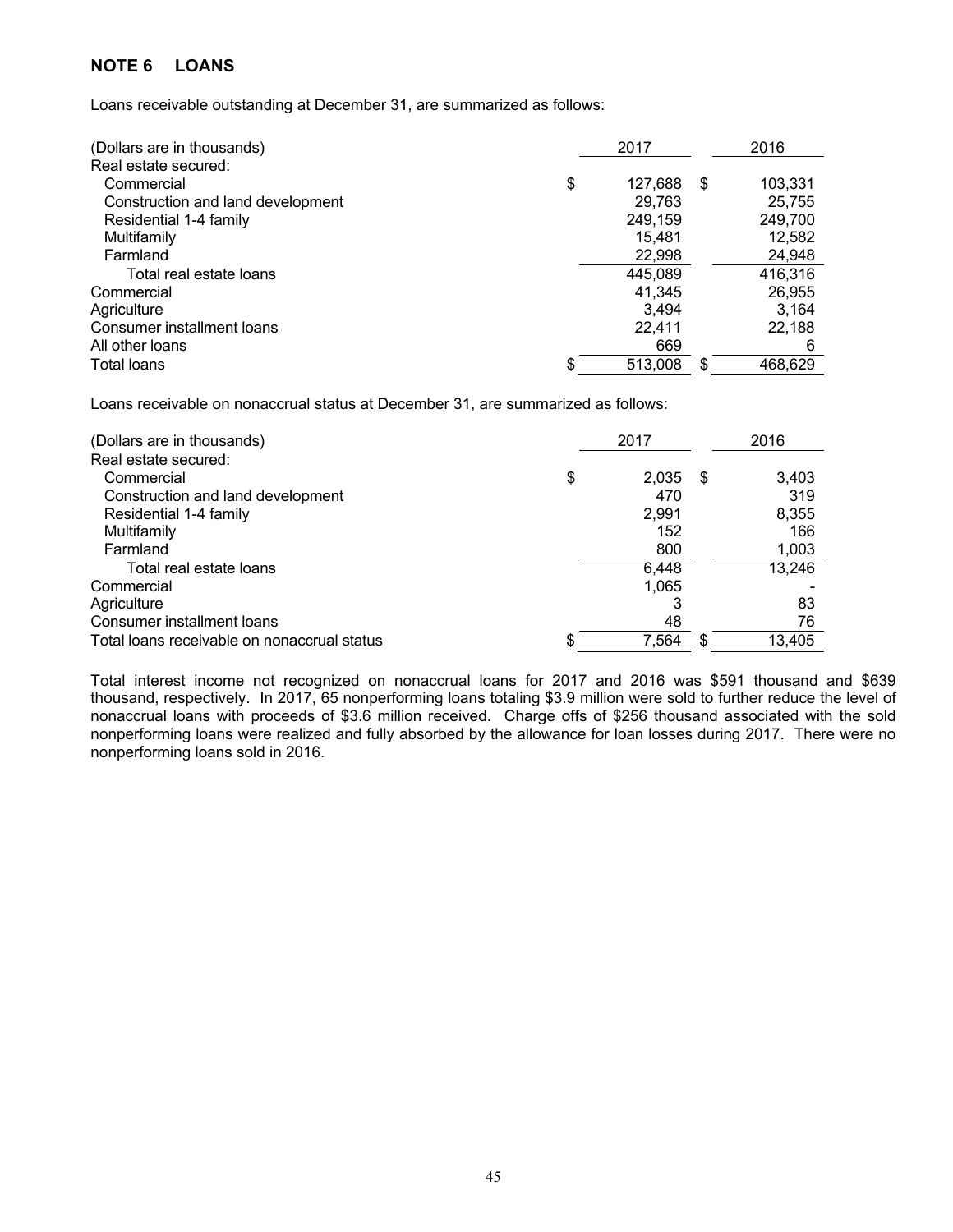The following table presents information concerning the Company's investment in loans considered impaired as of December 31, 2017 and December 31, 2016:

| As of December 31, 2017<br>(Dollars are in thousands)       | Average<br>Recorded<br>Investment | Interest<br>Income<br>Recognized | Recorded<br>Investment | Unpaid<br>Principal<br>Balance | Related<br>Allowance |
|-------------------------------------------------------------|-----------------------------------|----------------------------------|------------------------|--------------------------------|----------------------|
| With no related allowance recorded:<br>Real estate secured: |                                   |                                  |                        |                                |                      |
| Commercial                                                  | \$<br>2,910                       | \$<br>122                        | \$<br>2,646            | \$<br>2,719                    | \$                   |
| Construction and land                                       |                                   |                                  |                        |                                |                      |
| development                                                 | 87                                | 6                                | 424                    | 680                            |                      |
| Residential 1-4 family                                      | 3,779                             | 198                              | 3,586                  | 3,885                          |                      |
| Multifamily                                                 | 377                               | 20                               | 281                    | 321                            |                      |
| Farmland                                                    | 2,283                             | 59                               | 1,264                  | 1,664                          |                      |
| Commercial                                                  | 126                               | 12                               | 628                    | 628                            |                      |
| Agriculture                                                 | 17                                |                                  | 12                     | 12                             |                      |
| Consumer installment loans                                  | 12                                |                                  | 8                      | 8                              |                      |
| All other loans                                             |                                   |                                  |                        |                                |                      |
| With an allowance recorded:                                 |                                   |                                  |                        |                                |                      |
| Real estate secured:                                        |                                   |                                  |                        |                                |                      |
| Commercial                                                  | 1,467                             | 102                              | 2,503                  | 2,622                          | 499                  |
| Construction and land                                       |                                   |                                  |                        |                                |                      |
| development                                                 | 177                               |                                  |                        |                                |                      |
| Residential 1-4 family                                      | 591                               | 19                               | 421                    | 437                            | 91                   |
| Multifamily                                                 | 528                               |                                  |                        |                                |                      |
| Farmland                                                    | 614                               | 22                               | 378                    | 378                            | 243                  |
| Commercial                                                  | 323                               | 26                               | 489                    | 572                            | 413                  |
| Agriculture                                                 |                                   |                                  |                        |                                |                      |
| Consumer installment loans                                  | 2                                 |                                  |                        |                                |                      |
| All other loans                                             |                                   |                                  |                        |                                |                      |
| Total                                                       | \$<br>13,294                      | \$<br>588                        | \$<br>12,640           | \$<br>13,926                   | \$<br>1,246          |

|                                     | Average      |    | Interest   |              | Unpaid         |           |
|-------------------------------------|--------------|----|------------|--------------|----------------|-----------|
| As of December 31, 2016             | Recorded     |    | Income     | Recorded     | Principal      | Related   |
| (Dollars are in thousands)          | Investment   |    | Recognized | Investment   | <b>Balance</b> | Allowance |
| With no related allowance recorded: |              |    |            |              |                |           |
| Real estate secured:                |              |    |            |              |                |           |
| Commercial                          | \$<br>4,104  | \$ | 147        | \$<br>3,636  | \$<br>4,055    | \$        |
| Construction and land               |              |    |            |              |                |           |
| development                         | 72           |    |            | 5            | 5              |           |
| Residential 1-4 family              | 3,745        |    | 192        | 3,861        | 4,182          |           |
| Multifamily                         | 290          |    | 21         | 301          | 342            |           |
| Farmland                            | 4,148        |    | 184        | 3,895        | 4,601          |           |
| Commercial                          |              |    |            |              |                |           |
| Agriculture                         | 27           |    | 2          | 19           | 19             |           |
| Consumer installment loans          | 25           |    |            | 26           | 43             |           |
| All other loans                     |              |    |            |              |                |           |
| With an allowance recorded:         |              |    |            |              |                |           |
| Real estate secured:                |              |    |            |              |                |           |
| Commercial                          | 1,469        |    | 8          | 1,191        | 1,270          | 65        |
| Construction and land               |              |    |            |              |                |           |
| development                         | 265          |    |            | 240          | 469            | 106       |
| Residential 1-4 family              | 862          |    | 22         | 555          | 565            | 56        |
| Multifamily                         | 80           |    |            |              |                |           |
| Farmland                            | 575          |    | 27         | 591          | 602            | 299       |
| Commercial                          | 70           |    | 3          | 67           | 67             | 18        |
| Agriculture                         | 86           |    |            | 5            | 5              | 5         |
| Consumer installment loans          | 26           |    |            | 9            | 9              | 3         |
| All other loans                     |              |    |            |              |                |           |
| Total                               | \$<br>15,844 | S  | 610        | \$<br>14,401 | \$<br>16,234   | \$<br>552 |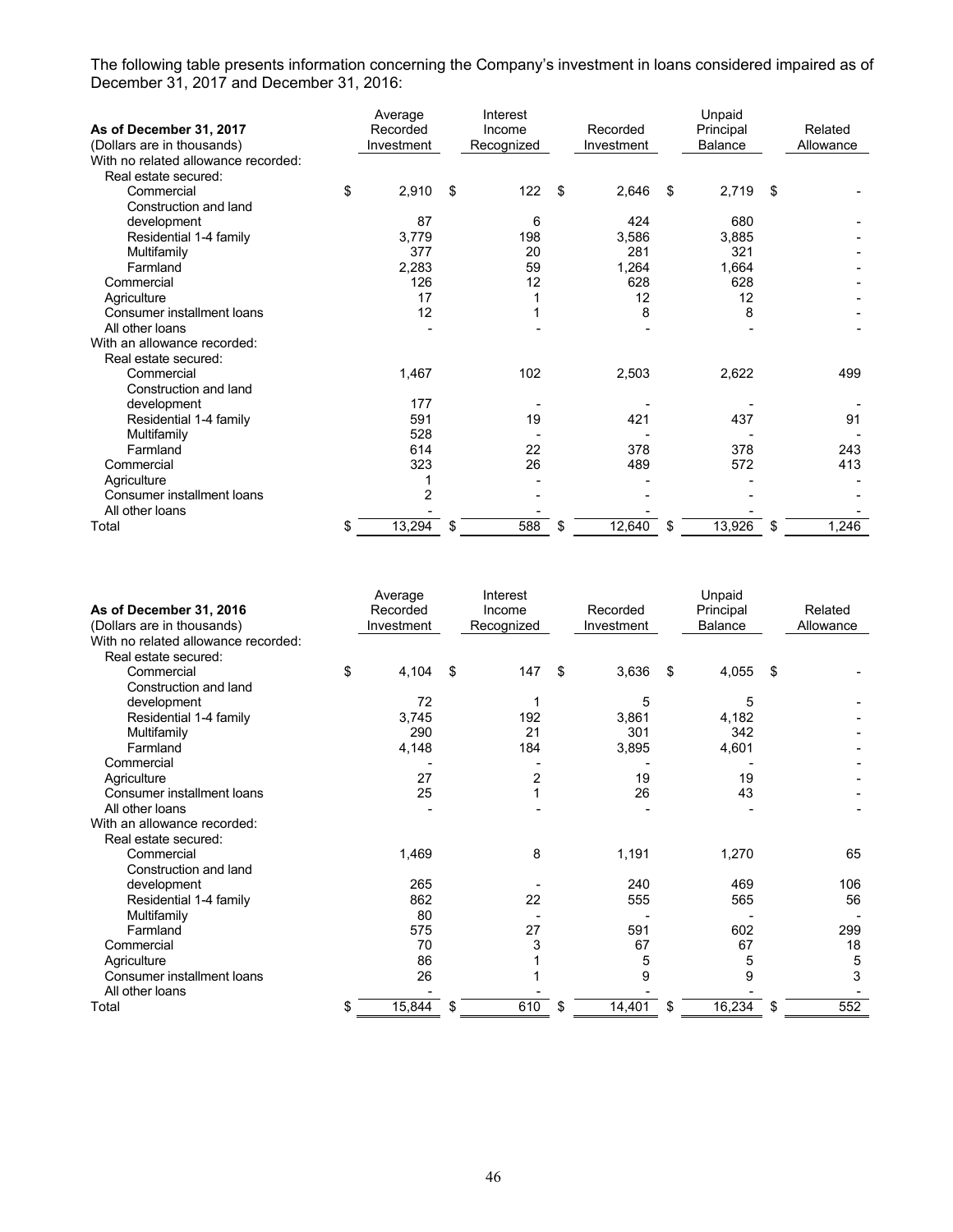An age analysis of past due loans receivable is below. At December 31, 2017 and 2016, there were no loans over 90 days past due that were accruing.

|                            |             |             | Loans       |    |       |    |         |    |         |
|----------------------------|-------------|-------------|-------------|----|-------|----|---------|----|---------|
|                            | Loans       | Loans       | 90 or       |    |       |    |         |    |         |
|                            | 30-59       | 60-89       | More        |    | Total |    |         |    |         |
|                            | Days        | Days        | Days        |    | Past  |    |         |    |         |
| As of December 31, 2017    | Past        | Past        | Past        |    | Due   |    | Current |    | Total   |
| (Dollars are in thousands) | Due         | Due         | Due         |    | Loans |    | Loans   |    | Loans   |
| Real estate secured:       |             |             |             |    |       |    |         |    |         |
| Commercial                 | \$<br>190   | \$<br>2,396 | \$<br>453   | \$ | 3,039 | \$ | 124,649 | \$ | 127,688 |
| Construction and land      |             |             |             |    |       |    |         |    |         |
| development                | 69          | 246         | 42          |    | 357   |    | 29.406  |    | 29,763  |
| Residential 1-4 family     | 3,789       | 378         | 969         |    | 5,136 |    | 244,023 |    | 249,159 |
| Multifamily                | 125         | 89          |             |    | 214   |    | 15.267  |    | 15.481  |
| Farmland                   | 309         |             |             |    | 309   |    | 22,689  |    | 22,998  |
| Total real estate loans    | 4,482       | 3,109       | 1.464       |    | 9,055 |    | 436.034 |    | 445,089 |
| Commercial                 | 103         | 25          | 603         |    | 731   |    | 40.614  |    | 41,345  |
| Agriculture                | 38          |             |             |    | 38    |    | 3,456   |    | 3.494   |
| Consumer installment       |             |             |             |    |       |    |         |    |         |
| Loans                      | 102         | 15          | 28          |    | 145   |    | 22,266  |    | 22,411  |
| All other loans            |             |             |             |    |       |    | 669     |    | 669     |
| Total loans                | \$<br>4,725 | 3,149       | \$<br>2.095 | S  | 9,969 | S  | 503,039 | S  | 513,008 |

| As of December 31, 2016                                     | Loans<br>30-59<br>Days<br>Past |    | Loans<br>60-89<br>Days<br>Past |    | Loans<br>90 or<br>More<br>Days<br>Past | Total<br>Past<br>Due |    | Current |    | Total   |
|-------------------------------------------------------------|--------------------------------|----|--------------------------------|----|----------------------------------------|----------------------|----|---------|----|---------|
| (Dollars are in thousands)                                  | Due                            |    | Due                            |    | Due                                    | Loans                |    | Loans   |    | Loans   |
| Real estate secured:<br>Commercial<br>Construction and land | \$<br>1,676                    | \$ | 307                            | \$ | 1,083                                  | \$<br>3,066          | \$ | 100,265 | \$ | 103,331 |
| development                                                 | 103                            |    | 17                             |    | 44                                     | 164                  |    | 25.591  |    | 25,755  |
| Residential 1-4 family                                      | 4,237                          |    | 1,547                          |    | 2,233                                  | 8,017                |    | 241.683 |    | 249,700 |
| Multifamily                                                 | 1,367                          |    |                                |    |                                        | 1,367                |    | 11,215  |    | 12,582  |
| Farmland                                                    | 2,987                          |    |                                |    |                                        | 2,987                |    | 21,961  |    | 24,948  |
| Total real estate loans                                     | 10,370                         |    | 1,871                          |    | 3,360                                  | 15,601               |    | 400,715 |    | 416.316 |
| Commercial                                                  | 20                             |    |                                |    |                                        | 20                   |    | 26,935  |    | 26,955  |
| Agriculture                                                 | 19                             |    |                                |    | 78                                     | 97                   |    | 3,067   |    | 3,164   |
| Consumer installment                                        |                                |    |                                |    |                                        |                      |    |         |    |         |
| Loans                                                       | 110                            |    | 15                             |    | 36                                     | 161                  |    | 22,027  |    | 22,188  |
| All other loans                                             |                                |    |                                |    |                                        |                      |    | 6       |    | 6       |
| Total loans                                                 | \$<br>10,519                   | S  | 1,886                          | S  | 3,474                                  | \$<br>15,879         | S  | 452,750 | S  | 468,629 |

The Company categorizes loans receivable into risk categories based on relevant information about the ability of borrowers to service their debt such as: current financial information, historical payment experience, credit documentation, public information, and current economic trends, among other factors. The Company analyzes loans and leases individually by classifying the loans receivable as to credit risk. The Company uses the following definitions for risk ratings:

**Pass** - Loans in this category are considered to have a low likelihood of loss based on relevant information analyzed about the ability of the borrowers to service their debt and other factors.

**Special Mention** - Loans in this category are currently protected but are potentially weak, including adverse trends in borrower's operations, credit quality or financial strength. Those loans constitute an undue and unwarranted credit risk but not to the point of justifying a substandard classification. The credit risk may be relatively minor yet constitute an unwarranted risk in light of the circumstances. Special mention loans have potential weaknesses which may, if not checked or corrected, weaken the loan or inadequately protect the Company's credit position at some future date.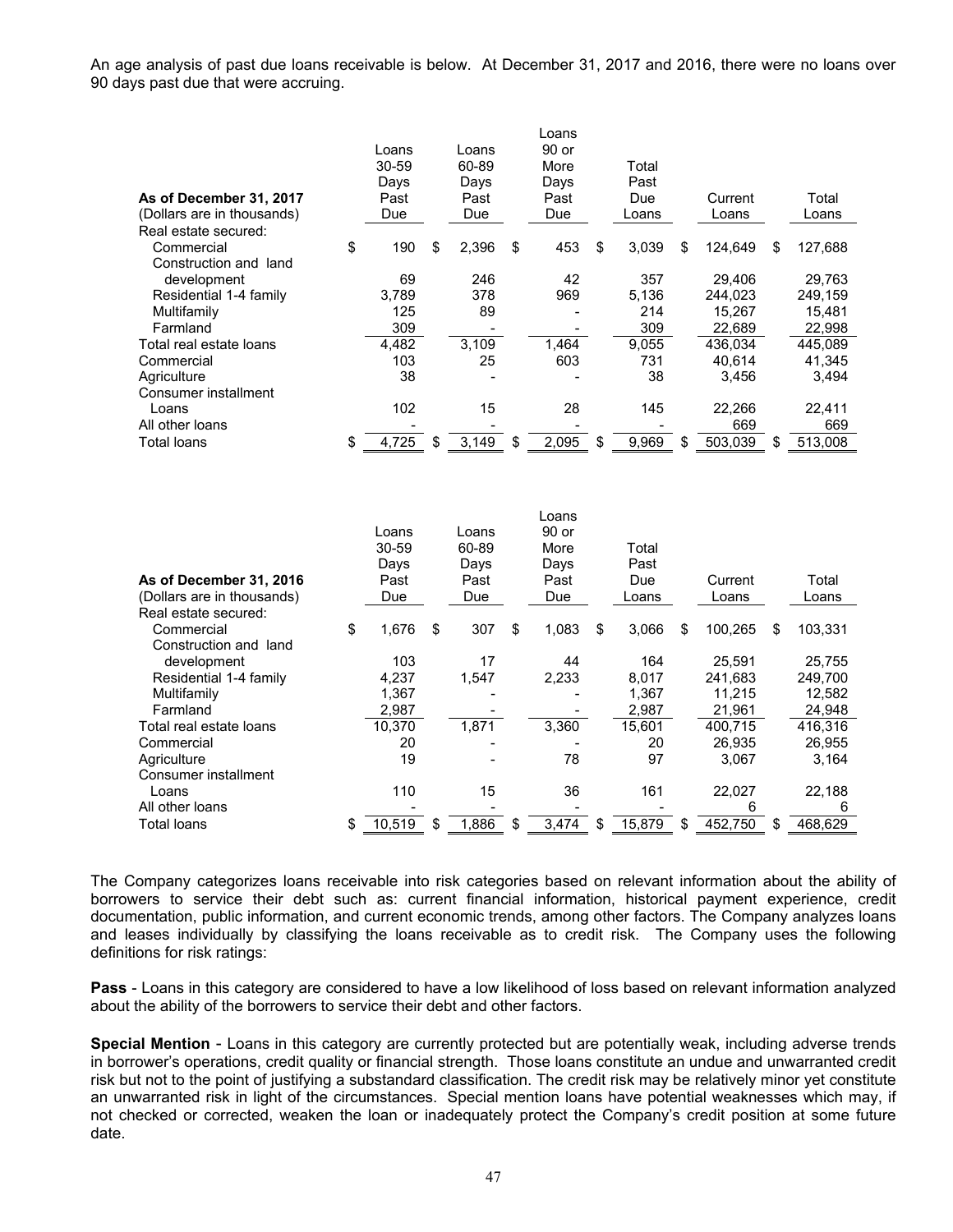**Substandard** - A substandard loan is inadequately protected by the current sound net worth and paying capacity of the obligor or of the collateral pledged, if any. Loans classified as substandard must have a well-defined weakness or weaknesses that jeopardize the liquidation of the debt; they are characterized by the distinct possibility that the institution will sustain some loss if the deficiencies are not corrected.

**Doubtful** - Loans classified Doubtful have all the weaknesses inherent in loans classified Substandard, plus the added characteristic that the weaknesses make collection or liquidation in full on the basis of currently existing facts, conditions, and values highly questionable and improbable. There were no loans categorized as doubtful at December 31, 2017 or 2016.

Based on the most recent analysis performed, the risk category of loans receivable was as follows:

| As of December 31, 2017           |    |         |    | Special        |             |   |         |
|-----------------------------------|----|---------|----|----------------|-------------|---|---------|
| (Dollars are in thousands)        |    | Pass    |    | <b>Mention</b> | Substandard |   | Total   |
| Real estate secured:              |    |         |    |                |             |   |         |
| Commercial                        | \$ | 120.104 | \$ | 3,228          | \$<br>4,356 | S | 127,688 |
| Construction and land development |    | 28.462  |    | 816            | 485         |   | 29.763  |
| Residential 1-4 family            |    | 243.048 |    | 1.810          | 4.301       |   | 249.159 |
| Multifamily                       |    | 13.695  |    | 1.445          | 341         |   | 15.481  |
| Farmland                          |    | 19,273  |    | 2,445          | 1,280       |   | 22,998  |
| Total real estate loans           |    | 424,582 |    | 9.744          | 10.763      |   | 445.089 |
| Commercial                        |    | 37.973  |    | 2.307          | 1.065       |   | 41.345  |
| Agriculture                       |    | 3.468   |    | 23             | 3           |   | 3.494   |
| Consumer installment loans        |    | 22.357  |    | 2              | 52          |   | 22.411  |
| All other loans                   |    | 669     |    |                |             |   | 669     |
| Total                             | S  | 489,049 | S  | 12.076         | 11,883      | S | 513.008 |

| As of December 31, 2016           |               | Special      |    |             |    |         |
|-----------------------------------|---------------|--------------|----|-------------|----|---------|
| (Dollars are in thousands)        | Pass          | Mention      |    | Substandard |    | Total   |
| Real estate secured:              |               |              |    |             |    |         |
| Commercial                        | \$<br>92.562  | \$<br>6.922  | -S | 3.847       | \$ | 103,331 |
| Construction and land development | 23,905        | 1,531        |    | 319         |    | 25,755  |
| Residential 1-4 family            | 238,400       | 2.117        |    | 9,183       |    | 249.700 |
| Multifamily                       | 10,848        | 1.367        |    | 367         |    | 12,582  |
| Farmland                          | 19,070        | 1,545        |    | 4,333       |    | 24,948  |
| Total real estate loans           | 384.785       | 13.482       |    | 18.049      |    | 416.316 |
| Commercial                        | 26,197        | 691          |    | 67          |    | 26,955  |
| Agriculture                       | 3.076         |              |    | 88          |    | 3.164   |
| Consumer installment loans        | 22.086        |              |    | 102         |    | 22.188  |
| All other loans                   | 6             |              |    |             |    | 6       |
| Total                             | \$<br>436,150 | \$<br>14,173 |    | 18,306      | S. | 468,629 |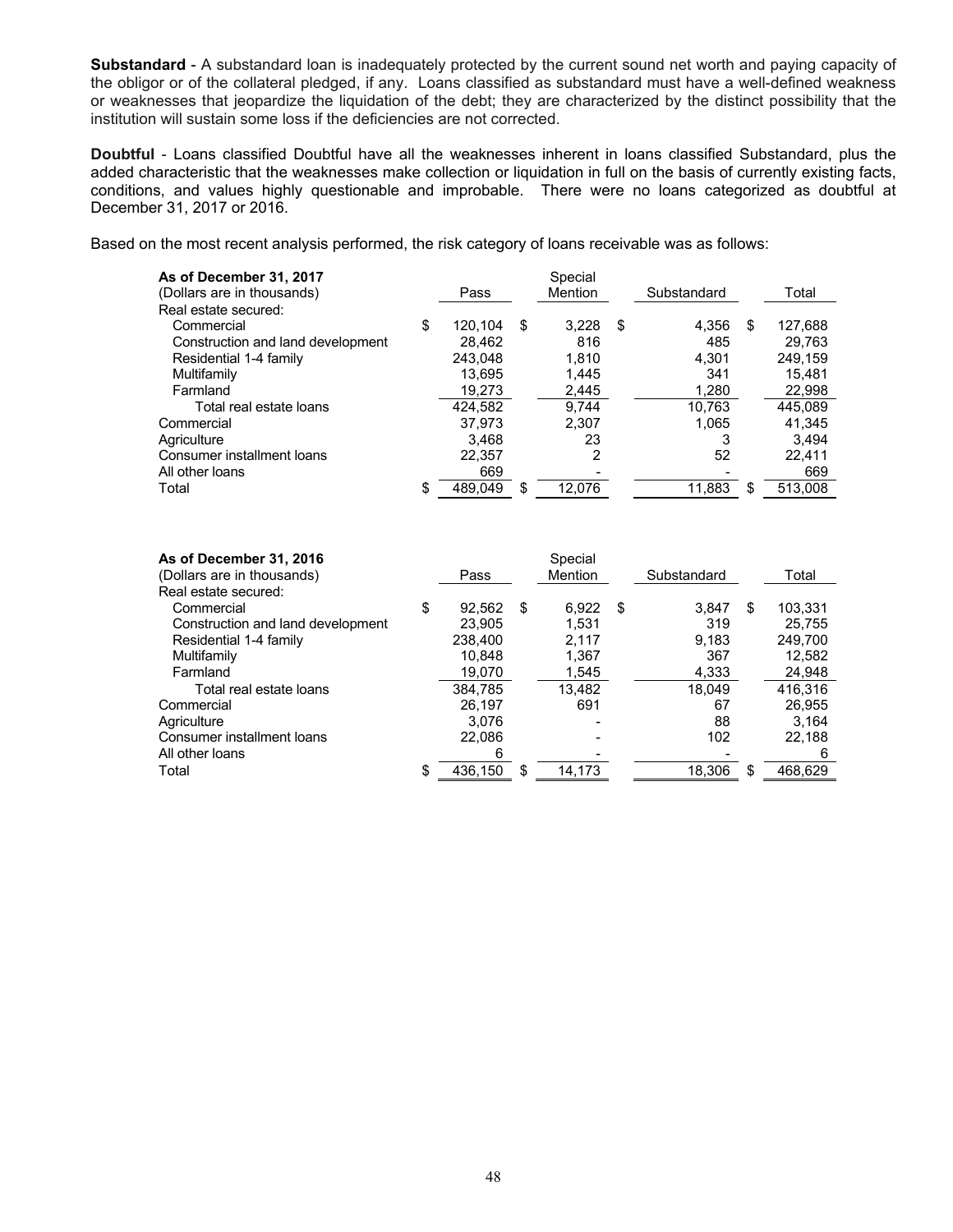# **NOTE 7 ALLOWANCE FOR LOAN LOSSES**

The following table details activity in the allowance for loan losses by portfolio segment for the period ended December 31, 2017. Allocation of a portion of the allowance to one category of loans does not preclude its availability to absorb losses in other categories.

| As of December 31, 2017                            | Beginning      | Charge         |            |            | Ending         |
|----------------------------------------------------|----------------|----------------|------------|------------|----------------|
| (Dollars are in thousands)<br>Real estate secured: | <b>Balance</b> | <b>Offs</b>    | Recoveries | Provisions | <b>Balance</b> |
|                                                    |                |                |            |            |                |
| Commercial                                         | \$<br>1,625    | \$<br>(179)    | \$<br>193  | \$<br>350  | \$<br>1,989    |
| Construction and land development                  | 346            | (1)            |            | (154)      | 191            |
| Residential 1-4 family                             | 2,376          | (714)          | 48         | 690        | 2,400          |
| Multifamily                                        | 241            |                |            | (135)      | 106            |
| Farmland                                           | 428            | (49)           | 361        | (325)      | 415            |
| Total real estate loans                            | 5,016          | (943)          | 602        | 426        | 5,101          |
| Commercial                                         | 163            | (11)           | 153        | 355        | 660            |
| Agriculture                                        | 31             | (4)            | 5          | (12)       | 20             |
| Consumer installment loans                         | 123            | (147)          | 19         | 161        | 156            |
| All other loans                                    |                |                |            | 3          | 3              |
| Unallocated                                        | 739            |                |            | (483)      | 256            |
| Total                                              | \$<br>6,072    | \$<br>(1, 105) | \$<br>779  | \$<br>450  | \$<br>6,196    |

|                                                                |                          | Allowance for Loan Losses |              | Recorded Investment in Loans |              |              |    |                   |    |                   |
|----------------------------------------------------------------|--------------------------|---------------------------|--------------|------------------------------|--------------|--------------|----|-------------------|----|-------------------|
|                                                                | Individually             |                           | Collectively |                              |              | Individually |    | Collectively      |    |                   |
|                                                                | Evaluated                |                           | Evaluated    |                              |              | Evaluated    |    | Evaluated         |    |                   |
| As of December 31, 2017                                        | for                      |                           | for          |                              |              | for          |    | for               |    |                   |
| (Dollars are in thousands)<br>Real estate secured:             | Impairment               |                           | Impairment   |                              | Total        | Impairment   |    | Impairment        |    | Total             |
| Commercial                                                     | \$<br>499                | \$                        | 1,490        | \$                           | 1,989        | \$<br>5,149  | \$ | 122,539           | \$ | 127,688           |
| Construction and land<br>development<br>Residential 1-4 family | 91                       |                           | 191<br>2,309 |                              | 191<br>2,400 | 424<br>4,007 |    | 29,339<br>245,152 |    | 29,763<br>249,159 |
| Multifamily                                                    |                          |                           | 106          |                              | 106          | 281          |    | 15,200            |    |                   |
| Farmland                                                       | 243                      |                           | 172          |                              | 415          | 1,642        |    | 21,356            |    | 15,481<br>22,998  |
| Total real estate loans                                        | 833                      |                           | 4,268        |                              | 5,101        | 11,503       |    | 433,586           |    | 445,089           |
| Commercial                                                     | 413                      |                           | 247          |                              | 660          | 1,117        |    | 40,228            |    | 41,345            |
| Agriculture                                                    | $\overline{\phantom{a}}$ |                           | 20           |                              | 20           | 12           |    | 3,482             |    | 3,494             |
| Consumer installment loans                                     | $\overline{\phantom{a}}$ |                           | 156          |                              | 156          | 8            |    | 22,403            |    | 22,411            |
| All other loans                                                | $\overline{\phantom{a}}$ |                           | 3            |                              | 3            |              |    | 669               |    | 669               |
| Unallocated                                                    |                          |                           | 256          |                              | 256          |              |    |                   |    |                   |
| Total                                                          | \$<br>1,246              | \$                        | 4,950        |                              | 6,196        | \$<br>12,640 | \$ | 500,368           | \$ | 513,008           |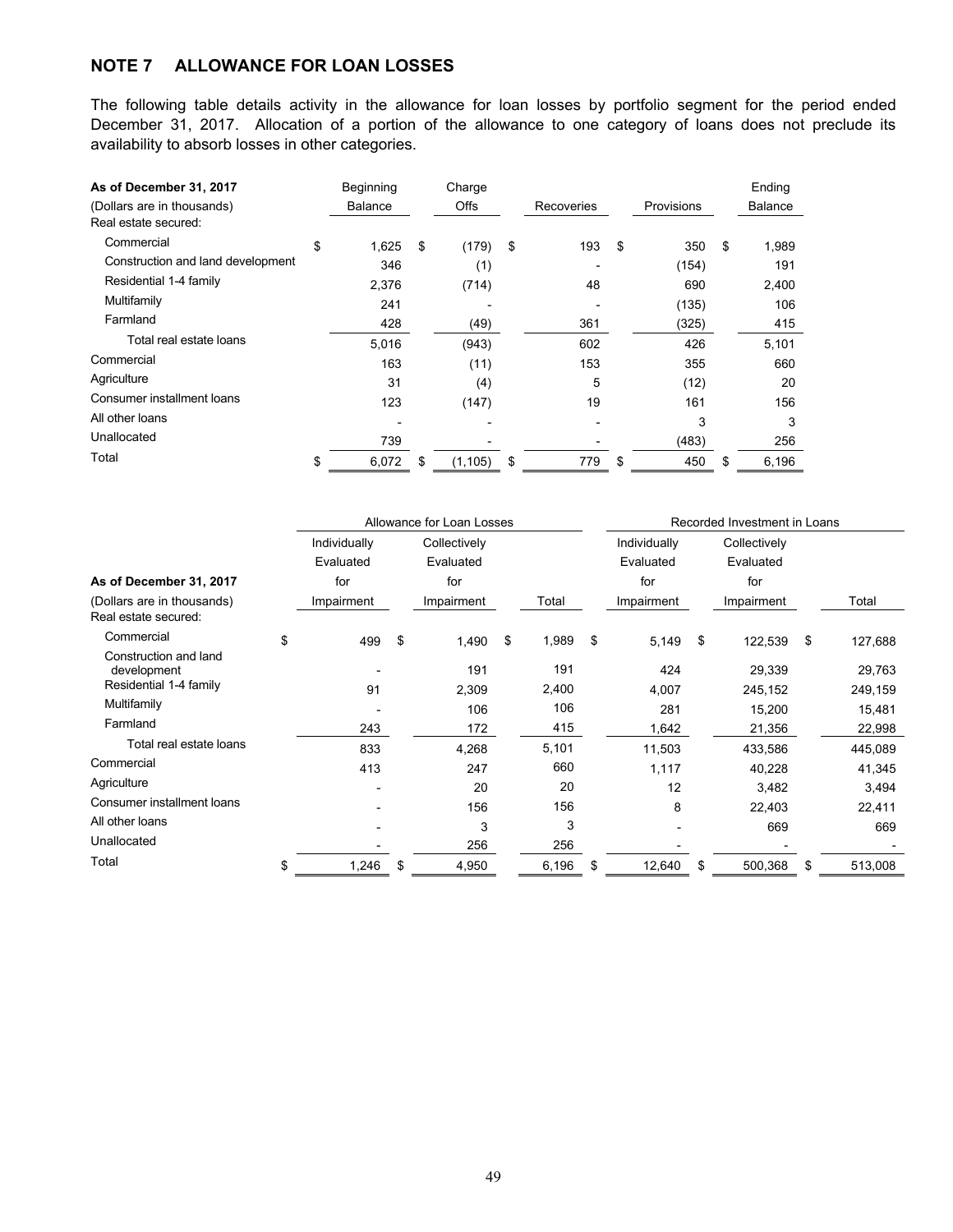The following table details activity in the allowance for loan losses by portfolio segment for the period ended December 31, 2016. Allocation of a portion of the allowance to one category of loans does not preclude its availability to absorb losses in other categories.

| As of December 31, 2016              | Beginning      | Charge        |            |             | Ending         |
|--------------------------------------|----------------|---------------|------------|-------------|----------------|
| (Dollars are in thousands)           | <b>Balance</b> | Offs          | Recoveries | Provisions  | <b>Balance</b> |
| Real estate secured:                 |                |               |            |             |                |
| Commercial                           | \$<br>2,384    | \$<br>(557)   | \$<br>220  | \$<br>(422) | \$<br>1,625    |
| Construction and land<br>development | 332            | (5)           | 26         | (7)         | 346            |
| Residential 1-4 family               | 2,437          | (720)         | 87         | 572         | 2,376          |
| Multifamily                          | 232            | (18)          |            | 27          | 241            |
| Farmland                             | 675            | (2)           | 103        | (348)       | 428            |
| Total real estate loans              | 6,060          | (1,302)       | 436        | (178)       | 5,016          |
| Commercial                           | 266            | (65)          | 62         | (100)       | 163            |
| Agriculture                          | 124            |               |            | (100)       | 31             |
| Consumer installment loans           | 128            | (83)          | 24         | 54          | 123            |
| All other loans                      |                |               |            | (1)         |                |
| Unallocated                          | 914            |               |            | (175)       | 739            |
| Total                                | \$<br>7,493    | \$<br>(1,450) | \$<br>529  | \$<br>(500) | \$<br>6,072    |

|                                      |              | Allowance for Loan Losses |    |       | Recorded Investment in Loans |              |    |              |    |  |         |
|--------------------------------------|--------------|---------------------------|----|-------|------------------------------|--------------|----|--------------|----|--|---------|
|                                      | Individually | Collectively              |    |       |                              | Individually |    | Collectively |    |  |         |
| As of December 31, 2016              | Evaluated    | Evaluated                 |    |       |                              | Evaluated    |    | Evaluated    |    |  |         |
| (Dollars are in thousands)           | for          | for                       |    |       |                              | for          |    | for          |    |  |         |
|                                      | Impairment   | Impairment                |    | Total |                              | Impairment   |    | Impairment   |    |  | Total   |
| Real estate secured:                 |              |                           |    |       |                              |              |    |              |    |  |         |
| Commercial                           | \$<br>65     | \$<br>1,560               | \$ | 1,625 | \$                           | 4,827        | \$ | 98,504       | \$ |  | 103,331 |
| Construction and land<br>development | 106          | 240                       |    | 346   |                              | 245          |    | 25,510       |    |  | 25,755  |
| Residential 1-4 family               | 56           | 2,320                     |    | 2,376 |                              | 4,416        |    | 245,284      |    |  | 249,700 |
| Multifamily                          |              | 241                       |    | 241   |                              | 301          |    | 12,281       |    |  | 12,582  |
| Farmland                             | 299          | 129                       |    | 428   |                              | 4,486        |    | 20,462       |    |  | 24,948  |
| Total real estate loans              | 526          | 4,490                     |    | 5,016 |                              | 14,275       |    | 402,041      |    |  | 416,316 |
| Commercial                           | 18           | 145                       |    | 163   |                              | 67           |    | 26,888       |    |  | 26,955  |
| Agriculture                          | 5            | 26                        |    | 31    |                              | 24           |    | 3,140        |    |  | 3,164   |
| Consumer installment loans           | 3            | 120                       |    | 123   |                              | 35           |    | 22,153       |    |  | 22,188  |
| All other loans                      |              |                           |    |       |                              |              |    | 6            |    |  | 6       |
| Unallocated                          |              | 739                       |    | 739   |                              |              |    |              |    |  |         |
| Total                                | \$<br>552    | \$<br>5,520               |    | 6,072 | S                            | 14,401       | S  | 454,228      | \$ |  | 468,629 |

In determining the amount of our allowance, we rely on an analysis of our loan portfolio, our experience and our evaluation of general economic conditions. If our assumptions prove to be incorrect, our current allowance may not be sufficient to cover future loan losses and we may experience significant increases to our provision.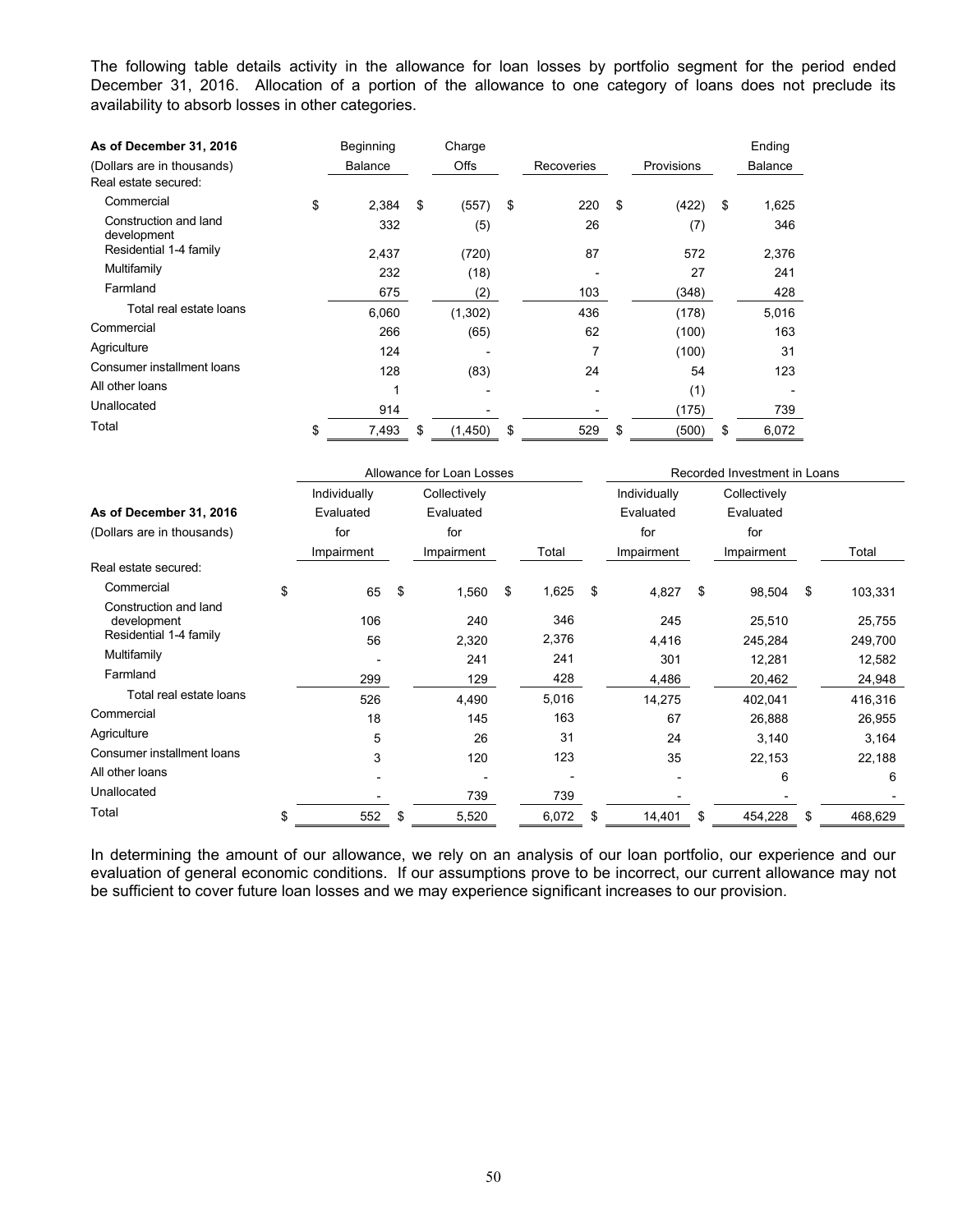# **NOTE 8 TROUBLED DEBT RESTRUCTURINGS**

At December 31, 2017 loans classified as troubled debt restructurings totaled \$6.9 million compared to \$9.6 million at December 31, 2016. The following table presents information related to loans modified as troubled debt restructurings during the years ended December 31, 2017 and 2016.

|                                     |       | December 31, 2017 |     |            |       | December 31, 2016 |             |
|-------------------------------------|-------|-------------------|-----|------------|-------|-------------------|-------------|
|                                     |       | Pre-Mod.          |     | Post-Mod.  |       | Pre-Mod.          | Post-Mod.   |
| <b>Troubled Debt Restructurings</b> | # of  | Recorded          |     | Recorded   | # of  | Recorded          | Recorded    |
| (Dollars are in thousands)          | Loans | Investment        |     | Investment | Loans | Investment        | Investment  |
| Real estate secured:                |       |                   |     |            |       |                   |             |
| Commercial<br>Construction and land |       |                   |     |            |       | \$<br>341         | \$<br>336   |
| Development                         |       |                   |     |            |       |                   |             |
| Residential 1-4 family              |       |                   |     |            | 2     | 420               | 402         |
| Multifamily                         |       |                   |     |            |       |                   |             |
| Farmland                            |       |                   |     |            |       | 291               | 268         |
| Total real estate loans             |       |                   |     |            | 4     | 1,052             | 1,006       |
| Commercial                          |       | 443               |     | 437        |       |                   |             |
| Agriculture                         |       |                   |     |            |       |                   |             |
| Consumer installment loans          |       |                   |     |            |       |                   |             |
| All other loans                     |       |                   |     |            |       |                   |             |
| Total                               |       | \$<br>443         | -\$ | 437        | 4     | \$<br>1,052       | \$<br>1,006 |

During the year ended 2017, the Company modified the terms of one loan for which the modification was considered to be a troubled debt restructuring. The interest rate was not modified on this loan; however, the payment terms and maturity date were changed. During the year ended 2016, the Company modified four loans that were considered to be troubled debt restructurings. On one loan, the interest rate and maturity date were not modified; however, the payment terms were changed. On one loan, the interest rate was lowered and the payment terms were changed. On two loans, the interest rate was lowered and the payment terms and maturity date were changed.

No loans modified as troubled debt restructurings defaulted during the year ended December 31, 2017. One commercial real estate loan with a recorded investment of \$211 thousand that had been modified as a troubled debt restructuring defaulted during the year ended December 31, 2016, which was within twelve months of the loan's modification date. Generally, a troubled debt restructuring is considered to be in default once it becomes 90 days or more past due following a modification.

When determining the level of the allowance for loan losses, management considers troubled debt restructurings and subsequent defaults in these restructurings in its estimate. The Company evaluates all troubled debt restructurings for possible further impairment. As a result, the allowance may be increased, adjustments may be made in the allocation of the allowance, or charge-offs may be taken to further writedown the carrying value of the loan.

# **NOTE 9 BANK PREMISES AND EQUIPMENT**

Depreciation expense for 2017 and 2016 was \$2.5 million and 2.4 million, respectively. Bank premises and equipment at December 31, are summarized as follows:

| (Dollars are in thousands)         |    | 2017     | 2016      |
|------------------------------------|----|----------|-----------|
| Land                               | \$ | 8.130    | 9.115     |
| Buildings and improvements         |    | 18.866   | 22,889    |
| Furniture and equipment            |    | 22.190   | 20,369    |
|                                    |    | 49.186   | 52.373    |
| Less accumulated depreciation      |    | (23,071) | (22, 388) |
| <b>Bank Premises and Equipment</b> | S  | 26.115   | 29,985    |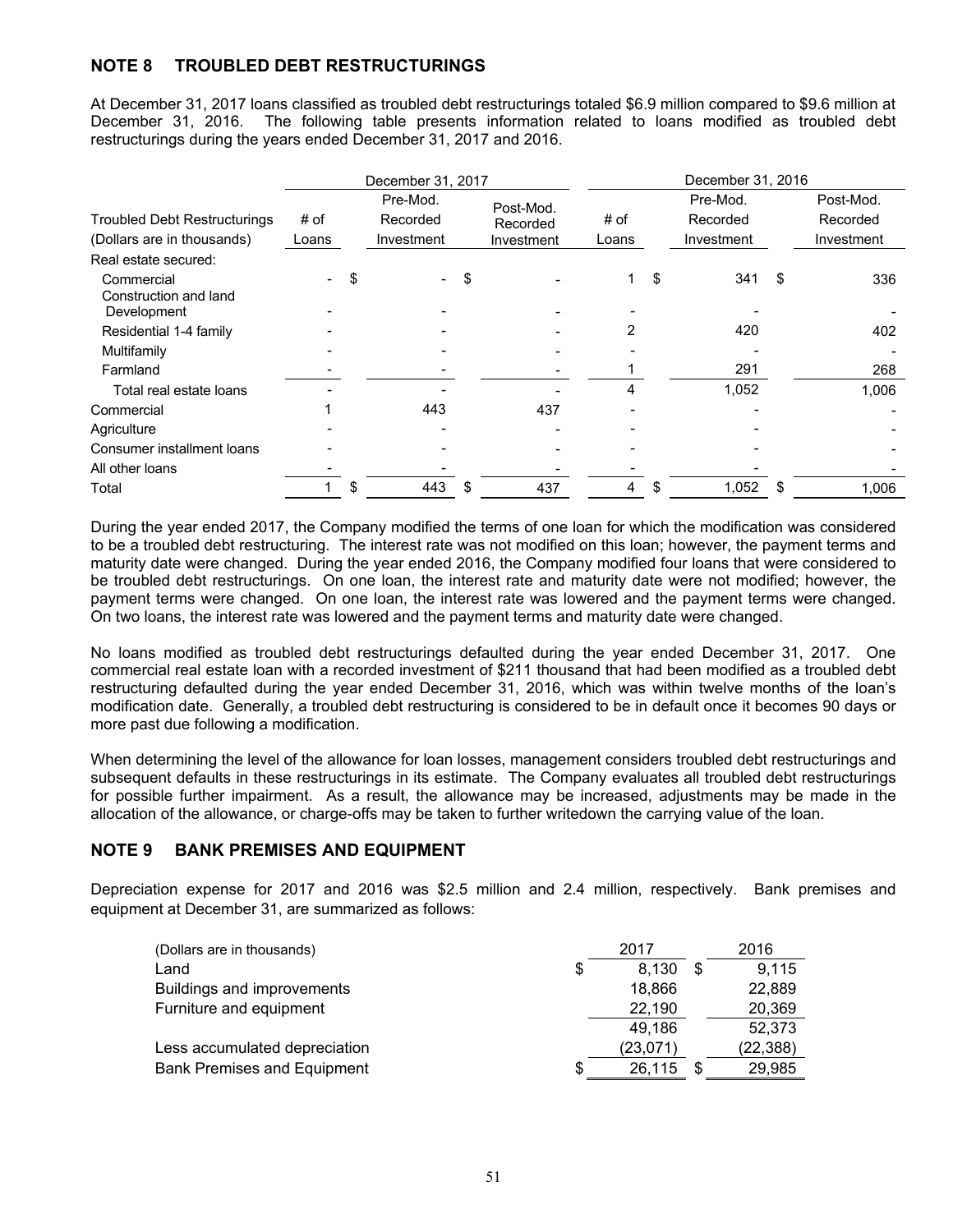### **NOTE 10 INCOME TAXES**

The Tax Cuts and Jobs Act ("TCJA") was signed into law by the President on December 22, 2017. The TCJA includes the reduction in the corporate tax rate from a top rate of 35% to a flat rate of 21%, changes in business deductions, and many international provisions. The reduction in the corporate tax rate resulted in a \$4.0 million adjustment to our deferred tax assets.

The Company recognized the income tax effects of the 2017 Tax Act in its 2017 financial statements in accordance with Staff Accounting Bulletin No. 118, which provides SEC staff guidance for the application of ASC Topic 740, Income Taxes, in the reporting period in which the 2017 Tax Act was signed into law. As such, the Company's results reflect the income tax effects of the 2017 Tax Act for which the accounting under ASC Topic 740 is complete and provision amounts for those specific income tax effects of the 2017 Tax act for which the accounting under ASC Topic 740 is incomplete but a reasonable estimate could be determined. The Company did not identify items for which the income tax effects of the 2017 Tax Act have not been completed and a reasonable estimate could not be determined as of December 31, 2017.

The source of pre-tax book income is summarized as follows for the years ended December 31:

| (Dollars are in thousands) |   | 2017  | 2016 |
|----------------------------|---|-------|------|
| Pre-tax book income        |   |       |      |
| Domestic                   | S | 3.238 | 949  |
| Total pre-tax book income  |   | 3.238 | 949  |

Income tax expense (benefit) is summarized as follows for the years ended December 31:

| (Dollars are in thousands)                                                                                                     | 2017                  | 2016 |                  |  |
|--------------------------------------------------------------------------------------------------------------------------------|-----------------------|------|------------------|--|
| Current income tax expense (benefit)<br>Federal<br><b>State</b><br>Total current income tax expense (benefit)                  | \$<br>337<br>337      | S    |                  |  |
| Deferred income tax expense (benefit)<br>Federal<br>State<br>Total deferred income tax expense<br>Income tax expense (benefit) | (193)<br>ั193)<br>144 | .ፍ   | (2)<br>2)<br>(9) |  |

The following table summarizes the differences between the actual income tax expense and the amounts computed using the federal statutory tax rate of 34%:

| (Dollars are in thousands)                                                                           | 2017        |     | 2016  |
|------------------------------------------------------------------------------------------------------|-------------|-----|-------|
| Income tax expense (benefit) at the applicable federal rate<br>Permanent differences resulting from: | \$<br>1,101 | - 5 | 323   |
| Nondeductible expenses                                                                               | 15          |     |       |
| Tax exempt interest income                                                                           | (35)        |     | (44)  |
| State income taxes less federal tax effect                                                           |             |     |       |
| Bank owned life insurance                                                                            | (39)        |     | (57)  |
| Remeasurement of deferred taxes under TCJA                                                           | 4,046       |     |       |
| Deferred tax valuation allowance change, net                                                         | (5, 317)    |     | (338) |
| Penalty on surrender of bank owned life insurance                                                    | 318         |     |       |
| Other adjustments                                                                                    | 55          |     | 95    |
| Income tax expense (benefit)                                                                         | 144         |     | (9)   |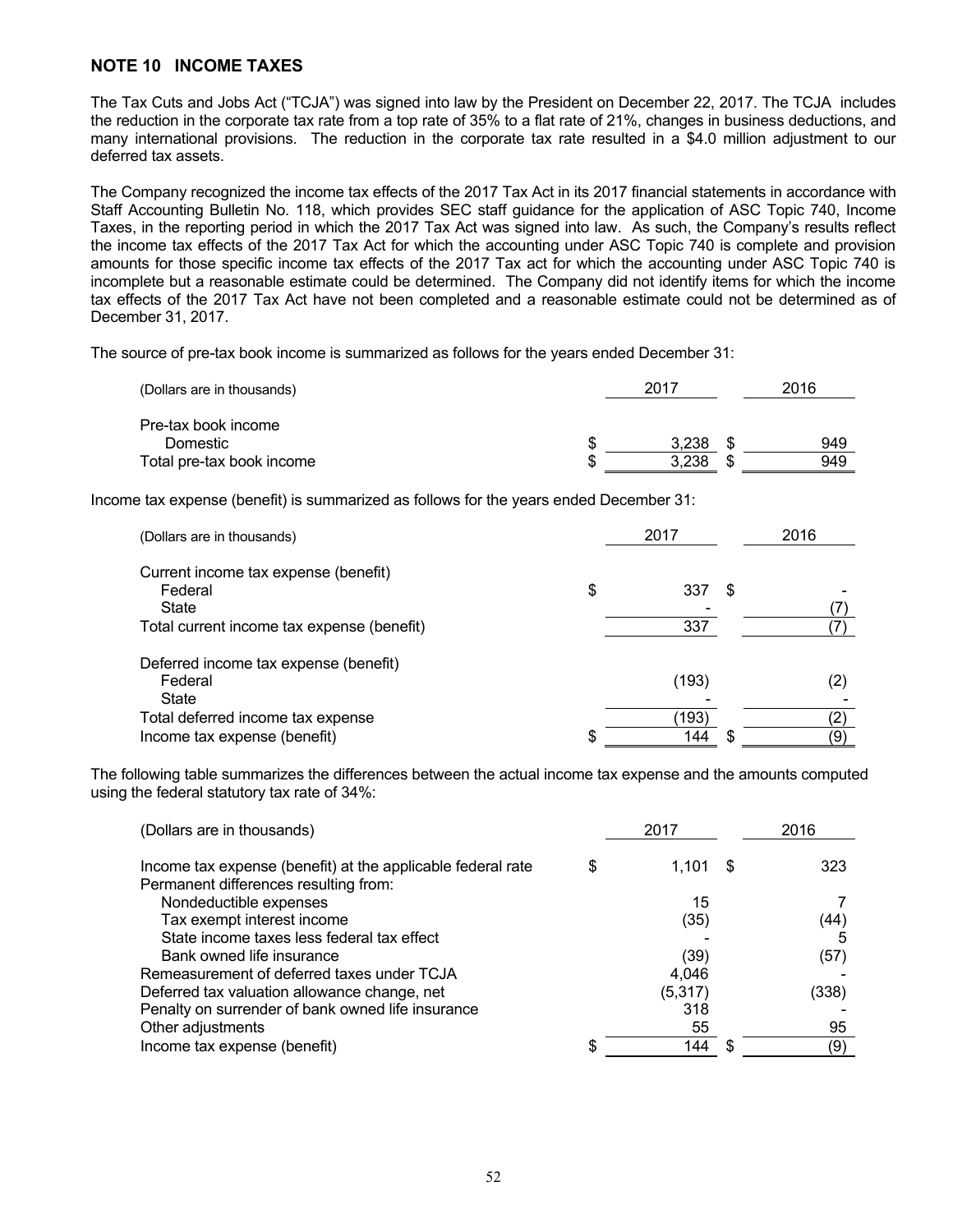The net deferred tax assets and liabilities resulting from temporary differences as of December 31 are summarized as follows:

| (Dollars are in thousands)                       | 2017        |    | 2016    |
|--------------------------------------------------|-------------|----|---------|
| <b>Deferred Tax Assets</b>                       |             |    |         |
| Allowance for loan losses                        | \$<br>1,301 | \$ | 2,064   |
| Deferred compensation                            | 89          |    | 147     |
| Accrued employee benefits                        |             |    | 15      |
| Nonaccrual loan interest                         | 504         |    | 896     |
| Other real estate owned                          | 264         |    | 1,911   |
| Repossessed assets                               |             |    | 12      |
| Amortization of core deposits                    | 51          |    | 101     |
| Amortization of goodwill                         | 260         |    | 514     |
| Capitalized interest and repair expense          | 25          |    | 41      |
| Net operating loss carryforward                  | 3,444       |    | 5,648   |
| AMT carryforward                                 | 339         |    | 320     |
| Unrealized loss on securities available for sale | 158         |    | 235     |
| Total Assets, gross                              | 6,435       |    | 11,904  |
| Valuation allowance                              |             |    | (5,317) |
| Total Assets, net                                | 6,435       |    | 6,587   |
| Deferred Tax Liabilities                         |             |    |         |
| Accelerated depreciation                         | 607         |    | 867     |
| Accrued employee benefits                        | 38          |    |         |
| Prepaid expenses                                 | 20          |    | 38      |
| Deferred loan costs                              | 271         |    | 397     |
| <b>Total Liabilities, gross</b>                  | 936         |    | 1,302   |
| <b>Net Deferred Tax Asset</b>                    | \$<br>5,499 | S  | 5,285   |

Deferred tax assets represent the future tax benefit of future deductible differences and, if it is more likely than not that a tax asset will not be realized, a valuation allowance is required to reduce the recorded deferred tax assets to net realizable value. The Company has evaluated positive and negative evidence to assess the realizability of its deferred taxes. Based on the evidence, including taxable income projections, the Company believes it is more likely than not that its deferred tax assets will be realizable. As a result, the Company reversed the valuation allowance of \$5.3 million that existed as of December 31, 2016 during 2017. Accordingly, the Company has not included a valuation allowance against its deferred tax assets as of December 31, 2017.

The Company measures deferred tax assets and liabilities using enacted tax rates that will apply in the years in which the temporary differences are expected to be recovered or paid. Accordingly, the Company's deferred tax assets and liablities were remeasured to reflect the reduction in the U.S. corporate income tax rate from 34 percent to 21 percent, resulting in a \$4.0 million increase in income tax expense for the year ended December 31, 2017 and a corresponding \$4.0 million decrease in net deferred tax assets as of December 31, 2017.

Tax positions are evaluated in a two-step process. The Company first determines whether it is more likely than not that a position will be sustained upon examination. If a tax position meets the more-likely-than-not recognition threshold, it is then measured to determine the amount of benefit to recognize in the financial statements. The tax position is measured as the largest amount of benefit that is greater than 50% likely of being recognized. The Company classifies interest and penalties as a component of income tax expense.

As of December 31, 2017, the Company had Federal and state net operating loss carryforward amounts of approximately \$15.9 million and \$2.2 million, respectively. These amounts are not limited pursuant to IRC Section 382. The Company is subject to examination in the United States and multiple state jurisdictions. Years prior to 2014 are no longer subject to examination by taxing authorities.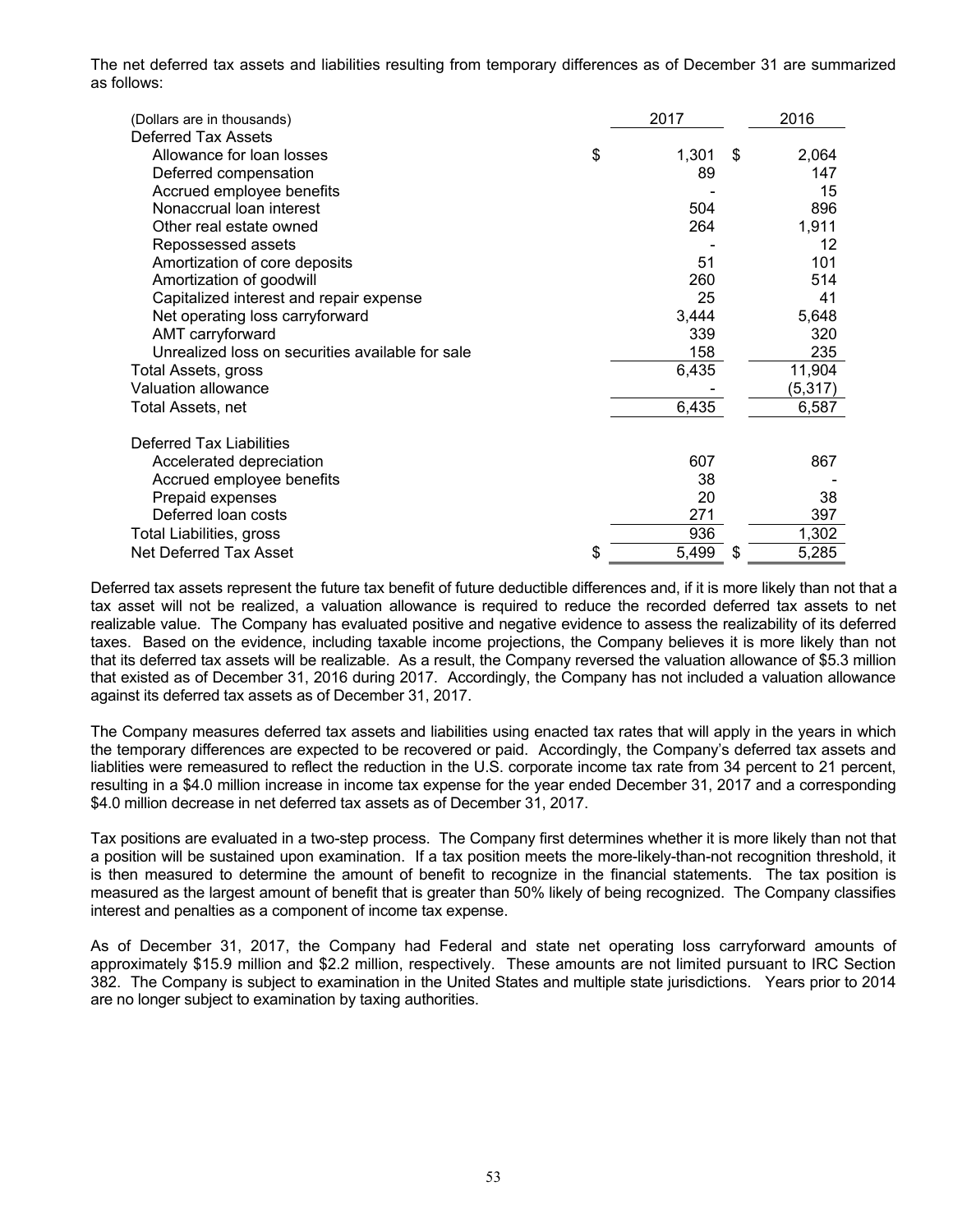# **NOTE 11 TIME DEPOSITS**

The aggregate amount of time deposits that meet or exceed the FDIC Insurance limit of \$250,000 was \$25.3 million and \$13.0 million at December 31, 2017 and 2016, respectively. We have brokered deposits totaling \$2.7 million at December 31, 2017 and 2016, respectively. At December 31, 2017, the scheduled maturities of time deposits are as follows (dollars are in thousands):

| \$<br>171,073 |
|---------------|
| 31,096        |
| 24,340        |
| 26,706        |
| 19,115        |
|               |
| \$<br>272,330 |
|               |

### **NOTE 12 RELATED PARTY TRANSACTIONS**

During the year, officers, directors (and companies controlled by them), principal shareholders, and associates were customers of and had loan transactions with the Bank in the normal course of business which amounted to \$6.6 million at December 31, 2017 and \$5.4 million at December 31, 2016. During the year ended December 31, 2017, total principal additions were \$4.3 million and principal payments were \$3.2 million, including renewals and advances on revolving lines of credit. During the year ended December 31, 2016, total principal additions were \$4.9 million and principal payments were \$3.6 million, including renewals and advances on revolving lines of credit. These transactions were made on substantially the same terms as those prevailing for other customers and did not involve any abnormal risk. Total related party deposits held at the Bank were \$12.0 million and \$11.1 million at the end of years 2017 and 2016, respectively.

On June 7, 2017, NPB Insurance Services, Inc. purchased a 39% membership interest in Lonesome Pine Title Agency, LLC, which provides title insurance. Another member of the agency is a related party to the Company.

### **NOTE 13 RETIREMENT PLANS**

The Company has established a qualified defined contribution plan that covers all full time employees. The Company matches employee contributions up to a maximum of 3% of their salary. The Company contributed \$263 thousand and \$385 thousand to the defined contribution plan for 2017 and 2016, respectively.

In addition, in 2002, the Bank established a salary continuation plan for key executives, which is funded by single premium life insurance policies. Expenses related to the plan were \$5 thousand for the years 2017 and 2016, respectively.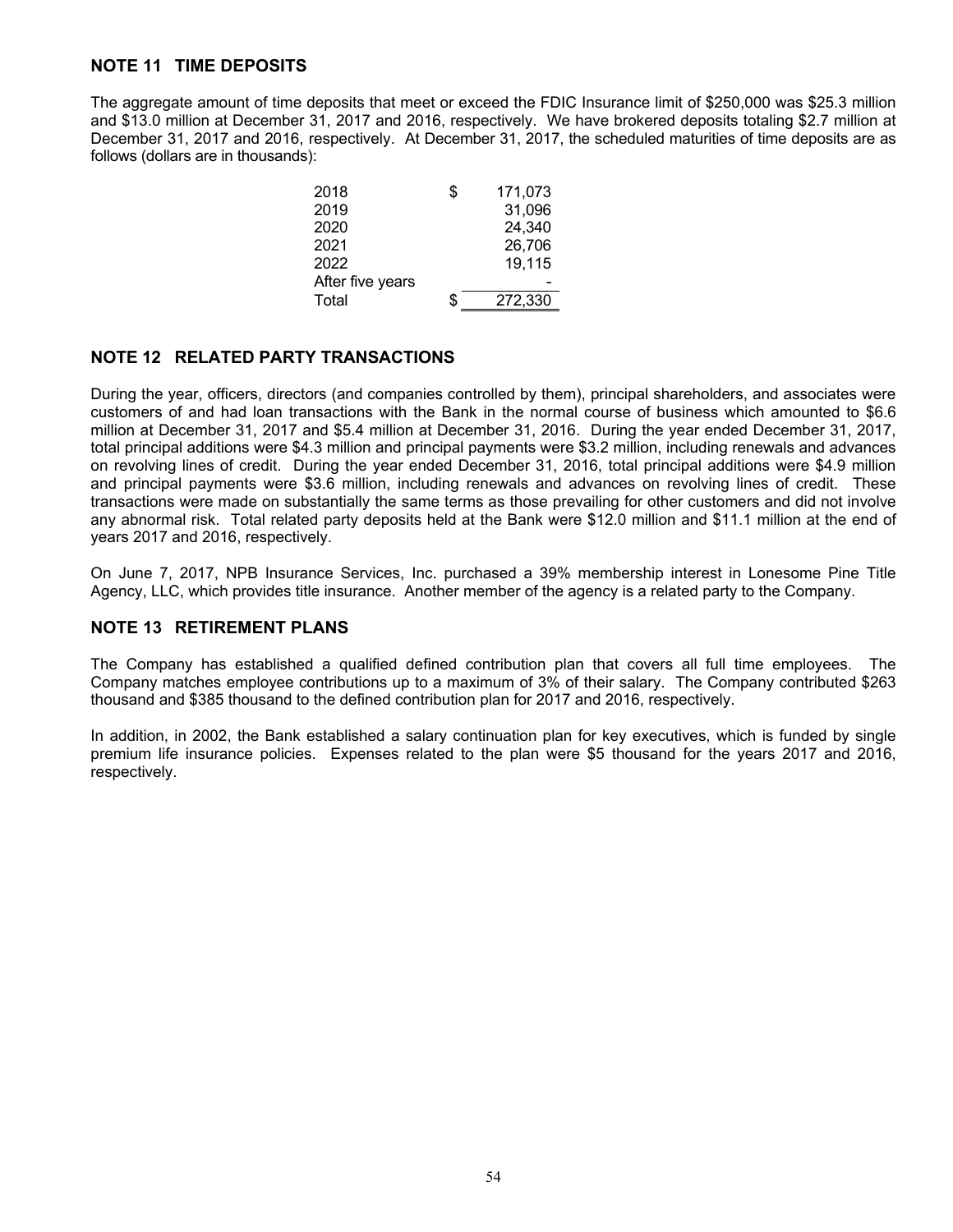# **NOTE 14 OTHER REAL ESTATE OWNED**

The following table summarizes the activity in other real estate owned for the years ended December 31, 2017 and 2016:

|                                      | 2017            | 2016    |
|--------------------------------------|-----------------|---------|
| (Dollars are in thousands)           |                 |         |
| Balance, beginning of year           | \$<br>10,655 \$ | 12,398  |
| Additions                            | 3,087           | 4,577   |
| Purchases of/improvements to         |                 |         |
| other real estate owned              |                 | 48      |
| Transfers of premises and equipment  |                 |         |
| to other real estate owned           | 125             |         |
| Transfers of other real estate owned |                 |         |
| to premises and equipment            |                 | (125)   |
| Proceeds from sales of               |                 |         |
| other real estate owned              | (4, 742)        | (4,232) |
| Proceeds from insurance claims       | (12)            |         |
| Loans made to finance sales of       |                 |         |
| Other real estate owned              | (1, 477)        | (818)   |
| Adjustment of carrying value         | (758)           | (1,414) |
| Deferred gain from sales             | 45              |         |
| Gain (loss) from sales               | (64)            | 221     |
| Balance, end of year                 | \$<br>6,859     | 10,655  |

# **NOTE 15 BANK OWNED LIFE INSURANCE**

At December 31, 2017 and 2016, we had an aggregate total cash surrender value of \$4.5 million and \$12.3 million, respectively, on life insurance policies covering current and former key officers. In December 2017 several policies were surrended, due to their lagging financial performance. This transaction resulted in net proceeds of \$7.6 million after the effect of a tax penalty of \$318 thousand.

Total income for the policies during 2017 and 2016 was \$115 thousand and \$169 thousand, respectively.

### **NOTE 16 DIVIDEND LIMITATIONS ON SUBSIDIARY BANK**

A principal source of funds of the Company is dividends paid by the Bank. The Federal Reserve Act restricts the amount of dividends the Bank may pay. Approval by the Board of Governors of the Federal Reserve System is required if the dividends declared by a state member bank, in any year, exceed the sum of (1) net income of the current year and (2) income net of dividends for the preceding two years.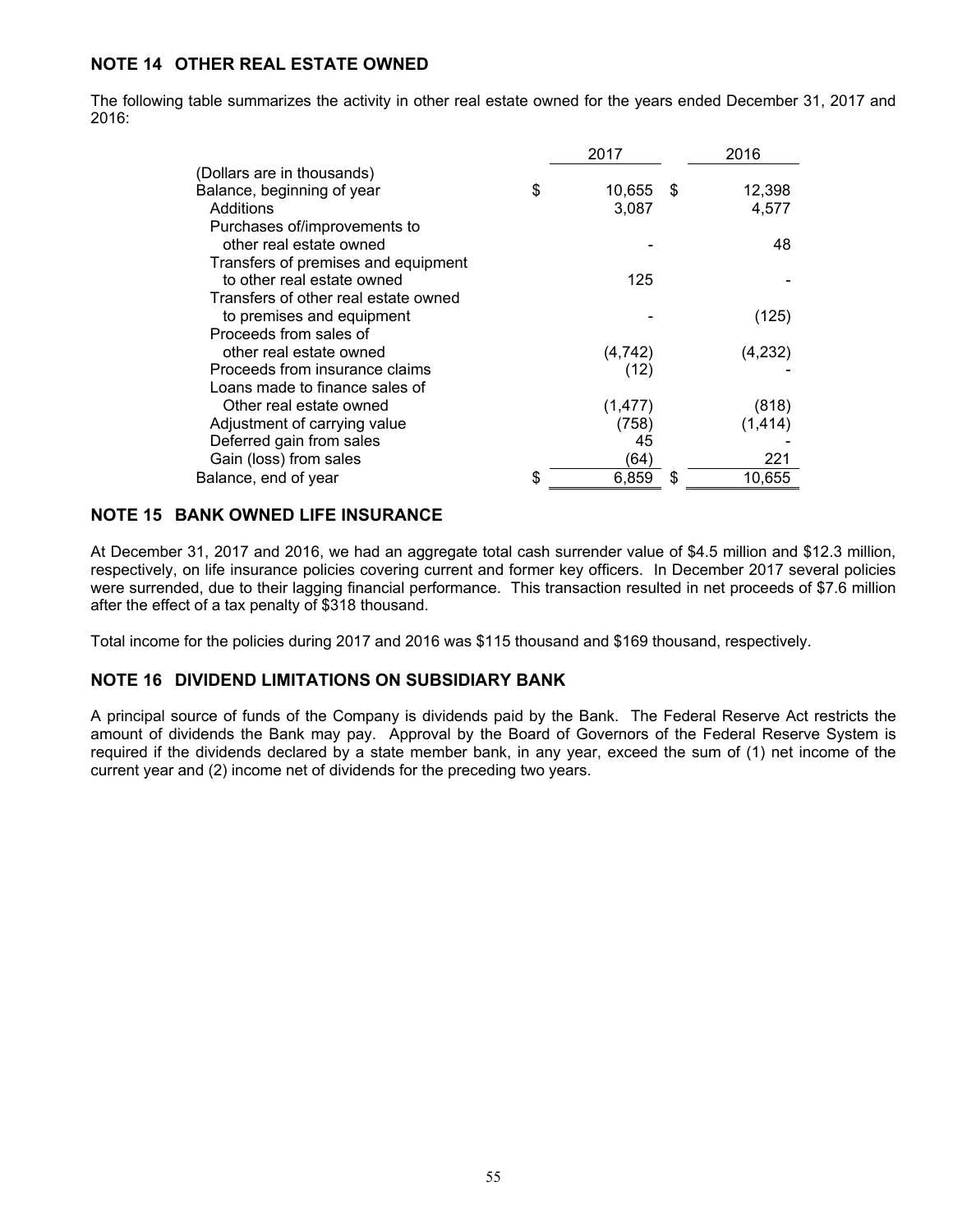# **NOTE 17 LEASING ACTIVITIES**

#### **Sale and Leaseback Transactions**

On May 31, 2017 the Bank, the wholly-owned subsidiary of the Company, sold four (4) of its properties, one each located in Abingdon, Bristol, Gate City and Castlewood, Virginia to a non affiliated third party for a total purchase price of \$6.2 million. After selling expenses of \$192 thousand, the net proceeds on the transactions were \$6.0 million. The sales prices for the properties were based on outside appraisals obtained by the Bank. The Bank provided \$4.9 million of financing to the purchaser for a term of 10 years for this transaction.

In connection with the sale of the four properties, the Bank on May 31, 2017 entered into commercial lease agreements with the purchaser for the properties (the "Leases"), which will allow the Bank to continue to service customers from these locations. The Leases, which commenced on June 1, 2017, provide the Bank with use of the properties for an initial term of fifteen (15) years. Base rent payments for years 1 through 5 of the Leases are approximately \$417 thousand a year. The base rent payments will increase by 8% for years 6 through 10 of the Leases and then by another 8% for years 11 through 15 of the Leases. The Bank has the option to renew the Leases five (5) times and each renewal would be for a term of five (5) years. The base rent for the renewals would be negotiated at the time the renewal option is exercised by the Bank. While the cash lease payments are currently \$417 thousand a year, the Company is required to straight-line the expense over the initial term of fifteen (15) years. As a result, the annual lease expense will be approximately \$451 thousand. The weighted average remaining life of the leases is 14.42 years.

In anticipation of this transaction the Company early adopted ASU No. 2016-02 Leases (Topic 842). This ASU revised certain aspects of recognition, measurement, presentation, and disclosure of leasing transactions. As a result of this transaction the Company recognized right-to-use assets – operating leases of approximately \$5.3 million, along with corresponding lease liabilities of approximately \$5.3 million. The \$5.3 million was determined by calculating the present value of the annual cash lease payments using a discount rate of 3.25%. The 3.25% discount rate was determined to be our fifteen (15) year incremental borrowing rate as of May 31, 2017.

As a result of the sale and the determination that the corresponding leases were operating leases, the Company recognized a gain of \$2.6 million on the sale and leaseback transactions.

#### **Kingsport Loan Production Office Lease**

The Bank entered into a commercial lease for office space in Kingsport, TN for use as a loan production office, which is expected to open during the 1<sup>st</sup> Quarter of 2018. The lease, which commenced on December 1, 2017, provides the Bank with use of the office space for an intital term of three (3) years. Base rent payments are \$25 thousand for year 1, \$25 thousand for year 2, and \$26 thousand for year 3. The Bank has the option to renew the lease one (1) time and the renewal would be for a term of one (1) year. The base rent for the renewal would increase by 5.00%. While the cash lease payments are currently \$25 thousand a year, the Company is required to straight-line the expense over the initial term of three (3) years. As a result, the annual lease expense will be approximately \$25 thousand. The weighted average remaining life of the lease is 2.97 years.

As a result of this transaction the Company recognized a right-to-use asset – operating lease of approximately \$73 thousand, along with corresponding lease liability of approximately \$73 thousand. The \$73 thousand was determined by calculating the present value of the annual cash lease payments using a discount rate of 2.17%. The 2.17% discount rate was determined to be our three (3) year incremental borrowing rate as of December 1, 2017.

The Company's operating lease cost for the year ended December 31, 2017 as a result of the transactions discussed above was \$265 thousand.

All other operating leases the Company has were evaluated and determined that they are immaterial to the financial statements. At December 31, 2017, future minimum rental commitments under the non-cancellable operating leases discussed above are as follows (dollars are in thousands):

| 2018<br>\$  | 441   |
|-------------|-------|
| 2019        | 442   |
| 2020        | 440   |
| 2021        | 492   |
| 2022        | 436   |
| Thereafter  | 4,415 |
| Total<br>\$ | 6,666 |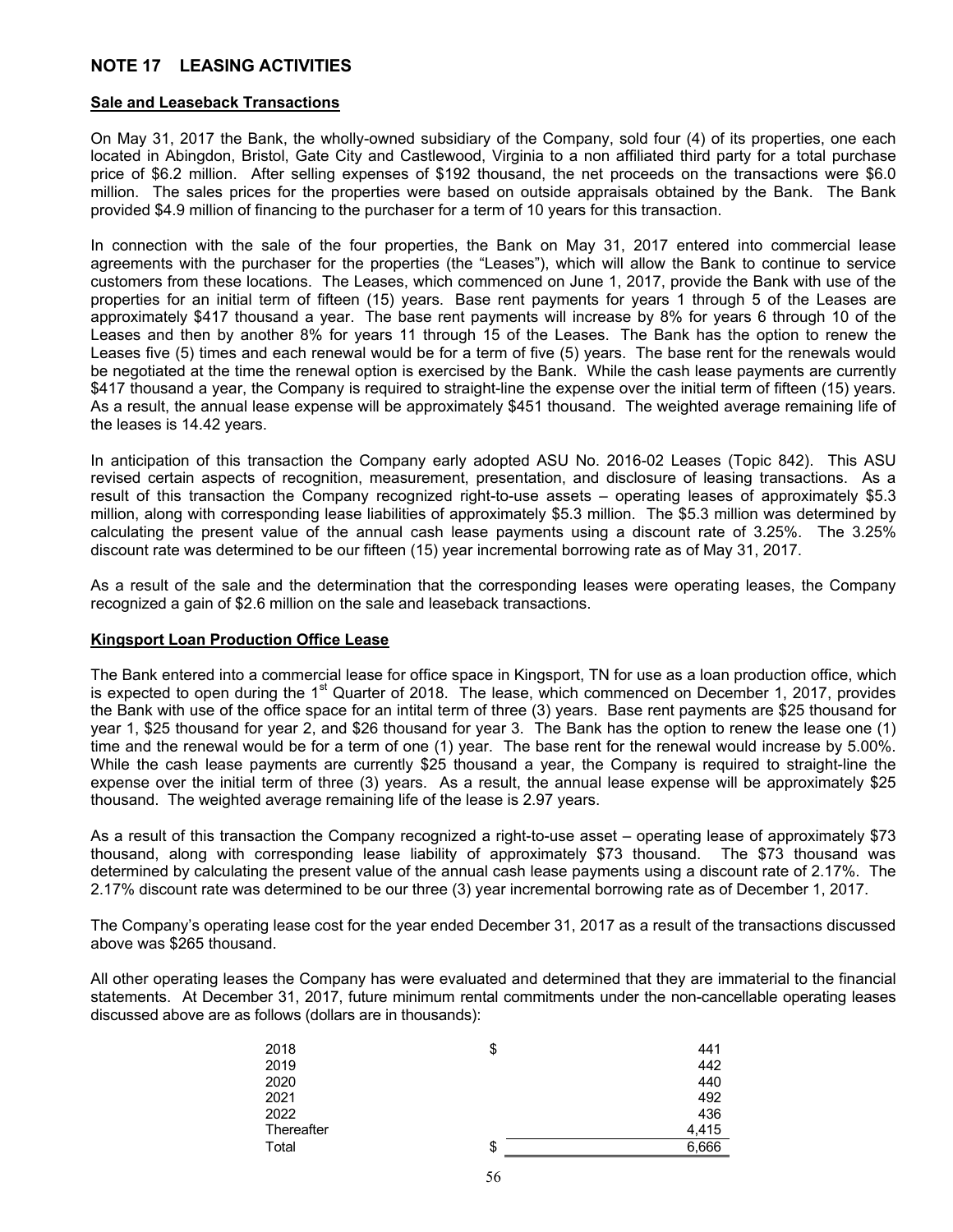### **NOTE 18 AVAILABLE LINES OF CREDIT AND FEDERAL HOME LOAN BANK ADVANCES**

The following table presents the Bank's Federal Home Loan Bank ("FHLB") advances:

|                                 | December 31. |  |        |  |  |
|---------------------------------|--------------|--|--------|--|--|
| (Dollars in thousands)          | 2017         |  | 2016   |  |  |
| Advances from FHLB – short-term | 558          |  | 5.000  |  |  |
| Advances from FHLB – long-term  | 7.000        |  | 8.758  |  |  |
| <b>Total Advances from FHLB</b> | 7.558        |  | 13.758 |  |  |

Additional information on the Bank's short-term FHLB advances:

|                                                      | Years Ended December 31, |      |        |  |  |
|------------------------------------------------------|--------------------------|------|--------|--|--|
| (Dollars in thousands)                               | 2017                     | 2016 |        |  |  |
| Maximum outstanding at any month-end during the year | 6.200                    | S    | 10.000 |  |  |
| Average outstanding balance                          | 1.981                    |      | 2.477  |  |  |
| Average interest rate for the year                   | 1.82%                    |      | 0.46%  |  |  |
| Average interest rate at year end                    | 4.07%                    |      | 0.69%  |  |  |

The Bank has the ability to borrow up to an additional \$122.5 million from the FHLB under a line of credit which is secured by a blanket lien on residential real estate loans. The Bank had no overnight borrowings subject to daily rate changes from the Federal Home Loan Bank at December 31, 2017 or 2016.

At December 31, 2017 long-term FHLB advances consisted of \$2.0 million at a rate of 0.99% due in 2019 and \$5.0 million at a rate of 1.38% due in 2021. At December 31, 2016 long-term FHLB advances consisted of \$708 thousand at a rate of 4.10% due in 2018, \$1.05 million at a rate of 4.045% due in 2018, \$2.0 million at a rate of .99% due in 2019 and \$5.0 million at a rate of 1.38% due in 2021. Each of these borrowings is at fixed interest rates.

We have used our line of credit with FHLB to issue letters of credit totaling \$17.0 million to the Treasury Board of Virginia for collateral on public funds. No draws on the letters of credit have been issued. The letters of credit are considered draws on our Federal Home Loan Bank line of credit.

We also had the ability to borrow \$10.0 million in unsecured federal funds line of credit facilities with correspondent banks as of December 31, 2017 and 2016, respectively. As of December 31, 2017 and 2016, no balances were outstanding on these unsecured federal funds line of credit facilities. Additional information on unsecured federal funds line of credit facilities is as follows:

|                                                      | Years Ended December 31, |       |
|------------------------------------------------------|--------------------------|-------|
| (Dollars in thousands)                               | 2017                     | 2016  |
| Maximum outstanding at any month-end during the year | 1.227                    |       |
| Average outstanding balance                          | 253                      | 117   |
| Average interest rate for the year                   | 2.10%                    | 1.36% |
| Average interest rate at year end                    | $-$ %                    | -%    |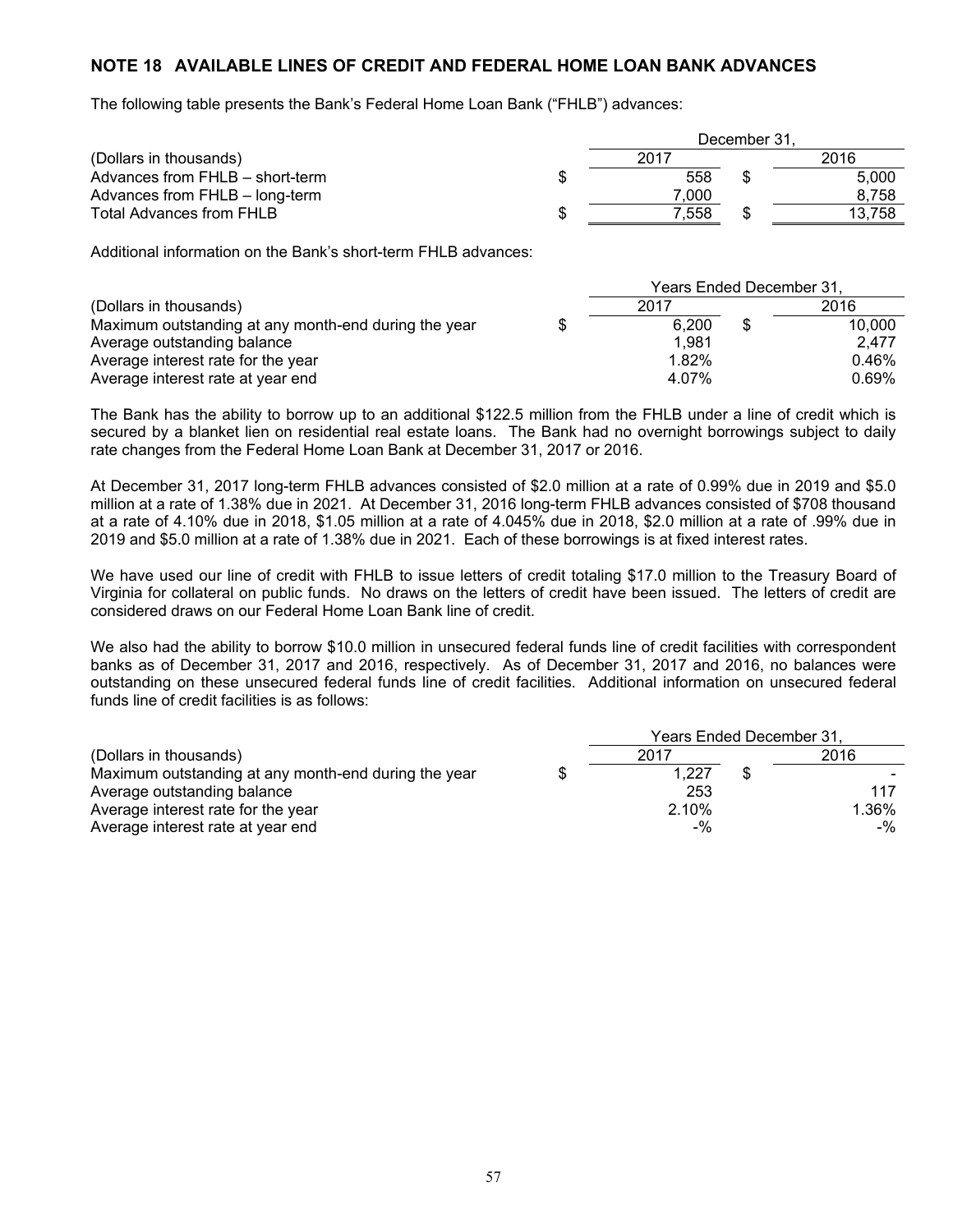### **NOTE 19 FINANCIAL INSTRUMENTS WITH OFF-BALANCE SHEET RISK**

In the normal course of business, the Bank has outstanding commitments and contingent liabilities, such as commitments to extend credit and standby letters of credit, which are not included in the accompanying consolidated financial statements. The Bank's exposure to credit loss in the event of nonperformance by the other party to the financial instruments for commitments to extend credit and standby letters of credit is represented by the contractual or notional amount of those instruments. The Bank uses the same credit policies in making such commitments as it does for instruments that are included in the balance sheet.

Financial instruments whose contract amount represents credit risk at December 31 were as follows:

|                              | 2017   | 2016   |
|------------------------------|--------|--------|
| (Dollars are in thousands)   |        |        |
| Commitments to extend credit | 38.540 | 34.770 |
| Standby letters of credit    | 2.519  | 2.019  |

Commitments to extend credit are agreements to lend to a customer at either a fixed or variable interest rate as long as there is no violation of any condition established in the contract. Commitments generally have fixed expiration dates or other termination clauses and may require payment of a fee. Since many of the commitments are expected to expire without being drawn upon, the total commitment amounts do not necessarily represent future cash requirements. The Bank evaluates each customer's creditworthiness on a case-by-case basis. The amount of collateral obtained, if deemed necessary by the Bank upon extension of credit, is based on management's credit evaluation. Collateral held varies but may include accounts receivable, inventory, property and equipment, and income-producing commercial properties.

Standby letters of credit are conditional commitments issued by the Bank to guarantee the performance of a customer to a third party. Standby letters of credit generally have fixed expiration dates or other termination clauses and may require payment of a fee. The credit risk involved in issuing letters of credit is essentially the same as that involved in extending loan facilities to customers. The Bank's policy for obtaining collateral, and the nature of such collateral, is essentially the same as that involved in making commitments to extend credit.

# **NOTE 20 LEGAL CONTINGENCIES**

In the course of operations, we may become a party to legal proceedings. There are no pending or threatened legal proceedings to which the Company or any of its subsidiaries is a party or to which the property of the Company or any of its subsidiaries is subject that, in the opinion of management, may materially impact the financial condition of the Company, except for the following:

On June 24, 2015 New Peoples Bank filed an Amended Complaint in the Circuit Court of Russell County Virginia against Arthur Wayne Bostic, Michael W. Bostic, Sr. and Jeffrey C. Bostic to enforce guarantees of loans made to Bostic Ford Sales, Inc. and seeking judgment against the guarantors for \$1,427,709.76 with interest and legal fees. On July 24, 2015 Arthur Bostic filed a counterclaim against New Peoples Bank asserting lender liability theories of recovery. On March 8, 2016 Michael Bostic, Sr. and Jeffrey Bostic filed similar counterclaims against New Peoples Bank. In January 2018, the parties reached a settlement in the matter resolving all claims asserted by New Peoples against the guarantors and all claims asserted against New Peoples by the guarantors. An order dismissing all claims with prejudice was entered on February 7, 2018. This settlement had no material financial impact on our financial condition or results of operations.

In 2015, New Peoples Bank filed suit in the Circuit Court for Washington County, Virginia, seeking payment from Ms. Sandra Campbell due to breach of a promissory note executed in 2013. Ms. Campbell asserted a Counterclaim alleging that the Bank's requirement that she provide her personal guaranty on a loan sought by her husband's company was a violation of the Equal Credit Opportunity Act. The counterclaim seeks damages in the amount of \$825,000. The Bank filed a motion for summary judgment in its favor on its Complaint and as to Defendant's Counterclaim in May 2016. A hearing has not yet been held on this motion. If the matter is not dismissed, the Bank plans a vigorous defense and does not believe that Ms. Campbell's claims will be successful.

In conjunction with the departure of Mr. Kenneth Hart, New Peoples' former Chief Executive Officer, New Peoples entered into a separation agreement with him. Mr. Hart originally filed suit alleging various breaches by the Company and the Bank related to this and earlier agreements between the parties, which action was dismissed in April 2016 for failure to serve. He then refiled the suit on October 7, 2016, providing him another 12 months to have the Company and the Bank served. On October 3, 2017, the Company and Bank were served with the current complaint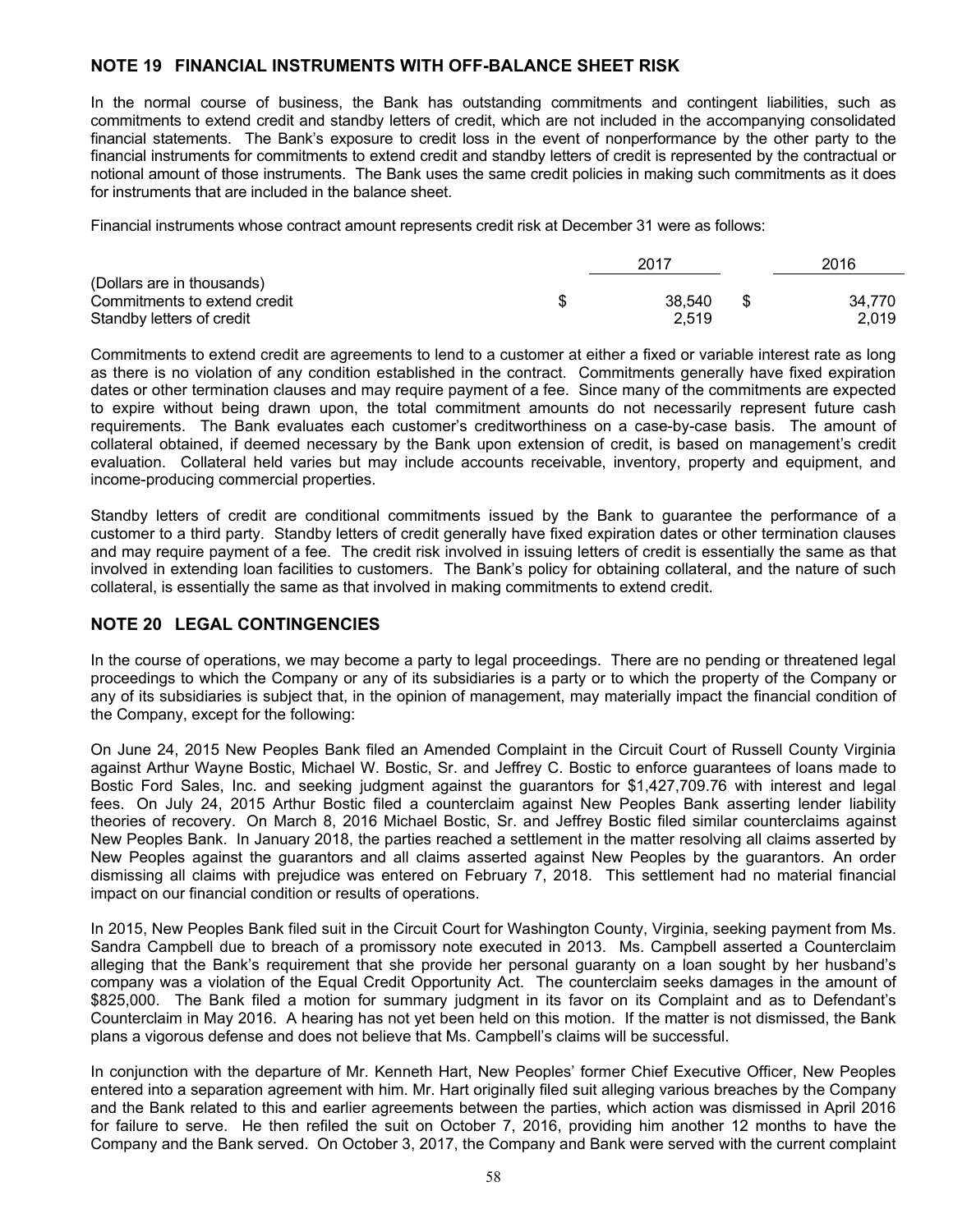for breach of contract which is substantially the same as his original suit. Mr. Hart is asking the Court for an award of \$1.5 million plus interest alleging a breach by the Company and the Bank of these various agreements with Mr. Hart. New Peoples filed a "demurrer" to the complaint, asking that the suit be dismissed, on October 23, 2017. New Peoples believes there is no merit to this suit or these claims which are based on conduct that occurred in 2010, and that the suit is a reaction to a judgment of over a million dollars awarded in favor of the Bank and against Mr. Hart in a separate matter. The Court has not yet ruled on this motion to dismiss. Should this suit not be dismissed, New Peoples intends to defend the matter vigorously to its conclusion and does not believe Mr. Hart's claims will be successful.

Jonathan Mullins, is a former President and Chief Executive Officer of New Peoples who departed in December 2014. In 2017 he filed a Complaint in the Circuit Court of Russell County, Virginia against New Peoples Bank. This is his second lawsuit against the Bank (the first was dismissed), and he seeks payment of deferred compensation pursuant to a 2009 agreement made with the Board of Directors, in which he alleges it agreed to payments of \$50,000/year for 15 years beginning at age 65. At the time Mullins' severance agreement was negotiated, the Bank determined that the accrued value of the deferred compensation at that time was \$144,445. Mullins seeks either the \$50,000 annual payments when he reaches age 65 or a lump sum payment of \$144,445 with prejudgment interest from December 2014, along with \$20,000 in severance pay and accrued leave. New Peoples filed its "demurrer" to this lawsuit in January 2018, requesting dismissal. The demurrer argues that the Bank cannot make these payments to Plaintiff in compliance with federal law, and therefore, Mullins' case must be dismissed. A hearing has not been set on this motion. If the matter is not dismissed, New Peoples intends to defend the matter vigorously to its conclusion and does not believe that Mr. Mullin's claims will be successful.

In November 2017, Keith Carroll filed a complaint against New Peoples Bank in the United States District Court for the Western District of Virginia alleging violations of the Americans with Disabilities Act (the "ADA"). He has filed essentially the same lawsuit in multiple Virginia federal court divisions, alleging violations of the ADA against various banks and credit unions. Mr. Carroll is a blind individual and asserts that he attempted to do business with the Bank through its website, which he claims was inaccessible to him due to his disability. Mr. Carroll seeks injunctive relief and unspecified monetary damages, to include costs and attorneys' fees. The Bank filed a Motion to Dismiss these claims. One of Mr. Carroll's cases filed in the Eastern District of Virginia was recently dismissed on numerous grounds, including the ground that websites are not "places of public accommodation under the ADA," and that even if they were, no regulations currently exist to govern them as such. The Bank has requested dismissal of this case for the same reason, among others. A hearing on the Bank's motion is set for March 21, 2018. If the matter is not resolved on motions, New Peoples intends to defend the matter vigorously to its conclusion.

# **NOTE 21 TRUST PREFERRED SECURITIES**

The following table details the subordinated debt transactions outstanding:

|                     |        |               |                              |           | December 31            |        |
|---------------------|--------|---------------|------------------------------|-----------|------------------------|--------|
|                     | Shares | 12/31/2017    |                              | Maturity  |                        |        |
|                     | Issued | Interest Rate | Interest Rate <sup>(1)</sup> | Date      | 2017                   | 2016   |
|                     |        |               |                              |           | (Dollars in thousands) |        |
| NPB Capital Trust I | 341    | 3.96%         | 3 Month LIBOR plus 2.60%     | 7/7/2034  | 11.341                 | 11.341 |
| NPB Capital Trust 2 | 155    | 3.13%         | 3 Month LIBOR plus 1.77%     | 10/7/2036 | 5.155                  | 5,155  |
|                     |        |               |                              |           | 16.496                 | 16.496 |

(1) Interest rate on both NPB Capital Trust I and NPB Capital Trust 2 are a floating rate, which resets quarterly.

Under the terms of the subordinated debt transactions, the securities have a 30-year maturity and are redeemable, in whole or in part, without penalty, at the option of the Company after five years of the issuance date. Due to the ability to defer interest and principal payments for 60 months without being considered in default, the regulatory agencies consider the trust preferred securities as Tier 1 capital up to certain limits. The Company is currently not deferring the quarterly interest payments on the trust preferred securities.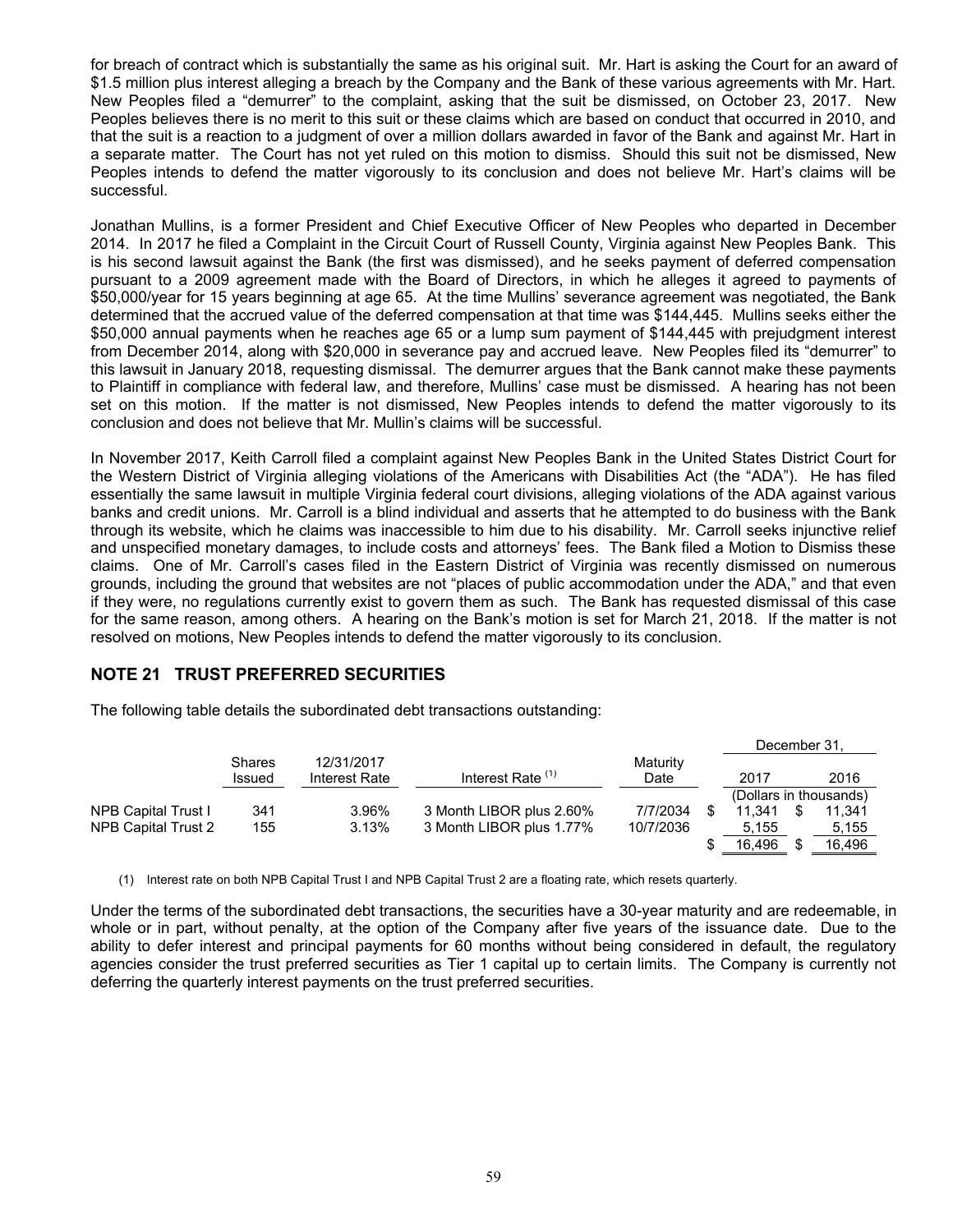### **NOTE 22 CAPITAL**

#### **Capital Requirements and Ratios**

The Bank is subject to various capital requirements administered by federal banking agencies. Failure to meet minimum capital requirements can initiate certain mandatory and, possibly, additional discretionary actions by regulators that, if undertaken, could have a direct material effect on the Bank's financial statements. Under capital adequacy guidelines and the regulatory framework for prompt corrective action, the Bank must meet specific capital guidelines that involve quantitative measures of assets, liabilities, and certain off-balance sheet items as calculated under regulatory accounting practices. The capital amounts and classification are also subject to qualitative judgments by the regulators about components, risk weightings, and other factors.

Quantitative measures established by regulation to ensure capital adequacy require the Bank to maintain minimum amounts and ratios (set forth in the following table) of total and Tier 1 capital (as defined) to risk-weighted assets (as defined), Tier 1 capital (as defined) to average assets (as defined), and Common Equity Tier 1 capital (as defined) to risk-weighted assets (as defined). As of December 31, 2017, the Bank meets all capital adequacy requirements to which it is subject.

The Company meets eligibility criteria of a small bank holding company in accordance with the Federal Reserve Board's Small Bank Holding Company Policy Statement issued in February 2015, and is no longer obligated to report consolidated regulatory capital. The Bank continues to be subject to various capital requirements administered by banking agencies. The Bank's actual capital amounts and ratios are presented in the following table as of December 31, 2017 and 2016, respectively. These ratios comply with Federal Reserve rules to align with the Basel III Capital requirements effective January 1, 2015.

Minimum to Be Well

|                                       |        |                          |                        | Minimum to be vveli |                                               |
|---------------------------------------|--------|--------------------------|------------------------|---------------------|-----------------------------------------------|
|                                       |        |                          |                        |                     |                                               |
| Minimum Capital Requirement<br>Actual |        | <b>Action Provisions</b> |                        |                     |                                               |
| Amount                                | Ratio  | Amount                   | Ratio                  | Amount              | Ratio                                         |
|                                       |        |                          |                        |                     |                                               |
| 68,787                                |        | 35,970                   | $8.0\%$ \$             | 44.962              | 10.0%                                         |
| 63,160                                | 14.05% | 26,977                   | $6.0\%$                | 35,970              | $8.0\%$                                       |
| 63.160                                | 9.56%  | 26,422                   | 4.0%                   | 33,028              | $5.0\%$                                       |
|                                       |        |                          |                        |                     |                                               |
| 63,160                                | 14.05% | 20,233                   | 4.5%                   | 29,225              | 6.5%                                          |
|                                       |        |                          |                        |                     |                                               |
| 67.549                                |        | 32.476                   | $8.0\%$ \$             | 40.595              | 10.0%                                         |
| 62.462                                | 15.39% | 24,357                   | 6.0%                   | 32.476              | $8.0\%$                                       |
| 62.462                                | 9.93%  | 25,149                   | 4.0%                   | 31.436              | $5.0\%$                                       |
|                                       |        |                          |                        |                     |                                               |
| 62.462                                | 15.39% | 18.268                   | 4.5%                   | 26.386              | 6.5%                                          |
|                                       |        |                          | 15.30% \$<br>16.64% \$ |                     | Capitalized Under<br><b>Prompt Corrective</b> |

As of December 31, 2017, the Bank was well capitalized under the regulatory framework for prompt corrective action. To be categorized as well capitalized, an institution must maintain minimum total risk-based, Tier 1 risk-based, Tier 1 leverage, and Common Equity Tier 1 ratios as set forth in the above tables. There are no conditions or events since the notification that management believes have changed the Bank's category.

Under Basel III Capital requirements, beginning January 1, 2016, a capital conservation buffer of 0.625% became effective. The capital conservation buffer is 1.25% as of December 31, 2017 and the Bank met that requirement with a buffer of 7.30%. The capital conservation buffer will be gradually increased through January 1, 2019 to 2.5%. Banks will be required to maintain levels that meet the required minimum plus the capital conservation buffer in order to make distributions, such as dividends, or discretionary bonus payments.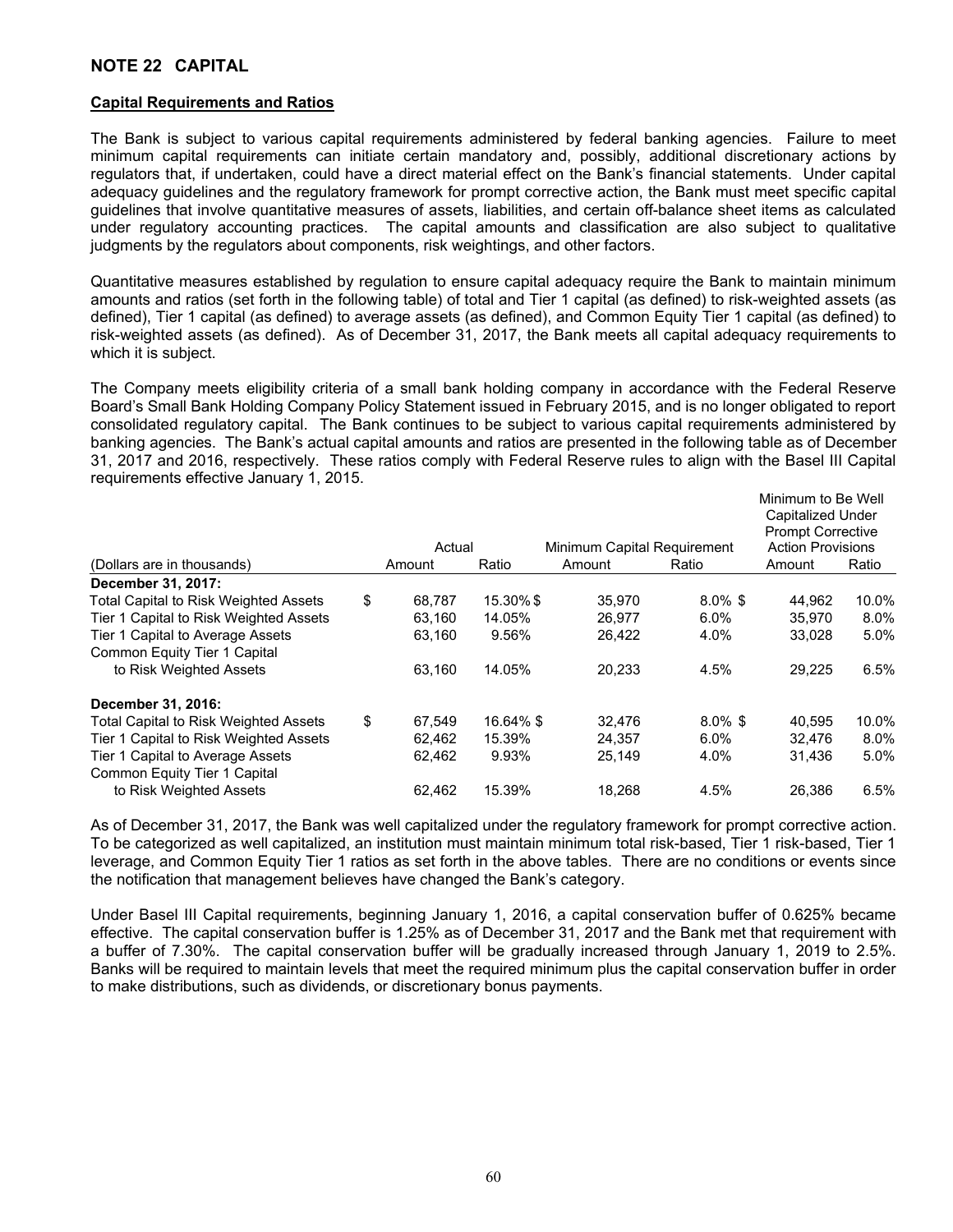### **Common Stock Warrants**

The company issued common stock warrants as a result of the completion of its common stock offering in 2012. The warrants were immediately exercisable to purchase common stock over the next five years at a price of \$1.75 per share with an expiration date of December 20, 2017. A summary of the activity in the common stock warrants as of December 31, 2017 and 2016 is as follows:

|                                             | 2017                  |      |                                            | 2016             |      |                   |  |  |
|---------------------------------------------|-----------------------|------|--------------------------------------------|------------------|------|-------------------|--|--|
|                                             | Number of<br>Warrants |      | Number of<br>Exercise<br>Price<br>Warrants |                  |      | Exercise<br>Price |  |  |
| Outstanding and exercisable,                |                       |      |                                            |                  |      |                   |  |  |
| beginning of year<br>Exercised              | 881,978<br>(636, 364) | - \$ | 1.75<br>1.75                               | 882,353<br>(375) | - \$ | 1.75<br>1.75      |  |  |
| Expired                                     | (245, 614)            |      | 1.75                                       |                  |      |                   |  |  |
| Outstanding and exercisable,<br>end of year | $\sim$                | -\$  |                                            | 881,978          | \$   | 1.75              |  |  |

As a result of the exercises shown above an additional \$1.1 million of capital was raised by the Company during 2017. The additional liquidity provided by the funds will be used by the Company to pay its operating expenses and trust preferred interest payments.

#### **Payment of Dividend to Company and Retirement of Stock**

On October 23, 2017, the Board of Directors approved for the Bank to pay the Company a dividend of \$111 thousand using 68,735 shares of the Company's common stock that had been repossessed by the Bank as a result of collection activities on loans. The Board of Directors then approved for the Company to retire the 68,735 shares of the Company's common stock. By law the 68,735 shares of the Company's common stock became part of the Company's authorized and unissued shares and would be available for reissuance in the future.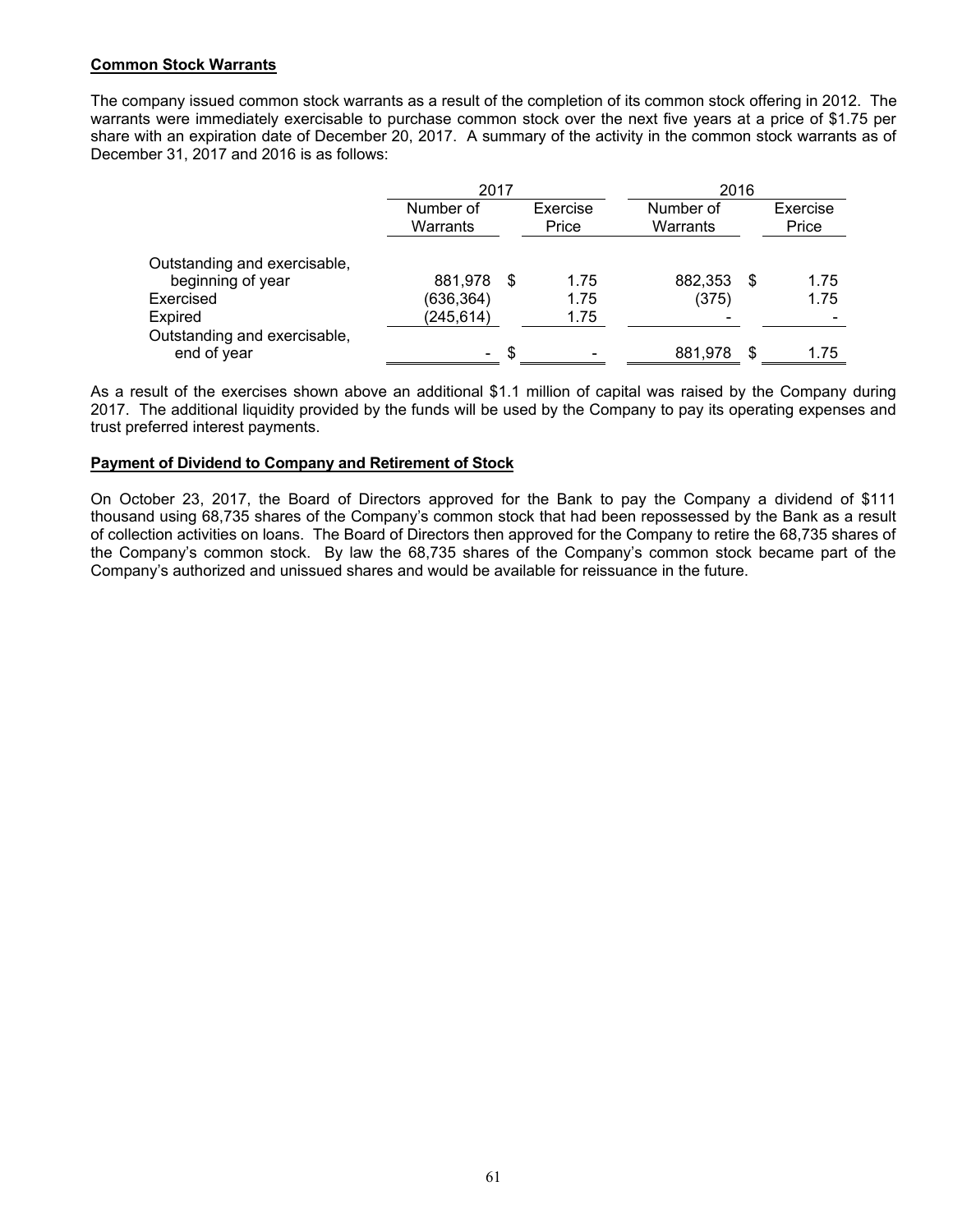### **NOTE 23 FAIR VALUES**

The financial reporting standard, "Fair Value Measurements and Disclosures" provides a framework for measuring fair value under generally accepted accounting principles and requires disclosures about the fair value of assets and liabilities recognized in the balance sheet in periods subsequent to initial recognition, whether the measurements are made on a recurring basis (for example, available for sale investment securities) or on a nonrecurring basis (for example, impaired loans and other real estate acquired through foreclosure).

Fair value is the exchange price that would be received for an asset or paid to transfer a liability (an exit price) in the principal or most advantageous market for the asset or liability in an orderly transaction between market participants on the measurement date. Fair Value Measurements and Disclosures also establishes fair value hierarchy which requires an entity to maximize the use of observable inputs and minimize the use of unobservable inputs when measuring fair value. The standard describes three levels of inputs that may be used to measure fair value:

Level 1: Quoted prices in active markets for identical assets or liabilities. Level 1 assets and liabilities include debt and equity securities and derivative contracts that are traded in an exchange market, as well as U. S. Treasury, other U. S. Government and agency mortgage-backed debt securities that are highly liquid and are actively traded in overthe-counter markets.

Level 2: Observable inputs other than Level 1 prices such as quoted prices for similar assets or liabilities; quoted prices in markets that are not active; or other inputs that are observable or can be corroborated by observable market data for substantially the full term of the assets or liabilities. Level 2 assets and liabilities include debt securities with quoted prices that are traded less frequently than exchange-traded instruments and derivative contracts whose value is determined using a pricing model with inputs that are observable in the market or can be derived principally from or corroborated by observable market data. This category generally includes certain derivative contracts and impaired loans.

Level 3: Unobservable inputs that are supported by little or no market activity and that are significant to the fair value of the assets and liabilities. Level 3 assets and liabilities include financial instruments whose value is determined using pricing models, discounted cash flow methodologies, or similar techniques, as well as instruments for which the determination of fair value requires significant management judgment or estimation. For example, this category generally includes certain private equity investments, retained residual interests in securitizations, residential mortgage servicing rights, and highly structured or long-term derivative contracts.

*Investment Securities Available for Sale –* Investment securities available for sale are recorded at fair value on a recurring basis. Fair value measurement is based upon quoted prices. The Company's available for sale securities, totaling \$71.1 million and \$70.0 million at December 31, 2017 and 2016, respectively, are the only assets whose fair values are measured on a recurring basis using Level 2 inputs from an independent pricing service.

*Loans -* The Company does not record loans at fair value on a recurring basis. Real estate serves as collateral on a substantial majority of the Company's loans. From time to time a loan is considered impaired and an allowance for loan losses is established. Loans which are deemed to be impaired and require a reserve are primarily valued on a non-recurring basis at the fair values of the underlying real estate collateral. Such fair values are obtained using independent appraisals, which management evaluates and determines the fair value of the collateral is further impaired below the appraised value and there is no observable market price, or an appraised value does not include estimated costs of disposition and management must make an estimate, the Company records the impaired loan as nonrecurring Level 3. The aggregate carrying amount of impaired loans carried at fair value were \$11.4 million and \$13.8 million at December 31, 2017 and 2016, respectively.

*Foreclosed Assets –* Foreclosed assets are adjusted to fair value upon transfer of the loans to foreclosed assets. Foreclosed assets are carried at the lower of the carrying value or fair value. Fair value is based upon independent observable market prices or appraised values of the collateral with a third party estimate of disposition costs, which the Company considers to be nonrecurring level 2 inputs. When the appraised value is not available, management determines the fair value of the collateral is further impaired below the appraised value and there is no observable market price, or an appraised value does not include estimated costs of disposition and management must make an estimate, the Company records the foreclosed asset as nonrecurring Level 3. The aggregate carrying amounts of foreclosed assets were \$6.9 million and \$10.7 million at December 31, 2017 and 2016, respectively.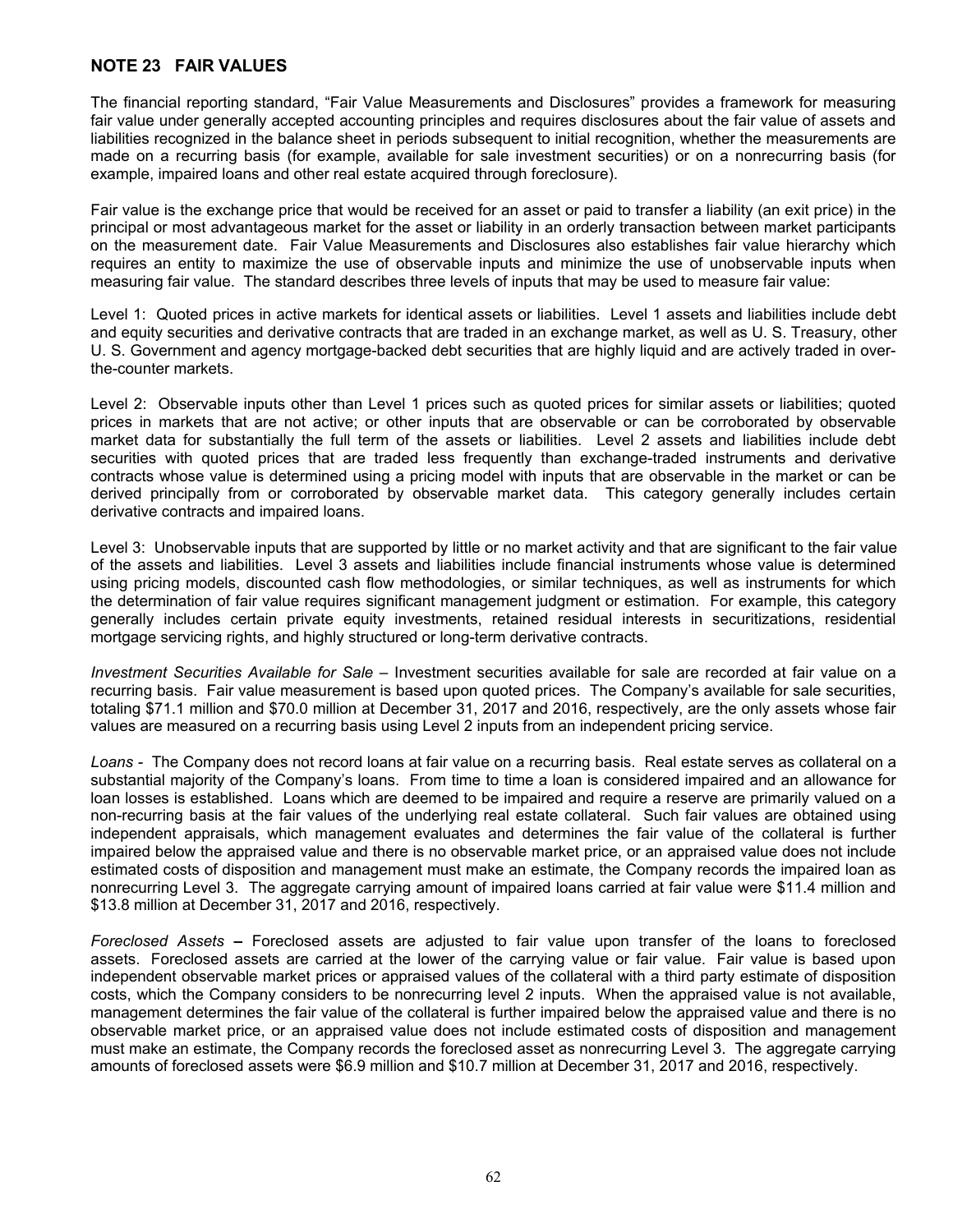Assets and liabilities measured at fair value are as follows as of December 31, 2017 (for purpose of this table the impaired loans are shown net of the related allowance):

|                                   | Quoted market<br>price in active | Significant other |     | Significant<br>unobservable |
|-----------------------------------|----------------------------------|-------------------|-----|-----------------------------|
|                                   | markets                          | observable inputs |     | inputs                      |
| (Dollars are in thousands)        | (Level 1)                        | (Level 2)         |     | (Level 3)                   |
| (On a recurring basis)            |                                  |                   |     |                             |
| Available for sale investments    |                                  |                   |     |                             |
| U.S. Government Agencies          | \$                               | \$<br>23,844      | -\$ |                             |
| Taxable municipals                |                                  | 4,397             |     |                             |
| Corporate bonds                   |                                  | 5,579             |     |                             |
| Mortgage backed securities        |                                  | 37,268            |     |                             |
| (On a non-recurring basis)        |                                  |                   |     |                             |
| Other real estate owned           |                                  |                   |     | 6,859                       |
| Impaired loans:                   |                                  |                   |     |                             |
| Real estate secured:              |                                  |                   |     |                             |
| Commercial                        |                                  |                   |     | 4,650                       |
| Construction and land development |                                  |                   |     | 424                         |
| Residential 1-4 family            |                                  |                   |     | 3,916                       |
| Multifamily                       |                                  |                   |     | 281                         |
| Farmland                          |                                  |                   |     | 1,399                       |
| Commercial                        |                                  |                   |     | 704                         |
| Agriculture                       |                                  |                   |     | 12                          |
| Consumer installment loans        |                                  |                   |     | 8                           |
| All other loans                   |                                  |                   |     |                             |
| Total                             | \$                               | \$<br>71,088      | S   | 18,253                      |

Assets and liabilities measured at fair value are as follows as of December 31, 2016 (for purpose of this table the impaired loans are shown net of the related allowance):

| (Dollars are in thousands)        | Quoted market<br>price in active<br>markets<br>(Level 1) | Significant other<br>observable inputs<br>(Level 2) |      | Significant<br>unobservable<br>inputs<br>(Level 3) |
|-----------------------------------|----------------------------------------------------------|-----------------------------------------------------|------|----------------------------------------------------|
| (On a recurring basis)            |                                                          |                                                     |      |                                                    |
| Available for sale investments    |                                                          |                                                     |      |                                                    |
| U.S. Government Agencies          | \$                                                       | 24,632<br>\$                                        | - \$ |                                                    |
| Taxable municipals                |                                                          | 2,292                                               |      |                                                    |
| Corporate bonds                   |                                                          | 3,749                                               |      |                                                    |
| Mortgage backed securities        |                                                          | 39,338                                              |      |                                                    |
| (On a non-recurring basis)        |                                                          |                                                     |      |                                                    |
| Other real estate owned           |                                                          |                                                     |      | 10,655                                             |
| Impaired loans:                   |                                                          |                                                     |      |                                                    |
| Real estate secured:              |                                                          |                                                     |      |                                                    |
| Commercial                        |                                                          |                                                     |      | 4,762                                              |
| Construction and land development |                                                          |                                                     |      | 139                                                |
| Residential 1-4 family            |                                                          |                                                     |      | 4,360                                              |
| Multifamily                       |                                                          |                                                     |      | 301                                                |
| Farmland                          |                                                          |                                                     |      | 4,187                                              |
| Commercial                        |                                                          |                                                     |      | 49                                                 |
| Agriculture                       |                                                          |                                                     |      | 19                                                 |
| Consumer installment loans        |                                                          |                                                     |      | 32                                                 |
| All other loans                   |                                                          |                                                     |      |                                                    |
| Total                             | \$                                                       | 70,011<br>\$                                        | S    | 24,504                                             |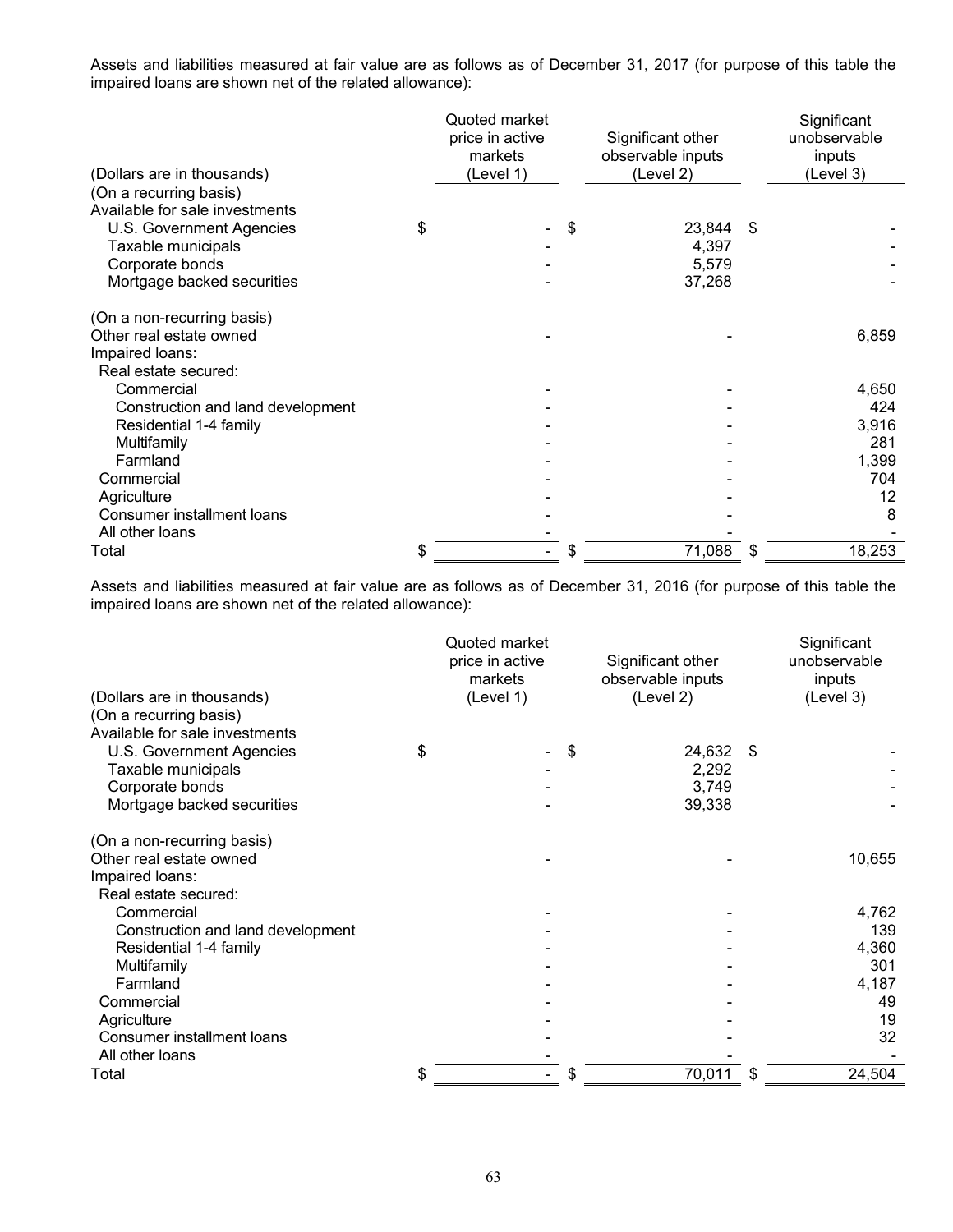For Level 3 assets measured at fair value on a recurring or non-recurring basis as of December 31, 2017 and 2016, the significant unobservable inputs used in the fair value measurements were as follows:

| (Dollars in thousands)            |    | Fair Value at<br>December 31.<br>2017 | Fair Value at<br>December 31,<br>2016 | Valuation<br>Techniaue                                                                   | Significant<br>Unobservable Inputs                                                                               | <b>General Range</b><br>of Significant<br>Unobservable<br>Input Values |
|-----------------------------------|----|---------------------------------------|---------------------------------------|------------------------------------------------------------------------------------------|------------------------------------------------------------------------------------------------------------------|------------------------------------------------------------------------|
| Impaired Loans                    | \$ | 11.394                                | \$<br>13.849                          | Appraised<br>Value/Discounted<br>Cash<br>Flows/Market<br>Value of Note                   | Discounts to reflect<br>current market<br>conditions, ultimate<br>collectability, and<br>estimated costs to sell | $0 - 18%$                                                              |
| <b>Other Real Estate</b><br>Owned | \$ | 6,859                                 | \$<br>10.655                          | Appraised<br>Value/Comparable<br>Sales/Other<br>Estimates from<br>Independent<br>Sources | Discounts to reflect<br>current market<br>conditions and<br>estimated costs to sell                              | $0 - 18%$                                                              |

### **Fair Value of Financial Instruments**

Fair value information about financial instruments, whether or not recognized in the balance sheet, for which it is practical to estimate the value is based upon the characteristics of the instruments and relevant market information. Financial instruments include cash, evidence of ownership in an entity, or contracts that convey or impose on an entity that contractual right or obligation to either receive or deliver cash for another financial instrument.

The following summary presents the methodologies and assumptions used to estimate the fair value of the Company's financial instruments presented below. The information used to determine fair value is highly subjective and judgmental in nature and, therefore, the results may not be precise. Subjective factors include, among other things, estimates of cash flows, risk characteristics, credit quality, and interest rates, all of which are subject to change. Since the fair value is estimated as of the balance sheet date, the amounts that will actually be realized or paid upon settlement or maturity on these various instruments could be significantly different.

The following presents the carrying amount, fair value, and placement in the fair value hierarchy of the Company's financial instruments as of December 31, 2017 and 2016. This table excludes financial instruments for which the carrying amount approximates fair value. The carrying value of cash and due from banks, federal funds sold, interestbearing deposits, deposits with no stated maturities, trust preferred securities and accrued interest approximates fair value. The remaining financial instruments were valued based on the present value of estimated future cash flows, discounted at various rates in effect for similar instruments during the months of December 2017 and 2016.

|                                                                                     |                    |                   |     | <b>Fair Value Measurements</b>                              |      |                                                           |      |                                                    |  |  |
|-------------------------------------------------------------------------------------|--------------------|-------------------|-----|-------------------------------------------------------------|------|-----------------------------------------------------------|------|----------------------------------------------------|--|--|
| (Dollars are in thousands)                                                          | Carrying<br>Amount | Fair<br>Value     |     | Quoted<br>market price<br>in active<br>markets<br>(Level 1) |      | Significant<br>other<br>observable<br>inputs<br>(Level 2) |      | Significant<br>unobservable<br>inputs<br>(Level 3) |  |  |
| December 31, 2017<br>Financial Instruments - Assets<br>Net Loans                    | \$<br>506,812      | \$<br>506,608     | \$  | $\sim$                                                      | \$   | 495,214                                                   | -\$  | 11,394                                             |  |  |
| Financial Instruments - Liabilities<br><b>Time Deposits</b><br><b>FHLB Advances</b> | 272,330<br>7,558   | 272,352<br>7,794  |     |                                                             |      | 272,352<br>7,794                                          |      |                                                    |  |  |
| December 31, 2016<br>Financial Instruments - Assets<br>Net Loans                    | \$<br>462,557      | \$<br>467,707     | -\$ |                                                             | - \$ | 453,858                                                   | - \$ | 13,849                                             |  |  |
| Financial Instruments - Liabilities<br><b>Time Deposits</b><br><b>FHLB Advances</b> | 247,819<br>13,758  | 247,258<br>13,993 |     |                                                             |      | 247,258<br>13,993                                         |      |                                                    |  |  |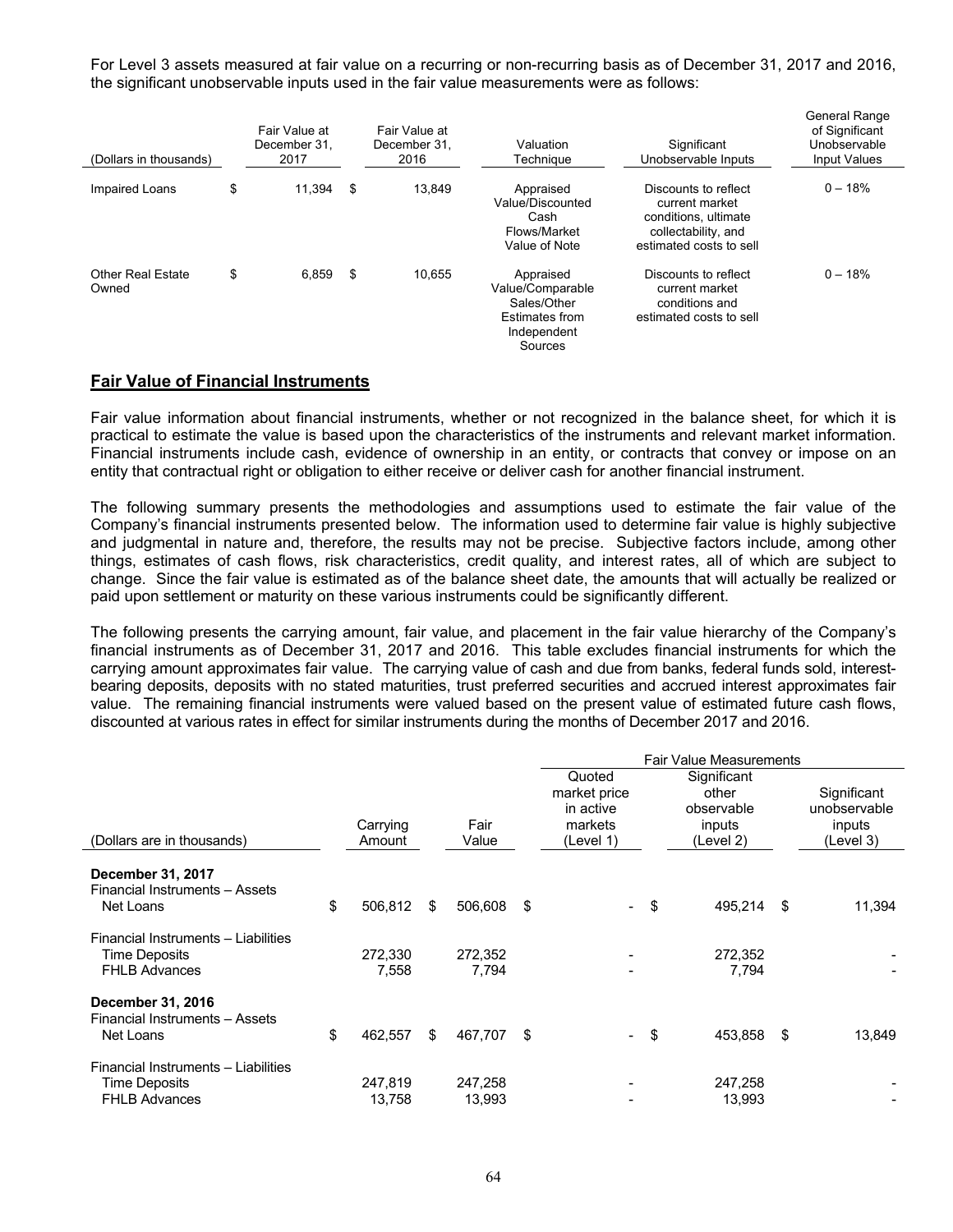# **NOTE 24 RECENT ACCOUNTING DEVELOPMENTS**

The following is a summary of recent authoritative announcements:

In May 2014, the Financial Accounting Standards Board ("FASB") issued guidance to change the recognition of revenue from contracts with customers. The core principle of the new guidance is that an entity should recognize revenue to reflect the transfer of goods and services to customers in an amount equal to the consideration the entity receives or expects to receive. The guidance will be effective for the Company for reporting periods beginning after December 15, 2017.

The Company will apply the guidance using a modified retrospective approach. The Company's revenue is comprised of net interest income and noninterest income. The scope of the guidance explicitly excludes net interest income as well as many other revenues for financial assets and liabilities including loans, leases, securities, and derivatives. Accordingly, the majority of our revenues will not be affected. The Company is currently assessing our revenue contracts related to revenue streams that are within the scope of the standard. Our accounting policies will not change materially since the principles of revenue recognition from the ASU are largely consistent with existing guidance and current practices applied by our businesses. We have not identified material changes to the timing or amount of revenue recognition. Based on the updated guidance, we do anticipate changes in our disclosures associated with our revenues. We will provide qualitative disclosures of our performance obligations related to our revenue recognition and we continue to evaluate disaggregation for significant categories of revenue in the scope of the guidance.

In August 2015, the FASB deferred the effective date of ASU 2014-09, Revenue from Contracts with Customers. As a result of the deferral the guidance in ASU 2014-09 will be effective for the Company for reporting periods beginning after December 15, 2017. The Company does not expect these amendments to have a material effect on its financial statements.

In January 2016, the FASB amended the Financial Instruments topic of the Accounting Standards Codification ("ASC"), to address certain aspects of recognition, measurement, presentation, and disclosure of financial instruments. The amendments will be effective for fiscal years beginning after December 15, 2017, including interim periods within those fiscal years. The Company will apply the guidance by means of a cumulative-effect adjustment to the balance sheet as of the beginning of the fiscal year of adoption. The amendments related to equity securities without readily determinable fair values will be applied prospectively to equity investments that exist as of the date of adoption of the amendments. The Company does not expect these amendments to have a material effect on its financial statements.

In February 2016, the FASB amended the Leases topic of the ASC to revise certain aspects of recognition, measurement, presentation, and disclosure of leasing transactions. The amendments will be effective for fiscal years beginning after December 15, 2018, including interim periods within those fiscal years. As discussed in Note 17, the Company early adopted ASU No. 2016-02 Leases (Topic 842).

In March 2016, the FASB amended the Revenue from Contracts with Customers topic of the ASC to clarify the implementation guidance on principal versus agent considerations and address how an entity should assess whether it is the principal or the agent in contracts that include three or more parties. The amendments will be effective for the Company for reporting periods beginning after December 15, 2017. The Company does not expect these amendments to have a material effect on its financial statements.

In June 2016, the FASB issued guidance to change the accounting for credit losses and modify the impairment model for certain debt securities. The amendments will be effective for the Company for reporting periods beginning after December 15, 2019. Early adoption is permitted for all organizations for periods beginning after December 15, 2018.

The Company will apply the amendments to the ASU through a cumulative-effect adjustment to retained earnings as of the beginning of the year of adoption. While early adoption is permitted beginning in first quarter 2019, we do not expect to elect that option. We are evaluating the impact of the ASU on our consolidated financial position, results of operations, and cash flows. In addition to our allowance for loan losses, we will also record an allowance for credit losses on debt securities instead of applying the impairment model currently utilized. The amount of the adjustments will be impacted by each portfolio's composition and credit quality at the adoption date as well as economic conditions and forecasts at that time.

In December 2016, the FASB issued technical corrections and improvements to the Revenue from Contracts with Customers Topic. These corrections make a limited number of revisions to several pieces of the revenue recognition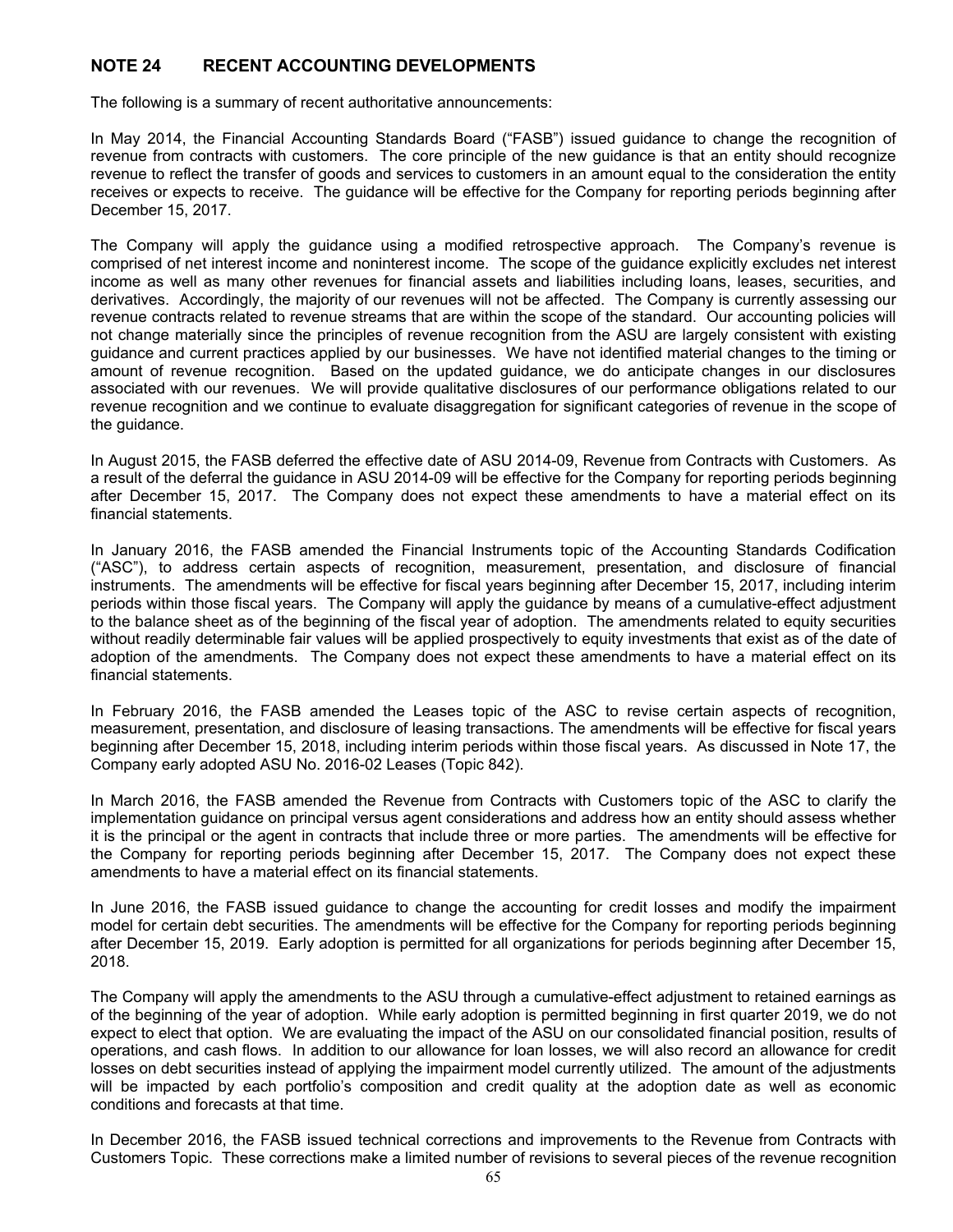standard issued in 2014. The effective date and transition requirements for the technical corrections will be effective for the Company for reporting periods beginning after December 15, 2017. The Company will apply the guidance using a modified retrospective approach. The Company does not expect these amendments to have a material effect on its financial statements.

In January 2017, the FASB updated the Accounting Changes and Error Corrections and the Investments—Equity Method and Joint Ventures Topics of the Accounting Standards Codification. The ASU incorporates into the Accounting Standards Codification recent SEC guidance about disclosing, under SEC SAB Topic 11.M, the effect on financial statements of adopting the revenue, leases, and credit losses standards. The ASU was effective upon issuance. The Company is currently evaluating the impact on additional disclosure requirements as each of the standards is adopted, however it does not expect these amendments to have a material effect on its financial position, results of operations or cash flows.

In February 2017, the FASB amended the Other Income Topic of the ASC to clarify the scope of the guidance on nonfinancial asset derecognition as well as the accounting for partial sales of nonfinancial assets. The amendments conform the derecognition guidance on nonfinancial assets with the model for transactions in the new revenue standard. The amendments will be effective for the Company for reporting periods beginning after December 15, 2017. The Company does not expect these amendments to have a material effect on its financial statements.

In February 2018, the FASB Issued (ASU 2018-02), Income Statement (Topic 220): Reclassification of Certain Tax Effects from Accumulated Other Comprehensive Income, which requires Companies to reclassify the stranded effects in other comprehensive income to retained earnings as a result of the change in the tax rates under the Tax Cuts and Jobs Act. The Company has opted to early adopt this pronouncement by retrospective application to each period (or periods) in which the effect of the change in the tax rate under the Tax Cuts and Jobs Act is recognized. The impact of the reclassification from other comprehensive income to retained earnings is \$98 thousand as of December 31, 2017.

Other accounting standards that have been issued or proposed by the FASB or other standards-setting bodies are not expected to have a material impact on the Company's financial position, results of operations or cash flows.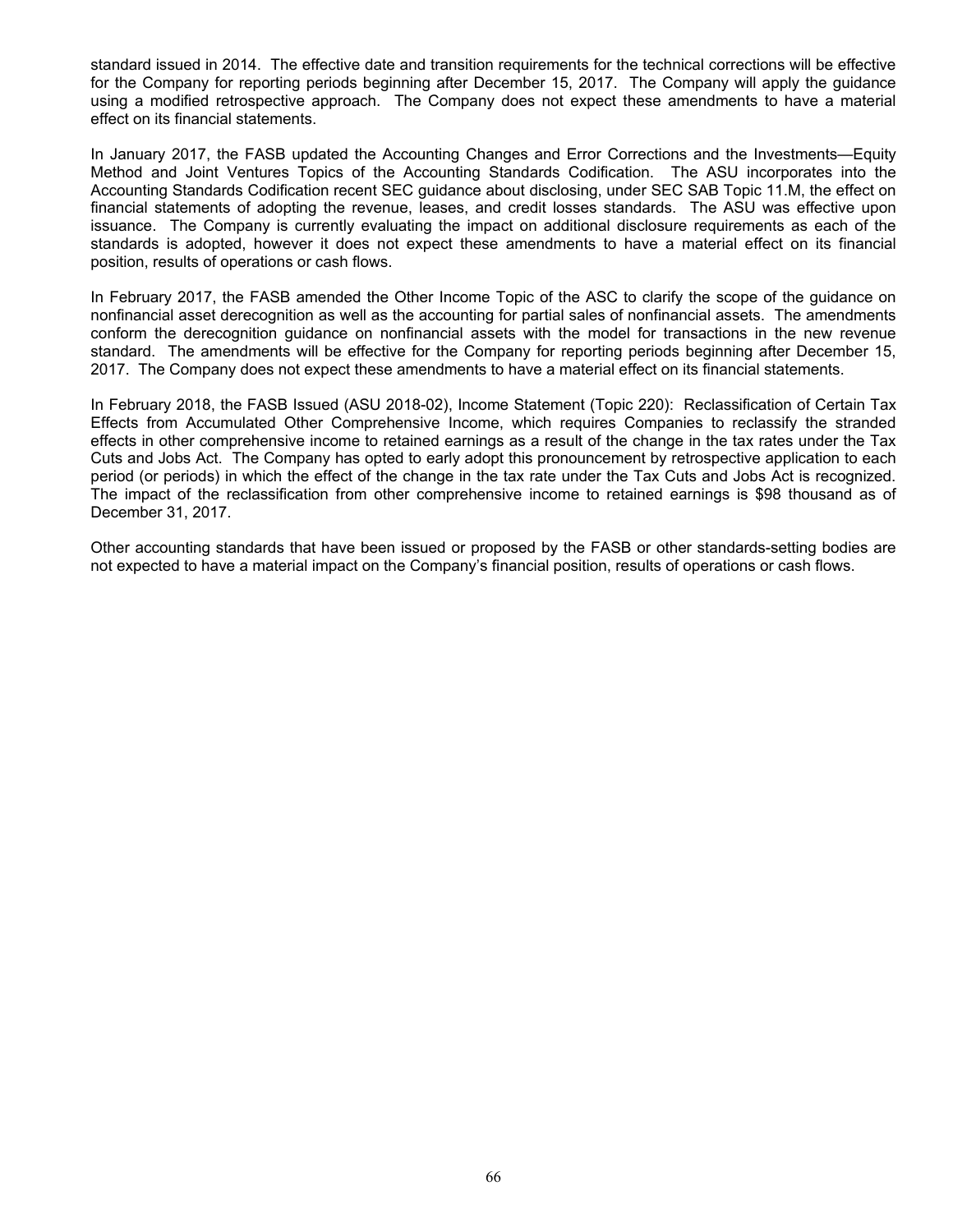# **NOTE 25 PARENT CORPORATION ONLY FINANCIAL STATEMENTS**

# **CONDENSED BALANCE SHEETS**

**AS OF DECEMBER 31, 2017 AND 2016** 

(Dollars in Thousands)

|          | 2017                                             |           | 2016                                                   |
|----------|--------------------------------------------------|-----------|--------------------------------------------------------|
| \$<br>\$ | 1,220<br>65,057<br>1,360<br>67,637               | - \$<br>S | 813<br>62,158<br>587<br>63,558                         |
| \$       | 139<br>29<br>16,496<br>16,664                    | - \$      | 125<br>20<br>16,496<br>16,641                          |
|          | 47,844<br>14,570<br>(10, 847)<br>(594)<br>50,973 |           | 46,709<br>764<br>13,965<br>(14,065)<br>(456)<br>46,917 |
|          |                                                  |           | 63,558                                                 |
|          | S                                                | 67,637    | S                                                      |

### **CONDENSED STATEMENTS OF INCOME FOR THE YEARS ENDED DECEMBER 31, 2017 AND 2016**

| (Dollars in Thousands)                      | 2017        | 2016 |       |
|---------------------------------------------|-------------|------|-------|
| <b>Income</b>                               |             |      |       |
| Miscellaneous income                        | \$<br>17    | -S   | 15    |
| Dividends from subsidiaries                 | 111         |      |       |
| Undistributed income of subsidiaries        | 2,939       |      | 1,615 |
| Total income                                | 3,067       |      | 1,630 |
|                                             |             |      |       |
| <b>Expenses</b>                             |             |      |       |
| Trust preferred securities interest expense | 592         |      | 508   |
| Professional fees                           | 92          |      | 105   |
| Other operating expenses                    | 62          |      | 59    |
| <b>Total Expenses</b>                       | 746         |      | 672   |
| Income before Income Taxes                  | 2,321       |      | 958   |
| Income Tax Expense (Benefit)                | (773`       |      |       |
| <b>Net Income</b>                           | \$<br>3,094 | S    | 958   |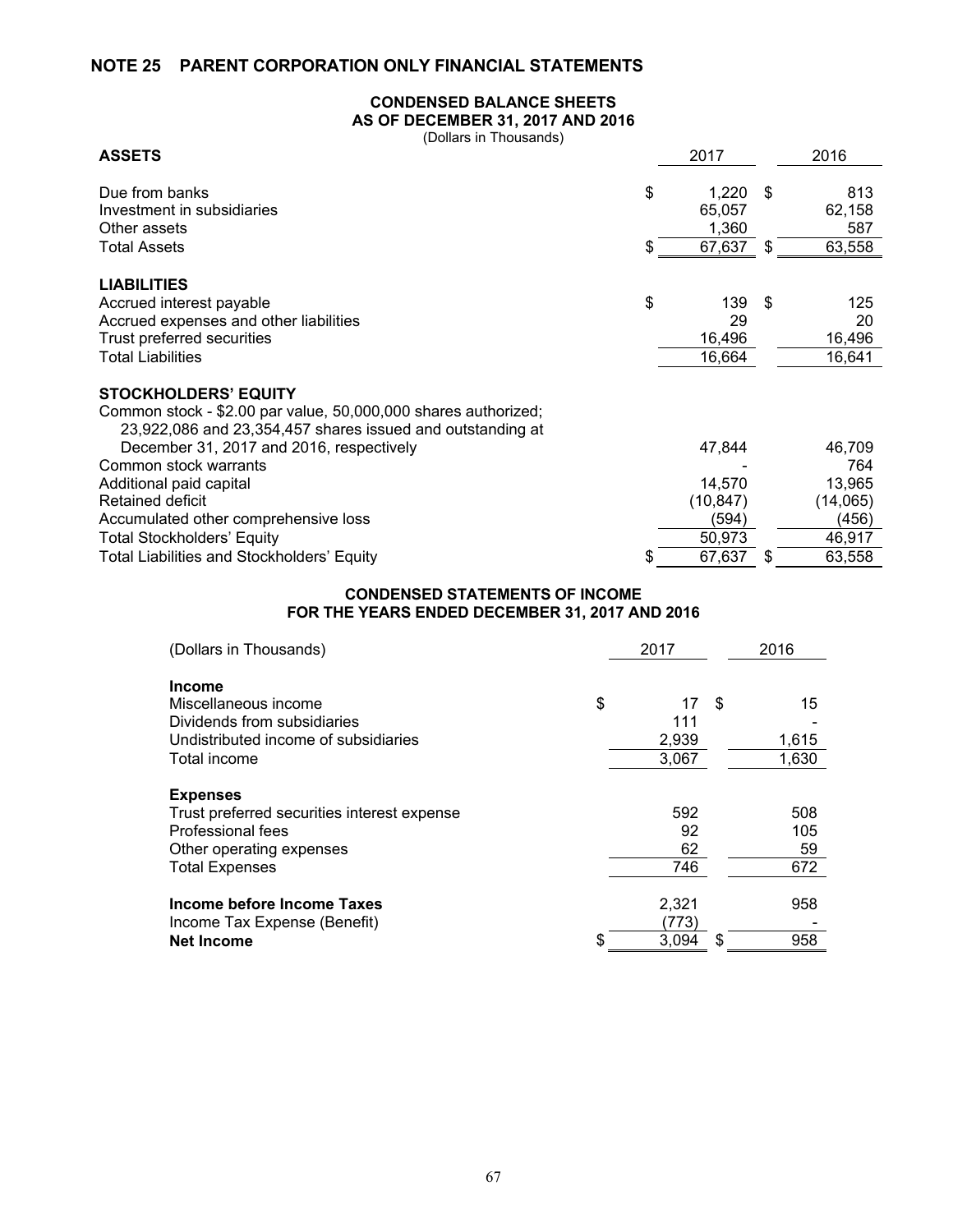### **CONDENSED STATEMENTS OF CASH FLOWS FOR THE YEARS ENDED DECEMBER 31, 2017 AND 2016**

| (Dollars in Thousands)                                                           |          | 2017    |     | 2016    |
|----------------------------------------------------------------------------------|----------|---------|-----|---------|
| <b>Cash Flows From Operating Activities</b>                                      |          |         |     |         |
| Net income                                                                       | \$       | 3,094   | S   | 958     |
| Adjustments to reconcile net income to net cash used in<br>operating activities: |          |         |     |         |
| Income of subsidiaries                                                           |          | (3,050) |     | (1,615) |
| Net change in:                                                                   |          |         |     |         |
| Other assets                                                                     |          | (773)   |     | 2       |
| <b>Other liabilities</b>                                                         |          | 23      |     | 22      |
| Net Cash Used in Operating Activities                                            |          | (706)   |     | (633)   |
| <b>Cash Flows From Financing Activities</b>                                      |          |         |     |         |
| Exercise of common stock warrants                                                |          | 1,113   |     |         |
| Net Cash Provided by Financing Activities                                        |          | 1,113   |     | 1       |
| Net increase (decrease) in Cash and Cash Equivalents                             |          | 407     |     | (632)   |
| Cash and Cash Equivalents, Beginning of year                                     |          | 813     |     | 1,445   |
| Cash and Cash Equivalents, End of Year                                           | \$       | 1,220   | \$. | 813     |
| Supplemental Disclosure of Cash Paid During the Year for:                        |          |         |     |         |
| Interest                                                                         |          | 578     | \$  | 487     |
| Taxes                                                                            | \$<br>\$ |         | \$  |         |
| Supplemental Disclosure of Non Cash Transactions:                                |          |         |     |         |
| Retirement of common stock                                                       | \$       | (111)   | \$  |         |
| Payment of in-kind dividend to the Company from the Bank                         | \$       | 111     | \$  |         |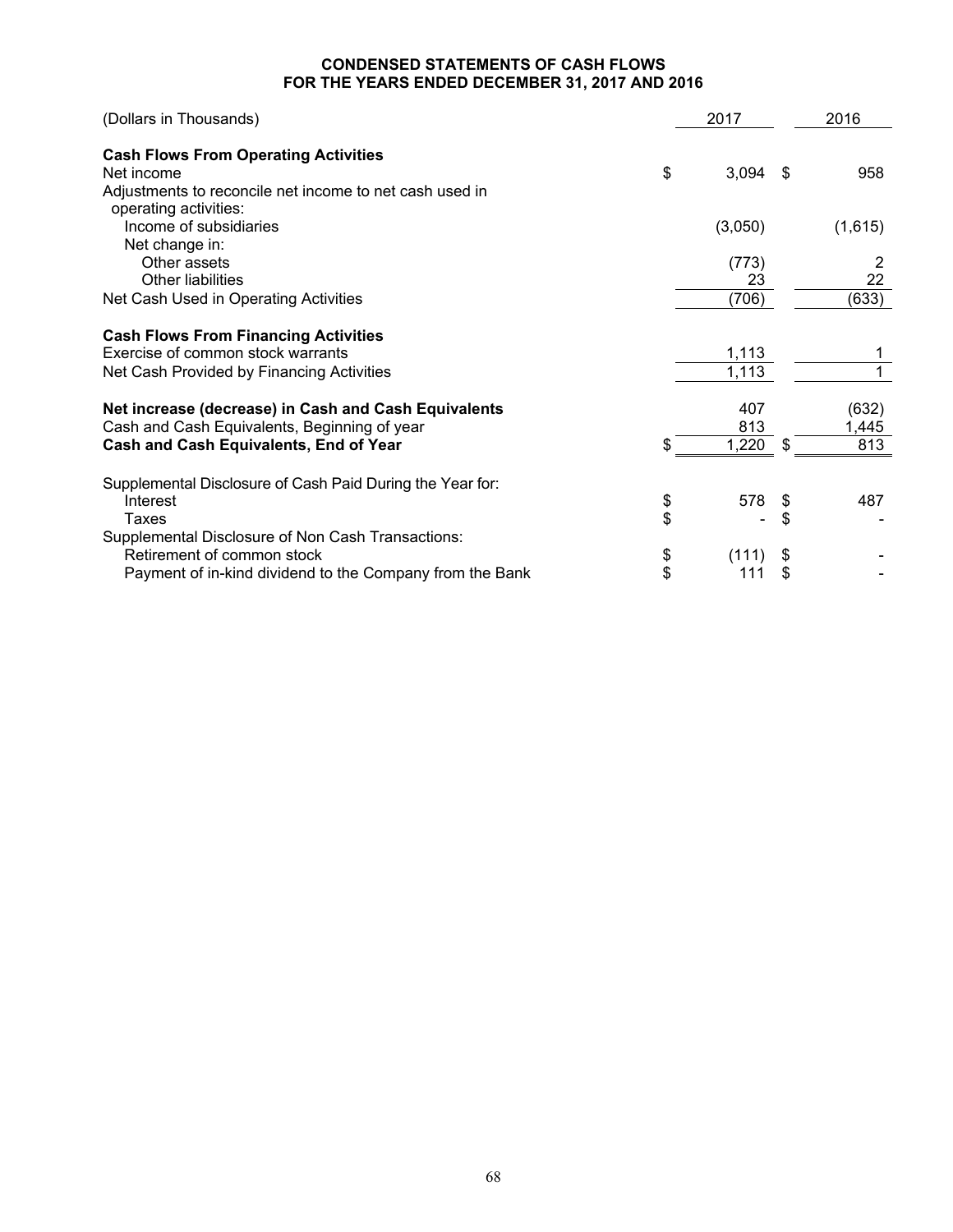# **NOTE 26 SELECTED QUARTERLY INFORMATION (UNAUDITED)**

|                                              | 2017 QUARTERS  |    |               |                           |         |    |         |  |
|----------------------------------------------|----------------|----|---------------|---------------------------|---------|----|---------|--|
| (Dollars in thousands except per share data) | Fourth         |    | <b>Third</b>  |                           | Second  |    | First   |  |
| <b>Income statement</b>                      |                |    |               |                           |         |    |         |  |
| Net interest income                          | \$<br>5,845    | \$ | 5,779         | \$                        | 5,791   | \$ | 5,365   |  |
| Noninterest income                           | 1,905          |    | 1,808         |                           | 4,409   |    | 1,714   |  |
| Provision for loan losses                    | 450            |    |               |                           |         |    |         |  |
| Noninterest expense                          | 7,229          |    | 7,098         |                           | 7,623   |    | 6,978   |  |
| Net income (loss)                            | (82)           |    | 484           |                           | 2,577   |    | 115     |  |
| Earnings (loss) per share, basic             | (0.00)         |    | 0.02          |                           | 0.11    |    | 0.00    |  |
| Earnings (loss) per share, diluted           | (0.00)         |    | 0.02          |                           | 0.11    |    | 0.00    |  |
| Period end balance sheet                     |                |    |               |                           |         |    |         |  |
| Total loans receivable                       | \$<br>513,008  | \$ | 501,390       | \$                        | 488,764 | \$ | 476,490 |  |
| <b>Total assets</b>                          | 666,700        |    | 665,236       |                           | 659,761 |    | 647,594 |  |
| <b>Total deposits</b>                        | 582,544        |    | 581,616       |                           | 576,346 |    | 572,751 |  |
| Total stockholders' equity                   | 50,973         |    | 50,355        |                           | 50,013  |    | 47,092  |  |
|                                              |                |    |               |                           |         |    |         |  |
|                                              |                |    | 2016 QUARTERS |                           |         |    |         |  |
| (Dollars in thousands except per share data) | Fourth         |    | <b>Third</b>  |                           | Second  |    | First   |  |
| Income statement                             |                |    |               |                           |         |    |         |  |
| Net interest income                          | \$<br>5,420 \$ |    | 5,453         | $\boldsymbol{\mathsf{s}}$ | 5,402   | \$ | 5,451   |  |
| Noninterest income                           | 1,909          |    | 2,043         |                           | 1,753   |    | 1,586   |  |
| Provision for loan losses                    |                |    |               |                           | (500)   |    |         |  |
| Noninterest expense                          | 8,300          |    | 7,155         |                           | 6,776   |    | 6,337   |  |
| Net income (loss)                            | (968)          |    | 346           |                           | 882     |    | 698     |  |
| Earnings (loss) per share, basic             | (0.04)         |    | 0.01          |                           | 0.04    |    | 0.03    |  |
| Earnings (loss) per share, diluted           | (0.04)         |    | 0.01          |                           | 0.04    |    | 0.03    |  |
| Period end balance sheet                     |                |    |               |                           |         |    |         |  |
| Total loans receivable                       | \$<br>468,629  | \$ | 464,721       | \$                        | 459,613 | \$ | 450,309 |  |
| <b>Total assets</b>                          | 634,335        |    | 633,867       |                           | 632,311 |    | 636,459 |  |
| <b>Total deposits</b>                        | 554,438        |    | 556,516       |                           | 555,084 |    | 555,216 |  |
| Total stockholders' equity                   | 46,917         |    | 48,785        |                           | 48,485  |    | 47,234  |  |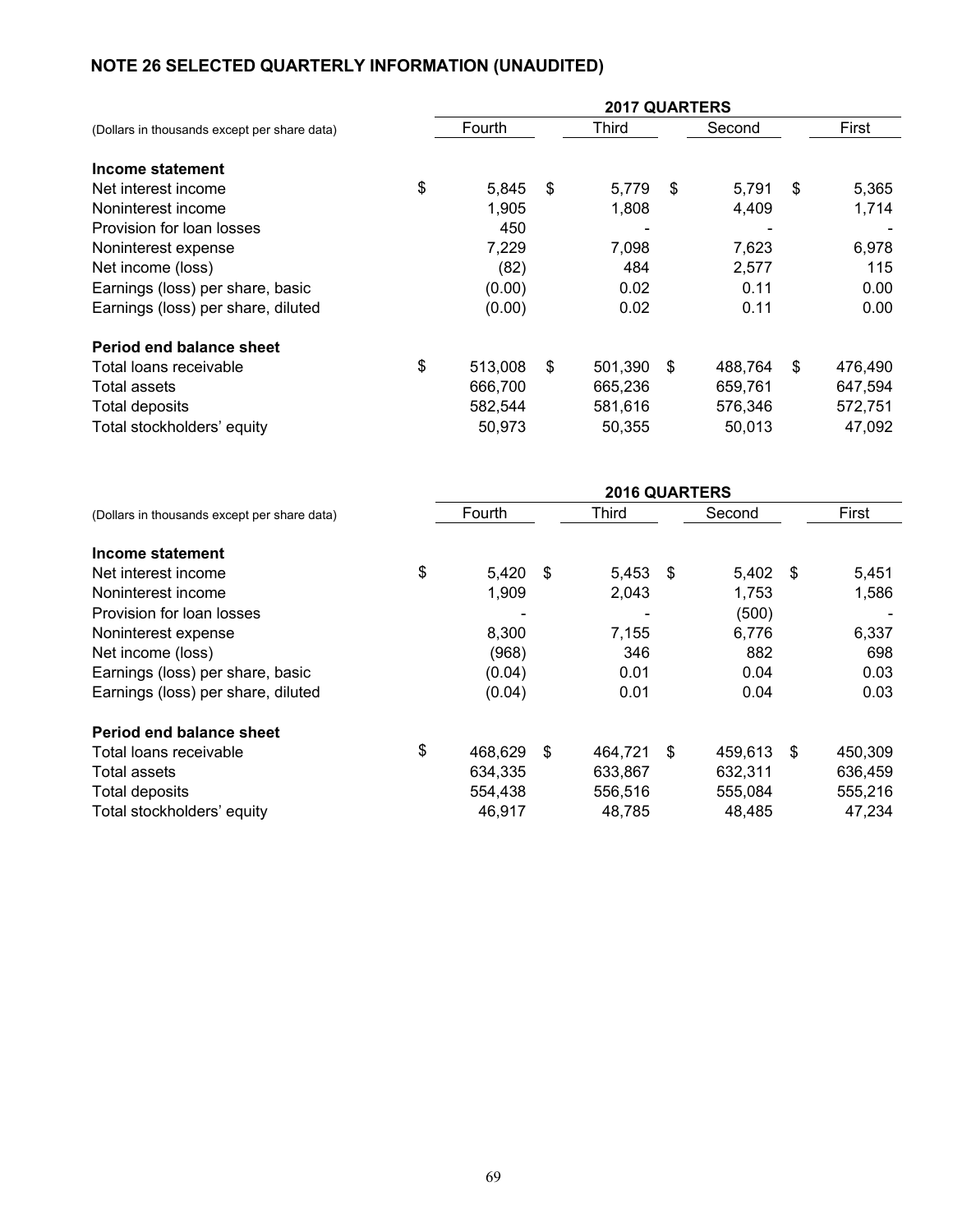### **Item 9. Changes in and Disagreements with Accountants on Accounting and Financial Disclosure**

Not applicable.

# **Item 9A. Controls and Procedures**

### **Management's Report on Internal Control over Financial Reporting**

Management is responsible for establishing and maintaining adequate internal control over financial reporting of New Peoples Bankshares, Inc. New Peoples' internal control system was designed to provide reasonable assurance to management and the Board of Directors regarding the reliability of financial reporting and the preparation of financial statements for external purposes in accordance with generally accepted accounting practices.

All internal control systems, no matter how well designed, have inherent limitations. Because of these inherent limitations, internal control over financial reporting can provide only reasonable assurance with respect to financial statement preparation and presentation, and may not prevent or detect misstatements. Projections of any evaluation of effectiveness to future periods are subject to the risk that controls may become inadequate because of changes in conditions, or that the degree of compliance with the policies or procedures may deteriorate.

Management assessed the effectiveness of New Peoples' internal control over financial reporting as of December 31, 2017. In making this assessment, management used the criteria set forth by the Committee of Sponsoring Organizations of the Treadway Commission (COSO) in "Internal Control - Integrated Framework" issued in 1992. Based on this assessment management concluded that the internal control over financial reporting was effective as of December 31, 2017.

### **Changes in Internal Control Over Financial Reporting**

There have been no changes in our internal control over financial reporting during the last fiscal quarter that materially affected, or are reasonably likely to materially affect, internal control over financial reporting.

### **Disclosure Controls and Procedures**

We maintain a system of disclosure controls and procedures that is designed to ensure that material information is accumulated and communicated to management, including our Chief Executive Officer and Chief Financial Officer, as appropriate to allow timely decisions regarding required disclosure. As of the end of the period covered by this report, we carried out an evaluation, under the supervision and with the participation of our management, including the Chief Executive Officer and Chief Financial Officer, of the effectiveness of the design and operation of the disclosure controls and procedures pursuant to Rule 13a-15 under the Securities Exchange Act of 1934, as amended. Based on that evaluation, our Chief Executive Officer and Chief Financial Officer concluded that our disclosure controls and procedures were operating effectively as of December 31, 2017.

### **Item 9B. Other Information**

None.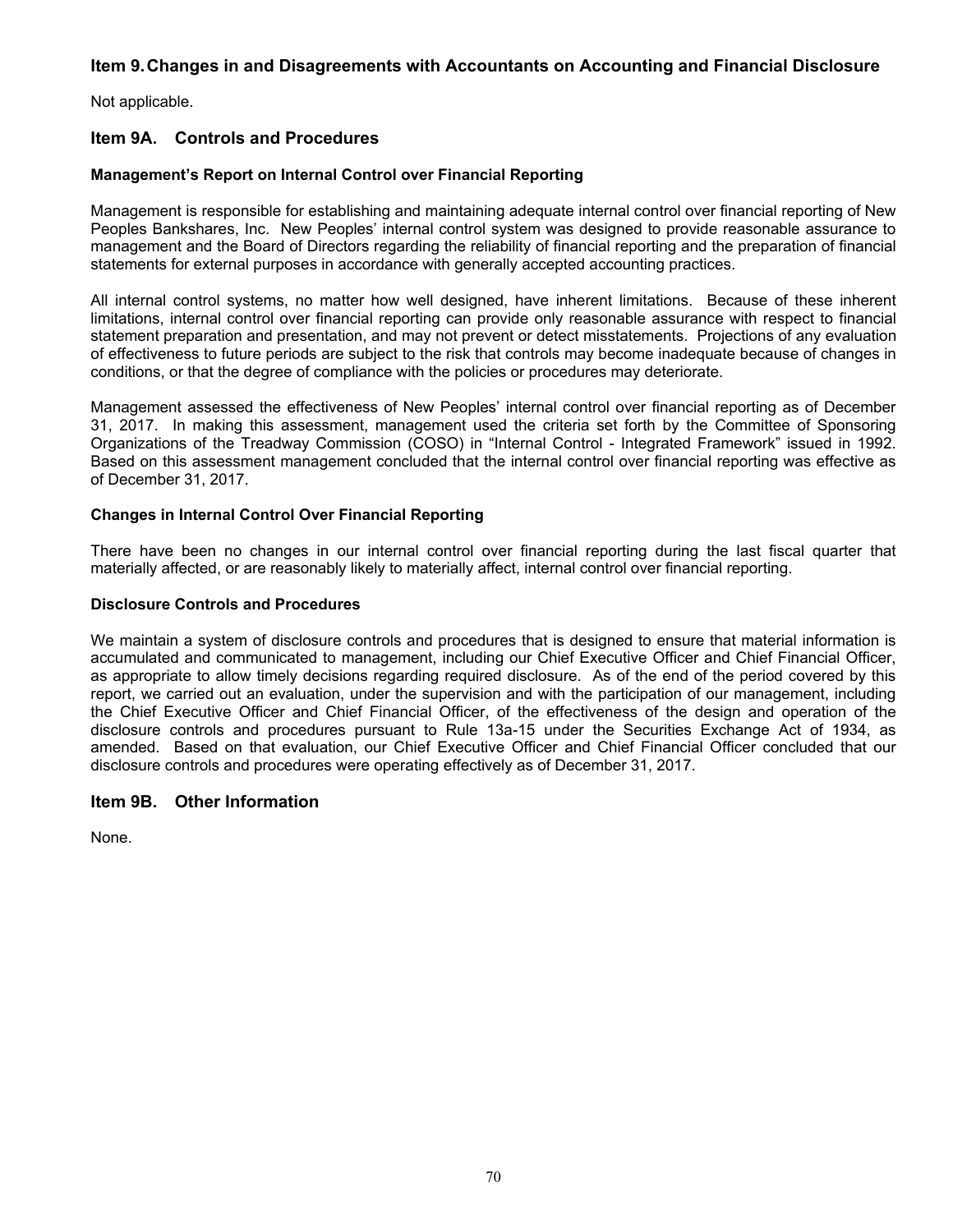# **Item 10. Directors, Executive Officers and Corporate Governance**

The information contained under the captions "Election of Directors," "Executive Officers Who Are Not Directors," "Corporate Governance" and "Section 16(a) Beneficial Ownership Reporting Compliance" in the 2018 Proxy Statement that is required to be disclosed in this Item 10 is incorporated herein by reference.

#### **Item 11. Executive Compensation**

The information contained under the captions "Director Compensation" and "Executive Compensation and Related Party Transactions" in the 2018 Proxy Statement that is required to be disclosed in this Item 11 is incorporated herein by reference.

### **Item 12. Security Ownership of Certain Beneficial Owners and Management and Related Stockholder Matters**

The information contained under the captions "Security Ownership of Management" and "Security Ownership of Certain Beneficial Owners" in the 2018 Proxy Statement that is required to be disclosed in this Item 12 is incorporated herein by reference.

### **Item 13. Certain Relationships, Related Transactions and Director Independence**

The information contained under the caption "Executive Compensation and Related Party Transactions" and "Corporate Governance" in the 2018 Proxy Statement that is required to be disclosed in this Item 13 is incorporated herein by reference.

### **Item 14. Principal Accountant Fees and Services**

The information contained under the caption "Audit Information" in the 2018 Proxy Statement that is required to be disclosed in this Item 14 is incorporated herein by reference.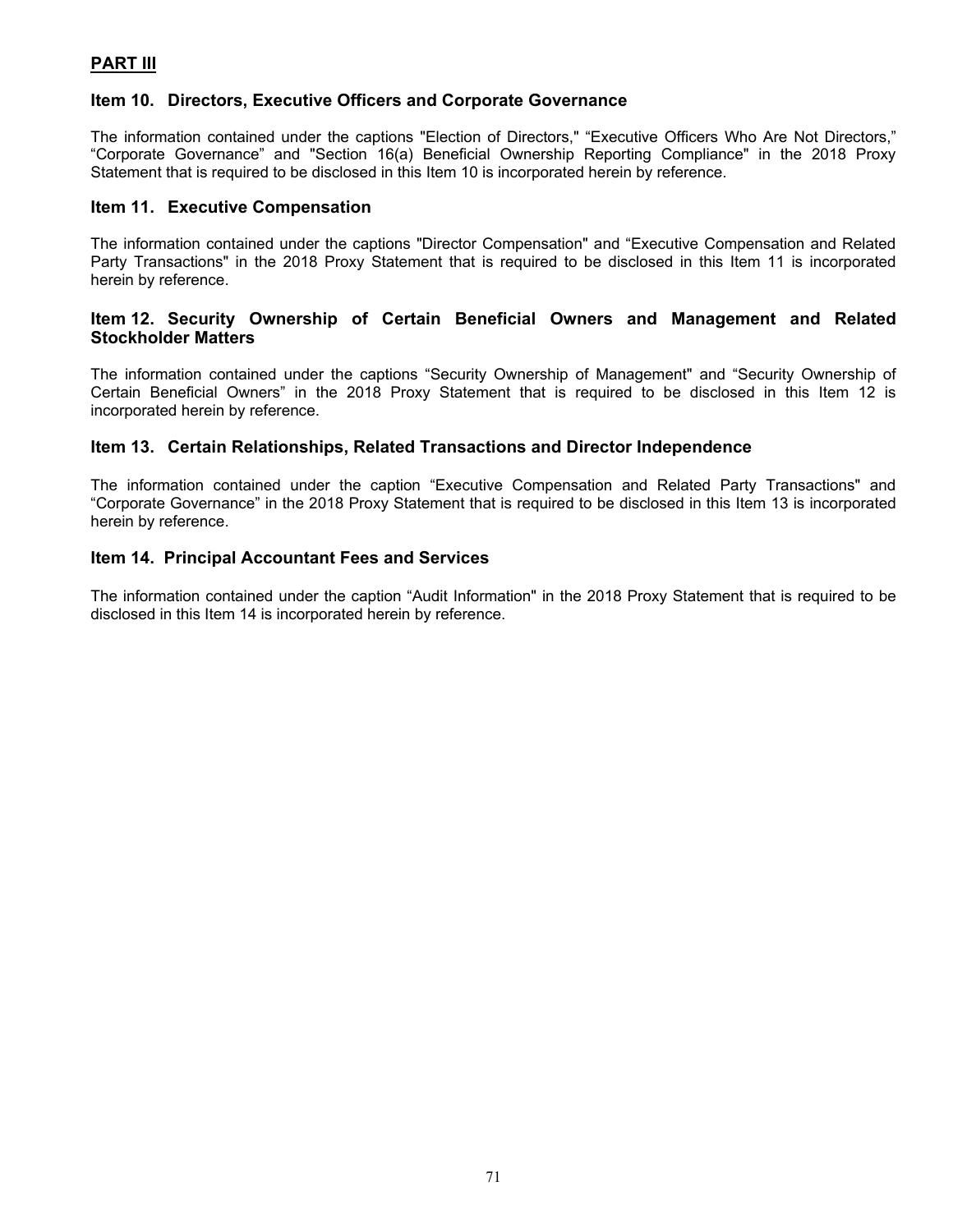### **Item 15. Exhibits and Financial Statement Schedules**

- (a)(1) The response to this portion of Item 15 is included in Item 8 above.
- (a)(2) The response to this portion of Item 15 is included in Item 8 above.
- (a)(3) The following exhibits are filed as part of this Form 10-K, and this list includes the exhibit index::

### Exhibit

Number

- 3.1 Amended Articles of Incorporation of New Peoples Bankshares, Inc. (incorporated by reference to Exhibit 3.1 to Form 10-Q for the quarterly period ended June 30, 2008 filed on August 11, 2008).
- 3.2 Bylaws of Registrant (incorporated by reference to Exhibit 3.1 to Form 8-K filed April 15, 2004).
- Specimen Common Stock Certificate of New Peoples Bankshares, Inc. (incorporated by reference to Exhibit 4.1 to Form 10-Q for the quarterly period ended June 30, 2012 filed on August 14, 2012).
- 4.2 Form of Warrant to Purchase Shares of Common Stock (incorporated by reference to Exhibit 4.2 to Form 10-Q for the quarterly period ended June 30, 2012 filed on August 14, 2012).
- 4.3 Form of Rights Certificate (incorporated by reference to Exhibit 4.3 to Form 10-Q for the quarterly period ended June 30, 2012 filed on August 14, 2012).
- 10.1\* New Peoples Bank, Inc. 2001 Stock Option Plan (incorporated by reference to Exhibit 10.1 to Annual Report on Form 10-KSB for the fiscal year ended December 31, 2001).
- 10.2\* Form of Non-Employee Director Non-Qualified Stock Option Agreement (incorporated by reference to Exhibit 10.2 to Form 8-K filed November 30, 2004)
- 10.3\* Form of Incentive Stock Option Agreement (incorporated by reference to Exhibit 10.3 to Form 8- K filed November 30, 2004).
- 10.4\* Salary Continuation Agreement dated December 18, 2002 between New Peoples Bank, Inc. and Frank Sexton, Jr. (incorporated by reference to Exhibit 10.6 to Annual Report on Form 10-K for the fiscal year ended December 31, 2004).
- 10.5\* First Amendment dated June 30, 2003 to Salary Continuation Agreement between New Peoples Bank, Inc. and Frank Sexton, Jr. (incorporated by reference to Exhibit 10.7 to Annual Report on Form 10-K for the fiscal year ended December 31, 2004).
- 10.6\* Letter Agreement, dated as of June 29, 2009, between the Company and Kenneth D. Hart (incorporated by reference to Exhibit 10.1 to Quarterly Report on Form 10-Q for the quarter ended June 30, 2009).
- 10.7 Written Agreement, effective August 4, 2010, by and among New Peoples Bankshares, Inc., New Peoples Bank, Inc., the Federal Reserve Bank of Richmond and the State Corporation Commission Bureau of Financial Institutions (incorporated by reference to Exhibit 10.1 to Form 8-K filed August 6, 2010).
- 10.8 Engagement Letters of Scott & Stringfellow, LLC (incorporated by reference to Exhibit 10.8 to Form 10-Q for the quarterly period ended June 30, 2012 filed on August 14, 2012).
- 10.9 Convertible Note Payable, B. Scott White, dated June 27, 2012 (incorporated by reference to Exhibit 10.1 to Form 8-K filed June 29, 2012).
- 10.10 Convertible Note Payable, Harold Lynn Keene, dated June 27, 2012 (incorporated by reference to Exhibit 10.2 to Form 8-K filed June 29, 2012).
- 10.11\* Employment Agreement dated December 1, 2016 between New Peoples Bankshares, Inc., New Peoples Bank, Inc., and C. Todd Asbury (incorporated by reference to Exhibit 10.1 to Form 8-K filed December 2, 2016
- 14 Code of Ethics (incorporated by reference to Exhibit 14 to Annual Report on Form 10-K for the fiscal year ended December 31, 2003).
- 21 Subsidiaries of the Registrant.
- 24 Powers of Attorney (contained on signature page).<br>31.1 Certification by Chief Executive Officer pursuant to
- Certification by Chief Executive Officer pursuant to Rule 13a-14(a).
- 31.2 Certification by Chief Financial Officer pursuant to Rule 13a-14(a).
- 32 Certification by Chief Executive Officer and Chief Financial Officer pursuant to 18 U.S.C. Section 1350.
- 101 The following materials for the Company's 10-K Report for the year ended December 31, 2017, formatted in XBRL are being furnished, not filed. (i) the Consolidated Balance Sheets, (ii) the Consolidated Statements of Income, (iii) the Consolidated Statements of Comprehensive Income, (iv) the Consolidated Statements of Changes in Stockholders' Equity, (v) the Consolidated Statements of Cash Flows, and (vi) the Notes to the Consolidated Financial Statements, tagged as blocks of text.

\_\_\_\_\_\_\_\_\_\_\_\_\_\_\_\_\_\_\_\_\_\_\_\_\_\_\_\_\_\_\_\_\_\_\_\_

<sup>\*</sup> Denotes management contract.

<sup>(</sup>b) See Item  $15(a)(3)$  above.

<sup>(</sup>c) See Items  $15(a)(1)$  and  $(2)$  above.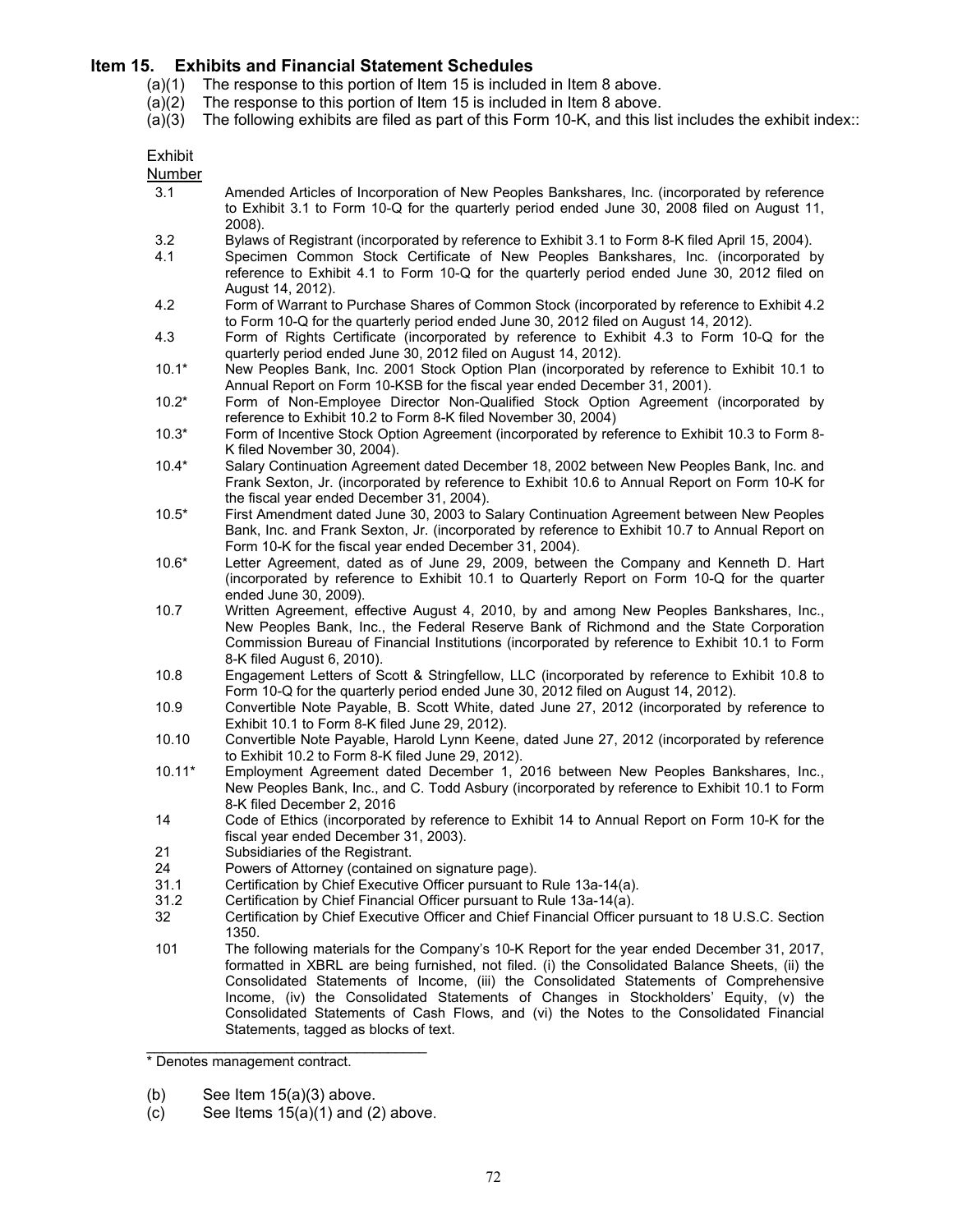# **SIGNATURES**

Pursuant to the requirements of Section 13 or 15(d) of the Securities Exchange Act of 1934, the registrant has duly caused this report to be signed on its behalf by the undersigned, thereunto duly authorized.

# **NEW PEOPLES BANKSHARES, INC.**

By: /s/ C. TODD ASBURY

C. Todd Asbury President and Chief Executive Officer Date: March 23, 2018

By: /s/ JOHN J. BOCZAR John J. Boczar Executive Vice President and Chief Financial Officer Date: March 23, 2018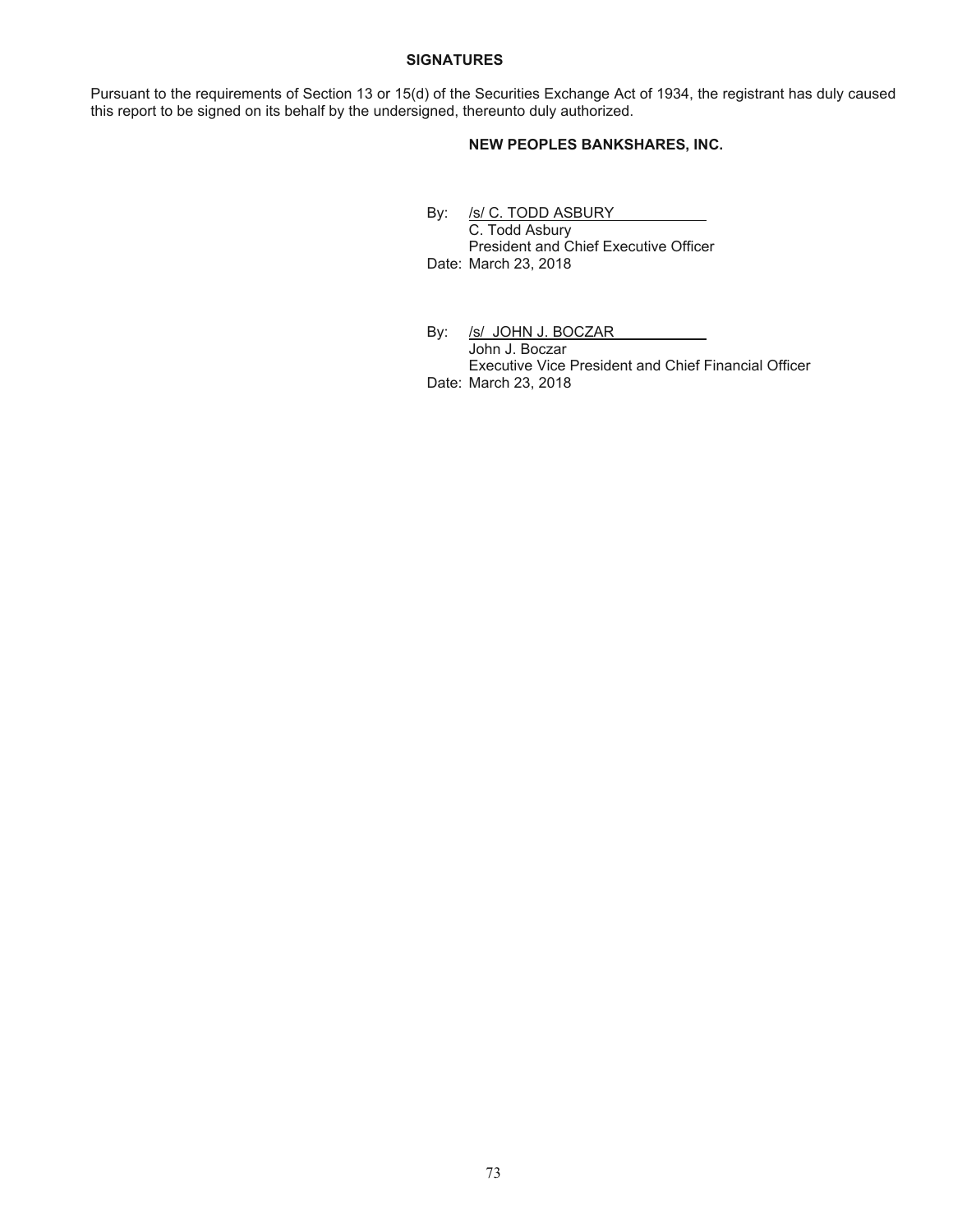#### **POWER OF ATTORNEY**

Each of the undersigned hereby appoints C. Todd Asbury and John J. Boczar, and each of them, as attorneys and agents for the undersigned, with full power of substitution, in his name and on his behalf as a director of New Peoples Bankshares, Inc. (the "Registrant"), to act and to execute any and all instruments as such attorneys or attorney deem necessary or advisable to enable the Registrant to comply with the Securities Exchange Act of 1934, and any rules, regulations, policies or requirements of the Securities and Exchange Commission (the "Commission") in respect thereof, in connection with the preparation and filing with the Commission of the Registrant's Annual Report on Form 10-K for the fiscal year ended December 31, 2017 (the "Report"), and any and all amendments to such Report, together with such other supplements, statements, instruments and documents as such attorneys or attorney deem necessary or appropriate.

Pursuant to the requirements of the Securities Exchange Act of 1934, this report has been signed below by the following persons on behalf of the registrant in the capacities and on the dates indicated.

| <b>Signature</b>                                          | Capacity                                                                                                                 | Date           |
|-----------------------------------------------------------|--------------------------------------------------------------------------------------------------------------------------|----------------|
| <b>/s/ C. TODD ASBURY</b><br>C. Todd Asbury               | President and<br><b>Chief Executive Officer</b><br>(Principal Executive Officer)                                         | March 23, 2018 |
| <b>/s/ JOHN J. BOCZAR</b><br>John J. Boczar               | <b>Executive Vice President and</b><br><b>Chief Financial Officer</b><br>(Principal Financial and<br>Accounting Officer) | March 23, 2018 |
| <u>/s/ TIM BALL</u><br><b>Tim Ball</b>                    | <b>Director</b>                                                                                                          | March 23, 2018 |
| /s/ J. ROBERT BUCHANAN<br>J. Robert Buchanan              | Director                                                                                                                 | March 23, 2018 |
| /s/ JOE CARTER<br>Joe Carter                              | <b>Director</b>                                                                                                          | March 23, 2018 |
| <b>/s/ JOHN D. COX</b><br>John D. Cox                     | <b>Director</b>                                                                                                          | March 23, 2018 |
| <b>S/ CHARLES H. GENT</b><br>Charles H. Gent              | <b>Director</b>                                                                                                          | March 23, 2018 |
| /s/ EUGENE HEARL<br>Eugene Hearl                          | <b>Director</b>                                                                                                          | March 23, 2018 |
| <b>/s/ HAROLD LYNN KEENE</b><br>Harold Lynn Keene         | Chairman, Director                                                                                                       | March 23, 2018 |
| <b>/s/ MICHAEL G. MCGLOTHLIN</b><br>Michael G. McGlothlin | <b>Director</b>                                                                                                          | March 23, 2018 |
| <b>/s/ FRED MEADE</b><br><b>Fred Meade</b>                | <b>Director</b>                                                                                                          | March 23, 2018 |
| <b>S/ B. SCOTT WHITE</b><br><b>B.</b> Scott White         | <b>Director</b>                                                                                                          | March 23, 2018 |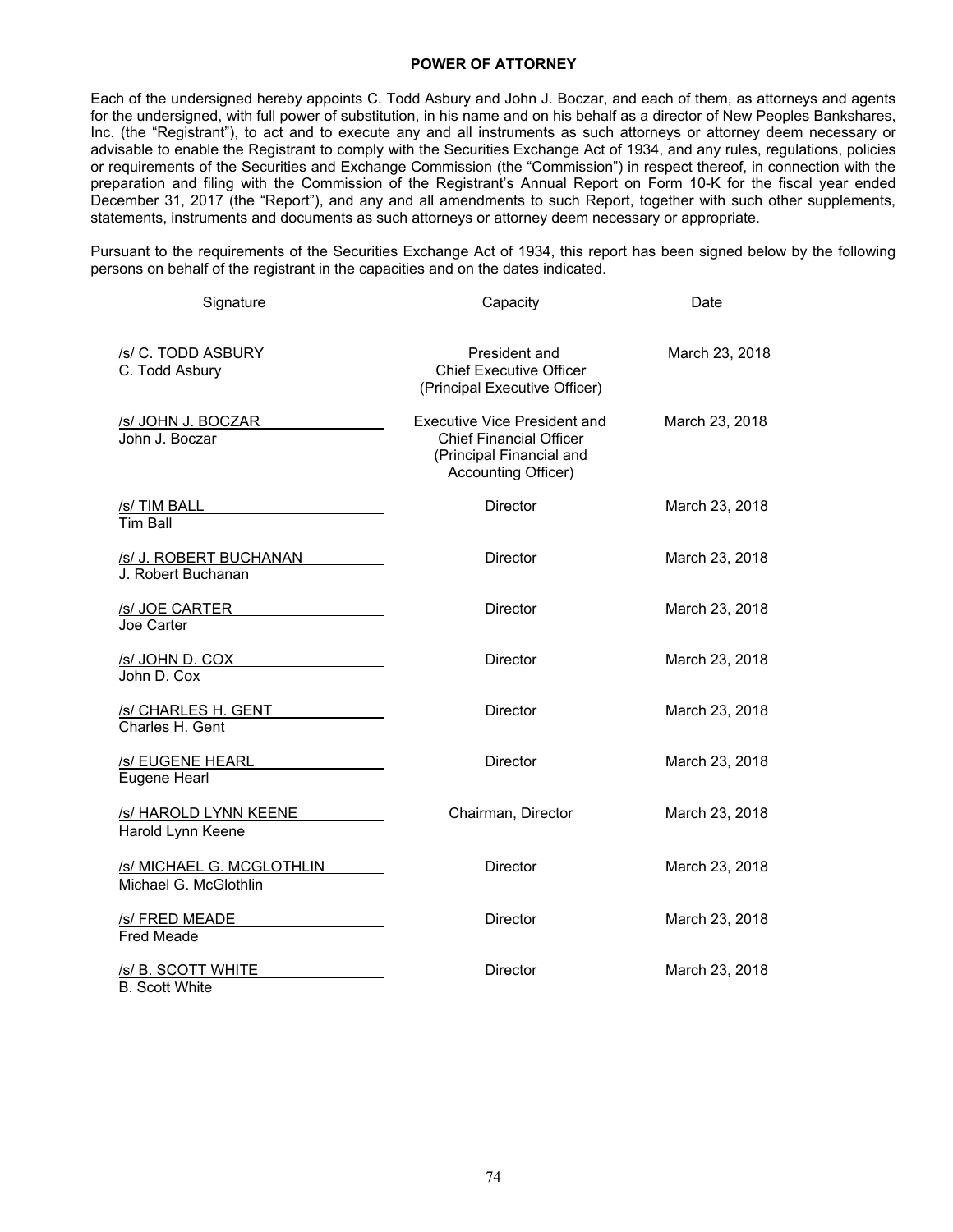**Name of Subsidiary Incorporation** New Peoples Bank, Inc. State of Virginia Name of Subsidiary Incorporation<br>
New Peoples Bank, Inc. State of Virginia<br>
NPB Web Services, Inc. State of Virginia<br>
NPB Capital Trust I State of Delaware NPB Capital Trust I State of Delaware NPB Capital Trust 2 State of Delaware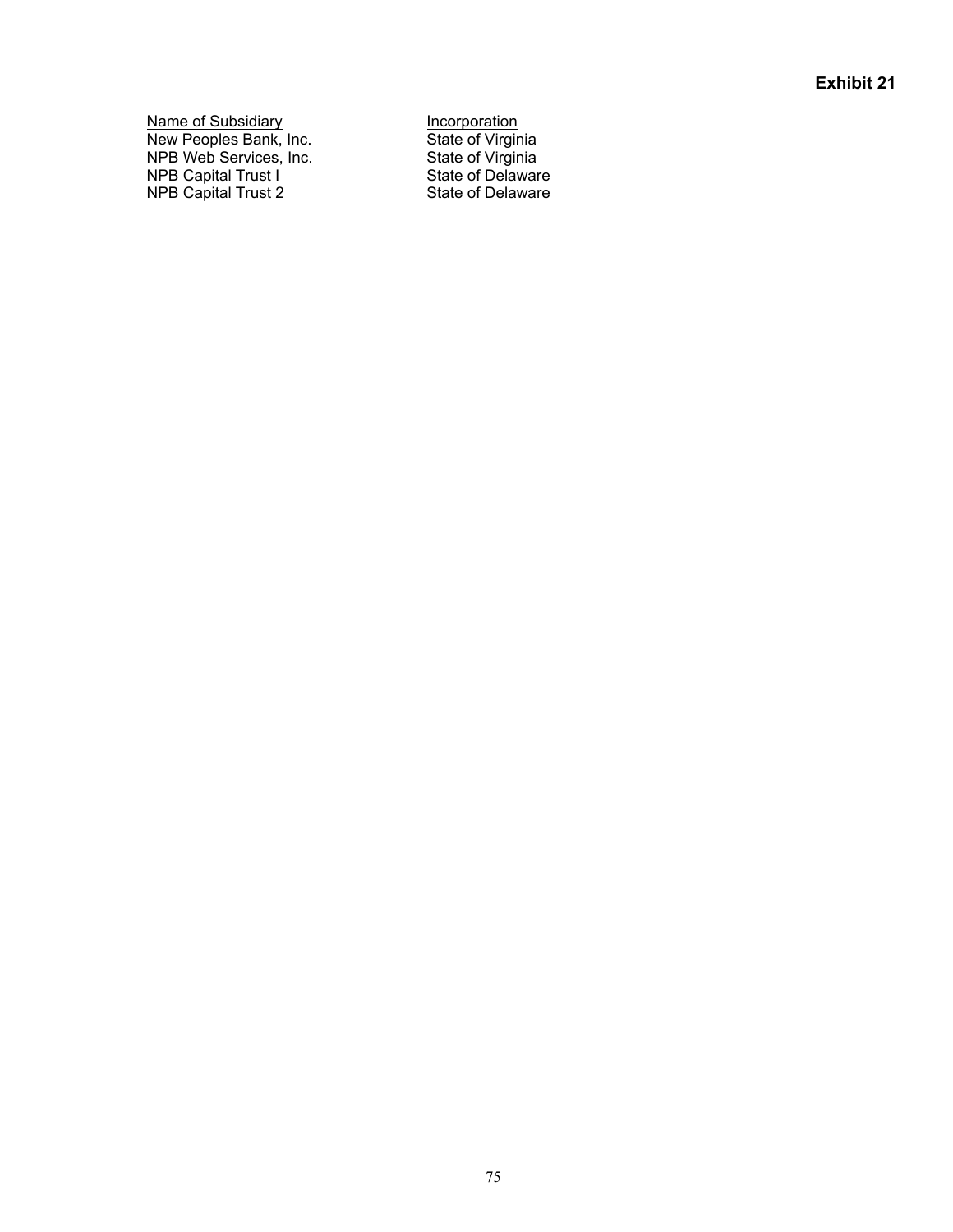#### **CERTIFICATION**

### I, C. Todd Asbury, certify that:

1. I have reviewed this annual report on Form 10-K for the year ended December 31, 2017 of New Peoples Bankshares, Inc.;

2. Based on my knowledge, this report does not contain any untrue statement of a material fact or omit to state a material fact necessary to make the statements made, in light of the circumstances under which such statements were made, not misleading with respect to the period covered by this report;

3. Based on my knowledge, the financial statements, and other financial information included in this report, fairly present in all material respects the financial condition, results of operations and cash flows of the registrant as of, and for, the periods presented in this report;

4. The registrant's other certifying officer and I are responsible for establishing and maintaining disclosure controls and procedures (as defined in Exchange Act Rules 13a-15(e) and 15d-15(e)) and internal control over financial reporting (as defined in Exchange Act Rules 13a-15(f) and 15d-15(f)) for the registrant and have:

(a) Designed such disclosure controls and procedures, or caused such disclosure controls and procedures to be designed under our supervision, to ensure that material information relating to the registrant, including its consolidated subsidiaries, is made known to us by others within those entities, particularly during the period in which this report is being prepared;

(b) Designed such internal control over financial reporting, or caused such internal control over financial reporting to be designed under our supervision, to provide reasonable assurance regarding the reliability of financial reporting and the preparation of financial statements for external purposes in accordance with generally accepted accounting principles;

(c) Evaluated the effectiveness of the registrant's disclosure controls and procedures and presented in this report our conclusions about the effectiveness of the disclosure controls and procedures, as of the end of the period covered by this report based on such evaluation; and

(d) Disclosed in this report any change in the registrant's internal control over financial reporting that occurred during the registrant's most recent fiscal quarter (the registrant's fourth fiscal quarter in the case of an annual report) that has materially affected, or is reasonably likely to materially affect, the registrant's internal control over financial reporting; and

5. The registrant's other certifying officer and I have disclosed, based on our most recent evaluation of internal control over financial reporting, to the registrant's auditors and the audit committee of the registrant's board of directors (or persons performing the equivalent functions):

(a) All significant deficiencies and material weaknesses in the design or operation of internal control over financial reporting which are reasonably likely to adversely affect the registrant's ability to record, process, summarize and report financial information; and

(b) Any fraud, whether or not material, that involves management or other employees who have a significant role in the registrant's internal control over financial reporting.

Date: March 23, 2018

/s/ C. TODD ASBURY

C. Todd Asbury President & Chief Executive Officer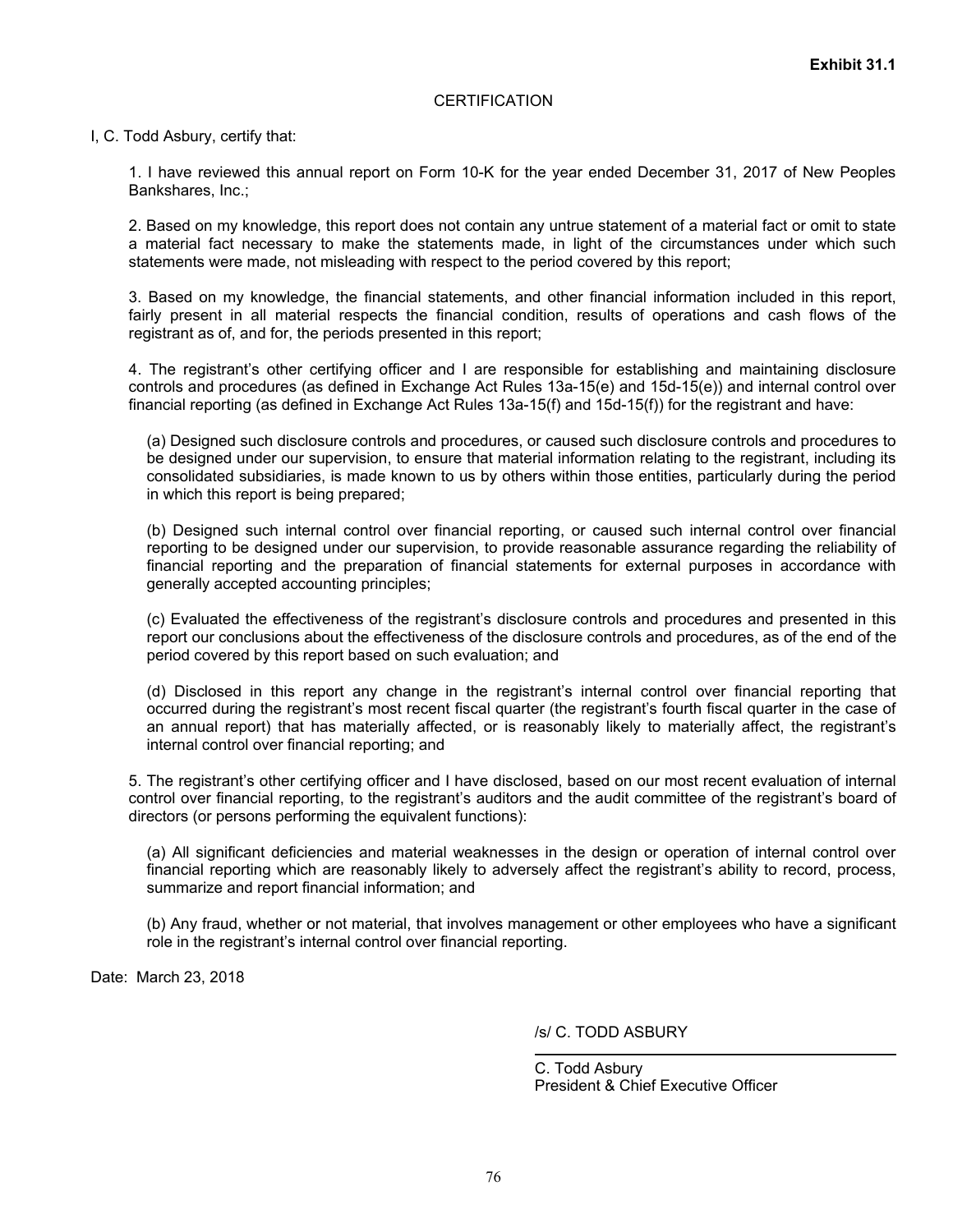#### **CERTIFICATION**

I, John J. Boczar, certify that:

1. I have reviewed this annual report on Form 10-K for the year ended December 31, 2017 of New Peoples Bankshares, Inc.;

2. Based on my knowledge, this report does not contain any untrue statement of a material fact or omit to state a material fact necessary to make the statements made, in light of the circumstances under which such statements were made, not misleading with respect to the period covered by this report;

3. Based on my knowledge, the financial statements, and other financial information included in this report, fairly present in all material respects the financial condition, results of operations and cash flows of the registrant as of, and for, the periods presented in this report;

4. The registrant's other certifying officer and I are responsible for establishing and maintaining disclosure controls and procedures (as defined in Exchange Act Rules 13a-15(e) and 15d-15(e)) and internal control over financial reporting (as defined in Exchange Act Rules 13a-15(f) and 15d-15(f)) for the registrant and have:

(a) Designed such disclosure controls and procedures, or caused such disclosure controls and procedures to be designed under our supervision, to ensure that material information relating to the registrant, including its consolidated subsidiaries, is made known to us by others within those entities, particularly during the period in which this report is being prepared;

(b) Designed such internal control over financial reporting, or caused such internal control over financial reporting to be designed under our supervision, to provide reasonable assurance regarding the reliability of financial reporting and the preparation of financial statements for external purposes in accordance with generally accepted accounting principles;

(c) Evaluated the effectiveness of the registrant's disclosure controls and procedures and presented in this report our conclusions about the effectiveness of the disclosure controls and procedures, as of the end of the period covered by this report based on such evaluation; and

(d) Disclosed in this report any change in the registrant's internal control over financial reporting that occurred during the registrant's most recent fiscal quarter (the registrant's fourth fiscal quarter in the case of an annual report) that has materially affected, or is reasonably likely to materially affect, the registrant's internal control over financial reporting; and

5. The registrant's other certifying officer and I have disclosed, based on our most recent evaluation of internal control over financial reporting, to the registrant's auditors and the audit committee of the registrant's board of directors (or persons performing the equivalent functions):

(a) All significant deficiencies and material weaknesses in the design or operation of internal control over financial reporting which are reasonably likely to adversely affect the registrant's ability to record, process, summarize and report financial information; and

(b) Any fraud, whether or not material, that involves management or other employees who have a significant role in the registrant's internal control over financial reporting.

Date: March 23, 2018

/s/ JOHN J. BOCZAR

John J. Boczar Executive Vice President & Chief Financial Officer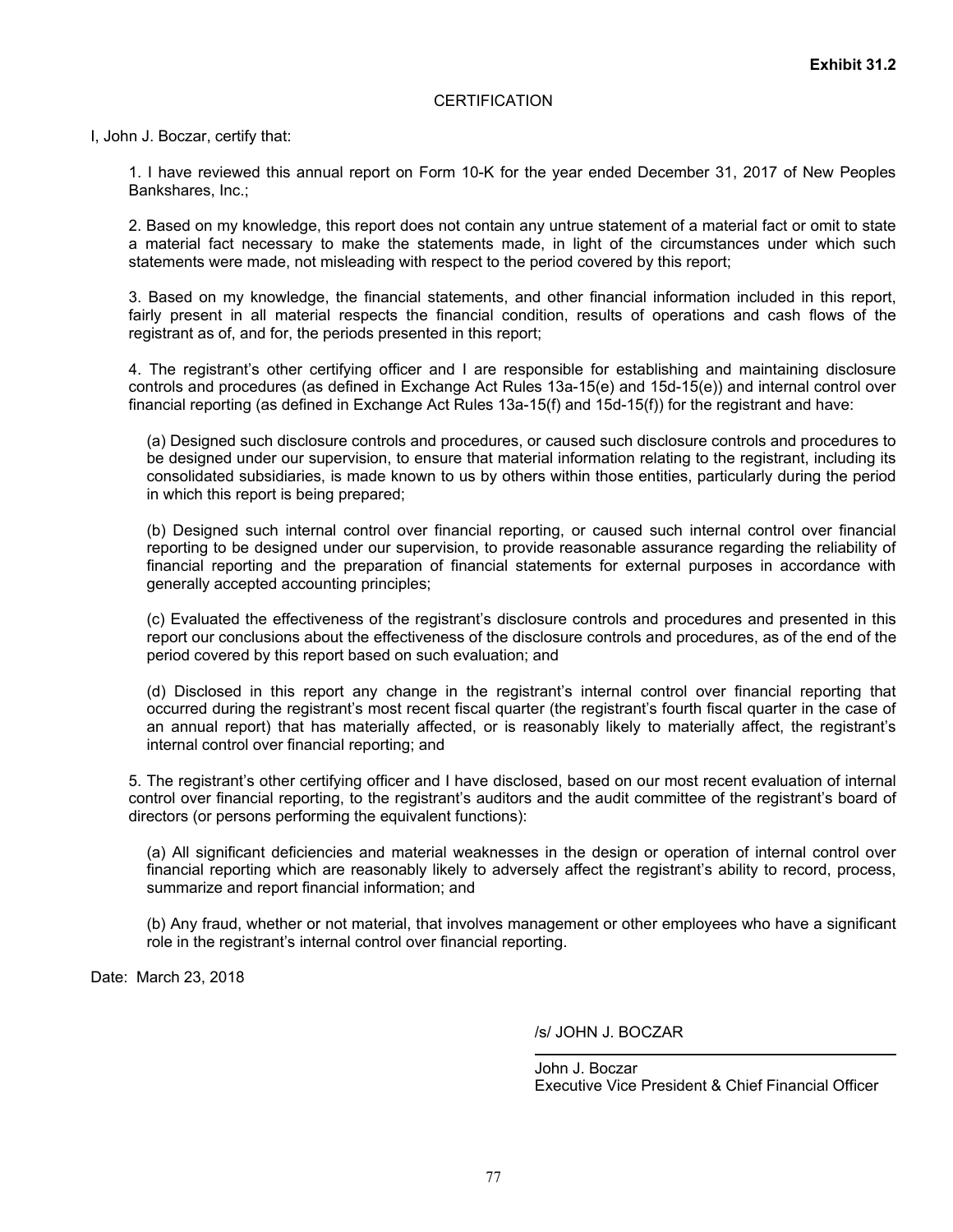## **CERTIFICATION OF CHIEF EXECUTIVE OFFICER AND CHIEF FINANCIAL OFFICER**

Pursuant to Section 906 of the Sarbanes-Oxley Act of 2002 (18 U.S.C. Section 1350)

The undersigned, as the Chief Executive Officer and Chief Financial Officer, respectively, of New Peoples Bankshares, Inc., certify that, to the best of their knowledge and belief, the Annual Report on Form 10-K for the period ended December 31, 2017, which accompanies this certification, fully complies with the requirements of Section 13(a) of the Securities Exchange Act of 1934 and the information contained in the report fairly presents, in all material respects, the financial condition and results of operations of New Peoples Bankshares, Inc. at the dates and for the periods indicated. The foregoing certification is made pursuant to Section 906 of the Sarbanes-Oxley Act of 2002 (18 U.S.C. Section 1350) and shall not be relied upon for any other purpose. The undersigned expressly disclaim any obligation to update the foregoing certification except as required by law.

Date: March 23, 2018 /s/ C. TODD ASBURY

C. Todd Asbury President & Chief Executive Officer

Date: March 23, 2018 /s/ JOHN J. BOCZAR

John J. Boczar

Executive Vice President & Chief Financial Officer